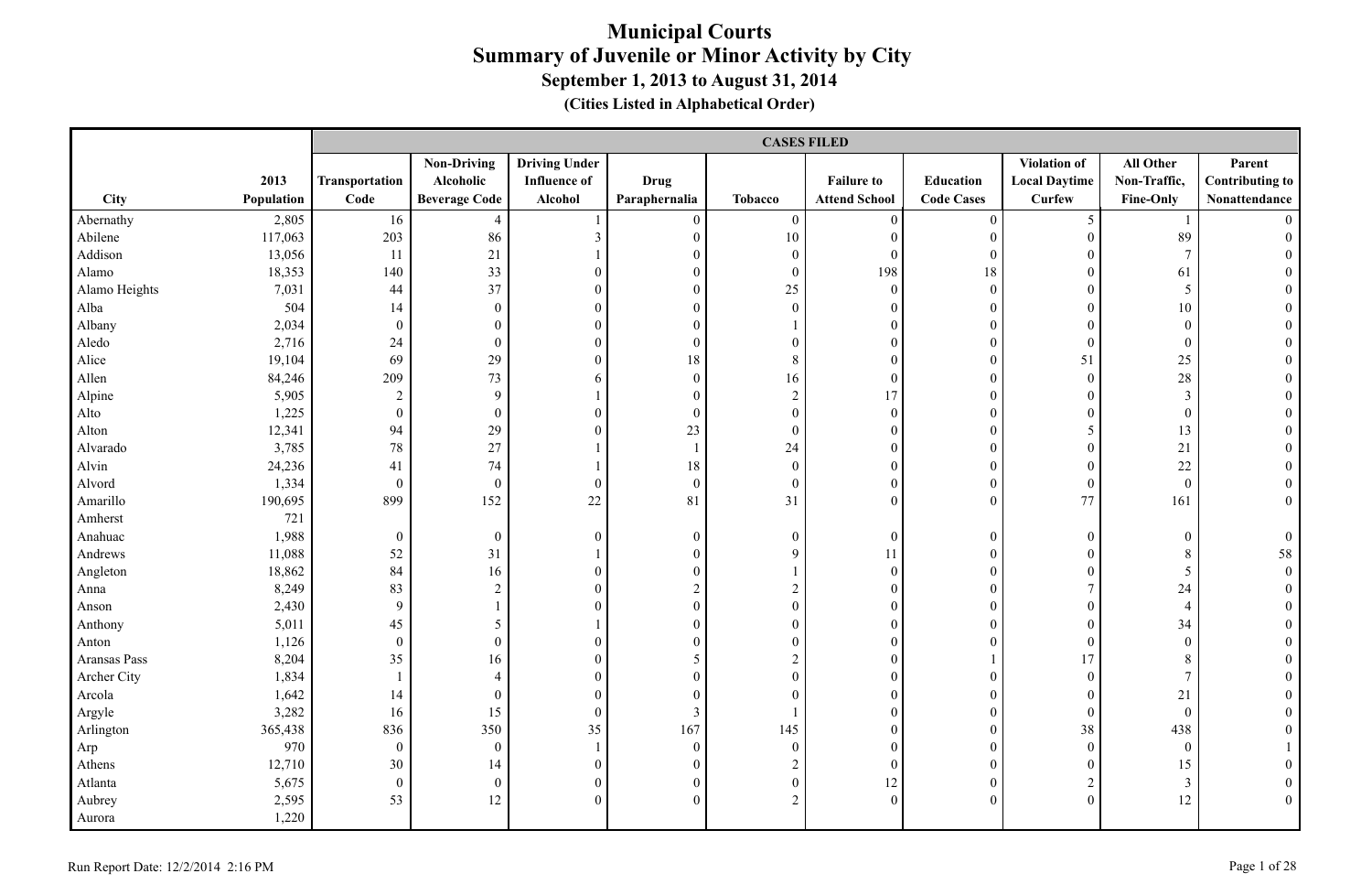|               |            |                  | <b>TRANSFER TO</b>    | Accused of             | <b>Held in Contempt</b> | <b>JUVENILE STATEMENT</b> |                   |                      | <b>Orders</b> for |
|---------------|------------|------------------|-----------------------|------------------------|-------------------------|---------------------------|-------------------|----------------------|-------------------|
|               |            |                  | <b>JUVENILE COURT</b> | Contempt               | (Fined/Denied           | <b>MAGISTRATE WARNING</b> |                   |                      | <b>Nonsecure</b>  |
|               | 2013       |                  |                       | (Referred to           | <b>Driving</b>          | <b>Warnings</b>           | <b>Statements</b> | <b>Detention</b>     | Custody           |
| City          | Population | <b>Mandatory</b> | <b>Discretionary</b>  | <b>Juvenile Court)</b> | Privileges)             | Administered              | <b>Certified</b>  | <b>Hearings Held</b> | <b>Issued</b>     |
| Abernathy     | 2,805      | $\mathbf{0}$     | $\mathbf{0}$          | $\mathbf{0}$           | $\boldsymbol{0}$        | $\overline{0}$            | $\boldsymbol{0}$  | $\mathbf{0}$         |                   |
| Abilene       | 117,063    | $\theta$         | $\boldsymbol{0}$      | $\boldsymbol{0}$       | $\boldsymbol{0}$        | $\Omega$                  | $\mathbf{0}$      | $\boldsymbol{0}$     |                   |
| Addison       | 13,056     | $\theta$         | $\boldsymbol{0}$      | $\boldsymbol{0}$       | $\boldsymbol{0}$        |                           | $\mathbf{0}$      | 0                    |                   |
| Alamo         | 18,353     | 16               | 71                    | 36                     | 83                      |                           | $\mathbf{0}$      | $\mathbf{0}$         |                   |
| Alamo Heights | 7,031      | $\theta$         | $\boldsymbol{0}$      | $\mathbf{0}$           | $\boldsymbol{0}$        |                           | $\mathbf{0}$      | $\mathbf{0}$         |                   |
| Alba          | 504        | $\Omega$         | $\boldsymbol{0}$      | $\boldsymbol{0}$       | $\boldsymbol{0}$        |                           | $\overline{0}$    | $\mathbf{0}$         |                   |
| Albany        | 2,034      | $\Omega$         | $\theta$              | $\mathbf{0}$           | $\boldsymbol{0}$        | $\Omega$                  | $\Omega$          | $\theta$             |                   |
| Aledo         | 2,716      | $\Omega$         | $\overline{0}$        | $\boldsymbol{0}$       | $\boldsymbol{0}$        | $\Omega$                  | $\mathbf{0}$      | $\mathbf{0}$         |                   |
| Alice         | 19,104     | $\Omega$         | $\boldsymbol{0}$      | $\boldsymbol{0}$       | $\boldsymbol{0}$        | $\Omega$                  | $\boldsymbol{0}$  | $\mathbf{0}$         |                   |
| Allen         | 84,246     |                  | $\boldsymbol{0}$      | $\boldsymbol{0}$       | $\boldsymbol{0}$        |                           | 7                 | $\mathbf{0}$         | 0                 |
| Alpine        | 5,905      | $\Omega$         | $\overline{c}$        | $\boldsymbol{0}$       | $\boldsymbol{0}$        | $\Omega$                  | $\overline{0}$    | $\mathbf{0}$         |                   |
| Alto          | 1,225      | $\theta$         | $\boldsymbol{0}$      | $\boldsymbol{0}$       | $\boldsymbol{0}$        | $\Omega$                  | $\overline{0}$    | $\theta$             | $\Omega$          |
| Alton         | 12,341     |                  | 0                     | $\boldsymbol{0}$       | $\boldsymbol{0}$        | $\Omega$                  | $\boldsymbol{0}$  | 0                    |                   |
| Alvarado      | 3,785      | $\Omega$         | $\boldsymbol{0}$      | $\boldsymbol{0}$       | $\boldsymbol{0}$        | $\sqrt{ }$                | $\overline{0}$    | $\mathbf{0}$         |                   |
| Alvin         | 24,236     | $\Omega$         | $\boldsymbol{0}$      | $\boldsymbol{0}$       | $\boldsymbol{0}$        |                           | $\mathbf{0}$      | $\mathbf{0}$         |                   |
| Alvord        | 1,334      | $\mathbf{0}$     | $\boldsymbol{0}$      | $\boldsymbol{0}$       | $\boldsymbol{0}$        | $\theta$                  | $\mathbf{0}$      | $\boldsymbol{0}$     |                   |
| Amarillo      | 190,695    | 15               | 14                    | $\theta$               | $\overline{0}$          | 99                        | 64                | $\theta$             |                   |
| Amherst       | 721        |                  |                       |                        |                         |                           |                   |                      |                   |
| Anahuac       | 1,988      | $\theta$         | $\boldsymbol{0}$      | $\boldsymbol{0}$       | $\boldsymbol{0}$        | $\Omega$                  | $\mathbf{0}$      | $\boldsymbol{0}$     |                   |
| Andrews       | 11,088     | $\Omega$         | $\boldsymbol{0}$      | $\boldsymbol{0}$       | $\boldsymbol{0}$        | $\Omega$                  | 0                 | $\mathbf{0}$         |                   |
| Angleton      | 18,862     |                  | $\mathbf{0}$          | $\theta$               | $\boldsymbol{0}$        | $\Omega$                  | $\boldsymbol{0}$  | $\mathbf{0}$         |                   |
| Anna          | 8,249      |                  | $\boldsymbol{0}$      | $\boldsymbol{0}$       | $\boldsymbol{0}$        |                           | $\boldsymbol{0}$  | $\mathbf{0}$         |                   |
| Anson         | 2,430      |                  | 0                     | $\boldsymbol{0}$       | $\boldsymbol{0}$        |                           | $\mathbf{0}$      | 0                    |                   |
| Anthony       | 5,011      |                  | $\theta$              | $\boldsymbol{0}$       | $\boldsymbol{0}$        |                           | $\mathbf{0}$      | $\mathbf{0}$         |                   |
| Anton         | 1,126      |                  | 0                     | $\boldsymbol{0}$       | $\boldsymbol{0}$        |                           | $\mathbf{0}$      | $\mathbf{0}$         |                   |
| Aransas Pass  | 8,204      | $\mathcal{D}$    | 0                     | $\boldsymbol{0}$       | 1                       |                           |                   | 9                    |                   |
| Archer City   | 1,834      |                  | $\theta$              | $\boldsymbol{0}$       | $\overline{0}$          |                           | $\overline{0}$    | $\theta$             |                   |
| Arcola        | 1,642      | $\Omega$         | $\theta$              | $\boldsymbol{0}$       | $\overline{0}$          | $\Omega$                  | $\mathbf{0}$      | $\Omega$             |                   |
| Argyle        | 3,282      | $\Omega$         | $\boldsymbol{0}$      | $\boldsymbol{0}$       | $\overline{0}$          |                           | $\mathbf{0}$      | $\mathbf{0}$         |                   |
| Arlington     | 365,438    | 0                | 0                     | $\boldsymbol{0}$       | 1,489                   |                           |                   | $\mathbf{0}$         |                   |
| Arp           | 970        |                  | $\mathbf{0}$          | $\mathbf{0}$           | $\overline{0}$          | $\sqrt{ }$                | $\overline{0}$    | $\mathbf{0}$         | $\Omega$          |
| Athens        | 12,710     |                  | 0                     | $\boldsymbol{0}$       | $\boldsymbol{0}$        |                           | 0                 | $\boldsymbol{0}$     |                   |
| Atlanta       | 5,675      | $\theta$         | $\boldsymbol{0}$      | $\boldsymbol{0}$       | $\boldsymbol{0}$        | $\overline{2}$            | 1                 | 3                    | $\mathbf{0}$      |
| Aubrey        | 2,595      | $\theta$         | $\mathbf{0}$          | $\mathbf{0}$           | $\overline{0}$          | $\boldsymbol{0}$          | $\overline{0}$    | $\boldsymbol{0}$     | $\theta$          |
| Aurora        | 1,220      |                  |                       |                        |                         |                           |                   |                      |                   |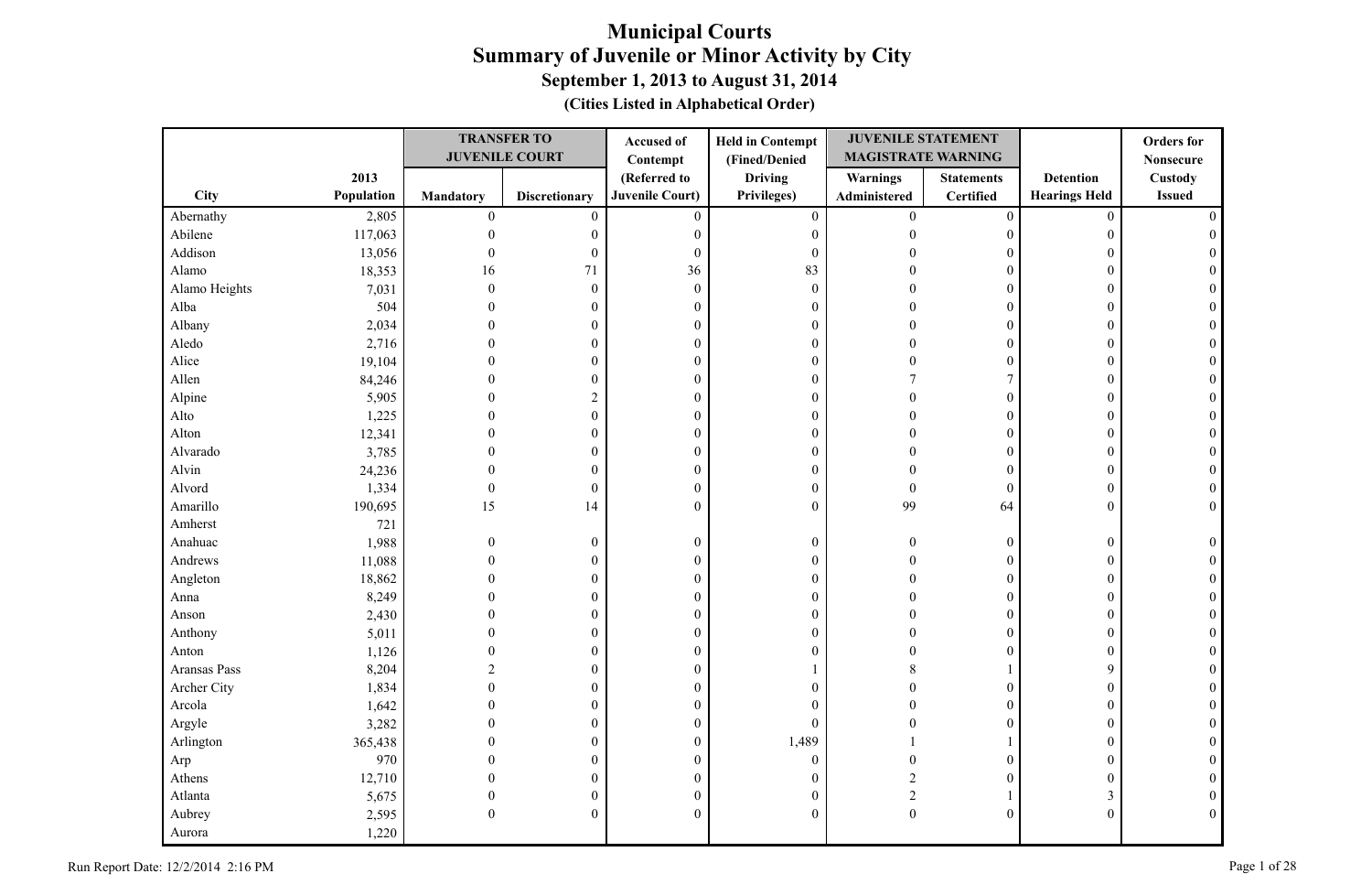|                         |            |                  | <b>CASES FILED</b>   |                      |                  |                  |                      |                   |                      |                  |                        |  |
|-------------------------|------------|------------------|----------------------|----------------------|------------------|------------------|----------------------|-------------------|----------------------|------------------|------------------------|--|
|                         |            |                  | <b>Non-Driving</b>   | <b>Driving Under</b> |                  |                  |                      |                   | Violation of         | All Other        | Parent                 |  |
|                         | 2013       | Transportation   | Alcoholic            | <b>Influence of</b>  | <b>Drug</b>      |                  | <b>Failure to</b>    | Education         | <b>Local Daytime</b> | Non-Traffic,     | <b>Contributing to</b> |  |
| City                    | Population | Code             | <b>Beverage Code</b> | Alcohol              | Paraphernalia    | <b>Tobacco</b>   | <b>Attend School</b> | <b>Code Cases</b> | <b>Curfew</b>        | Fine-Only        | Nonattendance          |  |
| Austin                  | 790,390    | 986              | 441                  | 53                   | 119              | 56               | $\mathbf{0}$         | $\sqrt{2}$        | 422                  | 399              | 196                    |  |
| Austin Community Court  | 790,390    | $\boldsymbol{0}$ | 469                  | 6                    | $\overline{0}$   |                  | $\mathbf{0}$         | $\boldsymbol{0}$  | $\mathbf{0}$         | 16               | $\overline{0}$         |  |
| Avinger                 | 444        | $\boldsymbol{0}$ | $\boldsymbol{0}$     | $\boldsymbol{0}$     | $\mathbf{0}$     | $\mathbf{0}$     | $\mathbf{0}$         | $\boldsymbol{0}$  | $\boldsymbol{0}$     | $\boldsymbol{0}$ | $\boldsymbol{0}$       |  |
| Azle                    | 10,947     | 66               | $7\overline{ }$      | $\boldsymbol{0}$     | 11               | 6                | $\mathbf{0}$         | $\boldsymbol{0}$  | $\theta$             | 14               | 158                    |  |
| Baird                   | 1,496      | $\mathbf{1}$     | $\overline{0}$       | $\boldsymbol{0}$     | $\mathbf{0}$     | $\mathbf{0}$     | $\mathbf{0}$         | $\mathbf{0}$      | $\theta$             | $\boldsymbol{0}$ | $\boldsymbol{0}$       |  |
| <b>Balch Springs</b>    | 23,728     | 99               | 15                   | $\boldsymbol{0}$     | $\boldsymbol{0}$ | $\boldsymbol{0}$ | $\mathbf{0}$         | $\boldsymbol{0}$  | $\mathbf{0}$         | $\sqrt{2}$       | $\theta$               |  |
| <b>Balcones Heights</b> | 2,941      | 9                | $\overline{4}$       | $\boldsymbol{0}$     | $\overline{0}$   | $\boldsymbol{0}$ | $\mathbf{0}$         | $\boldsymbol{0}$  | $\theta$             | 6                |                        |  |
| Ballinger               | 3,767      | 11               | $7\overline{ }$      | $\boldsymbol{0}$     | $\overline{2}$   | $\overline{4}$   | 6                    | $\boldsymbol{0}$  | 5                    | $\overline{2}$   |                        |  |
| Bandera                 | 857        | $\overline{7}$   | $\overline{4}$       | $\overline{0}$       | $\boldsymbol{0}$ | $\mathbf{0}$     | $\mathbf{0}$         | $\overline{0}$    | $\overline{0}$       |                  |                        |  |
| Bangs                   | 1,603      |                  | $\mathfrak{Z}$       | $\boldsymbol{0}$     | $\boldsymbol{0}$ | $\boldsymbol{0}$ | $\boldsymbol{0}$     |                   | $\overline{0}$       |                  | $\Omega$               |  |
| Bardwell                | 649        | $5\phantom{.0}$  | $\boldsymbol{0}$     | $\boldsymbol{0}$     | $\boldsymbol{0}$ | $\boldsymbol{0}$ | $\boldsymbol{0}$     | $\boldsymbol{0}$  | $\boldsymbol{0}$     | $\boldsymbol{0}$ | $\theta$               |  |
| Bartlett                | 1,623      | 1                | $\overline{4}$       | $\mathbf{1}$         | $\boldsymbol{0}$ | $\boldsymbol{0}$ | $\boldsymbol{0}$     | $\boldsymbol{0}$  | $\theta$             | $\boldsymbol{0}$ | $\theta$               |  |
| Bartonville             | 1,469      | 12               | $\boldsymbol{0}$     | $\boldsymbol{0}$     | $\boldsymbol{0}$ | $\boldsymbol{0}$ | $\mathbf{0}$         | $\mathbf{0}$      | $\mathbf{0}$         | $\boldsymbol{0}$ | $\mathbf{0}$           |  |
| Bastrop                 | 7,218      | 23               | 9                    | $\mathfrak{Z}$       | $\overline{0}$   | 10               | $75\,$               |                   | 13                   | 23               | 39                     |  |
| Bay City                | 17,614     | 34               | 29                   | $\boldsymbol{0}$     |                  | $\overline{4}$   | $18\,$               | $\boldsymbol{0}$  | $\boldsymbol{0}$     | 15               | $20\,$                 |  |
| Bayou Vista             | 1,537      | $\sqrt{6}$       | $\boldsymbol{0}$     | $\boldsymbol{0}$     | $\boldsymbol{0}$ | $\boldsymbol{0}$ | $\boldsymbol{0}$     | $\boldsymbol{0}$  | $\overline{0}$       | $\boldsymbol{0}$ | $\boldsymbol{0}$       |  |
| Bayside                 | 325        | $\sqrt{2}$       | $\overline{0}$       | $\boldsymbol{0}$     | $\boldsymbol{0}$ | $\boldsymbol{0}$ | $\boldsymbol{0}$     | $\boldsymbol{0}$  | $\mathbf{0}$         | $\boldsymbol{2}$ | $\theta$               |  |
| Baytown                 | 71,802     | 191              | 149                  | $\overline{c}$       | $\overline{0}$   | 8                | $\mathbf{0}$         | 13                | 27                   | 116              | $\overline{0}$         |  |
| Beasley                 | 641        |                  |                      |                      |                  |                  |                      |                   |                      |                  |                        |  |
| Beaumont                | 118,296    | 178              | $\overline{2}$       | $\boldsymbol{0}$     | 5                | 9                | 347                  | $\boldsymbol{0}$  | 19                   | 236              | 209                    |  |
| Bedford                 | 46,979     | 306              | $\overline{4}$       | $\boldsymbol{0}$     | $\boldsymbol{0}$ | $\overline{7}$   | $\mathbf{0}$         | $\mathfrak{Z}$    | 19                   | 68               | $\mathfrak{Z}$         |  |
| Bee Cave, City of       | 3,925      | $\,8\,$          | 5                    | $\overline{c}$       | 1                |                  | $\mathbf{0}$         | $\boldsymbol{0}$  | $\boldsymbol{0}$     | $\mathfrak{Z}$   | $\theta$               |  |
| Beeville                | 12,863     | 32               | 24                   | $\overline{0}$       | $\Omega$         | 5                | $\theta$             | 3                 | $\Omega$             | 14               |                        |  |
| Bellaire                | 16,855     | 51               | $\boldsymbol{0}$     | $\overline{c}$       | $\theta$         | 9                | $\mathbf{0}$         | 5                 | $\theta$             | $\mathfrak{Z}$   |                        |  |
| Bellmead                | 9,901      | 17               | 19                   | $\boldsymbol{0}$     |                  |                  | $\mathbf{0}$         | $\boldsymbol{0}$  | $\overline{0}$       | 46               |                        |  |
| Bells                   | 1,392      | 29               | $\mathfrak{Z}$       | $\boldsymbol{0}$     | $\boldsymbol{0}$ |                  | $\mathbf{0}$         | $\boldsymbol{0}$  | $\boldsymbol{0}$     | $\sqrt{2}$       | $\theta$               |  |
| Bellville               | 4,097      | 10               | 6                    | $\boldsymbol{0}$     | $\mathbf{0}$     | $\mathbf{0}$     | $\mathbf{0}$         | $\sqrt{2}$        | $\theta$             | 6                |                        |  |
| Belton                  | 18,216     | 49               | 72                   | 5                    | 17               | 35               | 82                   | $\mathfrak{Z}$    | $\mathbf{0}$         | $71\,$           |                        |  |
| Benbrook                | 21,234     | 123              | 23                   | $\boldsymbol{0}$     | 17               | $\boldsymbol{0}$ | $\boldsymbol{0}$     | $\boldsymbol{0}$  | $\mathbf{0}$         | 5                |                        |  |
| Berryville              | 975        | $\boldsymbol{0}$ | $\boldsymbol{0}$     | $\boldsymbol{0}$     | $\boldsymbol{0}$ | $\boldsymbol{0}$ | $\mathbf{0}$         | $\boldsymbol{0}$  | $\theta$             | $\boldsymbol{0}$ | $\theta$               |  |
| Bertram                 | 1,353      | $\sqrt{2}$       | $\mathbf{0}$         | $\overline{0}$       | $\overline{0}$   | $\overline{0}$   | $\mathbf{0}$         | $\boldsymbol{0}$  | $\theta$             | $\overline{2}$   |                        |  |
| <b>Beverly Hills</b>    | 1,995      | 11               | $\mathbf{3}$         | $\overline{0}$       | $\overline{0}$   |                  | $\mathbf{0}$         | $\mathbf{0}$      | $\Omega$             | 6                |                        |  |
| <b>Bevil Oaks</b>       | 1,274      | $\boldsymbol{0}$ | $\overline{0}$       | $\boldsymbol{0}$     | $\boldsymbol{0}$ | $\mathbf{0}$     | $\mathbf{0}$         | $\boldsymbol{0}$  | $\overline{0}$       | $\boldsymbol{0}$ |                        |  |
| <b>Big Lake</b>         | 2,936      | $\boldsymbol{0}$ | $\boldsymbol{0}$     | $\boldsymbol{0}$     | $\boldsymbol{0}$ | $\boldsymbol{0}$ | $\mathbf{0}$         | $\boldsymbol{0}$  | $\overline{0}$       | $\boldsymbol{0}$ | $\mathbf{0}$           |  |
| <b>Big Sandy</b>        | 1,343      | $\overline{0}$   | $\mathbf{0}$         | $\overline{0}$       | $\overline{0}$   | $\overline{0}$   | $\theta$             | $\overline{0}$    | $\theta$             | 13               | $\theta$               |  |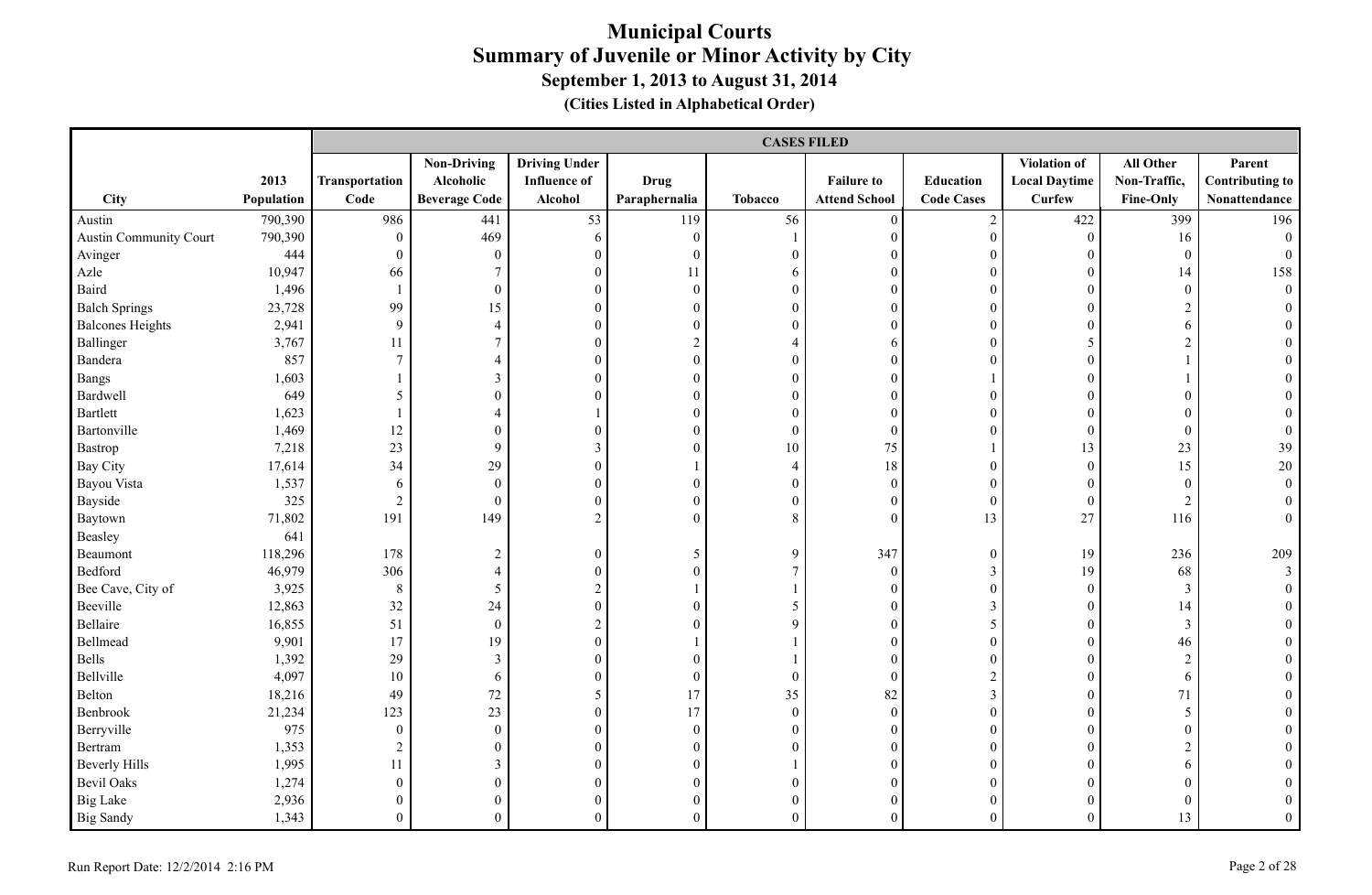|                               |            |                  | <b>TRANSFER TO</b><br><b>JUVENILE COURT</b> | Accused of<br>Contempt | <b>Held in Contempt</b><br>(Fined/Denied | <b>JUVENILE STATEMENT</b><br><b>MAGISTRATE WARNING</b> |                   |                      | <b>Orders</b> for<br><b>Nonsecure</b> |
|-------------------------------|------------|------------------|---------------------------------------------|------------------------|------------------------------------------|--------------------------------------------------------|-------------------|----------------------|---------------------------------------|
|                               | 2013       |                  |                                             | (Referred to           | <b>Driving</b>                           | <b>Warnings</b>                                        | <b>Statements</b> | <b>Detention</b>     | Custody                               |
| <b>City</b>                   | Population | <b>Mandatory</b> | <b>Discretionary</b>                        | <b>Juvenile Court)</b> | Privileges)                              | Administered                                           | Certified         | <b>Hearings Held</b> | <b>Issued</b>                         |
| Austin                        | 790,390    | 46               | 207                                         | 137                    | 580                                      | $\mathbf{0}$                                           | $\boldsymbol{0}$  | $\overline{0}$       | 932                                   |
| <b>Austin Community Court</b> | 790,390    | $\mathbf{0}$     | $\boldsymbol{0}$                            | $\mathbf{0}$           | $\boldsymbol{0}$                         | $\theta$                                               | $\overline{0}$    | 0                    |                                       |
| Avinger                       | 444        |                  | 0                                           | $\boldsymbol{0}$       | $\boldsymbol{0}$                         |                                                        | $\theta$          | $\Omega$             |                                       |
| Azle                          | 10,947     |                  | 0                                           | $\boldsymbol{0}$       | $\boldsymbol{0}$                         |                                                        | $\theta$          | $\Omega$             |                                       |
| Baird                         | 1,496      |                  | 0                                           | $\theta$               | $\boldsymbol{0}$                         |                                                        | $\theta$          | 0                    |                                       |
| <b>Balch Springs</b>          | 23,728     |                  | 0                                           | $\boldsymbol{0}$       | $\boldsymbol{0}$                         |                                                        | $\overline{0}$    | $\Omega$             |                                       |
| <b>Balcones Heights</b>       | 2,941      | $\Omega$         | 0                                           | $\boldsymbol{0}$       | $\boldsymbol{0}$                         |                                                        | $\overline{0}$    | $\Omega$             |                                       |
| Ballinger                     | 3,767      | $\Omega$         | $\overline{0}$                              | $\boldsymbol{0}$       | $\boldsymbol{0}$                         |                                                        | $\overline{0}$    | $\Omega$             |                                       |
| Bandera                       | 857        | 0                | $\overline{0}$                              | $\boldsymbol{0}$       | $\mathbf{0}$                             |                                                        | $\overline{0}$    | $\Omega$             |                                       |
| <b>Bangs</b>                  | 1,603      |                  | 0                                           | $\mathbf{0}$           | $\mathbf{0}$                             |                                                        | $\theta$          | $\Omega$             |                                       |
| Bardwell                      | 649        | 0                | 0                                           | $\boldsymbol{0}$       | $\mathbf{0}$                             |                                                        | $\overline{0}$    | $\overline{0}$       |                                       |
| <b>Bartlett</b>               | 1,623      | 0                | 0                                           | $\boldsymbol{0}$       | $\boldsymbol{0}$                         |                                                        | $\overline{0}$    | $\Omega$             |                                       |
| Bartonville                   | 1,469      | 0                | $\boldsymbol{0}$                            | $\theta$               | $\boldsymbol{0}$                         | $\Omega$                                               | $\overline{0}$    | 0                    |                                       |
| Bastrop                       | 7,218      | $\theta$         | 16                                          |                        | $\boldsymbol{0}$                         | 10                                                     | 5                 | 2                    |                                       |
| <b>Bay City</b>               | 17,614     | $\overline{2}$   | $\boldsymbol{0}$                            | $\overline{4}$         | 6                                        | $\theta$                                               | 7                 | $\overline{0}$       |                                       |
| Bayou Vista                   | 1,537      | $\Omega$         | $\mathbf{0}$                                | $\boldsymbol{0}$       | $\mathbf{0}$                             | $\sqrt{ }$                                             | $\theta$          | $\Omega$             |                                       |
| Bayside                       | 325        | $\mathbf{0}$     | $\boldsymbol{0}$                            | $\boldsymbol{0}$       | $\boldsymbol{0}$                         | $\theta$                                               | $\overline{0}$    | $\theta$             |                                       |
| Baytown                       | 71,802     | $\Omega$         | $\theta$                                    | $\Omega$               | $\theta$                                 | 14                                                     | $\Omega$          | $\Omega$             |                                       |
| Beasley                       | 641        |                  |                                             |                        |                                          |                                                        |                   |                      |                                       |
| Beaumont                      | 118,296    | $\theta$         | 24                                          | $\boldsymbol{0}$       | 581                                      |                                                        |                   | 0                    |                                       |
| Bedford                       | 46,979     | 0                | $\mathbf{0}$                                | $\theta$               | $\mathbf{0}$                             |                                                        | $\theta$          | $\Omega$             |                                       |
| Bee Cave, City of             | 3,925      |                  | $\boldsymbol{0}$                            | $\boldsymbol{0}$       | $\mathbf{0}$                             |                                                        | $\overline{0}$    | $\overline{0}$       |                                       |
| Beeville                      | 12,863     |                  | 0                                           | $\boldsymbol{0}$       | $\boldsymbol{0}$                         |                                                        | $\overline{0}$    | $\Omega$             |                                       |
| Bellaire                      | 16,855     |                  | 0                                           | $\boldsymbol{0}$       | $\boldsymbol{0}$                         |                                                        | $\overline{0}$    | $\Omega$             |                                       |
| Bellmead                      | 9,901      |                  | $\boldsymbol{0}$                            | $\boldsymbol{0}$       | $\boldsymbol{0}$                         |                                                        | $\overline{0}$    | $\Omega$             |                                       |
| Bells                         | 1,392      |                  | $\theta$                                    | $\boldsymbol{0}$       | $\boldsymbol{0}$                         |                                                        | $\theta$          | $\Omega$             |                                       |
| Bellville                     | 4,097      |                  | 0                                           | $\boldsymbol{0}$       | $\boldsymbol{0}$                         | $\mathcal{D}$                                          |                   | $\Omega$             |                                       |
| Belton                        | 18,216     |                  | 0                                           | $\boldsymbol{0}$       | $\boldsymbol{0}$                         |                                                        | $\overline{0}$    | 0                    |                                       |
| Benbrook                      | 21,234     | 0                | $\theta$                                    | $\boldsymbol{0}$       | $\boldsymbol{0}$                         |                                                        | $\theta$          | 0                    |                                       |
| Berryville                    | 975        | $\Omega$         | $\overline{0}$                              | $\boldsymbol{0}$       | $\boldsymbol{0}$                         |                                                        | $\overline{0}$    | $\overline{0}$       |                                       |
| Bertram                       | 1,353      |                  | 0                                           | $\boldsymbol{0}$       | $\boldsymbol{0}$                         |                                                        | $\overline{0}$    | $\Omega$             |                                       |
| <b>Beverly Hills</b>          | 1,995      |                  | 0                                           | $\theta$               | $\mathbf{0}$                             |                                                        | $\overline{0}$    | $\Omega$             |                                       |
| <b>Bevil Oaks</b>             | 1,274      |                  | 0                                           | $\boldsymbol{0}$       | $\boldsymbol{0}$                         |                                                        | $\boldsymbol{0}$  |                      |                                       |
| <b>Big Lake</b>               | 2,936      | 0                | 0                                           | $\boldsymbol{0}$       | $\boldsymbol{0}$                         |                                                        | 0                 |                      |                                       |
| <b>Big Sandy</b>              | 1,343      | $\Omega$         | $\theta$                                    | $\theta$               | $\theta$                                 | $\Omega$                                               | $\theta$          | $\theta$             |                                       |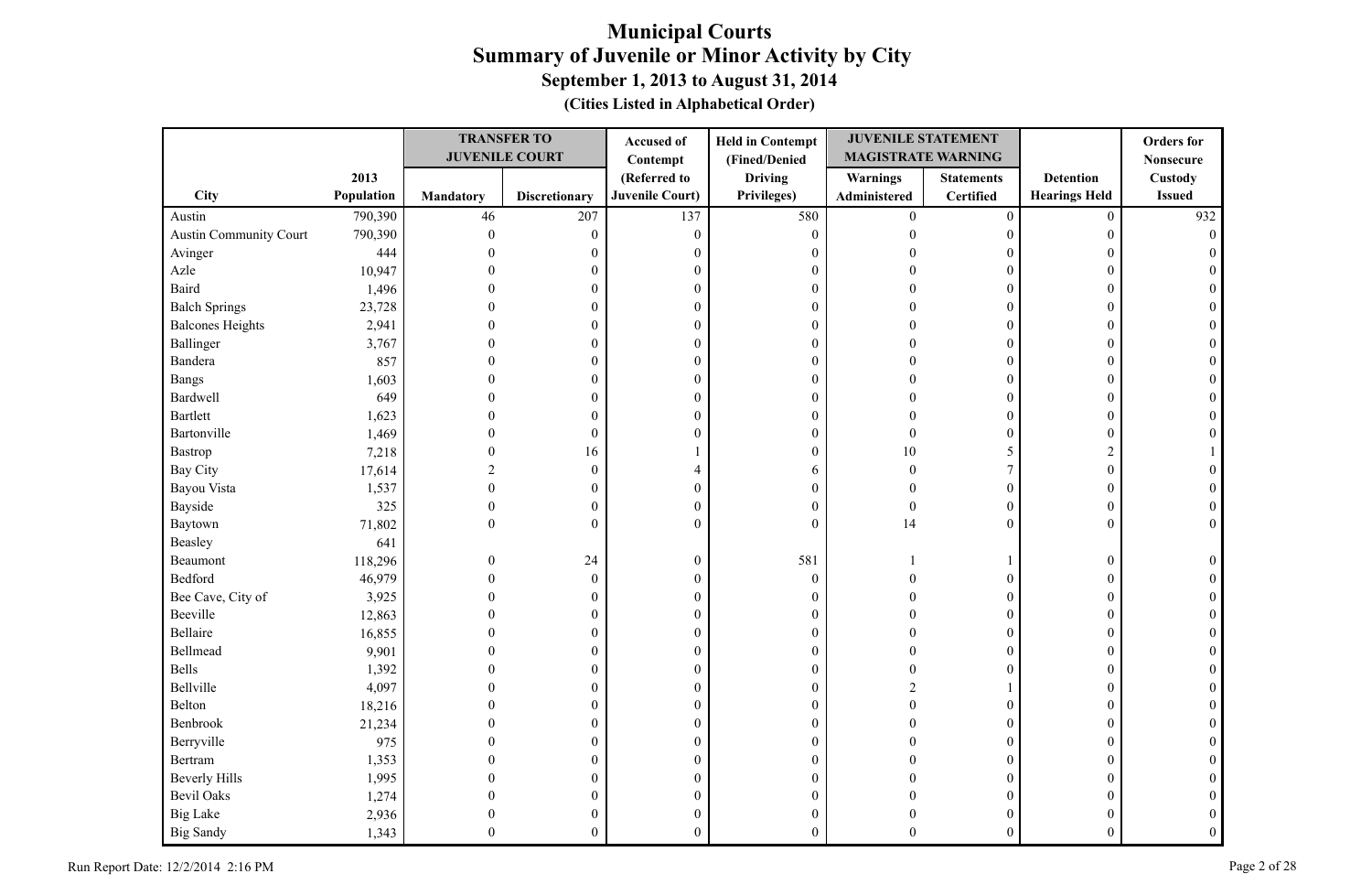|                          |            |                  | <b>CASES FILED</b>   |                      |                  |                  |                      |                   |                      |                  |                        |  |
|--------------------------|------------|------------------|----------------------|----------------------|------------------|------------------|----------------------|-------------------|----------------------|------------------|------------------------|--|
|                          |            |                  | <b>Non-Driving</b>   | <b>Driving Under</b> |                  |                  |                      |                   | <b>Violation of</b>  | All Other        | Parent                 |  |
|                          | 2013       | Transportation   | Alcoholic            | <b>Influence of</b>  | <b>Drug</b>      |                  | <b>Failure to</b>    | Education         | <b>Local Daytime</b> | Non-Traffic,     | <b>Contributing to</b> |  |
| City                     | Population | Code             | <b>Beverage Code</b> | Alcohol              | Paraphernalia    | <b>Tobacco</b>   | <b>Attend School</b> | <b>Code Cases</b> | <b>Curfew</b>        | <b>Fine-Only</b> | Nonattendance          |  |
| <b>Big Spring</b>        | 27,282     | 64               | $47\,$               | $\overline{c}$       | $8\,$            | $\boldsymbol{7}$ | $\boldsymbol{0}$     | $\boldsymbol{0}$  |                      | 60               | $\Omega$               |  |
| Bishop                   | 3,134      | $\boldsymbol{7}$ | 11                   | $\mathbf{1}$         | $\boldsymbol{0}$ |                  | $\boldsymbol{0}$     | $\boldsymbol{0}$  | 6                    |                  | $\overline{0}$         |  |
| Blanco                   | 1,739      | $\mathfrak{Z}$   | 6                    | $\mathbf{0}$         | $\mathbf{0}$     | $\mathbf{0}$     | $\mathbf{0}$         | $\overline{0}$    | $\overline{0}$       |                  | $\overline{0}$         |  |
| Bloomburg                | 404        |                  |                      |                      |                  |                  |                      |                   |                      |                  |                        |  |
| <b>Blooming Grove</b>    | 821        | $\boldsymbol{0}$ | $\overline{0}$       | $\boldsymbol{0}$     | $\boldsymbol{0}$ |                  | $\boldsymbol{0}$     | $\boldsymbol{0}$  | $\overline{0}$       | 3                | $\boldsymbol{0}$       |  |
| <b>Blue Mound</b>        | 2,394      | 34               | $\theta$             | $\boldsymbol{0}$     | $\boldsymbol{0}$ | $\boldsymbol{0}$ | $\boldsymbol{0}$     | $\theta$          |                      | 23               | $\overline{0}$         |  |
| <b>Blue Ridge</b>        | 822        |                  |                      |                      |                  |                  |                      |                   |                      |                  |                        |  |
| Boerne                   | 10,471     | 54               | 17                   | 3                    | 14               | 14               | $\mathbf{0}$         | $\mathbf{0}$      | $\overline{0}$       | 24               | $\overline{0}$         |  |
| Bogata                   | 1,153      | $10\,$           |                      | $\boldsymbol{0}$     | $\boldsymbol{0}$ | $\overline{1}$   | $\mathbf{0}$         | $\boldsymbol{0}$  | $\overline{0}$       | 6                |                        |  |
| Bonham                   | 10,127     | $26\,$           | 13                   |                      | 4                | 9                | $\mathbf{1}$         | $\overline{0}$    | $\boldsymbol{0}$     | 15               | $\mathbf{0}$           |  |
| Booker                   | 1,516      | $\mathbf{1}$     | $\boldsymbol{0}$     | $\boldsymbol{0}$     | $\boldsymbol{0}$ | $\boldsymbol{0}$ | $\mathbf{0}$         | $\boldsymbol{0}$  | $\overline{0}$       | $\boldsymbol{0}$ | $\theta$               |  |
| Borger                   | 13,251     | 60               | 60                   | 6                    | $\overline{4}$   | 5                | $\mathbf{0}$         | $\boldsymbol{0}$  | 29                   | 18               | $\theta$               |  |
| Bovina                   | 1,868      | 15               | $\overline{7}$       | $\mathbf{0}$         | $\mathbf{0}$     | $\mathbf{1}$     | $\overline{2}$       | $\overline{0}$    | $\overline{4}$       |                  |                        |  |
| Bowie                    | 5,218      | 21               | 10                   | $\boldsymbol{0}$     | $\boldsymbol{0}$ | $\sqrt{2}$       | 8                    | $\theta$          | $\overline{0}$       | $\,8\,$          |                        |  |
| Boyd                     | 1,207      | 12               | 25                   | $\boldsymbol{0}$     | $\mathbf{0}$     | $\boldsymbol{0}$ | $\mathbf{0}$         | $\boldsymbol{0}$  | $\overline{2}$       | 5                |                        |  |
| Brackettville            | 1,688      | $\boldsymbol{0}$ | $\mathbf{0}$         | $\boldsymbol{0}$     | $\boldsymbol{0}$ | $\boldsymbol{0}$ | $\mathbf{0}$         | $\boldsymbol{0}$  | $\overline{0}$       | $\boldsymbol{0}$ |                        |  |
| <b>Brady</b>             | 5,528      | 9                | $18\,$               | $\boldsymbol{0}$     | $\boldsymbol{0}$ | 5                | $\overline{2}$       | $\boldsymbol{0}$  | $\overline{0}$       | 9                |                        |  |
| Brazoria                 | 3,019      | $8\,$            | 11                   | $\boldsymbol{0}$     | $\boldsymbol{0}$ | $\boldsymbol{0}$ | $\boldsymbol{0}$     | $\boldsymbol{0}$  | $\boldsymbol{0}$     | $\overline{2}$   | $\theta$               |  |
| Breckenridge             | 5,780      | $22\,$           | $\overline{4}$       | $\mathbf{0}$         | $\sqrt{2}$       | $\mathbf{0}$     | 29                   | $\overline{0}$    | $\overline{0}$       |                  | 3                      |  |
| Bremond                  | 929        | 6                | $\mathfrak{Z}$       | $\boldsymbol{0}$     | $\boldsymbol{0}$ | $\boldsymbol{0}$ | $\boldsymbol{0}$     | $\overline{0}$    | $\overline{0}$       | $\boldsymbol{0}$ |                        |  |
| Brenham                  | 15,716     | 21               | 48                   | $\overline{7}$       | $\,$ 8 $\,$      | $\overline{4}$   | $\boldsymbol{0}$     | $\overline{2}$    | $\overline{0}$       | 12               |                        |  |
| Briarcliff               | 1,438      | $\boldsymbol{0}$ | $\boldsymbol{0}$     | $\boldsymbol{0}$     | $\boldsymbol{0}$ | $\boldsymbol{0}$ | $\boldsymbol{0}$     | $\boldsymbol{0}$  | $\boldsymbol{0}$     | $\boldsymbol{0}$ | $\theta$               |  |
| Briaroaks                | 492        | $\boldsymbol{0}$ | $\theta$             | $\mathbf{0}$         | $\mathbf{0}$     | $\mathbf{0}$     | $\boldsymbol{0}$     | $\boldsymbol{0}$  | $\overline{0}$       | $\boldsymbol{0}$ |                        |  |
| <b>Bridge City</b>       | 7,840      | 34               | $\overline{4}$       |                      |                  | 6                | $\mathbf{0}$         | $\overline{0}$    | 8                    | $\overline{2}$   |                        |  |
| Bridgeport               | 5,976      | 43               | 30                   | $\overline{0}$       |                  | 18               | 29                   | $\boldsymbol{0}$  | $\Omega$             | 5                |                        |  |
| <b>Bronte</b>            | 999        | $\boldsymbol{0}$ | $\boldsymbol{0}$     | $\boldsymbol{0}$     | $\boldsymbol{0}$ | $\boldsymbol{0}$ | $\boldsymbol{0}$     | $\overline{0}$    | $\boldsymbol{0}$     | $\boldsymbol{0}$ | $\theta$               |  |
| Brookshire               | 4,702      | $28\,$           | 14                   | $\boldsymbol{0}$     | $\,$ 8 $\,$      | $\sqrt{2}$       | $\boldsymbol{0}$     | $\boldsymbol{0}$  | $\overline{0}$       | 27               | $\theta$               |  |
| <b>Brookside Village</b> | 1,523      | $\boldsymbol{0}$ | $\boldsymbol{0}$     | $\boldsymbol{0}$     | $\mathbf{0}$     | $\boldsymbol{0}$ | $\boldsymbol{0}$     | $\overline{0}$    | $\boldsymbol{0}$     | $\boldsymbol{0}$ | $\theta$               |  |
| Brownfield               | 9,657      | 27               | 27                   | $\mathbf{0}$         |                  | $\mathbf{0}$     | $\mathbf{0}$         | $\overline{0}$    | 12                   | 11               |                        |  |
| Brownsboro               | 1,039      | 43               |                      | $\mathbf{0}$         | $\mathbf{0}$     | $\mathbf{0}$     | $\mathbf{0}$         | $\theta$          | $\overline{0}$       | 24               |                        |  |
| Brownsville              | 175,023    | 323              | 214                  | $38\,$               | 82               | 12               | $\theta$             | $\theta$          | $\overline{0}$       | 379              |                        |  |
| Brownwood                | 19,288     | 11               | 33                   | $\boldsymbol{0}$     | $\mathfrak{Z}$   | 9                | $\mathbf{0}$         | $\overline{0}$    | $\overline{0}$       | 16               |                        |  |
| Bruceville-Eddy          | 1,475      | 15               | $\overline{7}$       | $\boldsymbol{0}$     | $\mathbf{1}$     | $\boldsymbol{0}$ | 15                   |                   | $\overline{0}$       | $\mathbf{0}$     |                        |  |
| Bryan                    | 76,201     | $77 \,$          | 66                   | $\boldsymbol{0}$     | 29               | 28               | $\boldsymbol{0}$     | $\boldsymbol{0}$  | 30                   | 116              | $\theta$               |  |
| Bryson                   | 539        | $\overline{0}$   | $\mathbf{0}$         | $\theta$             | $\theta$         | $\overline{0}$   | $\theta$             | $\Omega$          | $\overline{0}$       | $\overline{0}$   | $\overline{0}$         |  |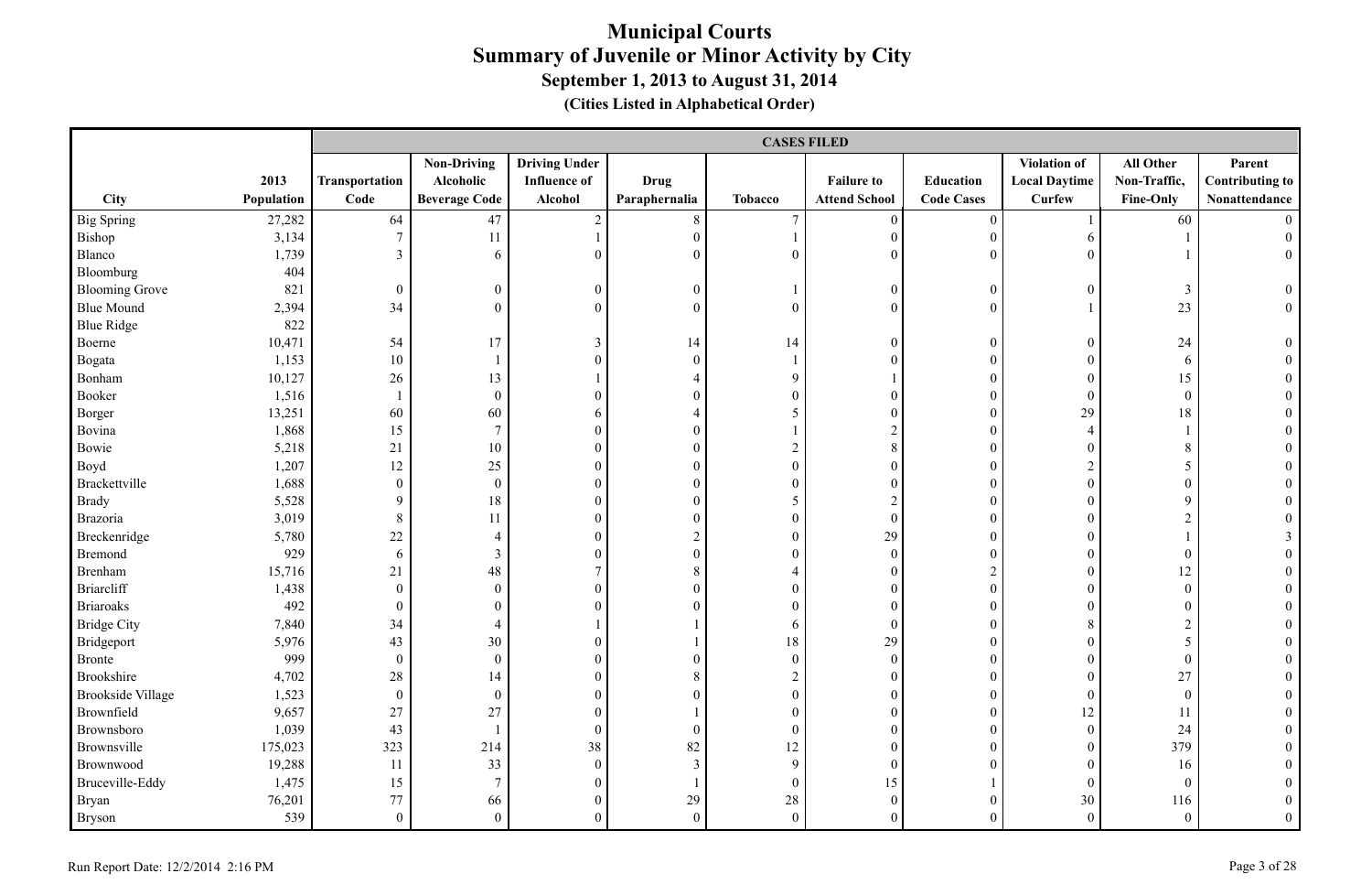|                          |            |                  | <b>TRANSFER TO</b>    | Accused of             | <b>Held in Contempt</b> | <b>JUVENILE STATEMENT</b> |                   |                      | <b>Orders</b> for |
|--------------------------|------------|------------------|-----------------------|------------------------|-------------------------|---------------------------|-------------------|----------------------|-------------------|
|                          |            |                  | <b>JUVENILE COURT</b> | Contempt               | (Fined/Denied           | <b>MAGISTRATE WARNING</b> |                   |                      | <b>Nonsecure</b>  |
|                          | 2013       |                  |                       | (Referred to           | <b>Driving</b>          | Warnings                  | <b>Statements</b> | <b>Detention</b>     | Custody           |
| City                     | Population | <b>Mandatory</b> | <b>Discretionary</b>  | <b>Juvenile Court)</b> | Privileges)             | Administered              | Certified         | <b>Hearings Held</b> | <b>Issued</b>     |
| <b>Big Spring</b>        | 27,282     | $\boldsymbol{0}$ | $\mathbf{0}$          | $\overline{2}$         | $\overline{0}$          | $7\phantom{.0}$           | $\overline{7}$    | $\mathbf{0}$         |                   |
| Bishop                   | 3,134      | $\overline{0}$   | $\boldsymbol{0}$      | $\boldsymbol{0}$       | $\boldsymbol{0}$        | $\boldsymbol{0}$          | $\mathbf{0}$      | $\overline{0}$       |                   |
| Blanco                   | 1,739      | $\mathbf{0}$     | $\boldsymbol{0}$      | $\mathbf{0}$           | $\mathbf{0}$            | $\mathbf{0}$              | $\theta$          | $\overline{0}$       |                   |
| Bloomburg                | 404        |                  |                       |                        |                         |                           |                   |                      |                   |
| <b>Blooming Grove</b>    | 821        | $\Omega$         | $\boldsymbol{0}$      | $\boldsymbol{0}$       | $\boldsymbol{0}$        | $\Omega$                  | $\overline{0}$    | $\overline{0}$       | $\Omega$          |
| <b>Blue Mound</b>        | 2,394      | $\overline{0}$   | $\boldsymbol{0}$      | $\mathbf{0}$           | $\mathbf{0}$            | $\theta$                  | $\mathbf{0}$      | $\overline{0}$       | $\Omega$          |
| <b>Blue Ridge</b>        | 822        |                  |                       |                        |                         |                           |                   |                      |                   |
| Boerne                   | 10,471     |                  | $\mathbf{0}$          | $\boldsymbol{0}$       | $\boldsymbol{0}$        | $\Omega$                  | $\mathbf{0}$      | $\overline{0}$       |                   |
| Bogata                   | 1,153      | $\Omega$         | $\overline{0}$        | $\boldsymbol{0}$       | $\mathbf{0}$            | $\Omega$                  | $\mathbf{0}$      | $\theta$             |                   |
| Bonham                   | 10,127     | 0                | 0                     | $\boldsymbol{0}$       | $\boldsymbol{0}$        | .5                        | 3                 | $\Omega$             |                   |
| Booker                   | 1,516      |                  | 0                     | $\boldsymbol{0}$       | $\boldsymbol{0}$        | $\sqrt{ }$                | $\boldsymbol{0}$  | 0                    |                   |
| Borger                   | 13,251     | 3                | 0                     | $\boldsymbol{0}$       | $\boldsymbol{0}$        | $\mathcal{R}$             | $\overline{0}$    | $\Omega$             |                   |
| Bovina                   | 1,868      | $\theta$         | 0                     | $\boldsymbol{0}$       | $\boldsymbol{0}$        |                           | $\overline{0}$    | $\Omega$             |                   |
| Bowie                    | 5,218      | $\theta$         | $\boldsymbol{0}$      | $\boldsymbol{0}$       | $\boldsymbol{0}$        |                           | $\overline{0}$    | $\mathbf{0}$         |                   |
| Boyd                     | 1,207      | $\Omega$         | $\theta$              | $\boldsymbol{0}$       | $\boldsymbol{0}$        |                           | $\theta$          | $\Omega$             |                   |
| Brackettville            | 1,688      | $\Omega$         | $\overline{0}$        | $\boldsymbol{0}$       | $\boldsymbol{0}$        |                           | $\overline{0}$    | $\Omega$             |                   |
| <b>Brady</b>             | 5,528      | $\Omega$         | $\boldsymbol{0}$      | $\boldsymbol{0}$       | $\boldsymbol{0}$        | $\Omega$                  | $\theta$          | $\Omega$             |                   |
| Brazoria                 | 3,019      | $\mathbf{0}$     | $\boldsymbol{0}$      | $\boldsymbol{0}$       | $\boldsymbol{0}$        | $\theta$                  | $\overline{0}$    | $\mathbf{0}$         |                   |
| Breckenridge             | 5,780      | 21               | $\overline{2}$        | 21                     | $\mathbf{0}$            | 21                        |                   | $\theta$             |                   |
| <b>Bremond</b>           | 929        | $\Omega$         | $\overline{0}$        | $\theta$               | $\mathbf{0}$            | $\theta$                  | $\overline{0}$    | $\Omega$             |                   |
| Brenham                  | 15,716     | 0                | $\boldsymbol{0}$      | $\boldsymbol{0}$       | $\boldsymbol{0}$        | $\Omega$                  | $\overline{0}$    | $\overline{0}$       |                   |
| <b>Briarcliff</b>        | 1,438      | 0                | 0                     | $\boldsymbol{0}$       | $\boldsymbol{0}$        | O                         | 0                 | $\overline{0}$       |                   |
| <b>Briaroaks</b>         | 492        |                  | 0                     | $\boldsymbol{0}$       | $\boldsymbol{0}$        |                           | $\overline{0}$    | $\Omega$             |                   |
| <b>Bridge City</b>       | 7,840      |                  | $\boldsymbol{0}$      | $\boldsymbol{0}$       | $\boldsymbol{0}$        |                           | $\overline{0}$    | $\Omega$             |                   |
| Bridgeport               | 5,976      |                  | 0                     | $\boldsymbol{0}$       | $\boldsymbol{0}$        |                           | 4                 | $\Omega$             |                   |
| <b>Bronte</b>            | 999        | ∩                | 0                     | $\boldsymbol{0}$       | $\mathbf{0}$            |                           | $\overline{0}$    | 0                    |                   |
| <b>Brookshire</b>        | 4,702      | $\Omega$         | $\overline{0}$        | $\boldsymbol{0}$       | $\boldsymbol{0}$        | $\Omega$                  | $\overline{0}$    | $\Omega$             |                   |
| <b>Brookside Village</b> | 1,523      | $\Omega$         | 0                     | $\boldsymbol{0}$       | $\boldsymbol{0}$        | $\theta$                  | $\boldsymbol{0}$  | $\Omega$             |                   |
| Brownfield               | 9,657      | $\Omega$         | $\boldsymbol{0}$      | $\boldsymbol{0}$       | $\boldsymbol{0}$        | 13                        | 13                | $\theta$             |                   |
| Brownsboro               | 1,039      | $\Omega$         | $\boldsymbol{0}$      | $\mathbf{0}$           | $\mathbf{0}$            | $\Omega$                  | $\mathbf{0}$      | $\Omega$             |                   |
| Brownsville              | 175,023    | $\theta$         | 36                    | $\boldsymbol{0}$       | $\boldsymbol{0}$        | $\Omega$                  | $\overline{0}$    | $\overline{0}$       |                   |
| Brownwood                | 19,288     | $\theta$         | $\boldsymbol{0}$      | $\boldsymbol{0}$       | $\boldsymbol{0}$        | $\sqrt{ }$                | $\overline{0}$    | 0                    |                   |
| Bruceville-Eddy          | 1,475      | $\Omega$         | $\boldsymbol{0}$      | $\boldsymbol{0}$       | $\boldsymbol{0}$        | $\sqrt{ }$                | 0                 | 0                    |                   |
| Bryan                    | 76,201     | $\theta$         | $\theta$              | $\boldsymbol{0}$       | $\boldsymbol{0}$        |                           | $\overline{0}$    | 0                    |                   |
| <b>Bryson</b>            | 539        | $\Omega$         | $\overline{0}$        | $\mathbf{0}$           | $\mathbf{0}$            | $\Omega$                  | $\theta$          | $\theta$             |                   |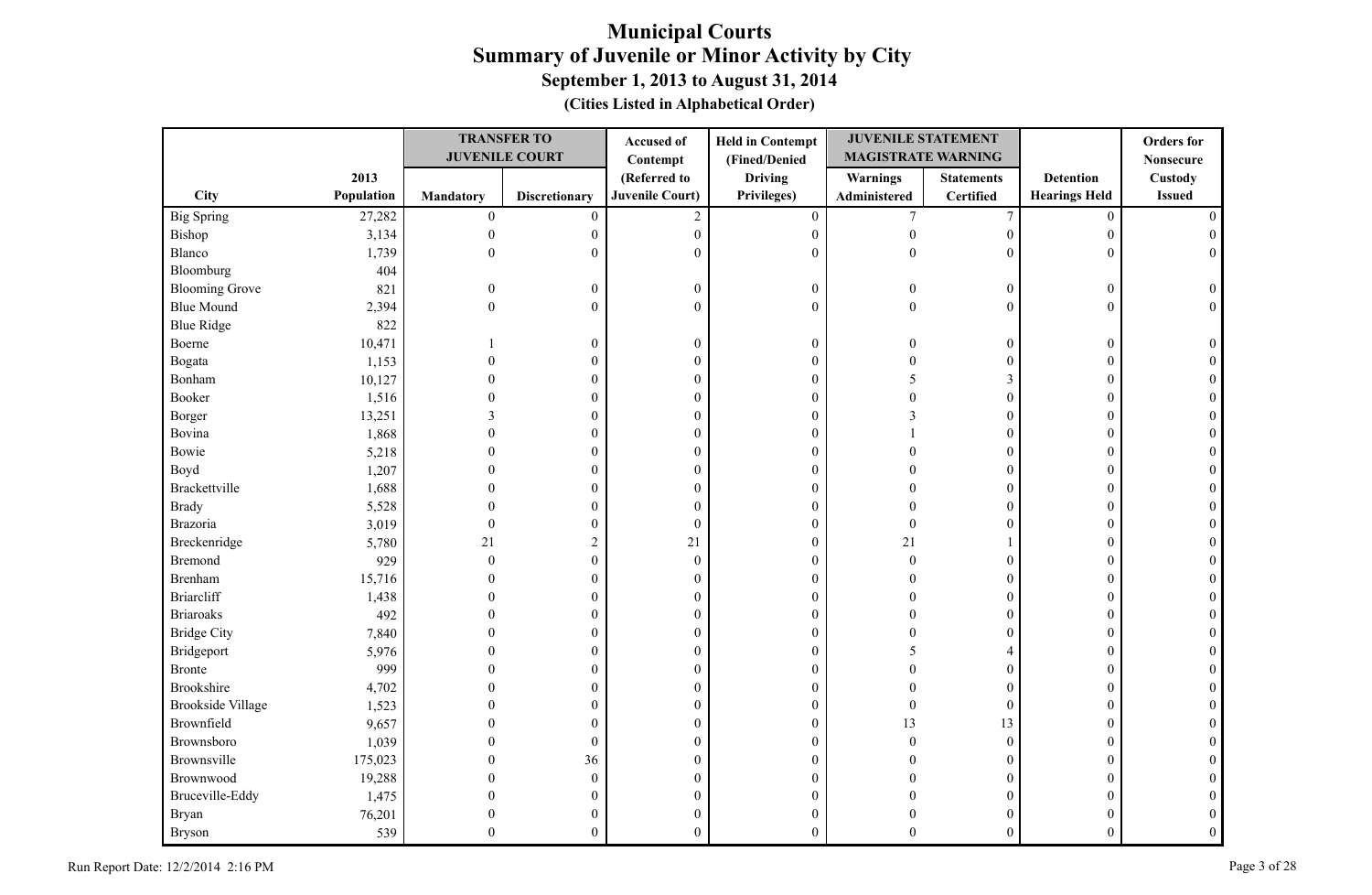|                        |            |                  | <b>CASES FILED</b>   |                      |                  |                  |                      |                   |                      |                  |                        |  |  |
|------------------------|------------|------------------|----------------------|----------------------|------------------|------------------|----------------------|-------------------|----------------------|------------------|------------------------|--|--|
|                        |            |                  | <b>Non-Driving</b>   | <b>Driving Under</b> |                  |                  |                      |                   | Violation of         | All Other        | Parent                 |  |  |
|                        | 2013       | Transportation   | Alcoholic            | <b>Influence</b> of  | <b>Drug</b>      |                  | <b>Failure to</b>    | Education         | <b>Local Daytime</b> | Non-Traffic,     | <b>Contributing to</b> |  |  |
| City                   | Population | Code             | <b>Beverage Code</b> | Alcohol              | Paraphernalia    | <b>Tobacco</b>   | <b>Attend School</b> | <b>Code Cases</b> | <b>Curfew</b>        | <b>Fine-Only</b> | Nonattendance          |  |  |
| Buckholts              | 515        | $\sqrt{2}$       | $\mathbf{0}$         | $\boldsymbol{0}$     | $\mathbf{0}$     | $\boldsymbol{0}$ | $\boldsymbol{0}$     | $\boldsymbol{0}$  | $\overline{0}$       | $\overline{0}$   |                        |  |  |
| Buda                   | 7,295      | 12               | $\mathbf{0}$         | $\overline{0}$       | $\mathbf{0}$     | $\boldsymbol{0}$ | $\boldsymbol{0}$     |                   |                      | 10               | $\Omega$               |  |  |
| Buffalo                | 1,856      | 10               | $7\phantom{.0}$      | $\mathbf{0}$         | $\mathbf{0}$     | $\overline{0}$   | $\mathbf{0}$         | $\theta$          | $\overline{0}$       |                  | $\overline{0}$         |  |  |
| <b>Buffalo Springs</b> | 453        |                  |                      |                      |                  |                  |                      |                   |                      |                  |                        |  |  |
| Bullard                | 2,463      | 42               | 44                   | 6                    | 4                | 15               | $\mathbf{0}$         | $\boldsymbol{0}$  | $\mathbf{0}$         | 9                | $\theta$               |  |  |
| Bulverde               | 4,630      | 86               | 31                   |                      | $\mathbf{0}$     | $\overline{0}$   | $\mathbf{0}$         | 6                 | $\theta$             | $\boldsymbol{0}$ |                        |  |  |
| <b>Bunker Hill</b>     | 3,633      | 14               | $\sqrt{2}$           | $\theta$             | $\mathbf{0}$     | $\Omega$         | $\theta$             | $\theta$          | $\Omega$             | $\mathbf{0}$     |                        |  |  |
| Burkburnett            | 10,811     | 22               | 67                   | $\mathbf{0}$         | $\mathbf{0}$     | 4                | $\mathbf{0}$         | $\theta$          | $\theta$             | $\tau$           |                        |  |  |
| Burleson               | 36,690     | 127              | 84                   | $\boldsymbol{0}$     | 15               | 17               | $\mathbf{0}$         | 6                 | 69                   | 50               |                        |  |  |
| Burnet                 | 5,987      | $28\,$           | 13                   | $\boldsymbol{0}$     | 6                | 6                | $\boldsymbol{0}$     | $\overline{0}$    | $\boldsymbol{0}$     | $\overline{2}$   |                        |  |  |
| Burton                 | 300        | $\boldsymbol{0}$ | $\boldsymbol{0}$     | $\boldsymbol{0}$     | $\boldsymbol{0}$ |                  | $\mathbf{0}$         | $\boldsymbol{0}$  | $\boldsymbol{0}$     | $\boldsymbol{0}$ |                        |  |  |
| Cactus                 | 3,179      | $\overline{0}$   | $\boldsymbol{0}$     | $\mathbf{0}$         | $\boldsymbol{0}$ | $\boldsymbol{0}$ | $\mathbf{0}$         | $\boldsymbol{0}$  | $\boldsymbol{0}$     | $\boldsymbol{0}$ |                        |  |  |
| Caddo Mills            | 1,338      | 29               | $\sqrt{2}$           | $\mathbf{0}$         | $\mathbf{0}$     | $\mathbf{0}$     | 15                   | $\overline{0}$    | $\overline{0}$       | $\mathbf{0}$     |                        |  |  |
| Caldwell               | 4,104      | 13               | 23                   | $\overline{4}$       | $\boldsymbol{0}$ | $\boldsymbol{0}$ | $\boldsymbol{0}$     | $\theta$          | $\boldsymbol{0}$     | $22\,$           |                        |  |  |
| Calvert                | 1,192      | $\overline{5}$   | $\boldsymbol{0}$     | $\boldsymbol{0}$     | $\mathbf{0}$     | $\boldsymbol{0}$ | $\mathbf{0}$         | $\boldsymbol{0}$  | $\overline{0}$       | $\mathbf{0}$     | $\theta$               |  |  |
| Cameron                | 5,552      | $28\,$           | $\overline{0}$       | $\mathbf{0}$         |                  | $\overline{0}$   | $\mathbf{0}$         | $\overline{0}$    | $\theta$             |                  | $\overline{0}$         |  |  |
| Camp Wood              | 706        |                  |                      |                      |                  |                  |                      |                   |                      |                  |                        |  |  |
| Canadian               | 2,649      | $\mathbf{0}$     | $\boldsymbol{0}$     | $\mathbf{0}$         | $\boldsymbol{0}$ | $\boldsymbol{0}$ | $\mathbf{0}$         | $\boldsymbol{0}$  | $\boldsymbol{0}$     | $\boldsymbol{0}$ | $\boldsymbol{0}$       |  |  |
| Caney City             | 217        |                  |                      |                      |                  |                  |                      |                   |                      |                  |                        |  |  |
| Canton                 | 3,581      | 12               | 8                    | $\boldsymbol{0}$     | $\boldsymbol{0}$ | $\boldsymbol{0}$ | 16                   | $\boldsymbol{0}$  | 5                    | 36               | $\boldsymbol{0}$       |  |  |
| Canyon                 | 13,303     | 66               | 266                  | 37                   | 13               | 9                | $\mathbf{0}$         | $\overline{0}$    | $\overline{0}$       | $\overline{7}$   | $\overline{0}$         |  |  |
| Carrizo Springs        | 5,368      |                  |                      |                      |                  |                  |                      |                   |                      |                  |                        |  |  |
| Carrollton             | 119,097    | 324              | 281                  | $\boldsymbol{0}$     | 62               | 45               | 401                  | 21                | $\mathbf{0}$         | 278              | 2                      |  |  |
| Carthage               | 6,779      | 23               | 13                   | $\mathbf{0}$         | $\mathbf{0}$     | $\boldsymbol{2}$ | $\mathbf{0}$         | $\mathbf{0}$      | $\theta$             | 13               | $\theta$               |  |  |
| Castle Hills           | 4,116      | 70               | 14                   | $\overline{0}$       | 9                | $\overline{c}$   | $\mathbf{0}$         | $\boldsymbol{0}$  | $\overline{0}$       | 8                |                        |  |  |
| Castroville            | 2,680      | 23               | $\mathbf{1}$         |                      | $\overline{1}$   | $\boldsymbol{0}$ | $\mathfrak{Z}$       | $\boldsymbol{0}$  | $\boldsymbol{0}$     | $\boldsymbol{0}$ |                        |  |  |
| Cedar Hill             | 45,028     | 80               | 51                   | $\boldsymbol{0}$     | 39               | 15               | $\boldsymbol{0}$     | $\boldsymbol{0}$  | $\overline{0}$       | 84               |                        |  |  |
| Cedar Park             | 48,937     | 63               | 64                   | 8                    | 27               | $\overline{4}$   | $\mathbf{0}$         | $\boldsymbol{0}$  | 5                    | 14               |                        |  |  |
| Celeste                | 814        | $\boldsymbol{0}$ | $\boldsymbol{0}$     | $\mathbf{0}$         | $\boldsymbol{0}$ | $\overline{0}$   | $\mathbf{0}$         | $\overline{0}$    | $\overline{0}$       | $\boldsymbol{0}$ |                        |  |  |
| Celina                 | 6,028      | 30               | 34                   | $\mathfrak{Z}$       | $\sqrt{2}$       |                  | $\mathbf{0}$         | $\theta$          | $\overline{0}$       | $\boldsymbol{0}$ |                        |  |  |
| Center                 | 5,193      | 22               | 14                   | $\sqrt{2}$           |                  |                  | $\theta$             | $\theta$          | $\Omega$             | 11               |                        |  |  |
| Chandler               | 2,734      | 45               | $\boldsymbol{0}$     | $\boldsymbol{0}$     | $\boldsymbol{0}$ |                  | $\mathbf{0}$         | $\boldsymbol{0}$  | $\theta$             | $\overline{2}$   |                        |  |  |
| Channing               | 363        | $\boldsymbol{0}$ | $\boldsymbol{0}$     | $\boldsymbol{0}$     | $\boldsymbol{0}$ | $\boldsymbol{0}$ | $\mathbf{0}$         | $\boldsymbol{0}$  | $\overline{0}$       | $\boldsymbol{0}$ |                        |  |  |
| Charlotte              | 1,715      | $\theta$         | $\boldsymbol{0}$     | $\theta$             | $\theta$         | $\theta$         | $\theta$             | $\theta$          | $\Omega$             | $\mathbf{0}$     | $\Omega$               |  |  |
| Chateau Woods          |            |                  |                      |                      |                  |                  |                      |                   |                      |                  |                        |  |  |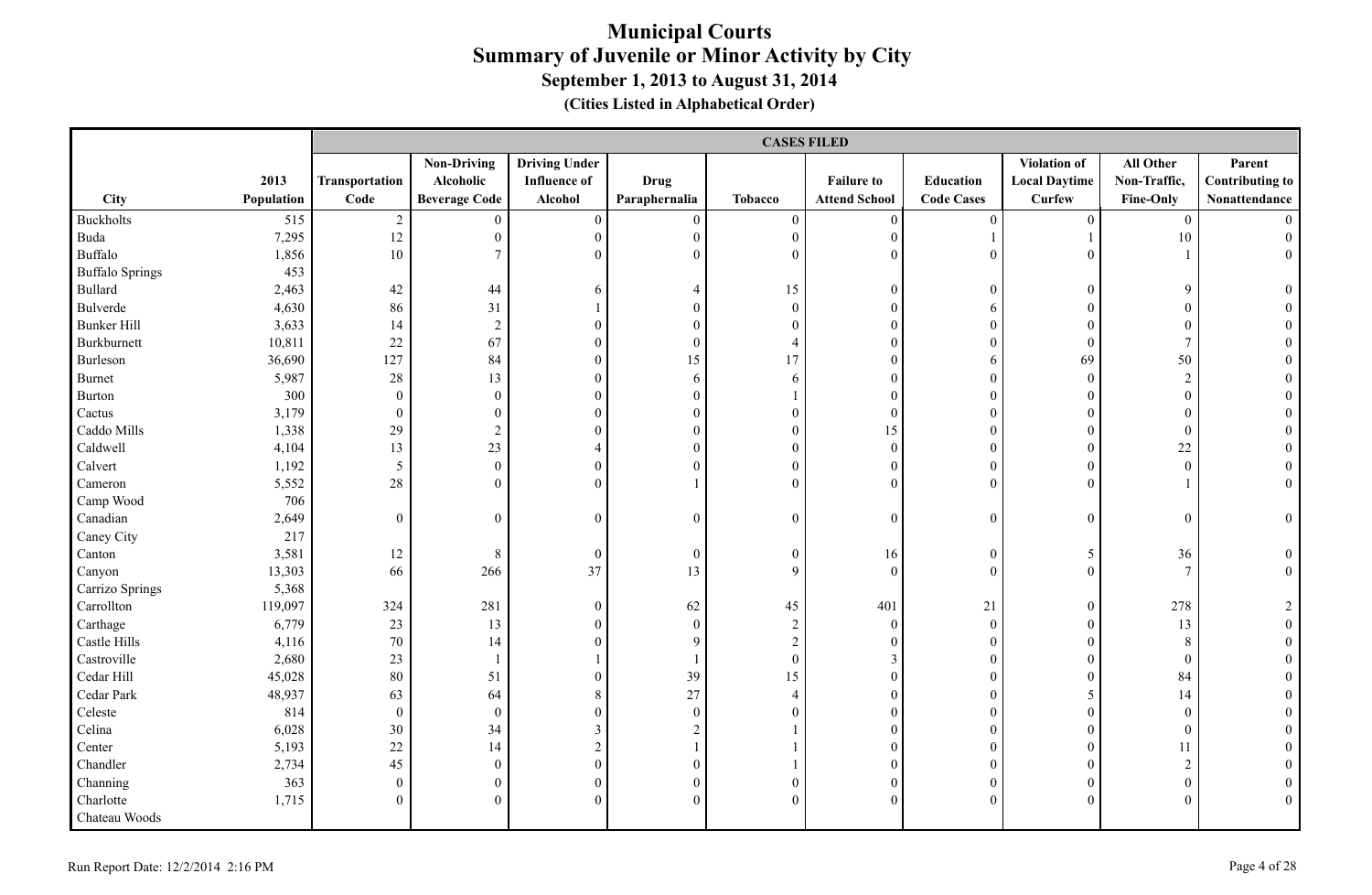|                        |            |                  | <b>TRANSFER TO</b>    | Accused of             | <b>Held in Contempt</b> | <b>JUVENILE STATEMENT</b> |                   |                      | <b>Orders</b> for |
|------------------------|------------|------------------|-----------------------|------------------------|-------------------------|---------------------------|-------------------|----------------------|-------------------|
|                        |            |                  | <b>JUVENILE COURT</b> | Contempt               | (Fined/Denied           | <b>MAGISTRATE WARNING</b> |                   |                      | <b>Nonsecure</b>  |
|                        | 2013       |                  |                       | (Referred to           | <b>Driving</b>          | Warnings                  | <b>Statements</b> | <b>Detention</b>     | Custody           |
| <b>City</b>            | Population | <b>Mandatory</b> | <b>Discretionary</b>  | <b>Juvenile Court)</b> | Privileges)             | Administered              | Certified         | <b>Hearings Held</b> | <b>Issued</b>     |
| <b>Buckholts</b>       | 515        | $\boldsymbol{0}$ | $\mathbf{0}$          | $\mathbf{0}$           | $\boldsymbol{0}$        | $\overline{0}$            | $\boldsymbol{0}$  | $\mathbf{0}$         |                   |
| Buda                   | 7,295      | $\boldsymbol{0}$ | $\boldsymbol{0}$      | $\boldsymbol{0}$       | $\boldsymbol{0}$        | $\theta$                  | $\overline{0}$    | $\overline{0}$       |                   |
| Buffalo                | 1,856      | $\Omega$         | $\overline{0}$        | $\Omega$               | $\theta$                | $\theta$                  | $\Omega$          | $\Omega$             |                   |
| <b>Buffalo Springs</b> | 453        |                  |                       |                        |                         |                           |                   |                      |                   |
| <b>Bullard</b>         | 2,463      | $\theta$         | $\boldsymbol{0}$      | $\boldsymbol{0}$       | $\boldsymbol{0}$        |                           | $\overline{0}$    | $\overline{0}$       |                   |
| <b>Bulverde</b>        | 4,630      | $\Omega$         | 0                     | $\boldsymbol{0}$       | $\boldsymbol{0}$        |                           | $\theta$          | $\Omega$             |                   |
| <b>Bunker Hill</b>     | 3,633      | $\Omega$         | $\overline{0}$        | $\boldsymbol{0}$       | $\boldsymbol{0}$        |                           | $\theta$          | $\Omega$             |                   |
| Burkburnett            | 10,811     | $\Omega$         | 0                     | $\boldsymbol{0}$       | $\boldsymbol{0}$        |                           | $\overline{0}$    | $\Omega$             |                   |
| Burleson               | 36,690     | 0                | $\boldsymbol{0}$      | $\boldsymbol{0}$       | $\boldsymbol{0}$        |                           | $\boldsymbol{0}$  | $\Omega$             |                   |
| <b>Burnet</b>          | 5,987      | $\Omega$         | 0                     | $\mathbf{0}$           | $\mathbf{0}$            | $\Omega$                  | $\theta$          | $\Omega$             |                   |
| <b>Burton</b>          | 300        | $\theta$         | 0                     | $\boldsymbol{0}$       | $\boldsymbol{0}$        | $\Omega$                  | $\overline{0}$    | $\overline{0}$       |                   |
| Cactus                 | 3,179      | $\Omega$         | 0                     | $\boldsymbol{0}$       | $\boldsymbol{0}$        | $\sqrt{ }$                | 0                 | $\overline{0}$       |                   |
| Caddo Mills            | 1,338      | $\Omega$         | 0                     | $\boldsymbol{0}$       | $\boldsymbol{0}$        | $\sqrt{ }$                | $\overline{0}$    | $\theta$             |                   |
| Caldwell               | 4,104      |                  | $\boldsymbol{0}$      | $\boldsymbol{0}$       | $\boldsymbol{0}$        | 5                         | $\overline{0}$    | $\mathbf{0}$         |                   |
| Calvert                | 1,192      | $\theta$         | $\boldsymbol{0}$      | $\boldsymbol{0}$       | $\boldsymbol{0}$        | $\Omega$                  | $\overline{0}$    | $\mathbf{0}$         |                   |
| Cameron                | 5,552      | $\Omega$         | $\mathbf{0}$          | $\mathbf{0}$           | $\mathbf{0}$            | $\theta$                  | $\overline{0}$    | $\theta$             |                   |
| Camp Wood              | 706        |                  |                       |                        |                         |                           |                   |                      |                   |
| Canadian               | 2,649      | $\mathbf{0}$     | $\boldsymbol{0}$      | $\boldsymbol{0}$       | $\boldsymbol{0}$        | $\theta$                  | $\boldsymbol{0}$  | $\mathbf{0}$         | 0                 |
| Caney City             | 217        |                  |                       |                        |                         |                           |                   |                      |                   |
| Canton                 | 3,581      | $\mathbf{0}$     | $\boldsymbol{0}$      | $\boldsymbol{0}$       | $\boldsymbol{0}$        | 6                         | $\boldsymbol{0}$  | $\boldsymbol{0}$     |                   |
| Canyon                 | 13,303     | $\Omega$         | $\boldsymbol{0}$      | $\theta$               | $\mathbf{0}$            | $\theta$                  | $\overline{0}$    | $\mathbf{0}$         |                   |
| Carrizo Springs        | 5,368      |                  |                       |                        |                         |                           |                   |                      |                   |
| Carrollton             | 119,097    |                  | 14                    | 33                     | 203                     | 15                        | $10\,$            | 19                   |                   |
| Carthage               | 6,779      | $\theta$         | $\boldsymbol{0}$      | $\boldsymbol{0}$       | $\boldsymbol{0}$        | $\boldsymbol{0}$          | $\boldsymbol{0}$  | $\boldsymbol{0}$     |                   |
| Castle Hills           | 4,116      |                  | $\mathbf{0}$          | $\boldsymbol{0}$       | $\mathbf{0}$            |                           | $\Omega$          | $\Omega$             |                   |
| Castroville            | 2,680      |                  | 0                     | $\boldsymbol{0}$       | $\boldsymbol{0}$        |                           | $\overline{0}$    | $\Omega$             |                   |
| Cedar Hill             | 45,028     |                  | 0                     | $\boldsymbol{0}$       | $\boldsymbol{0}$        |                           | $\overline{0}$    | $\overline{0}$       |                   |
| Cedar Park             | 48,937     | $\Omega$         | 4                     | $\mathbf{0}$           | 38                      |                           | $\theta$          | $\Omega$             |                   |
| Celeste                | 814        | $\Omega$         | $\overline{0}$        | $\boldsymbol{0}$       | $\boldsymbol{0}$        |                           | $\overline{0}$    | $\Omega$             |                   |
| Celina                 | 6,028      | 0                | $\boldsymbol{0}$      | $\boldsymbol{0}$       | $\mathbf{0}$            | $\Omega$                  | $\overline{0}$    | $\theta$             |                   |
| Center                 | 5,193      | 0                | $\theta$              | $\mathbf{0}$           | $\mathbf{0}$            |                           | $\theta$          | $\Omega$             |                   |
| Chandler               | 2,734      | 0                | 0                     | $\boldsymbol{0}$       | $\mathbf{0}$            |                           | $\overline{0}$    | $\overline{0}$       |                   |
| Channing               | 363        | $\mathbf{0}$     | 0                     | $\boldsymbol{0}$       | $\boldsymbol{0}$        | $\Omega$                  | 0                 | $\overline{0}$       |                   |
| Charlotte              | 1,715      | $\theta$         | 0                     | $\mathbf{0}$           | $\mathbf{0}$            | $\theta$                  | $\theta$          | $\Omega$             | $\Omega$          |
| Chateau Woods          |            |                  |                       |                        |                         |                           |                   |                      |                   |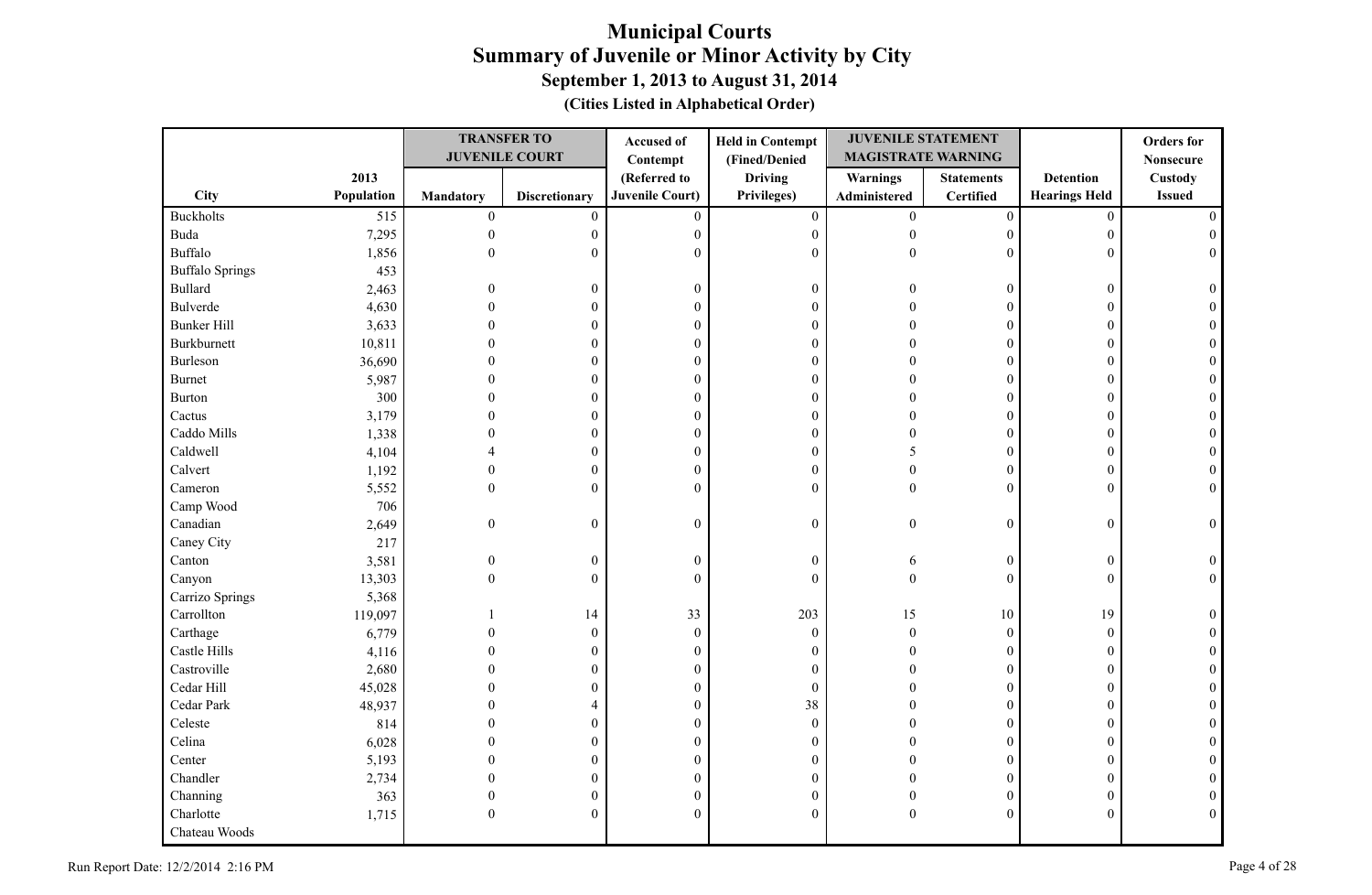|                        |            |                  | <b>CASES FILED</b>   |                      |                  |                  |                      |                   |                      |                  |                        |  |
|------------------------|------------|------------------|----------------------|----------------------|------------------|------------------|----------------------|-------------------|----------------------|------------------|------------------------|--|
|                        |            |                  | <b>Non-Driving</b>   | <b>Driving Under</b> |                  |                  |                      |                   | Violation of         | All Other        | Parent                 |  |
|                        | 2013       | Transportation   | Alcoholic            | <b>Influence</b> of  | <b>Drug</b>      |                  | <b>Failure to</b>    | Education         | <b>Local Daytime</b> | Non-Traffic,     | <b>Contributing to</b> |  |
| City                   | Population | Code             | <b>Beverage Code</b> | Alcohol              | Paraphernalia    | <b>Tobacco</b>   | <b>Attend School</b> | <b>Code Cases</b> | <b>Curfew</b>        | <b>Fine-Only</b> | Nonattendance          |  |
| Chico                  | 1,002      |                  | $\overline{0}$       | $\boldsymbol{0}$     | $\mathbf{0}$     | $\boldsymbol{0}$ | $\boldsymbol{0}$     | $\boldsymbol{0}$  | $\overline{0}$       | $\overline{0}$   |                        |  |
| Childress              | 6,105      | 22               | 24                   | $\overline{0}$       | $\mathbf{0}$     | 9                | $\overline{0}$       | $\sqrt{2}$        | 9                    | 13               | $\theta$               |  |
| Chillicothe            | 707        | $\mathbf{0}$     | $\boldsymbol{0}$     | $\mathbf{0}$         | $\mathbf{0}$     | $\overline{0}$   | $\mathbf{0}$         | $\mathbf{0}$      | $\overline{0}$       | 3                |                        |  |
| China                  | 1,160      |                  |                      |                      |                  |                  |                      |                   |                      |                  |                        |  |
| China Grove            | 1,179      | $\mathfrak{Z}$   | $\boldsymbol{0}$     | $\boldsymbol{0}$     | $\mathbf{0}$     | $\mathbf{0}$     | $\mathbf{0}$         | $\boldsymbol{0}$  | $\overline{0}$       | $\boldsymbol{0}$ | $\theta$               |  |
| Cibolo                 | 15,349     | 33               | 19                   | $\mathbf{0}$         |                  | 6                | $\mathbf{0}$         | $\theta$          | $\overline{0}$       | 23               |                        |  |
| Cisco                  | 3,899      | 14               | $\overline{7}$       | $\mathbf{0}$         | 5                | $\overline{4}$   | $\theta$             | $\theta$          | $\Omega$             | 10               |                        |  |
| Clarendon              | 2,026      | $\mathbf{0}$     | $\boldsymbol{0}$     | $\mathbf{0}$         | $\mathbf{0}$     | $\overline{0}$   | $\mathbf{0}$         | $\theta$          | $\Omega$             | $\mathbf{0}$     |                        |  |
| Clarksville            | 3,285      | 14               | $\boldsymbol{2}$     | $\boldsymbol{0}$     | $\boldsymbol{0}$ | $\mathbf{0}$     | $\boldsymbol{0}$     | $\overline{0}$    | $\overline{0}$       | $\overline{4}$   |                        |  |
| Clarksville City       | 865        | $\boldsymbol{0}$ | $\boldsymbol{0}$     | $\boldsymbol{0}$     | $\boldsymbol{0}$ | $\boldsymbol{0}$ | $\boldsymbol{0}$     | $\overline{0}$    | $\boldsymbol{0}$     | $\mathbf{0}$     | $\theta$               |  |
| Claude                 | 1,196      | $\mathbf{0}$     | $\mathbf{0}$         | $\mathbf{0}$         | $\mathbf{0}$     | $\overline{0}$   | $\mathbf{0}$         | $\overline{0}$    | $\overline{0}$       | $\mathbf{0}$     | $\overline{0}$         |  |
| Clear Lake Shores      | 1,063      |                  |                      |                      |                  |                  |                      |                   |                      |                  |                        |  |
| Cleburne               | 29,337     | 122              | 100                  | -11                  | $\mathbf{0}$     | 9                | $\mathbf{0}$         | $\boldsymbol{0}$  | $\overline{0}$       | 107              | $\theta$               |  |
| Cleveland              | 7,675      | 173              | $\overline{4}$       | $\boldsymbol{0}$     | $\boldsymbol{0}$ | $\boldsymbol{0}$ | $\boldsymbol{0}$     | $\overline{4}$    | $\overline{0}$       | 42               | $\theta$               |  |
| Clifton                | 3,442      | 23               | $5\overline{)}$      | $\boldsymbol{0}$     | $\boldsymbol{0}$ | $\mathfrak{Z}$   | 6                    | $\boldsymbol{0}$  | $\theta$             | $\sqrt{2}$       | $20\,$                 |  |
| Clint                  | 926        | $\overline{4}$   | $\boldsymbol{0}$     | $\mathbf{0}$         | $\mathbf{0}$     | $\boldsymbol{0}$ | $\mathbf{0}$         | $\boldsymbol{0}$  | $\theta$             | $\boldsymbol{0}$ | $\overline{0}$         |  |
| Clute                  | 11,211     | 101              | 22                   | $\overline{0}$       | $\mathbf{0}$     | $\boldsymbol{0}$ | $\mathbf{0}$         | $\boldsymbol{0}$  | $\overline{0}$       | $7\overline{ }$  |                        |  |
| Clyde                  | 3,713      | 11               | 16                   | $\mathbf{0}$         | $\mathfrak{Z}$   | $\mathfrak{Z}$   | $\mathbf{0}$         | $\boldsymbol{0}$  | $\overline{0}$       | 17               |                        |  |
| Cockrell Hill          | 4,193      | 81               | 5                    | 4                    | $\sqrt{2}$       | $\overline{0}$   | 2                    | $\theta$          | $\theta$             | 5                | $\Omega$               |  |
| Coffee City            | 278        | 36               | $\boldsymbol{0}$     | $\mathbf{0}$         | $\boldsymbol{0}$ | $\boldsymbol{0}$ | $\boldsymbol{0}$     | $\overline{0}$    | $\mathbf{0}$         | $\overline{2}$   |                        |  |
| Coleman                | 4,709      | 14               | 18                   | $\boldsymbol{0}$     | 9                | 15               | $\mathbf{0}$         | $\overline{0}$    | $\theta$             | 5                |                        |  |
| <b>College Station</b> | 93,857     | 64               | 693                  | $42\,$               | $\boldsymbol{0}$ | 15               | $\mathbf{0}$         | $\overline{0}$    | $\theta$             | 42               |                        |  |
| Colleyville            | 22,807     | 175              | 123                  | $\,8\,$              | 24               | 6                | $\mathbf{0}$         | $\theta$          | $\Omega$             | 21               |                        |  |
| Collinsville           | 1,624      | 24               | $\mathbf{0}$         | $\overline{0}$       | $\mathbf{0}$     | $\overline{0}$   | $\mathbf{0}$         | $\theta$          | 3                    | 20               |                        |  |
| Colorado City          | 4,146      | 17               | 31                   | $\overline{0}$       | $\mathbf{0}$     | $\overline{2}$   | $\overline{0}$       |                   |                      | 14               |                        |  |
| Columbus               | 3,655      | $\,$ 8 $\,$      | $\overline{4}$       | $\boldsymbol{0}$     | $\boldsymbol{0}$ | $\boldsymbol{0}$ | $\mathbf{0}$         | $\mathfrak{Z}$    | $\overline{0}$       | $\mathfrak{Z}$   |                        |  |
| Comanche               | 4,335      | 16               | 13                   | $\boldsymbol{0}$     | $\sqrt{2}$       | $\boldsymbol{2}$ | $\mathbf{0}$         | $\sqrt{2}$        |                      | 9                |                        |  |
| Combes                 | 2,895      | 117              | $\boldsymbol{0}$     | $\mathbf{0}$         | $\boldsymbol{0}$ | $\boldsymbol{0}$ | $\boldsymbol{0}$     | $\boldsymbol{0}$  | $\theta$             |                  |                        |  |
| Combine                | 1,942      | 5                |                      | $\mathbf{0}$         | $\mathbf{0}$     | $\boldsymbol{0}$ | $\mathbf{0}$         | $\overline{0}$    | $\theta$             | $\boldsymbol{0}$ |                        |  |
| Commerce               | 8,078      | $\overline{4}$   | 26                   | $\theta$             | $\overline{4}$   | $\Omega$         | $\theta$             | $\theta$          | $\overline{0}$       | 3                | $\theta$               |  |
| Como                   | 702        |                  |                      |                      |                  |                  |                      |                   |                      |                  |                        |  |
| Conroe                 | 56,207     | 166              | 17                   | 3                    | 8                | 4                |                      | $\overline{0}$    | $\theta$             | 54               |                        |  |
| Converse               | 18,198     | 36               | 61                   | $\boldsymbol{0}$     | 19               | 5                | $\mathbf{0}$         | $\overline{0}$    | $\theta$             | 46               |                        |  |
| Coolidge               | 955        | $\mathbf{0}$     | $\boldsymbol{0}$     | $\mathbf{0}$         | $\mathbf{0}$     | $\boldsymbol{0}$ | $\mathbf{0}$         | $\overline{0}$    | $\overline{0}$       | $\boldsymbol{0}$ | $\theta$               |  |
| Cooper                 | 1,969      | $\theta$         | $\theta$             | $\theta$             | $\theta$         | $\theta$         | $\Omega$             | $\theta$          | $\Omega$             | $\theta$         | $\theta$               |  |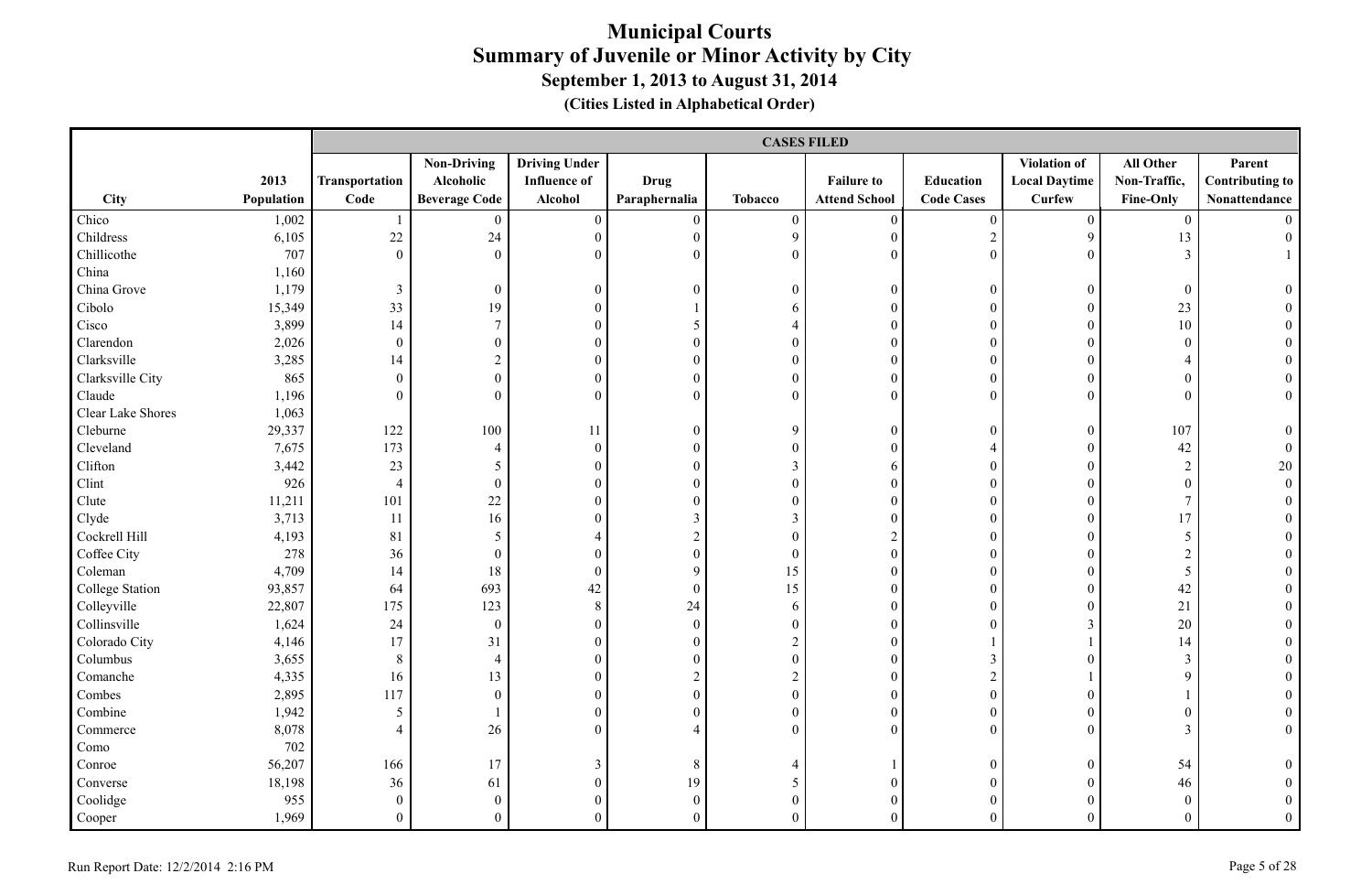|                        |            |              | <b>TRANSFER TO</b>    | Accused of             | <b>Held in Contempt</b> | <b>JUVENILE STATEMENT</b> |                   |                      | <b>Orders</b> for |
|------------------------|------------|--------------|-----------------------|------------------------|-------------------------|---------------------------|-------------------|----------------------|-------------------|
|                        |            |              | <b>JUVENILE COURT</b> | Contempt               | (Fined/Denied           | <b>MAGISTRATE WARNING</b> |                   |                      | <b>Nonsecure</b>  |
|                        | 2013       |              |                       | (Referred to           | <b>Driving</b>          | <b>Warnings</b>           | <b>Statements</b> | <b>Detention</b>     | Custody           |
| City                   | Population | Mandatory    | <b>Discretionary</b>  | <b>Juvenile Court)</b> | Privileges)             | Administered              | <b>Certified</b>  | <b>Hearings Held</b> | <b>Issued</b>     |
| Chico                  | 1,002      | $\mathbf{0}$ | $\overline{0}$        | $\mathbf{0}$           | $\mathbf{0}$            | $\overline{0}$            | $\boldsymbol{0}$  | $\mathbf{0}$         |                   |
| Childress              | 6,105      | $\mathbf{0}$ | 0                     | $\mathbf{0}$           | $\boldsymbol{0}$        | $\theta$                  | $\overline{0}$    | $\boldsymbol{0}$     |                   |
| Chillicothe            | 707        | $\Omega$     | $\theta$              | $\Omega$               | $\boldsymbol{0}$        | $\Omega$                  | $\Omega$          | $\theta$             |                   |
| China                  | 1,160      |              |                       |                        |                         |                           |                   |                      |                   |
| China Grove            | 1,179      | $\Omega$     | $\boldsymbol{0}$      | $\boldsymbol{0}$       | $\boldsymbol{0}$        |                           | $\boldsymbol{0}$  | $\boldsymbol{0}$     |                   |
| Cibolo                 | 15,349     |              | $\Omega$              | $\theta$               | $\boldsymbol{0}$        |                           | $\Omega$          | $\theta$             |                   |
| Cisco                  | 3,899      |              | $\theta$              | $\mathbf{0}$           | $\boldsymbol{0}$        |                           | $\theta$          | $\theta$             |                   |
| Clarendon              | 2,026      |              | $\theta$              | $\boldsymbol{0}$       | $\boldsymbol{0}$        |                           | $\theta$          | $\mathbf{0}$         |                   |
| Clarksville            | 3,285      |              | $\theta$              | $\boldsymbol{0}$       | $\boldsymbol{0}$        | 3                         | 3                 | $\theta$             |                   |
| Clarksville City       | 865        | $\Omega$     | $\theta$              | $\mathbf{0}$           | $\boldsymbol{0}$        | $\Omega$                  | $\mathbf{0}$      | $\theta$             |                   |
| Claude                 | 1,196      | $\Omega$     | $\theta$              | $\overline{0}$         | $\boldsymbol{0}$        | $\Omega$                  | $\mathbf{0}$      | $\mathbf{0}$         |                   |
| Clear Lake Shores      | 1,063      |              |                       |                        |                         |                           |                   |                      |                   |
| Cleburne               | 29,337     | $\theta$     | $\theta$              | $\mathbf{0}$           | $\boldsymbol{0}$        |                           | $\boldsymbol{0}$  | $\boldsymbol{0}$     |                   |
| Cleveland              | 7,675      |              | $\theta$              | $\boldsymbol{0}$       | $\boldsymbol{0}$        |                           | $\mathbf{0}$      | $\mathbf{0}$         |                   |
| Clifton                | 3,442      |              | $\theta$              | $\boldsymbol{0}$       | $\boldsymbol{0}$        |                           | $\overline{0}$    | $\theta$             |                   |
| Clint                  | 926        |              | $\theta$              | $\mathbf{0}$           | $\boldsymbol{0}$        |                           | $\Omega$          | $\theta$             |                   |
| Clute                  | 11,211     |              | $\theta$              | $\mathbf{0}$           | $\boldsymbol{0}$        |                           | $\overline{0}$    | $\mathbf{0}$         |                   |
| Clyde                  | 3,713      |              | $\mathbf{0}$          | $\boldsymbol{0}$       | $\boldsymbol{0}$        |                           | $\theta$          | $\mathbf{0}$         |                   |
| Cockrell Hill          | 4,193      |              | $\mathbf{0}$          | $\mathbf{0}$           | 5                       |                           | $\theta$          | $\mathbf{0}$         |                   |
| Coffee City            | 278        |              | $\theta$              | $\theta$               | $\boldsymbol{0}$        |                           | $\theta$          | $\mathbf{0}$         |                   |
| Coleman                | 4,709      |              | $\mathbf{0}$          | $\boldsymbol{0}$       | $\boldsymbol{0}$        |                           | $\overline{0}$    | $\mathbf{0}$         |                   |
| <b>College Station</b> | 93,857     |              | 0                     | $\mathbf{0}$           | 32                      |                           | $\overline{0}$    | $\mathbf{0}$         |                   |
| Colleyville            | 22,807     |              | 0                     | $\boldsymbol{0}$       | $\boldsymbol{0}$        |                           | $\overline{0}$    | $\mathbf{0}$         |                   |
| Collinsville           | 1,624      |              | 0                     | $\boldsymbol{0}$       | $\boldsymbol{0}$        |                           | $\overline{0}$    | $\theta$             |                   |
| Colorado City          | 4,146      |              | $\theta$              | $\mathbf{0}$           | $\boldsymbol{0}$        |                           | 4                 | $\Omega$             |                   |
| Columbus               | 3,655      |              | $\theta$              | $\mathbf{0}$           | $\boldsymbol{0}$        |                           | $\overline{0}$    | $\mathbf{0}$         |                   |
| Comanche               | 4,335      |              | $\mathbf{0}$          | $\boldsymbol{0}$       | $\boldsymbol{0}$        |                           | $\overline{0}$    | $\mathbf{0}$         |                   |
| Combes                 | 2,895      |              | $\theta$              | $\mathbf{0}$           | $\boldsymbol{0}$        |                           | $\theta$          | $\theta$             |                   |
| Combine                | 1,942      | $\theta$     | $\theta$              | $\boldsymbol{0}$       | $\boldsymbol{0}$        |                           |                   | $\mathbf{0}$         |                   |
| Commerce               | 8,078      | $\theta$     | $\mathbf{0}$          | $\mathbf{0}$           | $\boldsymbol{0}$        |                           | $\mathbf{0}$      | $\mathbf{0}$         |                   |
| Como                   | 702        |              |                       |                        |                         |                           |                   |                      |                   |
| Conroe                 | 56,207     | $\Omega$     | $\theta$              | $\boldsymbol{0}$       | $\boldsymbol{0}$        |                           | $\boldsymbol{0}$  | $\mathbf{0}$         |                   |
| Converse               | 18,198     |              | 0                     | $\boldsymbol{0}$       | $\boldsymbol{0}$        |                           | $\overline{0}$    | $\theta$             |                   |
| Coolidge               | 955        |              |                       | $\mathbf{0}$           | $\boldsymbol{0}$        |                           | $\theta$          | 0                    |                   |
| Cooper                 | 1,969      | $\Omega$     | $\mathbf{0}$          | $\theta$               | $\overline{0}$          | $\Omega$                  | $\theta$          | $\Omega$             |                   |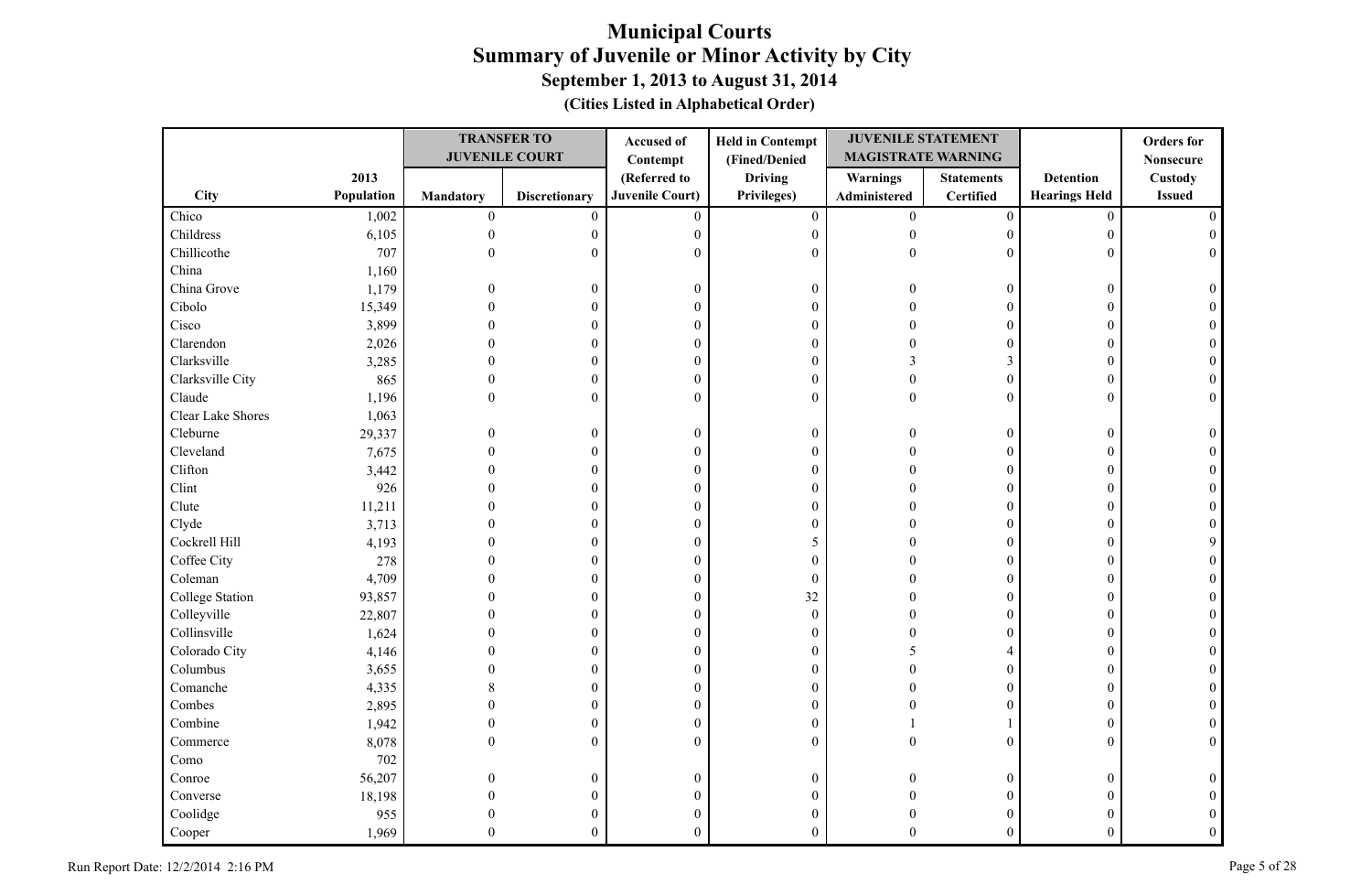|                        |            |                  | <b>CASES FILED</b>   |                      |                  |                  |                      |                   |                      |                  |                        |  |
|------------------------|------------|------------------|----------------------|----------------------|------------------|------------------|----------------------|-------------------|----------------------|------------------|------------------------|--|
|                        |            |                  | <b>Non-Driving</b>   | <b>Driving Under</b> |                  |                  |                      |                   | Violation of         | All Other        | Parent                 |  |
|                        | 2013       | Transportation   | Alcoholic            | <b>Influence of</b>  | Drug             |                  | <b>Failure to</b>    | Education         | <b>Local Daytime</b> | Non-Traffic,     | <b>Contributing to</b> |  |
| City                   | Population | Code             | <b>Beverage Code</b> | Alcohol              | Paraphernalia    | Tobacco          | <b>Attend School</b> | <b>Code Cases</b> | <b>Curfew</b>        | <b>Fine-Only</b> | Nonattendance          |  |
| Coppell                | 38,659     | 77               | 40                   |                      | $\boldsymbol{0}$ | $\mathbf{9}$     | 25                   | $\boldsymbol{0}$  | $\overline{0}$       | 45               |                        |  |
| Copper Canyon          | 1,334      | 18               | $\mathbf{0}$         | $\boldsymbol{0}$     | $\overline{0}$   | $\boldsymbol{0}$ | $\mathbf{0}$         | $\boldsymbol{0}$  | $\mathbf{0}$         | $\overline{0}$   | $\Omega$               |  |
| Copperas Cove          | 32,032     | 36               | 13                   | $\boldsymbol{0}$     | $\mathbf{0}$     | 15               | 39                   | 6                 | $\mathbf{0}$         | 75               |                        |  |
| Corinth                | 19,935     | 72               | 44                   | $\tau$               | 9                | $\mathfrak{Z}$   | 17                   | $\boldsymbol{0}$  | $\overline{2}$       | $\mathbf{0}$     | $\overline{0}$         |  |
| Corpus Christi         | 305,215    | $\mathbf{0}$     | 431                  | $18\,$               | 42               | 38               | $\mathbf{0}$         | $\boldsymbol{0}$  | 66                   | 760              | $\boldsymbol{0}$       |  |
| Corral City            | 27         |                  |                      |                      |                  |                  |                      |                   |                      |                  |                        |  |
| Corrigan               | 1,595      | 18               | $\overline{0}$       | $\mathbf{0}$         | 5                | $\overline{c}$   | $\mathbf{0}$         | $\mathbf{0}$      |                      | 10               | $\overline{0}$         |  |
| Corsicana              | 23,770     | 57               | 17                   | $\overline{0}$       | $\overline{2}$   | $\mathbf{1}$     | $\mathbf{0}$         | $\mathbf{0}$      |                      | 36               | $\overline{0}$         |  |
| Cottonwood             | 185        |                  |                      |                      |                  |                  |                      |                   |                      |                  |                        |  |
| Cottonwood Shores      | 1,123      | $\sqrt{2}$       | $\boldsymbol{0}$     | $\overline{0}$       | $\boldsymbol{0}$ | $\boldsymbol{0}$ | $\boldsymbol{0}$     | $\boldsymbol{0}$  | $\mathbf{0}$         | $\boldsymbol{0}$ | $\boldsymbol{0}$       |  |
| Cotulla                | 3,603      | 15               | $\boldsymbol{0}$     | $\mathbf{1}$         | $\overline{c}$   | $\mathbf{0}$     | $\mathbf{0}$         | $\boldsymbol{0}$  | $\boldsymbol{0}$     | $\mathfrak{Z}$   |                        |  |
| Covington              | 269        | $\boldsymbol{0}$ | $\boldsymbol{0}$     | $\boldsymbol{0}$     | $\boldsymbol{0}$ | $\boldsymbol{0}$ | $\mathbf{0}$         | $\boldsymbol{0}$  | $\theta$             | $\boldsymbol{0}$ | $\overline{0}$         |  |
| Crandall               | 2,858      | 19               | 11                   | $\overline{0}$       | $\overline{0}$   | 5                | $\mathbf{0}$         | $\boldsymbol{0}$  | $\theta$             | 3                | $\overline{0}$         |  |
| Crane                  | 3,353      | $\overline{3}$   | $\boldsymbol{0}$     | $\boldsymbol{0}$     | $\sqrt{2}$       | $\boldsymbol{0}$ | 5                    | $\boldsymbol{0}$  | $\Omega$             | $\boldsymbol{0}$ | $\boldsymbol{0}$       |  |
| Crawford               | 717        |                  |                      |                      |                  |                  |                      |                   |                      |                  |                        |  |
| Crockett               | 6,950      | $\sqrt{2}$       | $\overline{c}$       | 1                    | $\boldsymbol{0}$ | $\mathbf{0}$     | $\boldsymbol{0}$     | $\boldsymbol{0}$  | $\overline{c}$       | $\boldsymbol{0}$ | $\theta$               |  |
| Crosbyton              | 1,741      | 5                | $\overline{2}$       | $\boldsymbol{0}$     | $\boldsymbol{0}$ | $\boldsymbol{0}$ | $\mathbf{0}$         | 1                 | $\boldsymbol{0}$     | $\overline{4}$   |                        |  |
| Cross Plains           | 982        | 6                | 1                    | $\boldsymbol{0}$     | $\boldsymbol{0}$ | $\boldsymbol{0}$ | $\mathbf{0}$         | $\boldsymbol{0}$  | $\overline{0}$       | $\mathfrak{Z}$   | $\theta$               |  |
| Cross Roads            | 1,563      | $\boldsymbol{0}$ | $\boldsymbol{0}$     | $\boldsymbol{0}$     | $\mathbf{0}$     | $\mathbf{0}$     | $\mathbf{0}$         | $\mathbf{0}$      | $\mathbf{0}$         | $\boldsymbol{0}$ | $\Omega$               |  |
| Cross Timber           | 268        | $\boldsymbol{0}$ | $\boldsymbol{0}$     | $\boldsymbol{0}$     | $\mathbf{0}$     | $\mathbf{0}$     | $\boldsymbol{0}$     | $\boldsymbol{0}$  | $\Omega$             | $\boldsymbol{0}$ |                        |  |
| Crowell                | 948        | $\boldsymbol{0}$ | $\boldsymbol{0}$     | $\boldsymbol{0}$     | $\mathbf{0}$     | $\mathbf{0}$     | $\mathbf{0}$         | $\boldsymbol{0}$  | $\boldsymbol{0}$     | $\boldsymbol{0}$ |                        |  |
| Crowley                | 12,838     | 64               | 19                   | $\mathbf{1}$         | 11               | 14               | $\mathbf{0}$         | $\boldsymbol{0}$  | $78\,$               | 16               |                        |  |
| Crystal City           | 7,138      | $\mathbf{0}$     | $\mathbf{0}$         | $\overline{0}$       | $\mathbf{0}$     | $\boldsymbol{0}$ | $\mathbf{0}$         | $\mathbf{0}$      | $\mathbf{0}$         | $\mathbf{0}$     |                        |  |
| Cuero                  | 6,841      | 20               | 5                    | $\overline{0}$       | $\overline{0}$   | $\overline{c}$   | $\mathbf{0}$         | $\mathbf{0}$      | $\theta$             | 27               |                        |  |
| Cumby                  | 777        | 19               | $\overline{3}$       | $\overline{0}$       | $\overline{0}$   | $\boldsymbol{0}$ | $\mathbf{0}$         | $\overline{0}$    | $\mathbf{0}$         | $\mathbf{0}$     |                        |  |
| Cuney                  | 140        | $\boldsymbol{0}$ | $\boldsymbol{0}$     | $\boldsymbol{0}$     | $\boldsymbol{0}$ | $\boldsymbol{0}$ | $\boldsymbol{0}$     | $\boldsymbol{0}$  | $\boldsymbol{0}$     | $\boldsymbol{0}$ | $\theta$               |  |
| Cut and Shoot          | 1,070      | 1                | $\boldsymbol{0}$     | $\boldsymbol{0}$     | $\boldsymbol{0}$ | $\boldsymbol{0}$ | $\boldsymbol{0}$     | $\boldsymbol{0}$  | $\boldsymbol{0}$     | $\boldsymbol{0}$ | $\theta$               |  |
| Daingerfield           | 2,560      | $\boldsymbol{0}$ | $\boldsymbol{0}$     | $\boldsymbol{0}$     | $\boldsymbol{0}$ | $\boldsymbol{0}$ | $\boldsymbol{0}$     | $\boldsymbol{0}$  | $\theta$             | $\boldsymbol{0}$ | $\theta$               |  |
| Daisetta               | 966        | 11               | $\overline{3}$       | $\boldsymbol{0}$     | $\boldsymbol{2}$ |                  | $\mathbf{0}$         | $\theta$          |                      | 5                |                        |  |
| Dalhart                | 7,930      | 56               |                      | $\overline{0}$       | 31               | $\mathbf{0}$     | $\mathbf{0}$         |                   | $\overline{7}$       | 10               |                        |  |
| Dallas                 | 1,197,816  | 1,328            | 195                  | $78\,$               | 41               | 88               |                      | 12                | 532                  | 671              |                        |  |
| Dalworthington Gardens | 2,259      | 102              | 38                   | 6                    | $\boldsymbol{0}$ | $\mathfrak{Z}$   | $\mathbf{0}$         | $\boldsymbol{0}$  | $\mathbf{0}$         | 8                |                        |  |
| Danbury                | 1,715      | $\overline{7}$   | $\mathbf{0}$         | $\overline{0}$       | $\boldsymbol{0}$ | $\boldsymbol{0}$ | $\mathbf{0}$         | $\boldsymbol{0}$  | $\theta$             |                  |                        |  |
| Dawson                 | 807        | $\mathfrak{Z}$   | $\mathbf{0}$         | $\boldsymbol{0}$     | $\mathbf{0}$     | $\boldsymbol{0}$ | $\mathbf{0}$         | $\boldsymbol{0}$  | $\overline{0}$       | $\boldsymbol{0}$ | $\mathbf{0}$           |  |
| Dayton                 | 7,242      | 13               | 10                   | $\overline{0}$       | $\overline{0}$   | 14               | 24                   | $\theta$          | $\Omega$             | 12               | 58                     |  |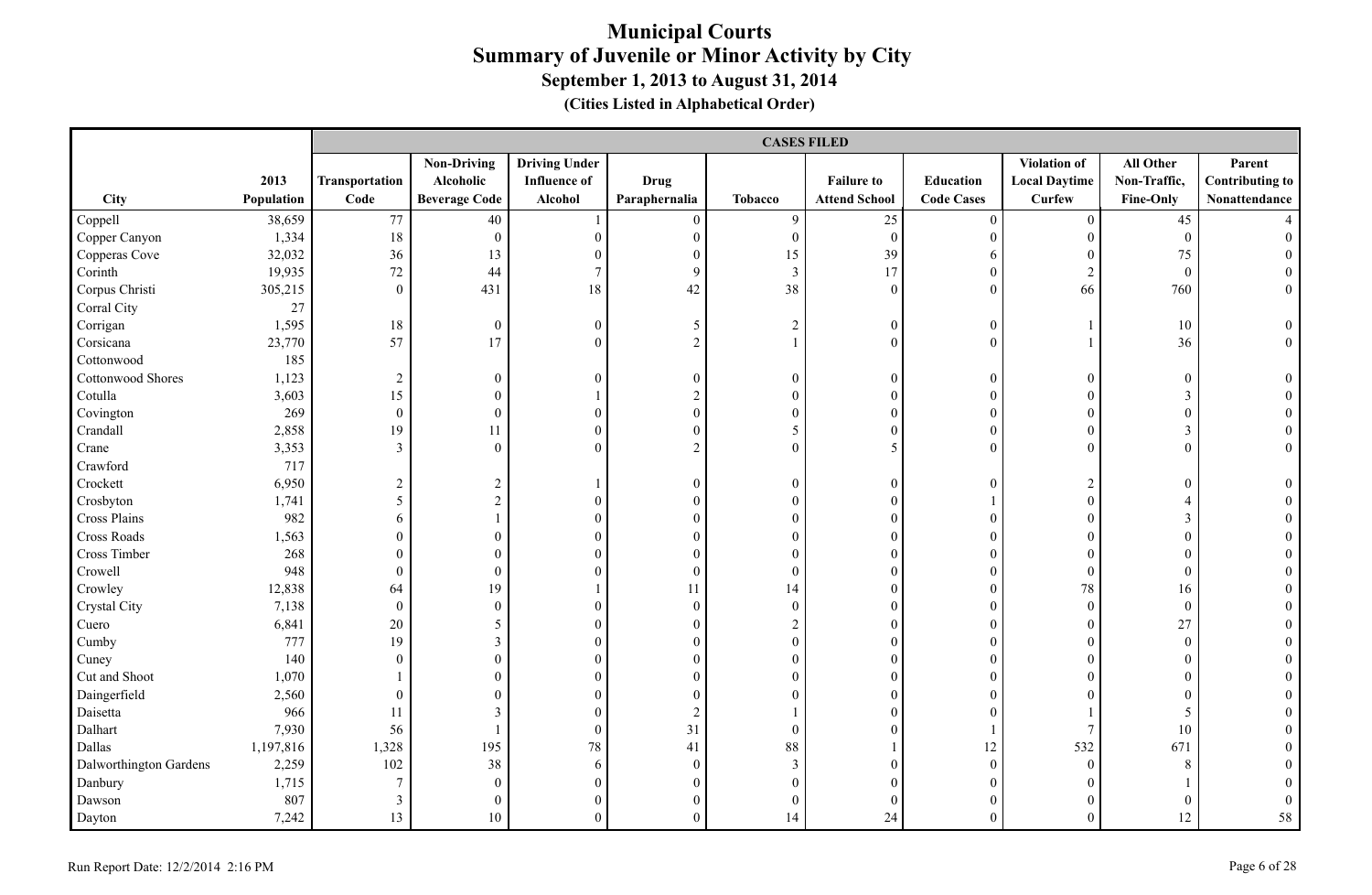|                        |            |                  | <b>TRANSFER TO</b>    | Accused of             | <b>Held in Contempt</b> | <b>JUVENILE STATEMENT</b> |                   |                      | <b>Orders</b> for |
|------------------------|------------|------------------|-----------------------|------------------------|-------------------------|---------------------------|-------------------|----------------------|-------------------|
|                        |            |                  | <b>JUVENILE COURT</b> | Contempt               | (Fined/Denied           | <b>MAGISTRATE WARNING</b> |                   |                      | <b>Nonsecure</b>  |
|                        | 2013       |                  |                       | (Referred to           | <b>Driving</b>          | <b>Warnings</b>           | <b>Statements</b> | <b>Detention</b>     | Custody           |
| City                   | Population | <b>Mandatory</b> | <b>Discretionary</b>  | <b>Juvenile Court)</b> | Privileges)             | Administered              | Certified         | <b>Hearings Held</b> | <b>Issued</b>     |
| Coppell                | 38,659     | $\boldsymbol{0}$ | $\mathbf{0}$          | $\overline{0}$         | $\mathfrak{Z}$          | $\overline{c}$            | $\boldsymbol{0}$  | $\mathbf{0}$         |                   |
| Copper Canyon          | 1,334      | $\theta$         | $\boldsymbol{0}$      | $\boldsymbol{0}$       | $\boldsymbol{0}$        | $\theta$                  | $\boldsymbol{0}$  | $\Omega$             |                   |
| Copperas Cove          | 32,032     |                  | 0                     | $\theta$               | $\boldsymbol{0}$        | $\sqrt{ }$                | $\Omega$          | 0                    |                   |
| Corinth                | 19,935     | $\theta$         | $\boldsymbol{0}$      | $\boldsymbol{0}$       | $\boldsymbol{0}$        | $\Omega$                  | $\theta$          | $\overline{0}$       |                   |
| Corpus Christi         | 305,215    | $\Omega$         | 3                     | 25                     | $\theta$                | $\mathcal{E}$             | $\overline{0}$    | $\Omega$             |                   |
| Corral City            | 27         |                  |                       |                        |                         |                           |                   |                      |                   |
| Corrigan               | 1,595      | $\overline{0}$   | $\boldsymbol{0}$      | $\boldsymbol{0}$       | $\boldsymbol{0}$        | 6                         | $\boldsymbol{0}$  | $\mathbf{0}$         |                   |
| Corsicana              | 23,770     |                  |                       | $\theta$               | $\mathbf{0}$            |                           | $\overline{0}$    | $\Omega$             |                   |
| Cottonwood             | 185        |                  |                       |                        |                         |                           |                   |                      |                   |
| Cottonwood Shores      | 1,123      | $\Omega$         | $\boldsymbol{0}$      | $\boldsymbol{0}$       | $\boldsymbol{0}$        | $\Omega$                  | $\boldsymbol{0}$  | $\theta$             |                   |
| Cotulla                | 3,603      | $\theta$         | $\mathbf{0}$          | $\mathbf{0}$           | $\mathbf{0}$            |                           | $\overline{0}$    | $\Omega$             |                   |
| Covington              | 269        | $\theta$         | 0                     | $\boldsymbol{0}$       | $\boldsymbol{0}$        | $\Omega$                  | $\boldsymbol{0}$  | 0                    |                   |
| Crandall               | 2,858      | $\theta$         | 0                     | $\boldsymbol{0}$       | $\mathbf{0}$            | $\Omega$                  | $\overline{0}$    | $\Omega$             |                   |
| Crane                  | 3,353      | $\overline{0}$   | $\overline{0}$        | $\mathbf{0}$           | $\mathbf{0}$            | $\theta$                  | $\overline{0}$    | 0                    | $\Omega$          |
| Crawford               | 717        |                  |                       |                        |                         |                           |                   |                      |                   |
| Crockett               | 6,950      | $\Omega$         | $\overline{c}$        | $\boldsymbol{0}$       | $\boldsymbol{0}$        |                           | $\overline{0}$    | $\Omega$             |                   |
| Crosbyton              | 1,741      | $\Omega$         | $\boldsymbol{0}$      | $\boldsymbol{0}$       | $\boldsymbol{0}$        |                           | $\overline{0}$    | $\theta$             |                   |
| Cross Plains           | 982        | $\Omega$         | 0                     | $\boldsymbol{0}$       | $\boldsymbol{0}$        | $\sqrt{ }$                | $\Omega$          | $\Omega$             |                   |
| Cross Roads            | 1,563      | $\Omega$         | $\overline{0}$        | $\theta$               | $\mathbf{0}$            |                           | $\theta$          | $\Omega$             |                   |
| Cross Timber           | 268        | $\Omega$         | $\overline{0}$        | $\boldsymbol{0}$       | $\mathbf{0}$            |                           | $\overline{0}$    | $\overline{0}$       |                   |
| Crowell                | 948        |                  | $\theta$              | $\mathbf{0}$           | $\theta$                |                           | $\theta$          | 0                    |                   |
| Crowley                | 12,838     |                  | 0                     | 5                      | 20                      |                           | $\overline{0}$    | $\Omega$             |                   |
| Crystal City           | 7,138      |                  | 0                     | $\boldsymbol{0}$       | $\boldsymbol{0}$        |                           | 0                 | 0                    |                   |
| Cuero                  | 6,841      |                  | $\theta$              | $\boldsymbol{0}$       | $\boldsymbol{0}$        |                           | $\theta$          | 0                    |                   |
| Cumby                  | 777        |                  | 0                     | $\boldsymbol{0}$       | $\boldsymbol{0}$        |                           | $\overline{0}$    | $\overline{0}$       |                   |
| Cuney                  | 140        |                  | $\theta$              | $\boldsymbol{0}$       | $\boldsymbol{0}$        |                           | $\overline{0}$    | $\Omega$             |                   |
| Cut and Shoot          | 1,070      |                  | $\theta$              | $\boldsymbol{0}$       | $\boldsymbol{0}$        |                           | $\theta$          | $\Omega$             |                   |
| Daingerfield           | 2,560      | $\Omega$         | 0                     | $\boldsymbol{0}$       | $\boldsymbol{0}$        |                           | $\overline{0}$    | $\Omega$             |                   |
| Daisetta               | 966        | $\Omega$         | $\theta$              | 3                      | $\mathbf{0}$            |                           | $\theta$          | $\Omega$             |                   |
| Dalhart                | 7,930      | $\Omega$         | $\overline{0}$        | $\boldsymbol{0}$       | $\boldsymbol{0}$        |                           | $\overline{0}$    | $\Omega$             |                   |
| Dallas                 | 1,197,816  | ∩                | $\theta$              | $\boldsymbol{0}$       | $\boldsymbol{0}$        |                           | $\overline{0}$    | $\Omega$             |                   |
| Dalworthington Gardens | 2,259      |                  | $\theta$              | $\theta$               | $\mathbf{0}$            |                           | $\theta$          | 0                    |                   |
| Danbury                | 1,715      |                  | 0                     | $\boldsymbol{0}$       | $\boldsymbol{0}$        |                           | $\overline{0}$    | 0                    |                   |
| Dawson                 | 807        |                  | 0                     | $\boldsymbol{0}$       | $\boldsymbol{0}$        |                           | 0                 |                      |                   |
| Dayton                 | 7,242      |                  | $\theta$              | $\theta$               | $\Omega$                | ∩                         | $\Omega$          | $\Omega$             |                   |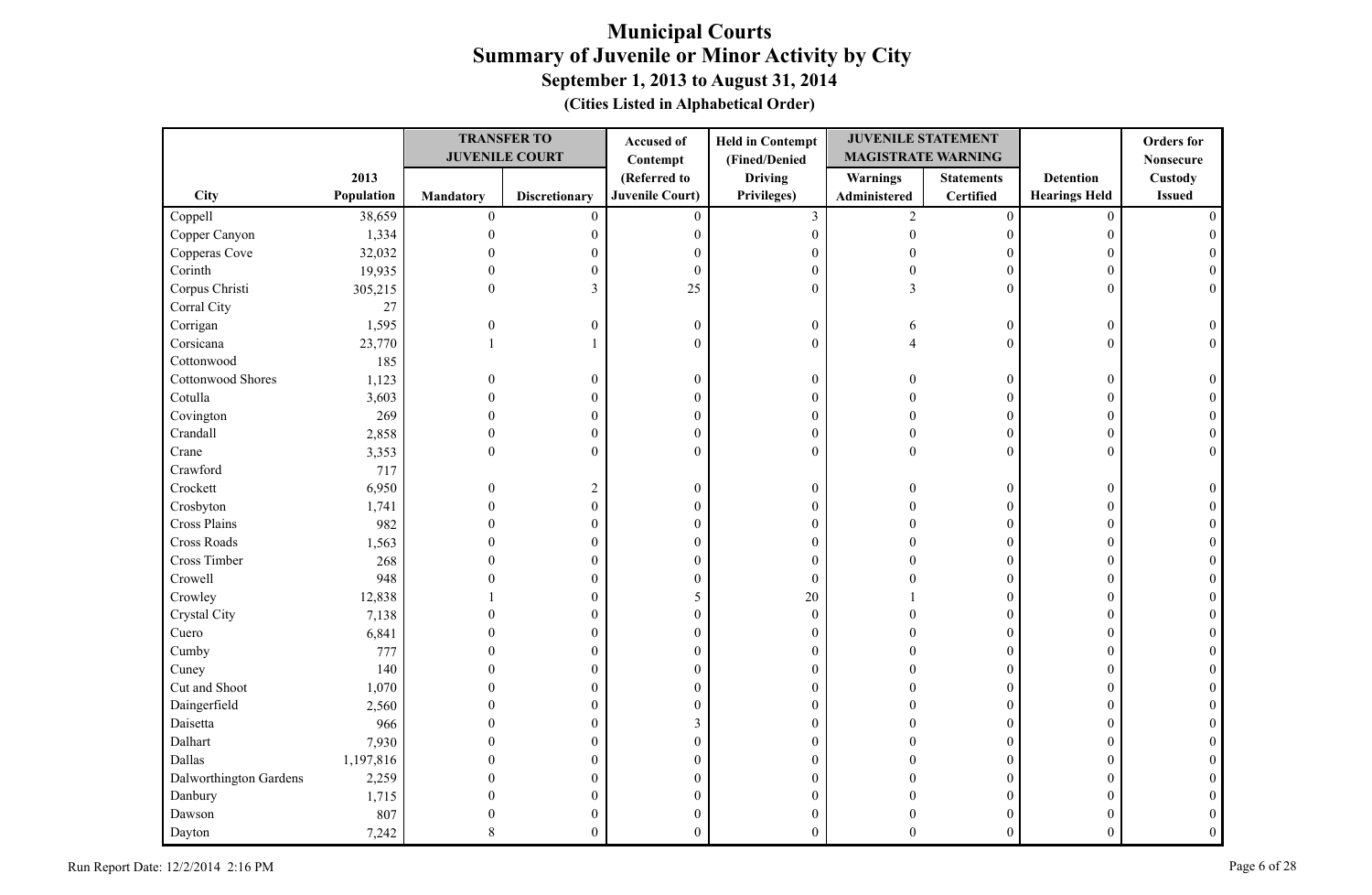|                  |            |                  | <b>CASES FILED</b>   |                      |                  |                  |                      |                   |                      |                  |                        |  |  |
|------------------|------------|------------------|----------------------|----------------------|------------------|------------------|----------------------|-------------------|----------------------|------------------|------------------------|--|--|
|                  |            |                  | <b>Non-Driving</b>   | <b>Driving Under</b> |                  |                  |                      |                   | Violation of         | All Other        | Parent                 |  |  |
|                  | 2013       | Transportation   | Alcoholic            | <b>Influence of</b>  | <b>Drug</b>      |                  | <b>Failure to</b>    | Education         | <b>Local Daytime</b> | Non-Traffic,     | <b>Contributing to</b> |  |  |
| City             | Population | Code             | <b>Beverage Code</b> | Alcohol              | Paraphernalia    | <b>Tobacco</b>   | <b>Attend School</b> | <b>Code Cases</b> | <b>Curfew</b>        | Fine-Only        | Nonattendance          |  |  |
| Dayton Lakes     | 93         | $\boldsymbol{0}$ | $\mathbf{0}$         | $\boldsymbol{0}$     | $\boldsymbol{0}$ | $\boldsymbol{0}$ | $\mathbf{0}$         | $\boldsymbol{0}$  | $\overline{0}$       | $\overline{0}$   |                        |  |  |
| De Kalb          | 1,699      | $8\,$            | $\tau$               | $\boldsymbol{0}$     | $\boldsymbol{0}$ | $\boldsymbol{0}$ | $\mathbf{0}$         | $\boldsymbol{0}$  | $\sqrt{2}$           |                  | 8                      |  |  |
| De Leon          | 2,246      | 13               | $\overline{c}$       | $\boldsymbol{0}$     | $\mathbf{0}$     | $\mathbf{0}$     | $\mathbf{0}$         | $\overline{2}$    | $\sqrt{2}$           | 5                |                        |  |  |
| Decatur          | 6,042      | 77               | 26                   | $\boldsymbol{0}$     | $\overline{0}$   | $\overline{0}$   | $\mathbf{0}$         | $\overline{4}$    | $\overline{0}$       | 18               |                        |  |  |
| Deer Park        | 32,010     | 116              | $23\,$               | 11                   | 15               | $18\,$           | $\theta$             | 5                 | $\theta$             | 88               |                        |  |  |
| Del Rio          | 35,591     | 104              | 60                   | $\overline{c}$       | $\overline{0}$   | $\boldsymbol{0}$ | $\mathbf{0}$         | 55                | $\boldsymbol{0}$     | 43               |                        |  |  |
| Denison          | 22,682     | 74               | 40                   | $\boldsymbol{0}$     |                  | 13               | $\mathbf{0}$         | $\boldsymbol{0}$  | 52                   | 69               |                        |  |  |
| Denton           | 113,383    | 193              | 286                  | $\overline{0}$       | $\theta$         | 13               | 196                  | $\mathbf{0}$      | $\mathbf{0}$         | 45               |                        |  |  |
| Denver City      | 4,479      | 5                | 1                    | $\overline{0}$       |                  | $\mathbf{0}$     | $\mathbf{0}$         | $\overline{0}$    | $\mathbf{0}$         | $\mathbf{0}$     | $\overline{0}$         |  |  |
| DeSoto           | 49,047     | $\boldsymbol{7}$ | $8\,$                | $\mathbf{1}$         | 11               | 13               | $\boldsymbol{0}$     | $\mathbf{1}$      | 17                   | 133              | 103                    |  |  |
| Devine           | 4,350      | $\boldsymbol{0}$ | $\boldsymbol{0}$     | $\boldsymbol{0}$     | $\mathbf{0}$     | $\boldsymbol{0}$ | $\boldsymbol{0}$     | $\boldsymbol{0}$  | $\boldsymbol{0}$     | $\boldsymbol{0}$ | $\boldsymbol{0}$       |  |  |
| Diboll           | 4,776      | $\boldsymbol{0}$ | $\boldsymbol{0}$     | $\boldsymbol{0}$     | $\boldsymbol{0}$ | $\boldsymbol{0}$ | $\boldsymbol{0}$     | $\boldsymbol{0}$  | $\boldsymbol{0}$     | $\boldsymbol{0}$ | $\theta$               |  |  |
| Dickinson        | 18,680     | 37               | 30                   | $\mathbf{1}$         | 5                | $\mathfrak{Z}$   | $\mathbf{0}$         | $\boldsymbol{0}$  | $\overline{0}$       | 15               | $\overline{0}$         |  |  |
| Dilley           | 3,894      | $\overline{3}$   | 13                   | $\overline{0}$       | $\mathbf{0}$     | $\boldsymbol{0}$ | 25                   | $\mathbf{0}$      | $\overline{4}$       | 10               | $\boldsymbol{0}$       |  |  |
| Dimmitt          | 4,393      |                  |                      |                      |                  |                  |                      |                   |                      |                  |                        |  |  |
| Dish, City of    | 201        | $\boldsymbol{0}$ | $\boldsymbol{0}$     | $\boldsymbol{0}$     | $\boldsymbol{0}$ | $\boldsymbol{0}$ | $\boldsymbol{0}$     | $\boldsymbol{0}$  | $\theta$             | $\boldsymbol{0}$ | $\overline{0}$         |  |  |
| Dodd City        | 369        |                  |                      |                      |                  |                  |                      |                   |                      |                  |                        |  |  |
| Domino           | 93         |                  |                      |                      |                  |                  |                      |                   |                      |                  |                        |  |  |
| Donna            | 15,798     | 82               | 15                   | $\boldsymbol{0}$     | 12               | $\boldsymbol{0}$ | $\boldsymbol{0}$     | $\boldsymbol{0}$  | 9                    | $\overline{2}$   |                        |  |  |
| Double Oak       | 2,867      | 39               | 1                    | $\boldsymbol{0}$     | $\mathbf{1}$     | $\boldsymbol{0}$ | $\boldsymbol{0}$     | $\boldsymbol{0}$  | $\mathbf{0}$         | $\boldsymbol{0}$ |                        |  |  |
| Dripping Springs | 1,788      | $\boldsymbol{0}$ | $\boldsymbol{0}$     | $\boldsymbol{0}$     | $\overline{0}$   | $\boldsymbol{0}$ | $\mathbf{0}$         | $\boldsymbol{0}$  | $\theta$             | $\boldsymbol{0}$ |                        |  |  |
| Driscoll         | 739        | 17               | 14                   | $\overline{0}$       | 6                | $\overline{0}$   | $\mathbf{0}$         | $\boldsymbol{0}$  | $\theta$             | $\mathbf{0}$     | $\Omega$               |  |  |
| Dublin           | 3,654      | 11               | 1                    | $\overline{0}$       | $\overline{0}$   | $\Omega$         | 2                    | $\mathbf{0}$      | $\theta$             | 6                | $\Omega$               |  |  |
| Dumas            | 14,691     | 124              | 95                   | 4                    | 9                | $\mathfrak{Z}$   | 54                   | $\boldsymbol{0}$  | $18\,$               | 11               | 53                     |  |  |
| Duncanville      | 38,524     | 67               | $10\,$               | $\overline{0}$       | $\boldsymbol{0}$ | $\mathfrak{Z}$   | $\mathbf{0}$         | $\overline{2}$    | $\boldsymbol{0}$     | 44               | $\boldsymbol{0}$       |  |  |
| Eagle Lake       | 3,639      | 11               | $\overline{4}$       | $\boldsymbol{0}$     | $\boldsymbol{0}$ | $\boldsymbol{0}$ | $\mathbf{0}$         | $\mathbf{1}$      | $\boldsymbol{0}$     | 9                | $\theta$               |  |  |
| Eagle Pass       | 26,248     | 137              | 60                   | $\boldsymbol{0}$     | $\tau$           | $\mathbf{0}$     | 173                  | $\boldsymbol{0}$  | $\mathbf{0}$         | 49               |                        |  |  |
| Early            | 2,762      | 5                | $\overline{2}$       | $\boldsymbol{0}$     | $\boldsymbol{2}$ |                  | 4                    | $\boldsymbol{0}$  | $\overline{0}$       | $\overline{4}$   | $\overline{0}$         |  |  |
| Earth            | 1,065      |                  |                      |                      |                  |                  |                      |                   |                      |                  |                        |  |  |
| East Bernard     | 2,272      | 9                | $\boldsymbol{0}$     | $\boldsymbol{0}$     | $\boldsymbol{0}$ | $\boldsymbol{0}$ | $\boldsymbol{0}$     | $\boldsymbol{0}$  | $\boldsymbol{0}$     | $\boldsymbol{0}$ | $\overline{0}$         |  |  |
| East Mountain    | 797        | 19               | $\mathbf{0}$         | $\overline{0}$       | $\overline{0}$   | $\overline{0}$   | $\mathbf{0}$         | $\mathbf{0}$      | $\theta$             | 3                |                        |  |  |
| East Tawakoni    | 883        | $\mathbf{0}$     | $\overline{0}$       | $\overline{0}$       | $\overline{0}$   | $\overline{0}$   | $\mathbf{0}$         | $\mathbf{0}$      | $\Omega$             |                  |                        |  |  |
| Eastland         | 3,960      | 8                | $\overline{4}$       | $\overline{0}$       | $\overline{0}$   | $\overline{0}$   | $\mathbf{0}$         | $\theta$          | $\overline{0}$       | $\overline{4}$   |                        |  |  |
| Easton           | 510        |                  |                      |                      |                  |                  |                      |                   |                      |                  |                        |  |  |
| Ector            | 695        | $\boldsymbol{0}$ | $\overline{0}$       | $\overline{0}$       | $\overline{0}$   | $\mathbf{0}$     | $\mathbf{0}$         | $\mathbf{0}$      | $\mathbf{0}$         | $\overline{0}$   | $\boldsymbol{0}$       |  |  |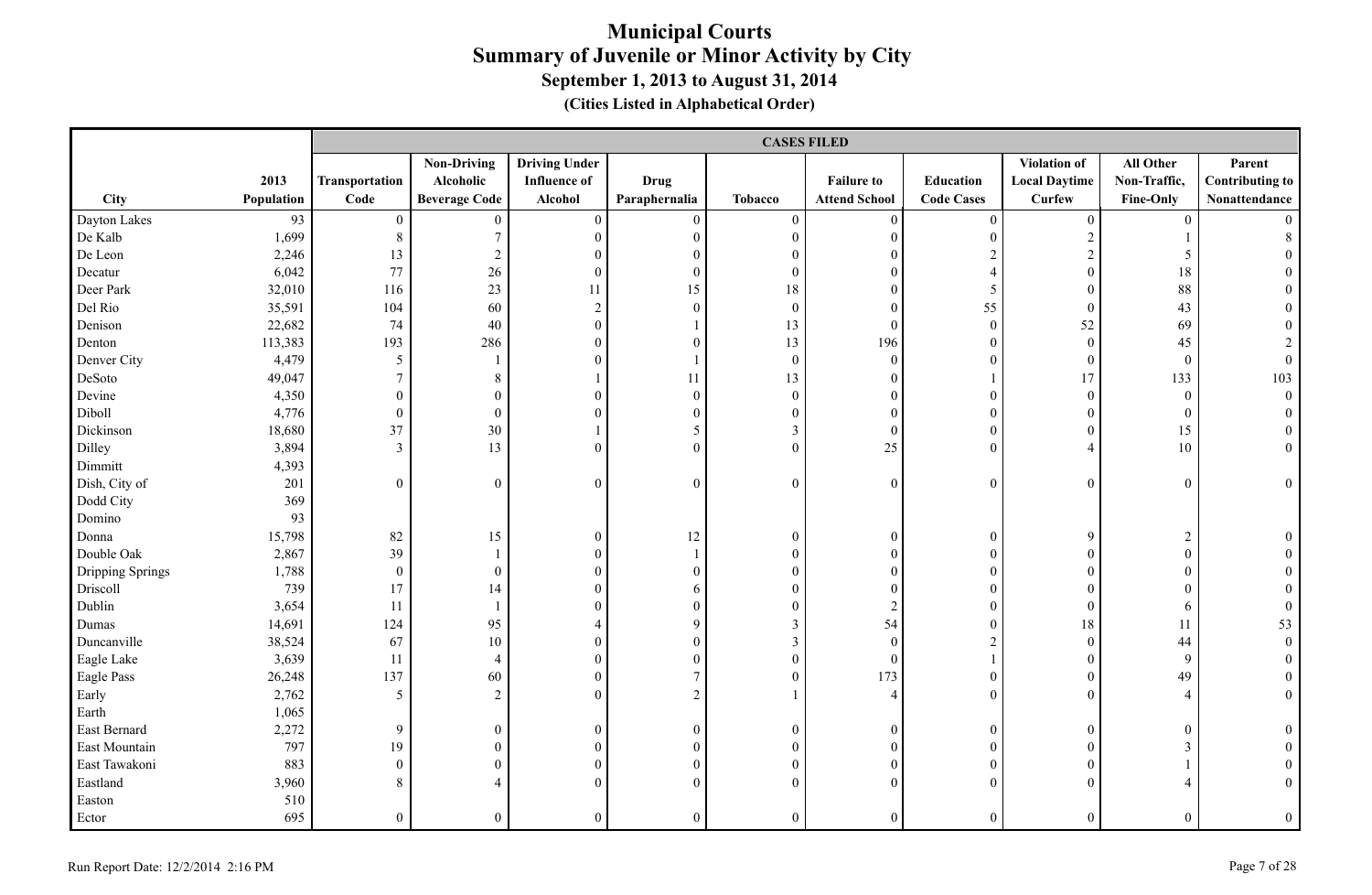|                  |            |                  | <b>TRANSFER TO</b>    | Accused of             | <b>Held in Contempt</b> | <b>JUVENILE STATEMENT</b> |                   |                      | <b>Orders</b> for |
|------------------|------------|------------------|-----------------------|------------------------|-------------------------|---------------------------|-------------------|----------------------|-------------------|
|                  |            |                  | <b>JUVENILE COURT</b> | Contempt               | (Fined/Denied           | <b>MAGISTRATE WARNING</b> |                   |                      | <b>Nonsecure</b>  |
|                  | 2013       |                  |                       | (Referred to           | <b>Driving</b>          | Warnings                  | <b>Statements</b> | <b>Detention</b>     | Custody           |
| <b>City</b>      | Population | <b>Mandatory</b> | <b>Discretionary</b>  | <b>Juvenile Court)</b> | Privileges)             | Administered              | Certified         | <b>Hearings Held</b> | <b>Issued</b>     |
| Dayton Lakes     | 93         | $\boldsymbol{0}$ | $\mathbf{0}$          | $\mathbf{0}$           | $\boldsymbol{0}$        | $\overline{0}$            | $\boldsymbol{0}$  | $\mathbf{0}$         |                   |
| De Kalb          | 1,699      | $\mathbf{0}$     | $\boldsymbol{0}$      | $\boldsymbol{0}$       | $\boldsymbol{0}$        | $\theta$                  | $\overline{0}$    | $\overline{0}$       |                   |
| De Leon          | 2,246      |                  | 0                     | $\theta$               | $\mathbf{0}$            |                           | $\Omega$          | 0                    |                   |
| Decatur          | 6,042      |                  | 0                     | $\boldsymbol{0}$       | $\mathbf{0}$            |                           | $\theta$          | $\Omega$             |                   |
| Deer Park        | 32,010     |                  | 0                     | $\boldsymbol{0}$       | $\boldsymbol{0}$        |                           | $\Omega$          | $\Omega$             |                   |
| Del Rio          | 35,591     |                  | 0                     | $\theta$               | $\mathbf{0}$            |                           | $\theta$          | $\Omega$             |                   |
| Denison          | 22,682     | $\theta$         | $\overline{0}$        | $\boldsymbol{0}$       | $\boldsymbol{0}$        |                           | $\theta$          | $\Omega$             |                   |
| Denton           | 113,383    | 30               | 0                     | $\boldsymbol{0}$       | $\boldsymbol{0}$        |                           | $\overline{0}$    | $\Omega$             | 57                |
| Denver City      | 4,479      | $\Omega$         | $\overline{0}$        | $\boldsymbol{0}$       | $\boldsymbol{0}$        |                           | $\overline{0}$    | $\overline{0}$       |                   |
| DeSoto           | 49,047     | $\Omega$         | 0                     | $\theta$               | $\mathbf{0}$            |                           | $\overline{0}$    | $\Omega$             |                   |
| Devine           | 4,350      | 0                | 0                     | $\boldsymbol{0}$       | $\boldsymbol{0}$        | $\Omega$                  | $\theta$          | $\Omega$             |                   |
| Diboll           | 4,776      | $\Omega$         | 0                     | $\boldsymbol{0}$       | $\mathbf{0}$            | $\Omega$                  | $\overline{0}$    | $\Omega$             |                   |
| Dickinson        | 18,680     | $\mathbf{0}$     | 0                     | $\boldsymbol{0}$       | $\boldsymbol{0}$        | $\Omega$                  | $\overline{0}$    | $\overline{0}$       |                   |
| Dilley           | 3,894      | $\theta$         | $\boldsymbol{0}$      | $\boldsymbol{0}$       | $\theta$                | $\theta$                  | $\theta$          | $\Omega$             |                   |
| Dimmitt          | 4,393      |                  |                       |                        |                         |                           |                   |                      |                   |
| Dish, City of    | 201        | $\boldsymbol{0}$ | $\boldsymbol{0}$      | $\boldsymbol{0}$       | $\boldsymbol{0}$        | $\boldsymbol{0}$          | $\overline{0}$    | $\overline{0}$       | $\theta$          |
| Dodd City        | 369        |                  |                       |                        |                         |                           |                   |                      |                   |
| Domino           | 93         |                  |                       |                        |                         |                           |                   |                      |                   |
| Donna            | 15,798     | $\mathbf{0}$     | $\boldsymbol{0}$      | $\overline{2}$         | $\boldsymbol{0}$        | 3                         | 13                | $\overline{c}$       |                   |
| Double Oak       | 2,867      | $\Omega$         | $\mathbf{0}$          | $\mathbf{0}$           | $\mathbf{0}$            | $\Omega$                  | $\mathbf{0}$      | $\overline{0}$       |                   |
| Dripping Springs | 1,788      |                  | 0                     | $\theta$               | $\mathbf{0}$            |                           | $\theta$          | $\Omega$             |                   |
| Driscoll         | 739        |                  | 0                     | $\boldsymbol{0}$       | $\boldsymbol{0}$        |                           | $\overline{0}$    | $\overline{0}$       |                   |
| Dublin           | 3,654      |                  | 0                     | $\mathbf{0}$           | $\mathbf{0}$            |                           | $\overline{0}$    | $\Omega$             |                   |
| Dumas            | 14,691     |                  | 0                     | $\boldsymbol{0}$       | $\boldsymbol{0}$        |                           | $\overline{0}$    | $\Omega$             |                   |
| Duncanville      | 38,524     |                  | $\boldsymbol{0}$      | $\boldsymbol{0}$       | 16                      |                           | $\overline{0}$    | $\overline{0}$       |                   |
| Eagle Lake       | 3,639      | $\Omega$         | $\overline{0}$        | $\boldsymbol{0}$       | $\boldsymbol{0}$        |                           | $\theta$          | $\Omega$             |                   |
| Eagle Pass       | 26,248     | $\Omega$         | 0                     | $\boldsymbol{0}$       | $\boldsymbol{0}$        |                           | $\overline{0}$    |                      | 2                 |
| Early            | 2,762      | $\Omega$         | $\boldsymbol{0}$      | $\mathbf{0}$           | $\mathbf{0}$            | $\Omega$                  | $\overline{0}$    | $\overline{0}$       | $\Omega$          |
| Earth            | 1,065      |                  |                       |                        |                         |                           |                   |                      |                   |
| East Bernard     | 2,272      | $\overline{0}$   | $\boldsymbol{0}$      | $\boldsymbol{0}$       | $\boldsymbol{0}$        | $\theta$                  | $\boldsymbol{0}$  | $\mathbf{0}$         |                   |
| East Mountain    | 797        | $\Omega$         | $\boldsymbol{0}$      | $\boldsymbol{0}$       | $\boldsymbol{0}$        | $\Omega$                  | $\overline{0}$    | $\overline{0}$       |                   |
| East Tawakoni    | 883        | $\theta$         | $\mathbf{0}$          | $\mathbf{0}$           | $\mathbf{0}$            | $\Omega$                  | $\overline{0}$    | $\Omega$             |                   |
| Eastland         | 3,960      | $\Omega$         | $\boldsymbol{0}$      | $\theta$               | $\mathbf{0}$            | $\Omega$                  | $\overline{0}$    | 0                    | $\Omega$          |
| Easton           | 510        |                  |                       |                        |                         |                           |                   |                      |                   |
| Ector            | 695        | $\Omega$         | $\overline{0}$        | $\overline{0}$         | $\mathbf{0}$            | $\theta$                  | $\overline{0}$    | $\overline{0}$       | $\mathbf{0}$      |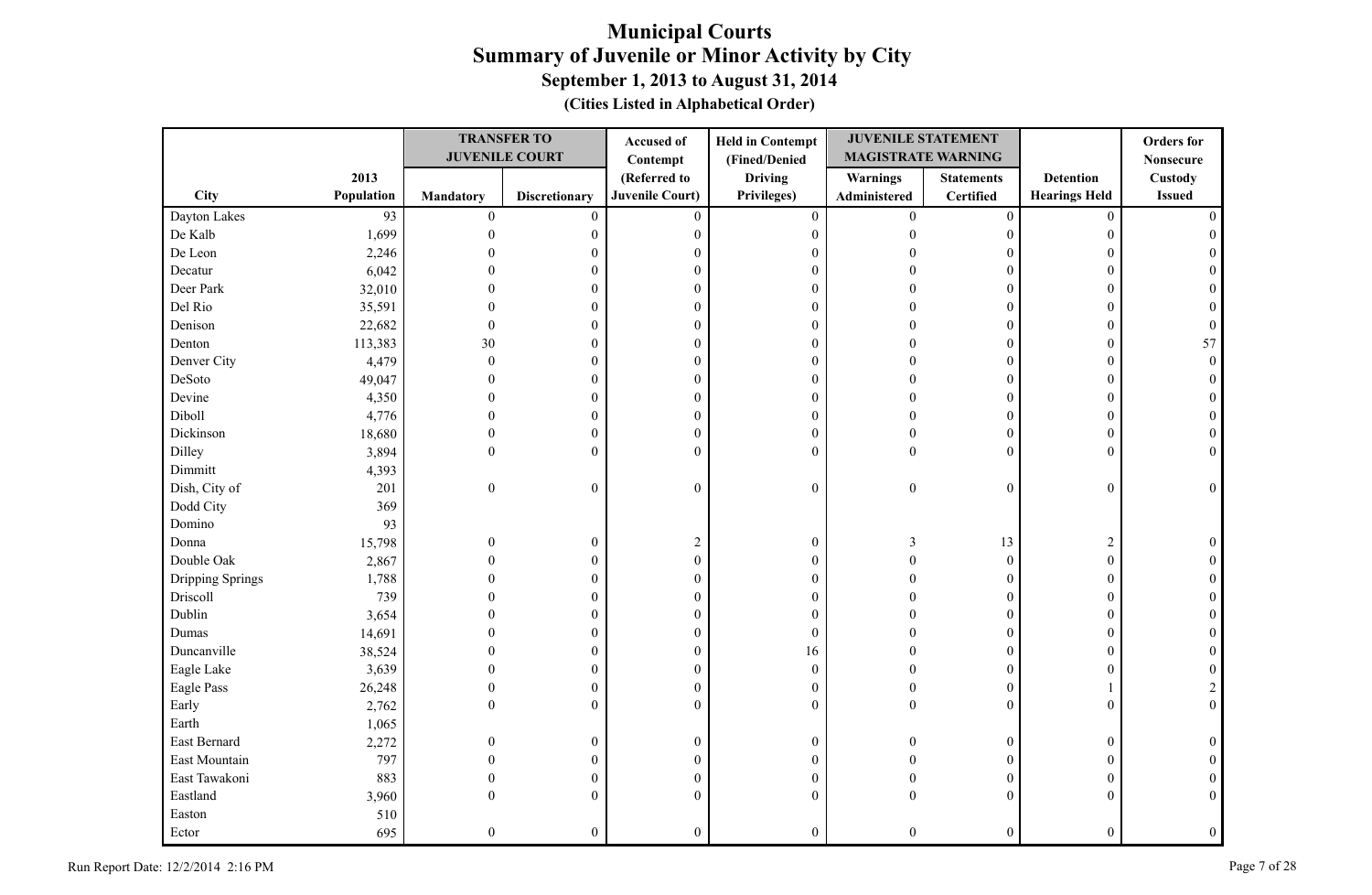|                       |            |                | <b>CASES FILED</b>   |                      |                  |                  |                      |                   |                      |                  |                        |  |
|-----------------------|------------|----------------|----------------------|----------------------|------------------|------------------|----------------------|-------------------|----------------------|------------------|------------------------|--|
|                       |            |                | <b>Non-Driving</b>   | <b>Driving Under</b> |                  |                  |                      |                   | Violation of         | All Other        | Parent                 |  |
|                       | 2013       | Transportation | Alcoholic            | <b>Influence of</b>  | <b>Drug</b>      |                  | <b>Failure to</b>    | Education         | <b>Local Daytime</b> | Non-Traffic,     | <b>Contributing to</b> |  |
| City                  | Population | Code           | <b>Beverage Code</b> | Alcohol              | Paraphernalia    | <b>Tobacco</b>   | <b>Attend School</b> | <b>Code Cases</b> | <b>Curfew</b>        | Fine-Only        | Nonattendance          |  |
| Edcouch               | 3,161      | 9              | $\overline{0}$       | $\boldsymbol{0}$     | $\mathbf{0}$     | $\boldsymbol{0}$ | $\overline{0}$       | $\boldsymbol{0}$  | $\overline{0}$       | $\overline{0}$   | $\Omega$               |  |
| Eden                  | 2,766      | $\theta$       | $\boldsymbol{0}$     | $\mathbf{0}$         | $\mathbf{0}$     | $\boldsymbol{0}$ | $\overline{0}$       | $\boldsymbol{0}$  | $\overline{0}$       | $\boldsymbol{0}$ |                        |  |
| Edgecliff Village     | 2,776      | $\theta$       | $\boldsymbol{0}$     | $\Omega$             | $\mathbf{0}$     | $\overline{0}$   | $\mathbf{0}$         | $\theta$          | $\theta$             | $\boldsymbol{0}$ |                        |  |
| Edgewood              | 1,441      | 6              | $\overline{0}$       |                      | $\mathbf{0}$     | $\boldsymbol{0}$ | $\mathbf{0}$         | $\theta$          | $\Omega$             |                  |                        |  |
| Edinburg              | 77,100     | 149            | 148                  | $\overline{7}$       | 30               | $\tau$           | 242                  |                   | $\overline{0}$       | 44               | 27                     |  |
| Edna                  | 5,499      | 54             | $\overline{4}$       | $\boldsymbol{0}$     | $\boldsymbol{0}$ | $\mathfrak{Z}$   | $\boldsymbol{0}$     | $\boldsymbol{0}$  | 11                   | $\boldsymbol{0}$ | $\overline{0}$         |  |
| El Campo              | 11,602     | 72             | 21                   | $\mathbf{0}$         | $\mathbf{0}$     | $\overline{0}$   | $\mathbf{0}$         | $\overline{0}$    | $\overline{0}$       | $\overline{0}$   | $\overline{0}$         |  |
| El Cenizo             | 3,273      |                |                      |                      |                  |                  |                      |                   |                      |                  |                        |  |
| El Lago               | 2,706      | $\bf{0}$       | $\boldsymbol{0}$     | $\boldsymbol{0}$     | $\mathbf{0}$     | $\boldsymbol{0}$ | $\boldsymbol{0}$     | $\boldsymbol{0}$  | $\overline{0}$       |                  | $\theta$               |  |
| El Paso               | 649,121    | 1,364          | 932                  | 189                  | 254              | 95               | $\mathbf{0}$         | $\mathbf{0}$      | 654                  | 416              |                        |  |
| Eldorado              | 1,951      | $\mathbf{0}$   | $\boldsymbol{0}$     | $\mathbf{0}$         | $\boldsymbol{0}$ | $\boldsymbol{0}$ | $\boldsymbol{0}$     | $\boldsymbol{0}$  | $\mathbf{0}$         | $\boldsymbol{0}$ |                        |  |
| Electra               | 2,791      |                | $\boldsymbol{0}$     | $\mathbf{0}$         | $\mathbf{0}$     | $\boldsymbol{0}$ | $\mathbf{0}$         | $\overline{0}$    | $\mathbf{0}$         |                  |                        |  |
| Elgin                 | 8,135      | 16             | $18\,$               | $\mathbf{0}$         | 6                | 5                | $22\,$               | $\boldsymbol{0}$  | 12                   | 29               |                        |  |
| Elkhart               | 1,371      | $\theta$       | $\mathbf{0}$         | $\mathbf{0}$         | $\mathbf{0}$     | $\overline{0}$   | $\mathbf{0}$         | $\mathbf{0}$      | $\mathbf{0}$         | $\mathbf{0}$     |                        |  |
| Elmendorf             | 1,488      | $\overline{4}$ | $\boldsymbol{0}$     | $\boldsymbol{0}$     | $\boldsymbol{0}$ | $\boldsymbol{0}$ | $\boldsymbol{0}$     | $\boldsymbol{0}$  | $\theta$             |                  |                        |  |
| Elsa                  | 5,660      | 50             | $\boldsymbol{0}$     | $\boldsymbol{0}$     | $\boldsymbol{0}$ |                  | $\mathbf{0}$         | $\boldsymbol{0}$  | $\overline{0}$       | $\boldsymbol{0}$ |                        |  |
| Emory                 | 1,239      | 9              | $\boldsymbol{0}$     | $\mathbf{0}$         | $\mathbf{0}$     | $\mathbf{0}$     | $\mathbf{0}$         | $\theta$          | $\overline{0}$       |                  | $\overline{0}$         |  |
| <b>Enchanted Oaks</b> | 326        |                |                      |                      |                  |                  |                      |                   |                      |                  |                        |  |
| Encinal               | 559        | $\theta$       | $\mathbf{0}$         | $\mathbf{0}$         | $\mathbf{0}$     | $\overline{0}$   | $\mathbf{0}$         | $\theta$          | $\Omega$             | $\mathbf{0}$     | $\overline{0}$         |  |
| Ennis                 | 18,513     |                |                      |                      |                  |                  |                      |                   |                      |                  |                        |  |
| Escobares             | 1,188      | $\theta$       | $\boldsymbol{0}$     | $\boldsymbol{0}$     | $\boldsymbol{0}$ | $\boldsymbol{0}$ | $\mathbf{0}$         | $\boldsymbol{0}$  | $\mathbf{0}$         | $\boldsymbol{0}$ | $\theta$               |  |
| Estelline             | 145        | $\theta$       | $\mathbf{0}$         | $\mathbf{0}$         | $\mathbf{0}$     | $\overline{0}$   | $\theta$             | $\theta$          | $\theta$             | $\mathbf{0}$     |                        |  |
| Euless                | 51,277     | 120            | 65                   | $\overline{0}$       | 32               | 31               | 31                   | 3                 | 9                    | 95               | 19                     |  |
| Eustace               | 991        | 127            | $\boldsymbol{0}$     | $\mathbf{0}$         | $\boldsymbol{0}$ | $\boldsymbol{0}$ | $\boldsymbol{0}$     | $\boldsymbol{0}$  | $\overline{0}$       |                  | $\theta$               |  |
| Evant                 | 426        | $\mathbf{0}$   | $\boldsymbol{0}$     | $\boldsymbol{0}$     | $\boldsymbol{0}$ | $\boldsymbol{0}$ | $\boldsymbol{0}$     | $\overline{0}$    | $\boldsymbol{0}$     | $\boldsymbol{0}$ | $\theta$               |  |
| Everman               | 6,108      | 160            | $\overline{4}$       | $\mathbf{0}$         | $\overline{4}$   | $\boldsymbol{0}$ | $\mathbf{0}$         | $\boldsymbol{0}$  | $\theta$             | 57               |                        |  |
| Fair Oaks Ranch       | 5,986      | $46\,$         | 6                    |                      | $\boldsymbol{0}$ | 16               | $\mathbf{0}$         | $\theta$          | $\theta$             | $\overline{c}$   |                        |  |
| Fairfield             | 2,951      | 15             | $\mathfrak{Z}$       | $\mathbf{0}$         | $\mathbf{0}$     | $\boldsymbol{0}$ | $\mathbf{0}$         | $\theta$          | $\theta$             |                  |                        |  |
| Fairview              | 7,248      | 53             | 6                    | $\mathbf{0}$         |                  | $\overline{0}$   | $\mathbf{0}$         |                   | $\theta$             |                  | $\overline{0}$         |  |
| Falfurrias            | 4,981      |                |                      |                      |                  |                  |                      |                   |                      |                  |                        |  |
| Falls City            | 611        |                |                      |                      |                  |                  |                      |                   |                      |                  |                        |  |
| Farmers Branch        | 28,616     | 61             | 22                   | 10                   | 8                | 11               | $\mathbf{0}$         | $\boldsymbol{0}$  | $\overline{0}$       | 15               |                        |  |
| Farmersville          | 3,301      | 8              | 6                    | $\boldsymbol{0}$     | $\sqrt{2}$       | 5                | $\boldsymbol{0}$     | $\boldsymbol{0}$  | $\sqrt{2}$           | 9                |                        |  |
| Farwell               | 1,363      | 14             | $\overline{4}$       | $\boldsymbol{0}$     | $\boldsymbol{0}$ | $\mathbf{0}$     | $\mathbf{0}$         | $\overline{0}$    | $\theta$             | 9                |                        |  |
| Fate                  | 6,357      | 24             | 5                    | $\theta$             |                  | $\overline{0}$   | $\theta$             | $\theta$          | 3                    | $\overline{0}$   | $\theta$               |  |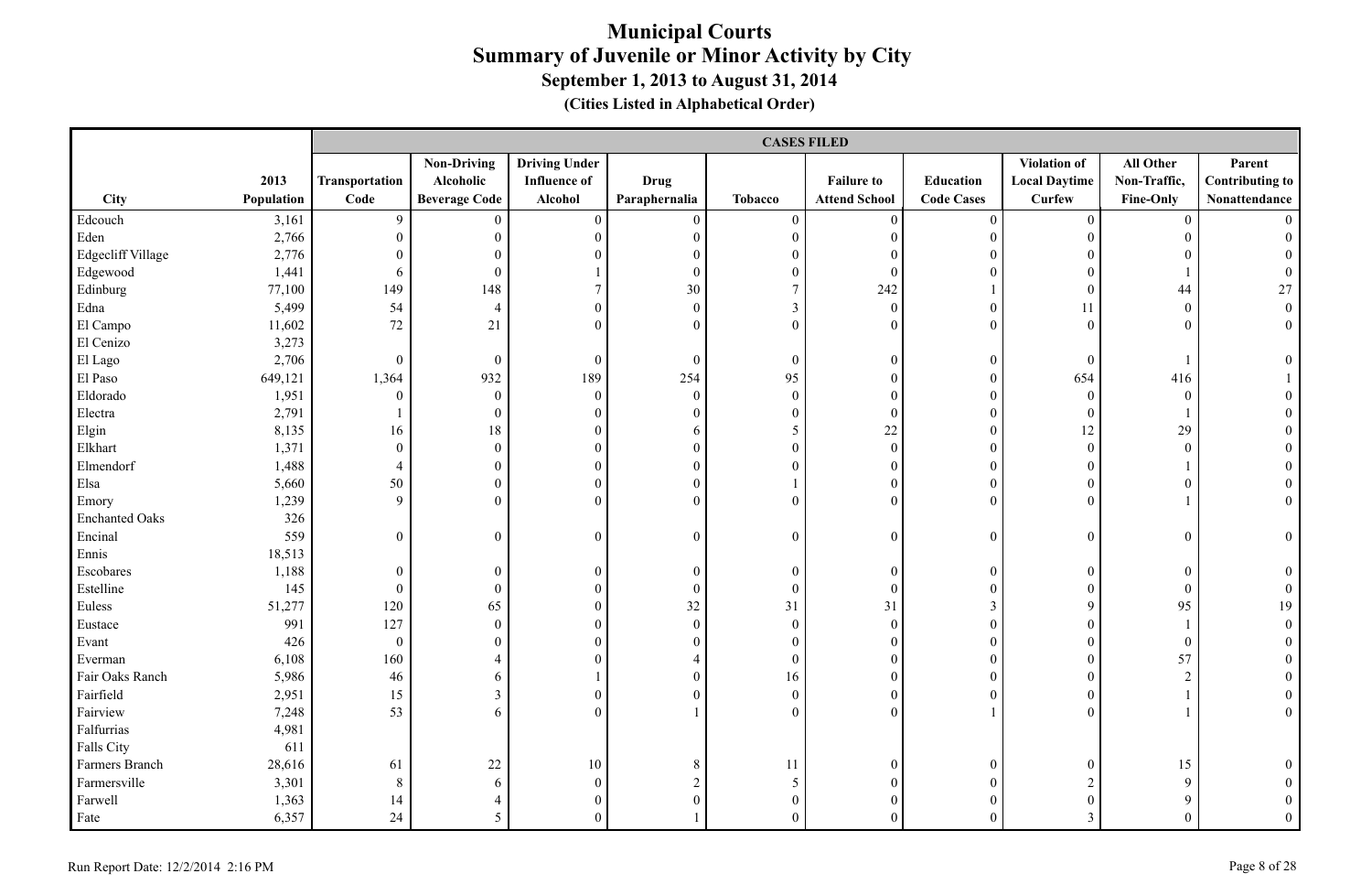|                       |            |                  | <b>TRANSFER TO</b>    | Accused of             | <b>Held in Contempt</b> | <b>JUVENILE STATEMENT</b> |                   |                      | <b>Orders</b> for |
|-----------------------|------------|------------------|-----------------------|------------------------|-------------------------|---------------------------|-------------------|----------------------|-------------------|
|                       |            |                  | <b>JUVENILE COURT</b> | Contempt               | (Fined/Denied           | <b>MAGISTRATE WARNING</b> |                   |                      | <b>Nonsecure</b>  |
|                       | 2013       |                  |                       | (Referred to           | <b>Driving</b>          | Warnings                  | <b>Statements</b> | <b>Detention</b>     | <b>Custody</b>    |
| City                  | Population | <b>Mandatory</b> | <b>Discretionary</b>  | <b>Juvenile Court)</b> | Privileges)             | Administered              | Certified         | <b>Hearings Held</b> | <b>Issued</b>     |
| Edcouch               | 3,161      | $\boldsymbol{0}$ | $\mathbf{0}$          | $\mathbf{0}$           | $\boldsymbol{0}$        | $\overline{0}$            | $\boldsymbol{0}$  | $\mathbf{0}$         |                   |
| Eden                  | 2,766      | $\mathbf{0}$     | $\boldsymbol{0}$      | $\boldsymbol{0}$       | $\boldsymbol{0}$        | $\theta$                  | $\overline{0}$    | $\overline{0}$       |                   |
| Edgecliff Village     | 2,776      |                  | 0                     | $\theta$               | $\mathbf{0}$            |                           | $\Omega$          | $\Omega$             |                   |
| Edgewood              | 1,441      |                  | $\boldsymbol{0}$      | $\boldsymbol{0}$       | $\boldsymbol{0}$        |                           | $\theta$          | $\Omega$             |                   |
| Edinburg              | 77,100     |                  | 23                    | $\boldsymbol{0}$       | $\boldsymbol{0}$        |                           |                   | $\overline{0}$       |                   |
| Edna                  | 5,499      | $\Omega$         | $\mathbf{0}$          | $\boldsymbol{0}$       | $\boldsymbol{0}$        |                           | $\theta$          | $\Omega$             |                   |
| El Campo              | 11,602     | $\Omega$         | $\boldsymbol{0}$      | $\mathbf{0}$           | $\mathbf{0}$            | $\Omega$                  | $\theta$          | $\theta$             |                   |
| El Cenizo             | 3,273      |                  |                       |                        |                         |                           |                   |                      |                   |
| El Lago               | 2,706      | $\overline{0}$   | $\boldsymbol{0}$      | $\boldsymbol{0}$       | $\boldsymbol{0}$        | $\theta$                  | $\boldsymbol{0}$  | $\mathbf{0}$         |                   |
| El Paso               | 649,121    | $\Omega$         | $\mathbf{0}$          | $\theta$               | $\boldsymbol{0}$        | $\mathcal{E}$             | $\overline{0}$    | $\Omega$             |                   |
| Eldorado              | 1,951      | 0                | 0                     | $\boldsymbol{0}$       | $\boldsymbol{0}$        | $\Omega$                  | 0                 | $\Omega$             |                   |
| Electra               | 2,791      | $\Omega$         | 0                     | $\boldsymbol{0}$       | $\mathbf{0}$            |                           | $\overline{0}$    | $\Omega$             |                   |
| Elgin                 | 8,135      | $\theta$         | 0                     | $\boldsymbol{0}$       | $\boldsymbol{0}$        |                           | $\overline{0}$    | $\Omega$             |                   |
| Elkhart               | 1,371      | $\theta$         | 0                     | $\boldsymbol{0}$       | $\boldsymbol{0}$        | $\sqrt{ }$                | 0                 | $\Omega$             |                   |
| Elmendorf             | 1,488      | $\Omega$         | $\overline{0}$        | $\boldsymbol{0}$       | $\mathbf{0}$            |                           | $\theta$          | $\Omega$             |                   |
| Elsa                  | 5,660      | $\Omega$         | $\boldsymbol{0}$      | $\boldsymbol{0}$       | $\boldsymbol{0}$        | $\Omega$                  | $\overline{0}$    | $\overline{0}$       |                   |
| Emory                 | 1,239      | $\Omega$         | $\overline{0}$        | $\theta$               | $\theta$                | $\theta$                  | $\theta$          | $\Omega$             |                   |
| <b>Enchanted Oaks</b> | 326        |                  |                       |                        |                         |                           |                   |                      |                   |
| Encinal               | 559        | $\boldsymbol{0}$ | $\boldsymbol{0}$      | $\boldsymbol{0}$       | $\boldsymbol{0}$        | $\theta$                  | $\boldsymbol{0}$  | $\overline{0}$       | $\Omega$          |
| Ennis                 | 18,513     |                  |                       |                        |                         |                           |                   |                      |                   |
| Escobares             | 1,188      | $\theta$         | $\boldsymbol{0}$      | $\boldsymbol{0}$       | $\boldsymbol{0}$        | $\Omega$                  | $\overline{0}$    | $\mathbf{0}$         |                   |
| Estelline             | 145        |                  | $\boldsymbol{0}$      | $\boldsymbol{0}$       | $\boldsymbol{0}$        | 0                         | $\overline{0}$    | $\mathbf{0}$         |                   |
| Euless                | 51,277     |                  | 0                     | $\mathbf{0}$           | $\mathbf{0}$            |                           | $\overline{0}$    | $\Omega$             |                   |
| Eustace               | 991        |                  | 0                     | $\boldsymbol{0}$       | $\boldsymbol{0}$        |                           | $\overline{0}$    | $\Omega$             |                   |
| Evant                 | 426        |                  | $\boldsymbol{0}$      | $\boldsymbol{0}$       | $\boldsymbol{0}$        |                           | $\overline{0}$    | $\overline{0}$       |                   |
| Everman               | 6,108      |                  | $\overline{0}$        | $\boldsymbol{0}$       | $\boldsymbol{0}$        |                           | $\theta$          | $\Omega$             |                   |
| Fair Oaks Ranch       | 5,986      |                  | 0                     | $\boldsymbol{0}$       | $\boldsymbol{0}$        |                           | $\overline{0}$    | $\Omega$             |                   |
| Fairfield             | 2,951      | $\mathbf{0}$     | $\boldsymbol{0}$      | $\boldsymbol{0}$       | $\boldsymbol{0}$        | $\Omega$                  | $\boldsymbol{0}$  | $\mathbf{0}$         |                   |
| Fairview              | 7,248      | $\theta$         | $\overline{0}$        | $\theta$               | $\mathbf{0}$            | $\theta$                  | $\overline{0}$    | $\theta$             | $\Omega$          |
| Falfurrias            | 4,981      |                  |                       |                        |                         |                           |                   |                      |                   |
| Falls City            | 611        |                  |                       |                        |                         |                           |                   |                      |                   |
| Farmers Branch        | 28,616     | $\theta$         | $\boldsymbol{0}$      | $\boldsymbol{0}$       | $\boldsymbol{0}$        | $\Omega$                  | $\overline{0}$    | $\mathbf{0}$         |                   |
| Farmersville          | 3,301      | $\theta$         | 0                     | $\boldsymbol{0}$       | $\boldsymbol{0}$        |                           | 0                 |                      |                   |
| Farwell               | 1,363      |                  | 0                     | $\boldsymbol{0}$       | $\boldsymbol{0}$        |                           | 0                 |                      |                   |
| Fate                  | 6,357      | $\Omega$         | $\theta$              | $\theta$               | $\theta$                | $\Omega$                  | $\theta$          | $\theta$             |                   |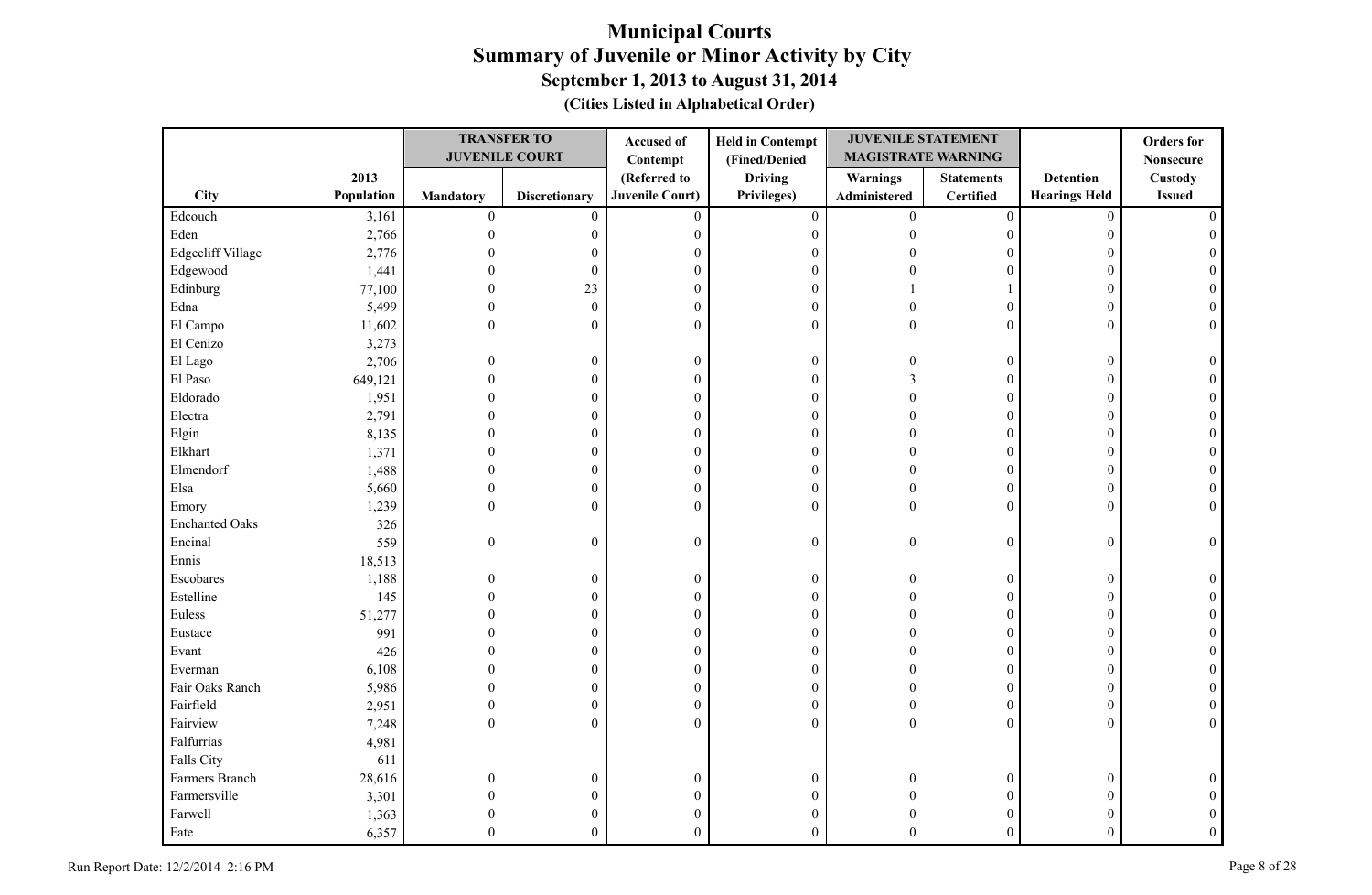|                |            |                  | <b>CASES FILED</b>   |                      |                  |                  |                      |                   |                      |                  |                        |  |  |
|----------------|------------|------------------|----------------------|----------------------|------------------|------------------|----------------------|-------------------|----------------------|------------------|------------------------|--|--|
|                |            |                  | <b>Non-Driving</b>   | <b>Driving Under</b> |                  |                  |                      |                   | Violation of         | All Other        | Parent                 |  |  |
|                | 2013       | Transportation   | Alcoholic            | <b>Influence of</b>  | Drug             |                  | <b>Failure to</b>    | <b>Education</b>  | <b>Local Daytime</b> | Non-Traffic,     | <b>Contributing to</b> |  |  |
| City           | Population | Code             | <b>Beverage Code</b> | Alcohol              | Paraphernalia    | <b>Tobacco</b>   | <b>Attend School</b> | <b>Code Cases</b> | <b>Curfew</b>        | Fine-Only        | Nonattendance          |  |  |
| Ferris         | 2,436      | 3                | $\mathbf{0}$         | $\boldsymbol{0}$     | $\theta$         | $\boldsymbol{0}$ | $\mathbf{0}$         | $\boldsymbol{0}$  | $\theta$             | 10               |                        |  |  |
| Flatonia       | 1,383      | $\boldsymbol{0}$ | $\mathfrak{Z}$       | $\overline{0}$       |                  | $\boldsymbol{0}$ | $\boldsymbol{0}$     | $\boldsymbol{0}$  | $\boldsymbol{0}$     | $\boldsymbol{0}$ |                        |  |  |
| Florence       | 1,136      | 22               | $\mathbf{0}$         | $\mathbf{0}$         | $\mathbf{0}$     | $\overline{c}$   | $\mathfrak{Z}$       | $\theta$          | $\theta$             | $\overline{4}$   |                        |  |  |
| Floresville    | 6,448      | 12               | 14                   | $\mathbf{0}$         | 5                | $\overline{2}$   | $\mathbf{0}$         | $\theta$          | $\theta$             | 22               |                        |  |  |
| Flower Mound   | 64,669     | 181              | 146                  | 17                   | $\theta$         | 18               | $\theta$             | $\theta$          | $\Omega$             | 82               |                        |  |  |
| Floydada       | 3,038      | 8                | $\overline{0}$       | $\boldsymbol{0}$     | $\overline{4}$   |                  | $\mathbf{0}$         | $\overline{0}$    | $\theta$             | $\mathfrak{Z}$   |                        |  |  |
| Follett        | 459        | $\theta$         | $\mathbf{0}$         | $\theta$             | $\mathbf{0}$     | $\overline{0}$   | $\theta$             | $\theta$          | $\Omega$             | $\mathbf{0}$     |                        |  |  |
| Forest Hill    | 12,355     | 93               | $7\overline{ }$      |                      | $\mathfrak{Z}$   | $\overline{c}$   | $\mathbf{0}$         | $\overline{0}$    | $\Omega$             | 9                |                        |  |  |
| Forney         | 14,661     | 35               | 19                   | $\overline{0}$       | 11               | $\boldsymbol{2}$ | $\theta$             | $\mathbf{0}$      | $\Omega$             | 6                |                        |  |  |
| Fort Stockton  | 8,283      | $\mathbf{0}$     | $\boldsymbol{0}$     | $\boldsymbol{0}$     | $\boldsymbol{0}$ | $\boldsymbol{0}$ | $\mathbf{0}$         | $\overline{0}$    |                      | $\boldsymbol{0}$ | $\boldsymbol{0}$       |  |  |
| Fort Worth     | 741,206    | 1,567            | 734                  | 7                    | $22\,$           | 69               | 1,132                | 9                 | 284                  | 566              | 812                    |  |  |
| Franklin       | 1,564      | 24               | 5                    | $\boldsymbol{0}$     | $\boldsymbol{0}$ | $\boldsymbol{0}$ | $\boldsymbol{0}$     | $\boldsymbol{0}$  | $\mathbf{0}$         | 6                | $\boldsymbol{0}$       |  |  |
| Frankston      | 1,229      | $\,8\,$          | $\sqrt{2}$           | $\mathbf{0}$         | $\mathbf{0}$     | $\mathfrak{Z}$   | $\mathbf{0}$         | $\boldsymbol{0}$  | $\theta$             |                  |                        |  |  |
| Fredericksburg | 10,530     | 23               | 22                   |                      | 10               | $\tau$           | $\mathbf{0}$         | $\theta$          | 3                    | 5                | $\theta$               |  |  |
| Freeport       | 12,049     | 53               | 38                   | $\mathbf{0}$         | 5                | $\overline{0}$   | $\mathbf{0}$         | $\overline{0}$    | $\overline{0}$       | 11               | $\boldsymbol{0}$       |  |  |
| Freer          | 2,818      |                  |                      |                      |                  |                  |                      |                   |                      |                  |                        |  |  |
| Friendswood    | 35,805     | 111              | 105                  | 4                    | 92               | 25               | $\mathbf{0}$         | $\boldsymbol{0}$  | 32                   | 111              | $\Omega$               |  |  |
| Friona         | 4,123      | 30               | $\overline{2}$       | $\mathbf{0}$         | $\overline{1}$   | $\mathbf{1}$     | $\mathbf{0}$         | $\boldsymbol{0}$  | $\mathbf{0}$         | 16               | $\Omega$               |  |  |
| Frisco         | 116,989    | 962              | 54                   |                      | $\boldsymbol{0}$ | $\boldsymbol{0}$ | $\boldsymbol{0}$     | $\mathbf{0}$      | 45                   | 349              | 3                      |  |  |
| Fritch         | 2,117      | 17               | $7\phantom{.0}$      | $\mathbf{0}$         | $\boldsymbol{0}$ | $\boldsymbol{0}$ | 19                   | $\overline{0}$    | $\boldsymbol{0}$     | $\boldsymbol{0}$ | $\theta$               |  |  |
| Frost          | 643        |                  | $\boldsymbol{0}$     | $\theta$             | $\theta$         | $\overline{0}$   | $\mathbf{0}$         | $\overline{0}$    | $\theta$             | $\mathbf{0}$     |                        |  |  |
| Fulshear       | 1,134      | 16               | 9                    | $\theta$             |                  | $\overline{0}$   | $\theta$             | $\theta$          | $\theta$             |                  |                        |  |  |
| Fulton         | 1,649      |                  | $\theta$             | $\Omega$             | $\theta$         | $\Omega$         | $\theta$             | $\theta$          | $\Omega$             | $\theta$         |                        |  |  |
| Gainesville    | 16,002     | 49               | 22                   |                      | 8                | $\overline{c}$   | 11                   | $\theta$          | 8                    | 51               |                        |  |  |
| Galena Park    | 10,887     | 59               | 14                   | $\Omega$             | $\boldsymbol{0}$ | $\overline{4}$   | $\mathbf{0}$         | $\boldsymbol{0}$  | $\tau$               | 23               |                        |  |  |
| Galveston      | 47,743     | 123              | 229                  |                      | $\boldsymbol{0}$ | 19               | 246                  | 114               | 17                   | 177              | $\theta$               |  |  |
| Ganado         | 2,003      | $\mathbf{0}$     | $\boldsymbol{0}$     | $\mathbf{0}$         | $\mathbf{0}$     | 3                | $\mathbf{0}$         | $\mathbf{0}$      | $\overline{0}$       | $\mathbf{0}$     |                        |  |  |
| Garden Ridge   | 3,259      | 5                | 5                    | $\boldsymbol{0}$     | $\boldsymbol{0}$ |                  | $\boldsymbol{0}$     | $\boldsymbol{0}$  | $\mathbf{0}$         | $\mathbf{0}$     |                        |  |  |
| Garland        | 226,876    | 483              | 43                   | 13                   | 86               | 26               | $\mathbf{0}$         | 24                | 82                   | 452              |                        |  |  |
| Garrett        | 806        | 56               | $\theta$             | $\mathbf{0}$         | $\mathbf{0}$     | $\mathbf{0}$     | $\mathbf{0}$         | $\mathbf{0}$      | $\overline{0}$       | 6                | $\overline{0}$         |  |  |
| Garrison       | 895        |                  |                      |                      |                  |                  |                      |                   |                      |                  |                        |  |  |
| Gatesville     | 15,751     | 33               | 18                   | $\mathbf{0}$         | 3                | 5                | $\mathbf{0}$         | $\theta$          | $\theta$             | 13               |                        |  |  |
| George West    | 2,445      | 25               | 9                    | $\mathbf{0}$         | $\boldsymbol{0}$ | $\boldsymbol{0}$ | $\mathbf{0}$         | $\mathbf{0}$      | $\overline{c}$       |                  |                        |  |  |
| Georgetown     | 47,400     | 67               | 34                   | 6                    | $\,8\,$          | $\overline{7}$   | $\mathbf{0}$         | $\overline{0}$    | 5                    | 33               | $\boldsymbol{0}$       |  |  |
| Giddings       | 4,881      | 24               | 32                   | 6                    | 11               | 5                | $\theta$             | $\theta$          | $\Omega$             | 6                | $\theta$               |  |  |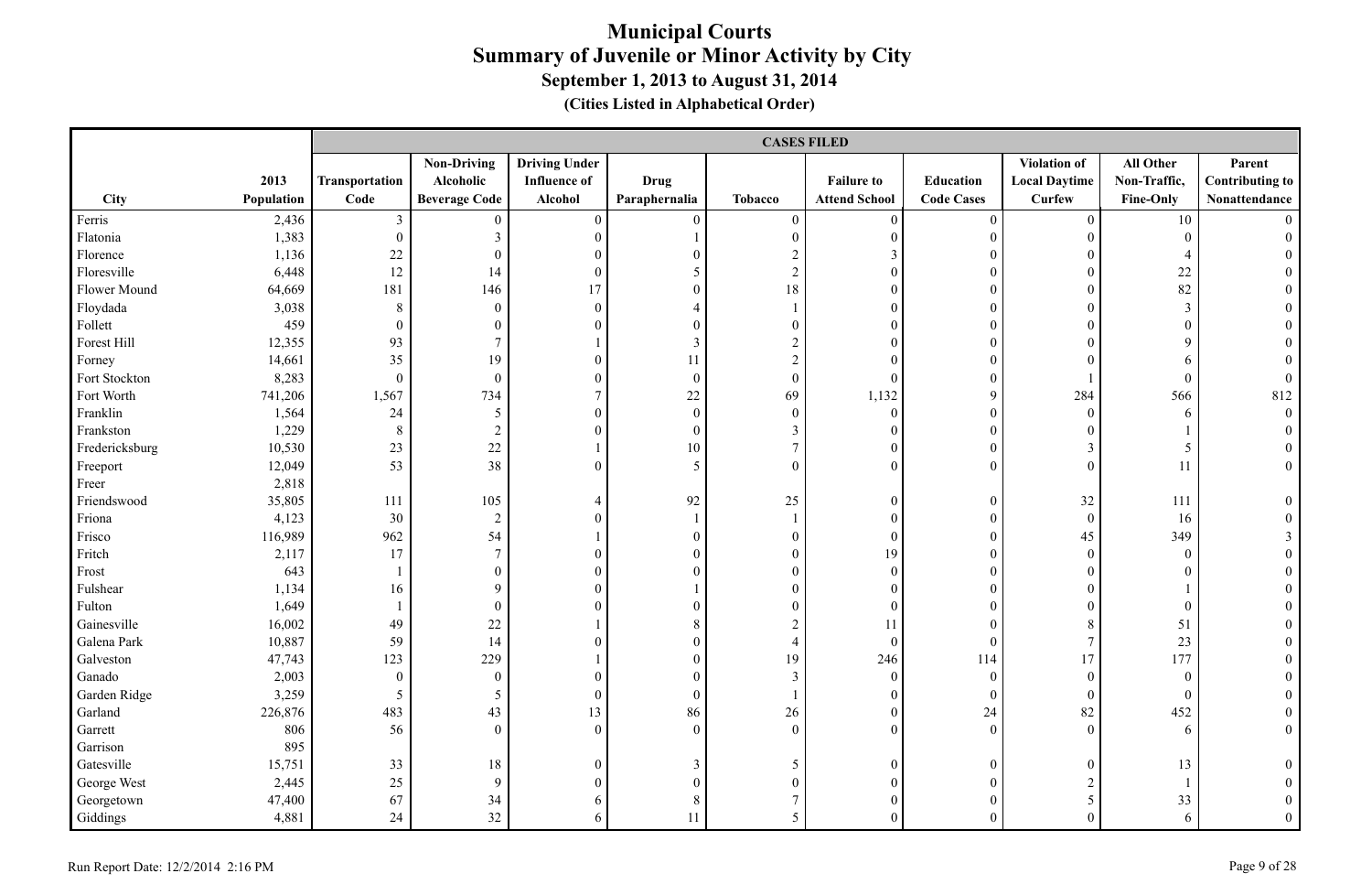|                |            |                  | <b>TRANSFER TO</b>    | Accused of             | <b>Held in Contempt</b> | <b>JUVENILE STATEMENT</b> |                   |                      | <b>Orders</b> for |
|----------------|------------|------------------|-----------------------|------------------------|-------------------------|---------------------------|-------------------|----------------------|-------------------|
|                |            |                  | <b>JUVENILE COURT</b> | Contempt               | (Fined/Denied           | <b>MAGISTRATE WARNING</b> |                   |                      | <b>Nonsecure</b>  |
|                | 2013       |                  |                       | (Referred to           | <b>Driving</b>          | <b>Warnings</b>           | <b>Statements</b> | <b>Detention</b>     | Custody           |
| City           | Population | Mandatory        | <b>Discretionary</b>  | <b>Juvenile Court)</b> | Privileges)             | Administered              | <b>Certified</b>  | <b>Hearings Held</b> | <b>Issued</b>     |
| Ferris         | 2,436      | $\boldsymbol{0}$ | $\mathbf{0}$          | $\mathbf{0}$           | $\mathbf{0}$            | $\mathbf{0}$              | $\boldsymbol{0}$  | $\mathbf{0}$         |                   |
| Flatonia       | 1,383      | $\theta$         | 0                     | $\mathbf{0}$           | $\boldsymbol{0}$        | $\Omega$                  | $\overline{0}$    | $\boldsymbol{0}$     |                   |
| Florence       | 1,136      |                  | $\mathbf{0}$          | $\theta$               | $\boldsymbol{0}$        |                           | $\Omega$          | $\Omega$             |                   |
| Floresville    | 6,448      |                  | 13                    | $\mathbf{0}$           | $\boldsymbol{0}$        |                           | $\theta$          | $\theta$             |                   |
| Flower Mound   | 64,669     |                  | $\mathbf{0}$          | $\boldsymbol{0}$       | 19                      |                           | $\theta$          | $\theta$             |                   |
| Floydada       | 3,038      |                  | $\Omega$              | $\boldsymbol{0}$       | $\boldsymbol{0}$        |                           | $\Omega$          | $\Omega$             |                   |
| Follett        | 459        |                  | $\theta$              | $\mathbf{0}$           | $\boldsymbol{0}$        |                           | $\theta$          | $\theta$             |                   |
| Forest Hill    | 12,355     |                  | 0                     | $\mathbf{0}$           | $\boldsymbol{0}$        |                           | $\theta$          | $\mathbf{0}$         |                   |
| Forney         | 14,661     |                  | 0                     |                        | $\boldsymbol{0}$        |                           |                   | $\Omega$             |                   |
| Fort Stockton  | 8,283      |                  | $\theta$              | $\theta$               | $\boldsymbol{0}$        |                           | $\overline{0}$    | $\Omega$             |                   |
| Fort Worth     | 741,206    |                  | $\mathbf{0}$          | $\boldsymbol{0}$       | $\boldsymbol{0}$        |                           | $\overline{0}$    | $\theta$             |                   |
| Franklin       | 1,564      |                  | 0                     | $\mathbf{0}$           | $\mathbf{0}$            |                           | $\overline{0}$    | $\Omega$             |                   |
| Frankston      | 1,229      |                  | 0                     | $\mathbf{0}$           | $\boldsymbol{0}$        |                           | $\overline{0}$    | $\Omega$             |                   |
| Fredericksburg | 10,530     | $\theta$         | $\boldsymbol{0}$      | $\boldsymbol{0}$       | $\boldsymbol{0}$        | $\Omega$                  | $\overline{0}$    |                      |                   |
| Freeport       | 12,049     | $\theta$         | $\mathbf{0}$          | $\mathbf{0}$           | $\boldsymbol{0}$        | $\Omega$                  | $\Omega$          | $\mathbf{0}$         |                   |
| Freer          | 2,818      |                  |                       |                        |                         |                           |                   |                      |                   |
| Friendswood    | 35,805     | $\theta$         | $\boldsymbol{0}$      | $\mathbf{0}$           | 37                      |                           | $\overline{0}$    | $\boldsymbol{0}$     |                   |
| Friona         | 4,123      | $\Omega$         | $\theta$              | $\boldsymbol{0}$       | $\boldsymbol{0}$        |                           | $\overline{0}$    | $\mathbf{0}$         |                   |
| Frisco         | 116,989    |                  | $\mathbf{0}$          | $\theta$               | $\boldsymbol{0}$        |                           | $\theta$          | $\mathbf{0}$         |                   |
| Fritch         | 2,117      |                  | $\theta$              | $\theta$               | $\boldsymbol{0}$        |                           | $\theta$          | $\mathbf{0}$         |                   |
| Frost          | 643        |                  | $\mathbf{0}$          | $\boldsymbol{0}$       | $\mathbf{0}$            |                           | $\overline{0}$    | $\mathbf{0}$         |                   |
| Fulshear       | 1,134      |                  | 0                     | $\mathbf{0}$           | $\boldsymbol{0}$        |                           | $\overline{0}$    | $\mathbf{0}$         |                   |
| Fulton         | 1,649      |                  | 0                     | $\boldsymbol{0}$       | $\boldsymbol{0}$        |                           | $\overline{0}$    | $\mathbf{0}$         |                   |
| Gainesville    | 16,002     |                  | 0                     | $\boldsymbol{0}$       | $\boldsymbol{0}$        |                           | $\overline{c}$    | $\theta$             |                   |
| Galena Park    | 10,887     | $\theta$         | $\theta$              | $\mathbf{0}$           | $\boldsymbol{0}$        |                           | $\mathbf{0}$      | $\Omega$             |                   |
| Galveston      | 47,743     | 38               | $\theta$              | $\mathbf{0}$           | $\boldsymbol{0}$        |                           | $\overline{0}$    | $\mathbf{0}$         |                   |
| Ganado         | 2,003      | $\theta$         | $\mathbf{0}$          | $\boldsymbol{0}$       | $\boldsymbol{0}$        |                           | $\overline{0}$    | $\theta$             |                   |
| Garden Ridge   | 3,259      |                  | $\mathbf{0}$          | $\mathbf{0}$           | $\boldsymbol{0}$        |                           | $\mathbf{0}$      | $\theta$             |                   |
| Garland        | 226,876    |                  | $\theta$              | $\boldsymbol{0}$       | $\boldsymbol{0}$        |                           | $\overline{c}$    | $\mathbf{0}$         |                   |
| Garrett        | 806        | $\theta$         | $\mathbf{0}$          | $\mathbf{0}$           | $\boldsymbol{0}$        | $\Omega$                  | $\theta$          | $\mathbf{0}$         |                   |
| Garrison       | 895        |                  |                       |                        |                         |                           |                   |                      |                   |
| Gatesville     | 15,751     | $\Omega$         | $\mathbf{0}$          | $\boldsymbol{0}$       | $\boldsymbol{0}$        |                           | $\boldsymbol{0}$  | $\mathbf{0}$         |                   |
| George West    | 2,445      |                  | 0                     | $\boldsymbol{0}$       | $\boldsymbol{0}$        |                           | $\overline{0}$    | $\Omega$             |                   |
| Georgetown     | 47,400     |                  |                       | $\mathbf{0}$           | $\boldsymbol{0}$        |                           | $\Omega$          | 0                    |                   |
| Giddings       | 4,881      | $\Omega$         | $\mathbf{0}$          | $\theta$               | $\overline{0}$          |                           |                   | $\Omega$             |                   |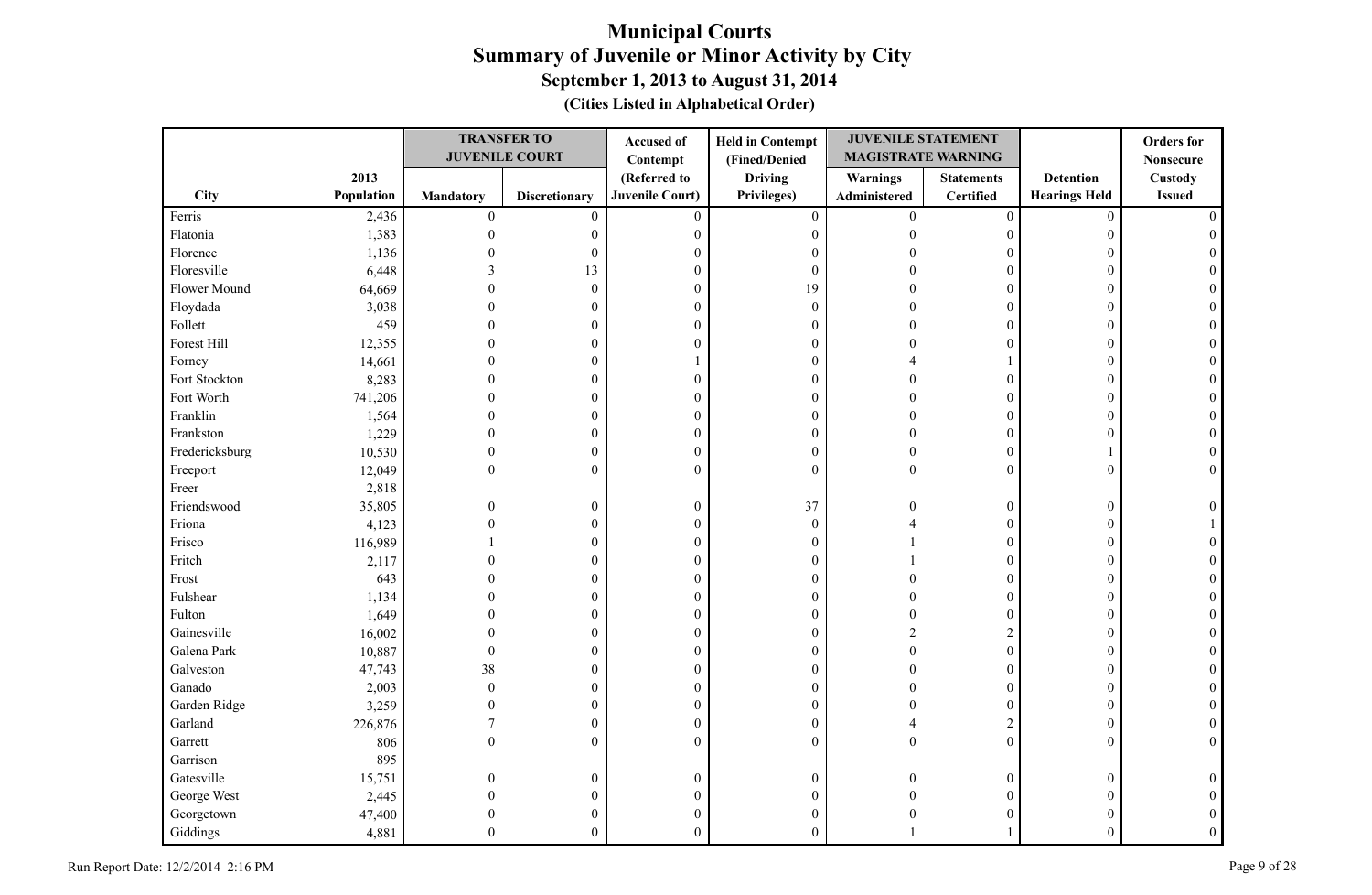|                    |            |                  | <b>CASES FILED</b>   |                      |                  |                  |                      |                   |                      |                  |                        |  |  |
|--------------------|------------|------------------|----------------------|----------------------|------------------|------------------|----------------------|-------------------|----------------------|------------------|------------------------|--|--|
|                    |            |                  | <b>Non-Driving</b>   | <b>Driving Under</b> |                  |                  |                      |                   | <b>Violation of</b>  | All Other        | Parent                 |  |  |
|                    | 2013       | Transportation   | Alcoholic            | <b>Influence of</b>  | <b>Drug</b>      |                  | <b>Failure to</b>    | Education         | <b>Local Daytime</b> | Non-Traffic,     | <b>Contributing to</b> |  |  |
| City               | Population | Code             | <b>Beverage Code</b> | Alcohol              | Paraphernalia    | <b>Tobacco</b>   | <b>Attend School</b> | <b>Code Cases</b> | <b>Curfew</b>        | Fine-Only        | Nonattendance          |  |  |
| Gilmer             | 4,905      | 36               | 9                    | $\boldsymbol{0}$     | $\boldsymbol{7}$ | $\sqrt{2}$       | $\bf{0}$             | $\boldsymbol{0}$  | $\mathbf{0}$         | 17               | $\Omega$               |  |  |
| Gladewater         | 6,441      | 142              | 11                   | $\sqrt{2}$           | $\boldsymbol{0}$ | $\boldsymbol{0}$ | $\boldsymbol{0}$     | $\boldsymbol{0}$  | $\sqrt{2}$           | 45               | $\overline{0}$         |  |  |
| Glen Rose          | 2,444      | $\boldsymbol{0}$ | $\overline{0}$       | $\theta$             | $\boldsymbol{0}$ | $\boldsymbol{0}$ | $\boldsymbol{0}$     | $\boldsymbol{0}$  | $\boldsymbol{0}$     | $\boldsymbol{0}$ |                        |  |  |
| Glenn Heights      | 11,278     | 14               | $\overline{4}$       | $\mathbf{1}$         | $\sqrt{2}$       | $\mathbf{1}$     | 12                   | $\boldsymbol{0}$  | $\boldsymbol{0}$     | 42               | $\overline{0}$         |  |  |
| Godley             | 1,009      | 25               | $\Omega$             | $\theta$             | $\theta$         |                  | $\theta$             | $\boldsymbol{0}$  | $\overline{0}$       | 12               | $\overline{0}$         |  |  |
| Goldthwaite        | 1,878      |                  |                      |                      |                  |                  |                      |                   |                      |                  |                        |  |  |
| Goliad             | 1,908      | $\boldsymbol{0}$ | $\overline{0}$       | $\mathbf{0}$         | $\boldsymbol{0}$ | $\boldsymbol{0}$ | $\mathbf{0}$         | $\boldsymbol{0}$  | $\overline{0}$       | $\boldsymbol{0}$ | $\overline{0}$         |  |  |
| Gonzales           | 7,237      | 32               | 9                    | $\mathbf{0}$         | $\boldsymbol{0}$ | $\boldsymbol{0}$ | 17                   | $\boldsymbol{0}$  | $\overline{0}$       | 24               | $\overline{0}$         |  |  |
| Goodrich           | 271        | $\overline{0}$   | $\Omega$             | $\theta$             | $\theta$         | $\overline{0}$   | $\mathbf{0}$         | $\mathbf{0}$      | $\overline{0}$       | $\theta$         | $\overline{0}$         |  |  |
| Gordon             | 478        |                  |                      |                      |                  |                  |                      |                   |                      |                  |                        |  |  |
| Gorman             | 1,083      | $\boldsymbol{0}$ | $\overline{0}$       | $\mathbf{0}$         | $\boldsymbol{0}$ | $\mathbf{0}$     | $\mathbf{0}$         | $\boldsymbol{0}$  | $\overline{0}$       | $\boldsymbol{0}$ | $\boldsymbol{0}$       |  |  |
| Graford            | 584        |                  |                      |                      |                  |                  |                      |                   |                      |                  |                        |  |  |
| Graham             | 8,903      | 38               | 10                   | $\boldsymbol{0}$     | $\sqrt{5}$       | $\overline{7}$   | 49                   | $\,8\,$           | $\overline{0}$       | 3                | $\overline{0}$         |  |  |
| Granbury           | 7,978      | 26               | $\,8\,$              | $\mathbf{0}$         | $\mathbf{0}$     | 38               | $\mathbf{0}$         | $\mathbf{0}$      | $\overline{0}$       | 60               |                        |  |  |
| Grand Prairie      | 175,396    | 430              | 168                  | 12                   | $\boldsymbol{0}$ | 23               | $\boldsymbol{0}$     | $\boldsymbol{0}$  | 57                   | 214              |                        |  |  |
| Grand Saline       | 3,136      | 14               | $\overline{0}$       | $\boldsymbol{0}$     | $\boldsymbol{0}$ | $\mathbf{1}$     | $\mathbf{0}$         | $\boldsymbol{0}$  | $\tau$               | $\boldsymbol{0}$ |                        |  |  |
| Grandview          | 1,561      | 17               | 11                   | $\boldsymbol{0}$     | $\boldsymbol{0}$ | $\mathbf{1}$     | $\boldsymbol{0}$     | $\boldsymbol{0}$  | $\boldsymbol{0}$     | $\overline{2}$   |                        |  |  |
| Granger            | 1,419      | $\boldsymbol{0}$ | $\mathbf{0}$         | $\boldsymbol{0}$     | $\theta$         | $\mathbf{0}$     | $\mathbf{0}$         | $\mathbf{0}$      | $\overline{0}$       | $\boldsymbol{0}$ | $\theta$               |  |  |
| Granite Shoals     | 4,910      | 29               | 30                   | $\overline{0}$       | $\overline{0}$   | $\boldsymbol{0}$ | $\boldsymbol{0}$     | 6                 | $\overline{0}$       | $\overline{2}$   |                        |  |  |
| Grapeland          | 1,489      | $\overline{2}$   | $\mathbf{0}$         | $\overline{0}$       | $\boldsymbol{0}$ | $\boldsymbol{0}$ | $\boldsymbol{0}$     | $\theta$          | $\boldsymbol{0}$     |                  |                        |  |  |
| Grapevine          | 46,334     | 164              | 117                  | $\overline{c}$       | 14               | 14               | $\theta$             | $\boldsymbol{0}$  | $\overline{0}$       | 21               |                        |  |  |
| Greenville         | 25,557     | 51               | 107                  | $\mathbf{1}$         |                  | $\,8\,$          | $\theta$             | $\theta$          | $\overline{0}$       | $\overline{2}$   |                        |  |  |
| Gregory            | 1,907      | 12               |                      | $\Omega$             | $\Omega$         | $\overline{0}$   | $\Omega$             | $\boldsymbol{0}$  | $\Omega$             | 52               |                        |  |  |
| <b>Grey Forest</b> | 483        | $\sqrt{2}$       | 4                    | $\boldsymbol{0}$     | $\theta$         | $\boldsymbol{0}$ | $\overline{0}$       | $\boldsymbol{0}$  | $\overline{0}$       | $\boldsymbol{0}$ |                        |  |  |
| Groesbeck          | 4,328      | $\sqrt{6}$       | $\overline{c}$       | $\overline{0}$       |                  | $\boldsymbol{0}$ | $\boldsymbol{0}$     | $\boldsymbol{0}$  | $\overline{0}$       | 9                |                        |  |  |
| Groom              | 574        | $\boldsymbol{0}$ | $\boldsymbol{0}$     | $\theta$             | $\theta$         | $\boldsymbol{0}$ | $\boldsymbol{0}$     | $\boldsymbol{0}$  | $\boldsymbol{0}$     | $\boldsymbol{0}$ | $\theta$               |  |  |
| Groves             | 16,144     | 12               | 19                   | 1                    |                  | $8\,$            | $\boldsymbol{0}$     | $\boldsymbol{0}$  | $\overline{0}$       |                  |                        |  |  |
| Groveton           | 1,057      | 14               | $\overline{0}$       | $\overline{0}$       | $\theta$         | $\boldsymbol{0}$ | $\boldsymbol{0}$     | $\boldsymbol{0}$  | $\overline{0}$       | $\mathbf{1}$     | $\overline{0}$         |  |  |
| Gruver             | 1,194      |                  |                      |                      |                  |                  |                      |                   |                      |                  |                        |  |  |
| Gun Barrel City    | 5,672      | 14               | 19                   |                      | 5                | $\boldsymbol{0}$ | $\boldsymbol{0}$     | $\boldsymbol{0}$  | $\boldsymbol{0}$     | 5                | $\theta$               |  |  |
| Gunter             | 1,498      | 35               | $\theta$             | $\sqrt{2}$           | $\boldsymbol{0}$ | $\boldsymbol{0}$ |                      | $\boldsymbol{0}$  | $\overline{0}$       | 10               |                        |  |  |
| Hackberry          | 968        | $\mathbf{0}$     | $\overline{0}$       | $\mathbf{0}$         | $\overline{0}$   | $\overline{0}$   | $\overline{0}$       | $\mathbf{0}$      | $\overline{0}$       | $\mathbf{0}$     | $\Omega$               |  |  |
| Hale Center        | 2,252      | 38               | 8                    | 8                    | 8                | 8                | $8\,$                | 8                 | 8                    | $\overline{4}$   | 11                     |  |  |
| Hallettsville      | 2,550      | 6                | $\boldsymbol{0}$     | $\overline{0}$       |                  | $\boldsymbol{0}$ | $\boldsymbol{0}$     | $\overline{c}$    | $\boldsymbol{0}$     | $\boldsymbol{2}$ | $\theta$               |  |  |
| Hallsville         | 3,577      | 30               | 20                   | $\theta$             | $\Omega$         | 15               | $\overline{0}$       | $\theta$          | $\Omega$             |                  | $\Omega$               |  |  |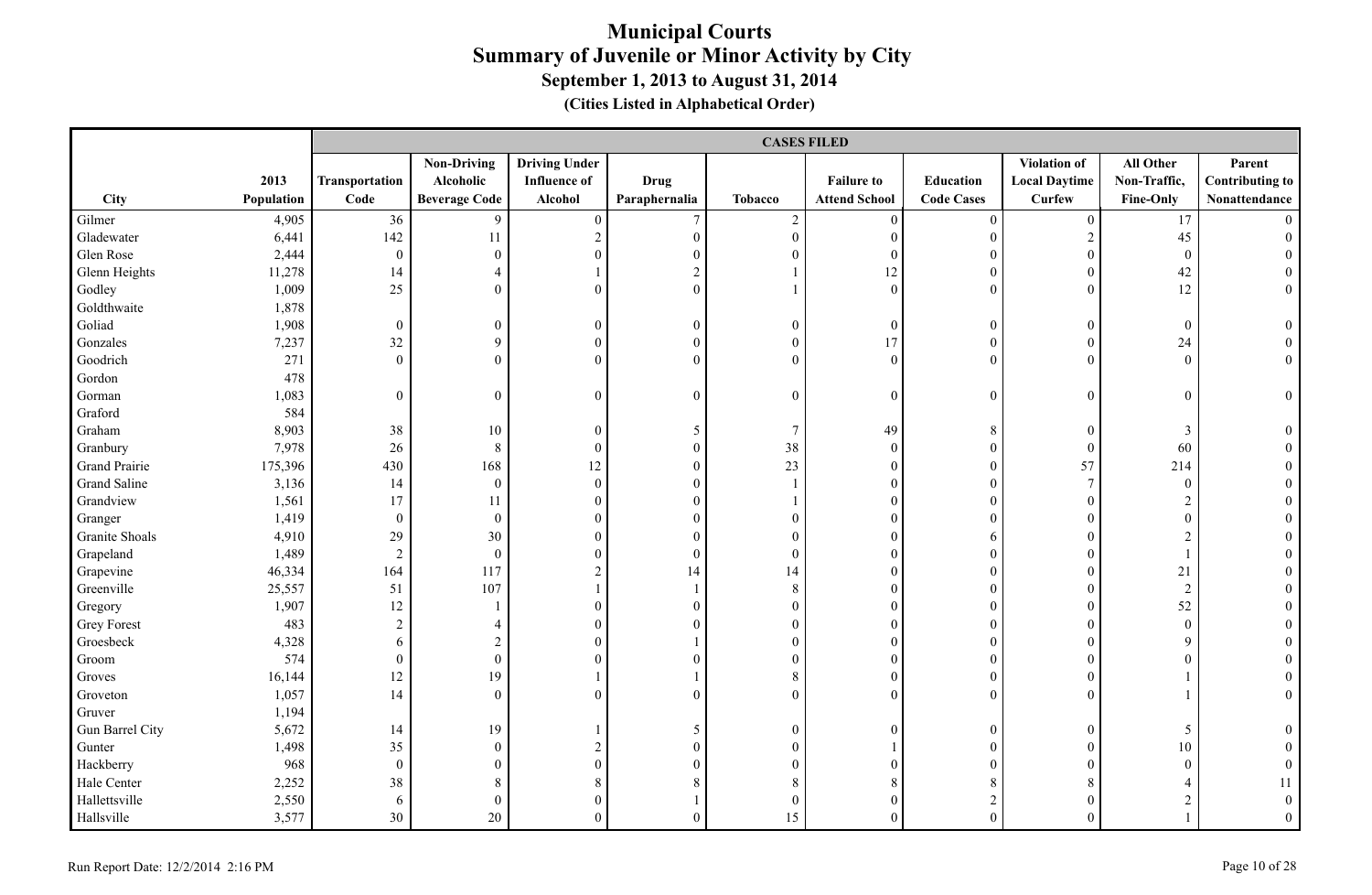|                      |            |                  | <b>TRANSFER TO</b>    | Accused of             | <b>Held in Contempt</b> | <b>JUVENILE STATEMENT</b> |                   |                      | <b>Orders</b> for |
|----------------------|------------|------------------|-----------------------|------------------------|-------------------------|---------------------------|-------------------|----------------------|-------------------|
|                      |            |                  | <b>JUVENILE COURT</b> | Contempt               | (Fined/Denied           | <b>MAGISTRATE WARNING</b> |                   |                      | <b>Nonsecure</b>  |
|                      | 2013       |                  |                       | (Referred to           | <b>Driving</b>          | <b>Warnings</b>           | <b>Statements</b> | <b>Detention</b>     | Custody           |
| City                 | Population | <b>Mandatory</b> | <b>Discretionary</b>  | <b>Juvenile Court)</b> | Privileges)             | Administered              | <b>Certified</b>  | <b>Hearings Held</b> | <b>Issued</b>     |
| Gilmer               | 4,905      | $\boldsymbol{0}$ | $\mathbf{0}$          | $\mathbf{0}$           | $\mathbf{0}$            | $\mathbf{0}$              | $\boldsymbol{0}$  | $\mathbf{0}$         |                   |
| Gladewater           | 6,441      | $\Omega$         | 0                     | $\mathbf{0}$           | $\boldsymbol{0}$        | $\Omega$                  | $\boldsymbol{0}$  | $\boldsymbol{0}$     |                   |
| Glen Rose            | 2,444      |                  | $\theta$              | $\theta$               | $\boldsymbol{0}$        |                           | 0                 | $\mathbf{0}$         |                   |
| Glenn Heights        | 11,278     |                  | $\theta$              | $\boldsymbol{0}$       | $\boldsymbol{0}$        |                           | $\mathbf{0}$      | $\mathbf{0}$         |                   |
| Godley               | 1,009      | $\theta$         | $\boldsymbol{0}$      | $\mathbf{0}$           | $\mathbf{0}$            | $\Omega$                  | $\overline{0}$    | $\mathbf{0}$         | $\Omega$          |
| Goldthwaite          | 1,878      |                  |                       |                        |                         |                           |                   |                      |                   |
| Goliad               | 1,908      | $\Omega$         | $\boldsymbol{0}$      | $\mathbf{0}$           | $\boldsymbol{0}$        |                           | $\boldsymbol{0}$  | $\boldsymbol{0}$     |                   |
| Gonzales             | 7,237      | $\overline{0}$   | $\boldsymbol{0}$      | $\mathbf{0}$           | $\boldsymbol{0}$        |                           | $\mathbf{0}$      | $\mathbf{0}$         |                   |
| Goodrich             | 271        | $\theta$         | $\mathbf{0}$          | $\overline{0}$         | $\mathbf{0}$            | $\Omega$                  | $\theta$          | $\mathbf{0}$         |                   |
| Gordon               | 478        |                  |                       |                        |                         |                           |                   |                      |                   |
| Gorman               | 1,083      | $\boldsymbol{0}$ | $\boldsymbol{0}$      | $\mathbf{0}$           | $\boldsymbol{0}$        | $\theta$                  | $\boldsymbol{0}$  | $\boldsymbol{0}$     | $\theta$          |
| Graford              | 584        |                  |                       |                        |                         |                           |                   |                      |                   |
| Graham               | 8,903      | $\theta$         | $\boldsymbol{0}$      | $\mathbf{0}$           | $\boldsymbol{0}$        |                           | $\boldsymbol{0}$  | $\boldsymbol{0}$     |                   |
| Granbury             | 7,978      | $\overline{c}$   | $\overline{c}$        | $\boldsymbol{0}$       | $\boldsymbol{0}$        |                           | $\boldsymbol{0}$  | $\boldsymbol{0}$     |                   |
| <b>Grand Prairie</b> | 175,396    |                  | $\mathbf{0}$          | $\boldsymbol{0}$       | 35                      |                           | $\mathbf{0}$      | $\theta$             |                   |
| Grand Saline         | 3,136      |                  | $\theta$              | $\theta$               | $\boldsymbol{0}$        |                           | $\mathbf{0}$      | $\theta$             |                   |
| Grandview            | 1,561      |                  | $\theta$              | $\mathbf{0}$           | $\boldsymbol{0}$        |                           | $\Omega$          | $\theta$             |                   |
| Granger              | 1,419      |                  | $\theta$              | $\mathbf{0}$           | $\boldsymbol{0}$        |                           | $\theta$          | $\theta$             |                   |
| Granite Shoals       | 4,910      |                  | $\mathbf{0}$          | $\mathbf{0}$           | $\boldsymbol{0}$        |                           | $\mathbf{0}$      | $\mathbf{0}$         |                   |
| Grapeland            | 1,489      |                  | $\theta$              | $\theta$               | $\boldsymbol{0}$        |                           | $\theta$          | $\mathbf{0}$         |                   |
| Grapevine            | 46,334     |                  | $\theta$              | $\mathbf{0}$           | $\boldsymbol{0}$        |                           | $\theta$          | $\theta$             |                   |
| Greenville           | 25,557     |                  | $\mathbf{0}$          | $\theta$               | $\mathbf{0}$            |                           | $\mathbf{0}$      | $\mathbf{0}$         |                   |
| Gregory              | 1,907      |                  | $\theta$              | $\mathbf{0}$           | $\boldsymbol{0}$        |                           | $\theta$          | $\theta$             |                   |
| Grey Forest          | 483        |                  | $\theta$              | $\boldsymbol{0}$       | $\boldsymbol{0}$        |                           | $\theta$          | $\theta$             |                   |
| Groesbeck            | 4,328      |                  | $\boldsymbol{0}$      | $\boldsymbol{0}$       | $\boldsymbol{0}$        |                           | $\boldsymbol{0}$  | $\overline{0}$       |                   |
| Groom                | 574        |                  | $\mathbf{0}$          | $\mathbf{0}$           | $\boldsymbol{0}$        |                           | $\overline{0}$    | $\theta$             |                   |
| Groves               | 16,144     | $\Omega$         | $\theta$              | $\mathbf{0}$           | $\boldsymbol{0}$        |                           | $\overline{0}$    | $\theta$             |                   |
| Groveton             | 1,057      | $\theta$         | $\boldsymbol{0}$      | $\theta$               | $\boldsymbol{0}$        | 7                         | $\overline{7}$    |                      |                   |
| Gruver               | 1,194      |                  |                       |                        |                         |                           |                   |                      |                   |
| Gun Barrel City      | 5,672      | $\overline{0}$   | $\boldsymbol{0}$      | $\boldsymbol{0}$       | $\boldsymbol{0}$        |                           | $\boldsymbol{0}$  | $\boldsymbol{0}$     |                   |
| Gunter               | 1,498      | 0                | $\boldsymbol{0}$      | $\theta$               | $\mathbf{0}$            |                           | $\mathbf{0}$      | $\mathbf{0}$         |                   |
| Hackberry            | 968        | $\Omega$         | $\boldsymbol{0}$      | $\theta$               | $\boldsymbol{0}$        |                           | $\overline{0}$    | $\mathbf{0}$         |                   |
| Hale Center          | 2,252      | 11               | 11                    | 11                     | 11                      |                           | $\mathbf{0}$      | 11                   |                   |
| Hallettsville        | 2,550      | $\Omega$         | $\boldsymbol{0}$      | $\theta$               | $\boldsymbol{0}$        |                           | $\theta$          | $\theta$             |                   |
| Hallsville           | 3,577      | $\Omega$         | $\theta$              | $\theta$               | $\theta$                |                           | $\theta$          | $\theta$             | $\Omega$          |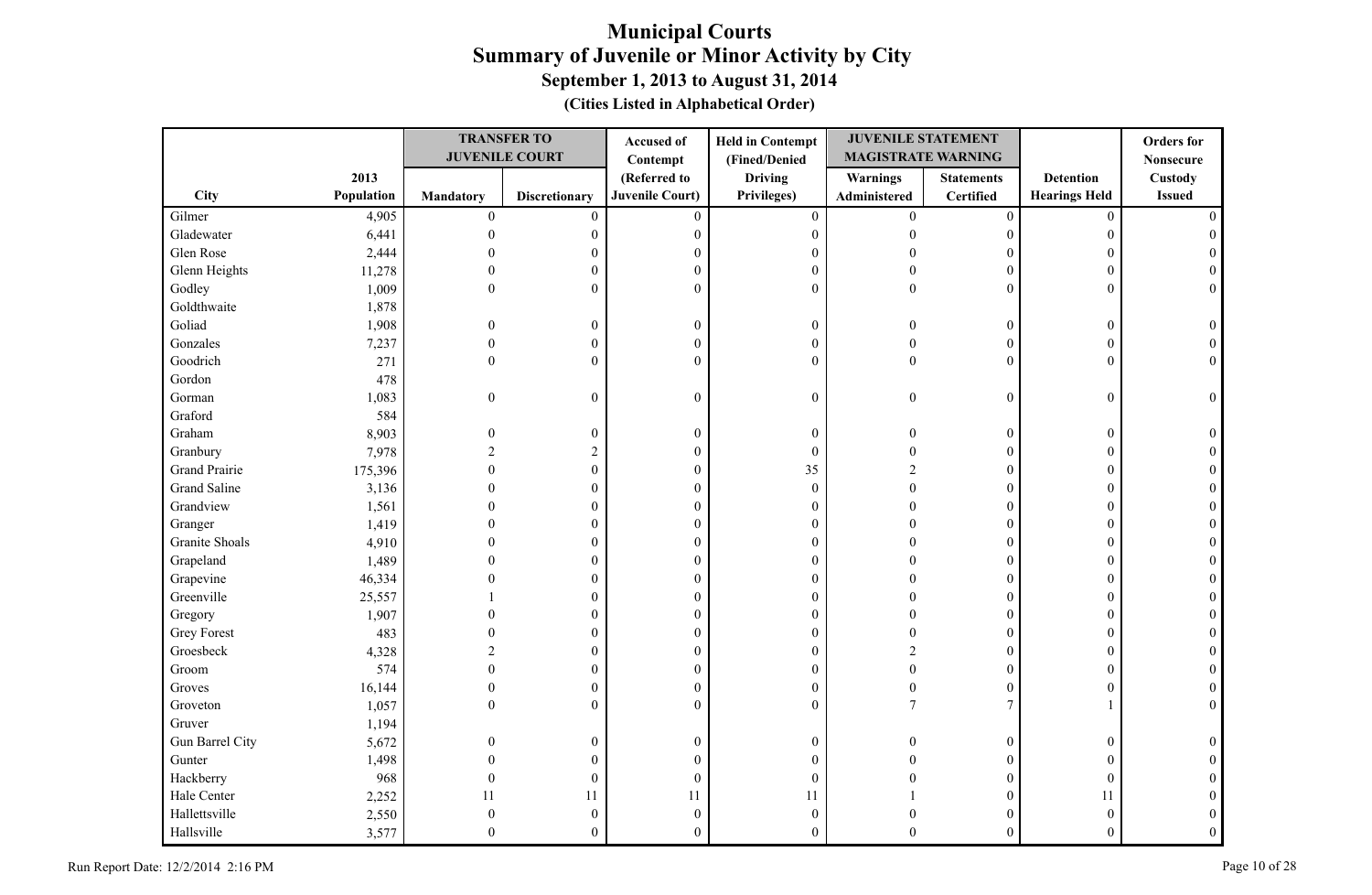|                      |            |                  | <b>CASES FILED</b>   |                      |                  |                          |                      |                   |                      |                  |                        |  |  |
|----------------------|------------|------------------|----------------------|----------------------|------------------|--------------------------|----------------------|-------------------|----------------------|------------------|------------------------|--|--|
|                      |            |                  | <b>Non-Driving</b>   | <b>Driving Under</b> |                  |                          |                      |                   | Violation of         | All Other        | Parent                 |  |  |
|                      | 2013       | Transportation   | Alcoholic            | <b>Influence</b> of  | <b>Drug</b>      |                          | <b>Failure to</b>    | Education         | <b>Local Daytime</b> | Non-Traffic,     | <b>Contributing to</b> |  |  |
| City                 | Population | Code             | <b>Beverage Code</b> | Alcohol              | Paraphernalia    | <b>Tobacco</b>           | <b>Attend School</b> | <b>Code Cases</b> | <b>Curfew</b>        | <b>Fine-Only</b> | Nonattendance          |  |  |
| Haltom City          | 42,409     | 174              | 39                   | $\boldsymbol{0}$     | 33               | 6                        | 75                   | $\boldsymbol{0}$  | 62                   | 28               | 23                     |  |  |
| Hamilton             | 3,095      | $\overline{c}$   | 11                   | $\overline{0}$       | $\sqrt{2}$       | $\overline{0}$           | $\mathbf{0}$         | $\boldsymbol{0}$  | $\boldsymbol{0}$     | $\mathfrak{Z}$   | $\overline{0}$         |  |  |
| Hamlin               | 2,124      | 8                | 9                    | 3                    | $\mathbf{1}$     |                          | $\boldsymbol{0}$     | $\overline{0}$    | $\boldsymbol{0}$     |                  |                        |  |  |
| Happy                | 678        | $\theta$         | $\boldsymbol{0}$     | $\mathbf{0}$         | $\mathbf{0}$     | $\boldsymbol{0}$         | $\boldsymbol{0}$     | $\overline{0}$    | $\mathbf{0}$         | $\boldsymbol{0}$ |                        |  |  |
| Hardin               | 819        | $\theta$         | $\boldsymbol{0}$     | $\theta$             | $\mathbf{0}$     | $\overline{0}$           | $\mathbf{0}$         | $\overline{0}$    | $\theta$             | $\mathbf{0}$     |                        |  |  |
| Harker Heights       | 26,700     | 50               | 6                    | $\mathbf{0}$         | $\overline{3}$   | 3                        | $\mathbf{0}$         | $\theta$          | $\theta$             | 19               |                        |  |  |
| Harlingen            | 64,849     | 96               | 48                   | $\mathbf{0}$         | 23               | 11                       | $\overline{c}$       |                   | 25                   | 121              | 21                     |  |  |
| Hart                 | 1,114      | $\theta$         | $\mathbf{0}$         | $\mathbf{0}$         | $\mathbf{0}$     | $\overline{0}$           | $\mathbf{0}$         | $\overline{0}$    | $\mathbf{0}$         | $\mathbf{0}$     | $\overline{0}$         |  |  |
| Haskell              | 3,322      |                  | $\boldsymbol{0}$     | $\boldsymbol{0}$     | $\boldsymbol{0}$ |                          | 13                   | $\boldsymbol{0}$  | 5                    | 19               |                        |  |  |
| Haslet               | 1,517      | 35               | 23                   | $\boldsymbol{0}$     | $\boldsymbol{0}$ | $\mathbf{0}$             | $\boldsymbol{0}$     | $\overline{0}$    | $\boldsymbol{0}$     | $\boldsymbol{0}$ | $\theta$               |  |  |
| Hawk Cove            | 483        | $\sqrt{2}$       | $\boldsymbol{0}$     | $\boldsymbol{0}$     | $\boldsymbol{0}$ | $\mathbf{0}$             | $\mathbf{0}$         | $\overline{0}$    | $\mathbf{0}$         |                  |                        |  |  |
| Hawkins              | 1,278      | $\boldsymbol{0}$ | $\boldsymbol{0}$     | $\mathbf{0}$         | $\boldsymbol{0}$ | $\boldsymbol{0}$         | $\mathbf{0}$         | $\overline{0}$    | $\theta$             | $\mathfrak{Z}$   |                        |  |  |
| Hawley               | 634        | $\overline{4}$   | $\mathbf{0}$         |                      | $\mathbf{0}$     | $\mathbf{0}$             | $\mathbf{0}$         | $\overline{0}$    | $\overline{0}$       | $\mathbf{0}$     |                        |  |  |
| Hearne               | 4,459      | 13               | 10                   | $\boldsymbol{0}$     | $\sqrt{2}$       | $\boldsymbol{2}$         | $\overline{4}$       | $\theta$          | $\overline{0}$       | 13               |                        |  |  |
| Heath                | 6,921      | 15               | $8\,$                | $\mathbf{0}$         | $\overline{4}$   | 6                        | $\mathbf{0}$         | $\boldsymbol{0}$  | $\theta$             | 23               |                        |  |  |
| Hedwig Village       | 2,557      | 29               | $\overline{3}$       | $\overline{0}$       | $\boldsymbol{0}$ | 5                        | $\mathbf{0}$         | $\boldsymbol{0}$  | $\overline{0}$       | 11               |                        |  |  |
| Helotes              | 7,341      | 101              | 6                    | $\boldsymbol{0}$     | $\mathbf{9}$     | $\boldsymbol{0}$         | $\mathbf{0}$         | $\boldsymbol{0}$  | $\overline{0}$       | 14               |                        |  |  |
| Hemphill             | 1,198      | 2                |                      | $\overline{0}$       | $\mathbf{0}$     | $\boldsymbol{0}$         | $\mathbf{0}$         | $\overline{0}$    | $\overline{0}$       | $\boldsymbol{0}$ | $\overline{0}$         |  |  |
| Hempstead            | 5,770      | 22               | 10                   | $\mathbf{0}$         | 4                | $\boldsymbol{0}$         | 19                   | $\theta$          | $\theta$             | 9                | 29                     |  |  |
| Henderson            | 13,712     | 17               | $\mathfrak{Z}$       | $\mathfrak{Z}$       |                  | $\mathfrak{Z}$           | 35                   | $\overline{0}$    | $\mathbf{0}$         | 23               | $\boldsymbol{0}$       |  |  |
| Henrietta            | 3,141      | $\mathfrak{H}$   |                      | $\mathbf{0}$         | $\mathbf{0}$     | $\boldsymbol{0}$         | $\boldsymbol{0}$     | $\overline{0}$    | $\theta$             | $\mathbf{0}$     | $\theta$               |  |  |
| Hereford             | 15,370     | 58               | 92                   |                      | 6                | $\overline{\mathcal{L}}$ | $\mathbf{0}$         | $\overline{0}$    | 33                   | 13               |                        |  |  |
| Hewitt               | 13,549     | 9                | 14                   | $\overline{c}$       | 5                | $\overline{7}$           | $\mathbf{0}$         | $\overline{0}$    | $\mathbf{0}$         | 26               |                        |  |  |
| Hickory Creek        | 3,247      | 23               | 17                   | $\mathbf{0}$         | $\mathbf{0}$     |                          | $\mathbf{0}$         | $\overline{0}$    | $\Omega$             | 10               |                        |  |  |
| Hico                 | 1,379      | 13               | $\mathbf{0}$         | $\mathbf{0}$         | $\mathbf{0}$     | $\boldsymbol{0}$         | $\mathbf{0}$         | $\boldsymbol{0}$  | $\Omega$             | $\mathbf{0}$     |                        |  |  |
| Hidalgo              | 11,198     | 35               | 5                    | $\boldsymbol{0}$     | $\overline{4}$   | $\boldsymbol{0}$         | 25                   | $\overline{0}$    | $\overline{0}$       | 5                |                        |  |  |
| Highland Haven       | 431        | $\boldsymbol{0}$ | $\boldsymbol{0}$     | $\boldsymbol{0}$     | $\boldsymbol{0}$ | $\boldsymbol{0}$         | $\boldsymbol{0}$     | $\overline{0}$    | $\theta$             | $\boldsymbol{0}$ |                        |  |  |
| Highland Park        | 8,564      | 47               | 31                   | $\boldsymbol{0}$     | $\mathfrak{Z}$   |                          | $\boldsymbol{0}$     | $\overline{0}$    | $\theta$             | $\boldsymbol{0}$ |                        |  |  |
| Highland Village     | 15,056     | 52               | 22                   | $\mathbf{0}$         | 11               | $\tau$                   | $\mathbf{0}$         | $\overline{0}$    | $\theta$             | $\,8\,$          |                        |  |  |
| Hill Country Village | 985        | $\overline{3}$   | 3                    | $\mathbf{0}$         | $\mathbf{0}$     | $\overline{0}$           | $\mathbf{0}$         | $\theta$          | $\overline{0}$       | $\mathbf{0}$     |                        |  |  |
| Hillsboro            | 8,456      | 57               | 16                   | $\sqrt{2}$           | $\sqrt{2}$       | $\overline{0}$           | $\theta$             | $\overline{0}$    | $\Omega$             | 20               |                        |  |  |
| Hilshire Village     | 746        | $\overline{0}$   | $\boldsymbol{0}$     | $\boldsymbol{0}$     | $\boldsymbol{0}$ | $\boldsymbol{0}$         | $\mathbf{0}$         | $\boldsymbol{0}$  | $\theta$             | $\boldsymbol{0}$ |                        |  |  |
| Hitchcock            | 6,961      | 32               | 6                    | $\boldsymbol{0}$     | $\mathfrak{Z}$   | $\boldsymbol{0}$         | $\mathbf{0}$         | $\overline{0}$    | $\theta$             | 19               |                        |  |  |
| Holiday Lakes        | 1,107      | $\mathbf{0}$     | $\boldsymbol{0}$     | $\mathbf{0}$         | $\boldsymbol{0}$ | $\overline{0}$           | $\mathbf{0}$         | $\overline{0}$    | $\overline{0}$       | $\boldsymbol{0}$ | $\theta$               |  |  |
| Holland              | 1,121      | $\theta$         | $\overline{0}$       | $\theta$             | $\theta$         | $\Omega$                 | $\theta$             | $\theta$          | $\Omega$             | $\theta$         | $\theta$               |  |  |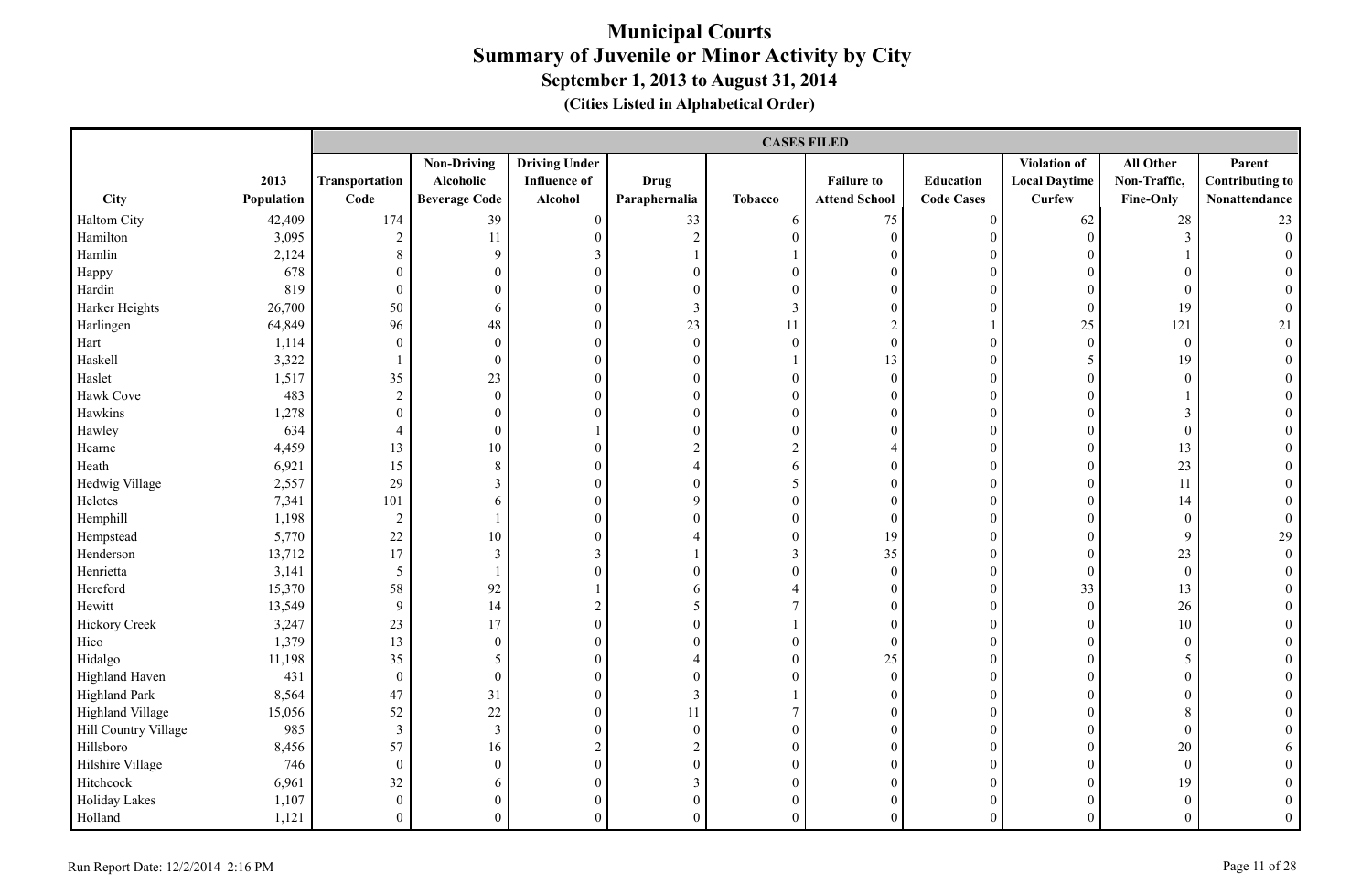|                      |            |                  | <b>TRANSFER TO</b>    | Accused of             | <b>Held in Contempt</b> | <b>JUVENILE STATEMENT</b> |                   |                      | <b>Orders</b> for |
|----------------------|------------|------------------|-----------------------|------------------------|-------------------------|---------------------------|-------------------|----------------------|-------------------|
|                      |            |                  | <b>JUVENILE COURT</b> | Contempt               | (Fined/Denied           | <b>MAGISTRATE WARNING</b> |                   |                      | <b>Nonsecure</b>  |
|                      | 2013       |                  |                       | (Referred to           | <b>Driving</b>          | <b>Warnings</b>           | <b>Statements</b> | <b>Detention</b>     | <b>Custody</b>    |
| City                 | Population | Mandatory        | <b>Discretionary</b>  | <b>Juvenile Court)</b> | Privileges)             | Administered              | <b>Certified</b>  | <b>Hearings Held</b> | <b>Issued</b>     |
| Haltom City          | 42,409     | $\boldsymbol{0}$ | $\mathbf{0}$          | $\mathbf{0}$           | $\boldsymbol{0}$        | $\overline{0}$            | $\boldsymbol{0}$  | $\mathbf{0}$         |                   |
| Hamilton             | 3,095      | $\overline{2}$   | 0                     | $\boldsymbol{0}$       | $\mathbf{0}$            | $\theta$                  | $\mathbf{0}$      | $\theta$             |                   |
| Hamlin               | 2,124      |                  | $\theta$              | $\mathbf{0}$           | $\boldsymbol{0}$        |                           | $\Omega$          | $\Omega$             |                   |
| Happy                | 678        |                  | $\theta$              | $\mathbf{0}$           | $\boldsymbol{0}$        |                           | $\theta$          | $\theta$             |                   |
| Hardin               | 819        |                  | $\theta$              | $\boldsymbol{0}$       | $\boldsymbol{0}$        |                           | $\boldsymbol{0}$  | $\theta$             |                   |
| Harker Heights       | 26,700     |                  | $\theta$              | $\theta$               | $\boldsymbol{0}$        |                           | $\theta$          | $\Omega$             |                   |
| Harlingen            | 64,849     |                  | $\theta$              | $\mathbf{0}$           | $\boldsymbol{0}$        |                           |                   | $\mathbf{0}$         |                   |
| Hart                 | 1,114      |                  | $\theta$              | $\boldsymbol{0}$       | $\boldsymbol{0}$        |                           | $\boldsymbol{0}$  | $\mathbf{0}$         |                   |
| Haskell              | 3,322      |                  | $\mathbf{0}$          | $\mathbf{0}$           | $\boldsymbol{0}$        |                           | $\overline{4}$    | $\Omega$             |                   |
| Haslet               | 1,517      |                  | $\mathbf{0}$          | $\mathbf{0}$           | $\boldsymbol{0}$        |                           | $\mathbf{0}$      | $\Omega$             |                   |
| Hawk Cove            | 483        |                  | $\theta$              | $\boldsymbol{0}$       | $\boldsymbol{0}$        |                           | $\theta$          | $\Omega$             |                   |
| Hawkins              | 1,278      |                  | $\theta$              | $\mathbf{0}$           | $\boldsymbol{0}$        |                           | $\mathbf{0}$      | $\Omega$             |                   |
| Hawley               | 634        |                  | $\theta$              | $\boldsymbol{0}$       | $\boldsymbol{0}$        |                           | $\boldsymbol{0}$  | $\theta$             |                   |
| Hearne               | 4,459      |                  | $\boldsymbol{0}$      | $\boldsymbol{0}$       | $\boldsymbol{0}$        |                           | $\boldsymbol{0}$  | $\Omega$             |                   |
| Heath                | 6,921      |                  | $\mathbf{0}$          | $\boldsymbol{0}$       | $\boldsymbol{0}$        |                           | $\mathbf{0}$      | $\Omega$             |                   |
| Hedwig Village       | 2,557      |                  | $\mathbf{0}$          | $\mathbf{0}$           | $\boldsymbol{0}$        |                           | $\theta$          | $\theta$             |                   |
| Helotes              | 7,341      |                  | $\mathbf{0}$          | $\mathbf{0}$           | $\boldsymbol{0}$        |                           | $\Omega$          | $\Omega$             |                   |
| Hemphill             | 1,198      |                  | $\mathbf{0}$          | $\mathbf{0}$           | $\boldsymbol{0}$        |                           | $\theta$          | $\mathbf{0}$         |                   |
| Hempstead            | 5,770      |                  | $\boldsymbol{0}$      |                        | $\boldsymbol{0}$        |                           | 3                 | $\theta$             |                   |
| Henderson            | 13,712     |                  | 3                     | $\mathbf{0}$           | $\boldsymbol{0}$        | 3                         | $\Omega$          | $\Omega$             |                   |
| Henrietta            | 3,141      |                  | $\mathbf{0}$          | $\mathbf{0}$           | $\boldsymbol{0}$        | $\Omega$                  | $\mathbf{0}$      | $\theta$             |                   |
| Hereford             | 15,370     |                  | $\boldsymbol{0}$      | 7                      | $\boldsymbol{0}$        | 31                        | 29                | $\mathbf{0}$         |                   |
| Hewitt               | 13,549     |                  | $\theta$              | $\mathbf{0}$           | $\boldsymbol{0}$        | $\Omega$                  | $\theta$          | $\theta$             |                   |
| <b>Hickory Creek</b> | 3,247      |                  | $\theta$              | $\boldsymbol{0}$       | $\boldsymbol{0}$        |                           | $\theta$          | $\theta$             |                   |
| Hico                 | 1,379      |                  | $\overline{0}$        | $\boldsymbol{0}$       | $\boldsymbol{0}$        |                           | $\theta$          | $\theta$             |                   |
| Hidalgo              | 11,198     |                  | $\Omega$              | $\mathbf{0}$           | $\boldsymbol{0}$        |                           | $\theta$          | $\Omega$             |                   |
| Highland Haven       | 431        |                  | $\theta$              | $\mathbf{0}$           | $\boldsymbol{0}$        |                           | $\mathbf{0}$      | $\theta$             |                   |
| Highland Park        | 8,564      |                  | $\overline{0}$        | $\boldsymbol{0}$       | $\boldsymbol{0}$        |                           | $\mathbf{0}$      | $\theta$             |                   |
| Highland Village     | 15,056     |                  | $\theta$              | $\mathbf{0}$           | $\boldsymbol{0}$        |                           | $\mathbf{0}$      | $\Omega$             |                   |
| Hill Country Village | 985        |                  | $\mathbf{0}$          | $\mathbf{0}$           | $\boldsymbol{0}$        |                           | $\theta$          | $\theta$             |                   |
| Hillsboro            | 8,456      |                  | $\mathbf{0}$          | $\boldsymbol{0}$       |                         | 3                         | $\overline{c}$    | $\Omega$             |                   |
| Hilshire Village     | 746        |                  | $\theta$              | $\mathbf{0}$           | $\boldsymbol{0}$        |                           | $\mathbf{0}$      | $\Omega$             |                   |
| Hitchcock            | 6,961      |                  | $\theta$              | $\boldsymbol{0}$       | $\boldsymbol{0}$        |                           | $\mathbf{0}$      | $\Omega$             |                   |
| Holiday Lakes        | 1,107      |                  | 0                     | $\boldsymbol{0}$       | $\mathbf{0}$            |                           | $\theta$          | 0                    |                   |
| Holland              | 1,121      | $\Omega$         | $\theta$              | $\theta$               | $\theta$                | 0                         | $\theta$          | $\theta$             |                   |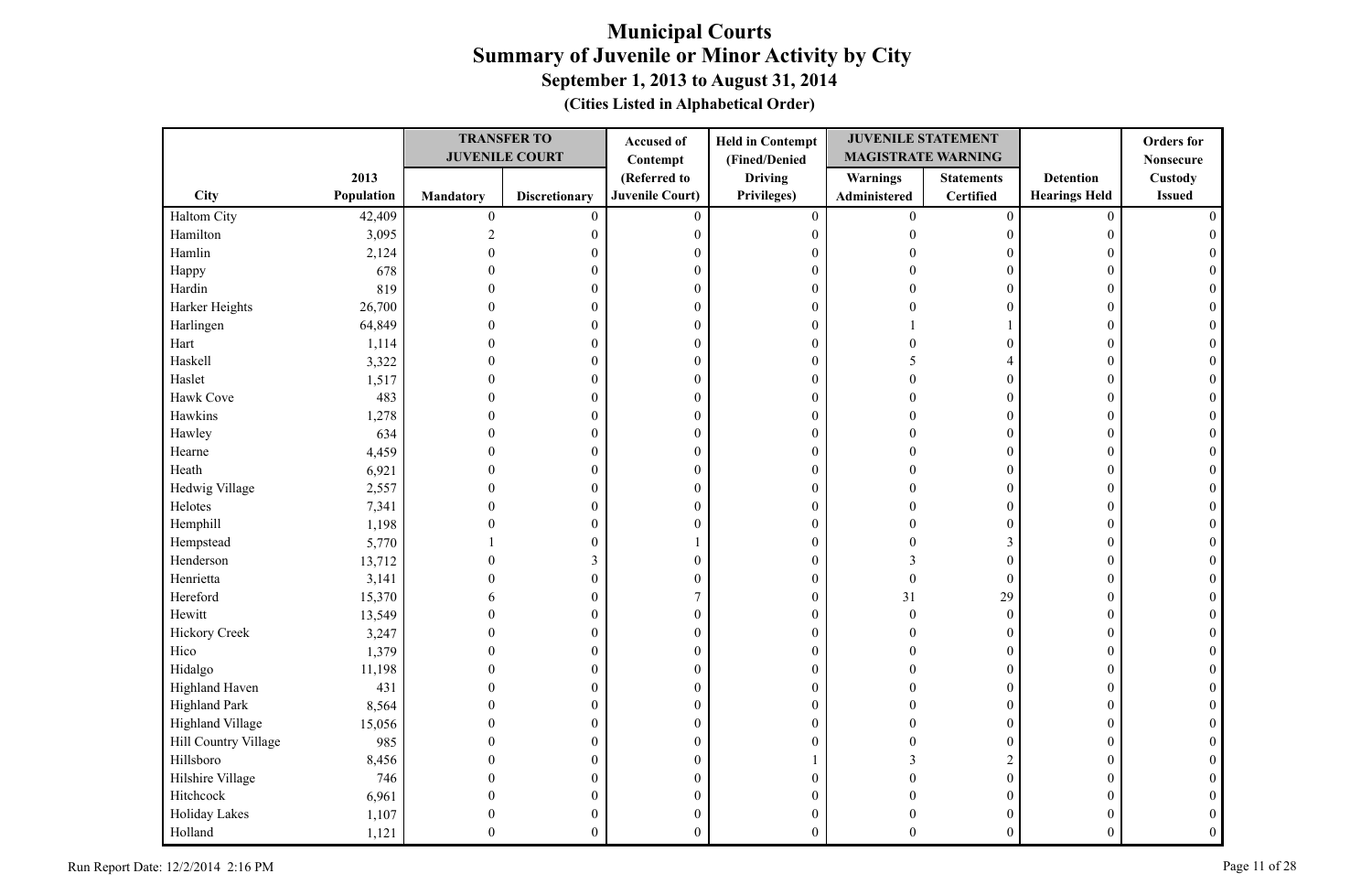|                       |            |                | <b>CASES FILED</b>   |                      |                  |                  |                      |                   |                      |                  |                        |  |  |
|-----------------------|------------|----------------|----------------------|----------------------|------------------|------------------|----------------------|-------------------|----------------------|------------------|------------------------|--|--|
|                       |            |                | <b>Non-Driving</b>   | <b>Driving Under</b> |                  |                  |                      |                   | Violation of         | All Other        | Parent                 |  |  |
|                       | 2013       | Transportation | Alcoholic            | <b>Influence</b> of  | <b>Drug</b>      |                  | <b>Failure to</b>    | Education         | <b>Local Daytime</b> | Non-Traffic,     | <b>Contributing to</b> |  |  |
| City                  | Population | Code           | <b>Beverage Code</b> | Alcohol              | Paraphernalia    | <b>Tobacco</b>   | <b>Attend School</b> | <b>Code Cases</b> | <b>Curfew</b>        | <b>Fine-Only</b> | Nonattendance          |  |  |
| Holliday              | 1,758      | 10             | 8                    | $\boldsymbol{0}$     | $\overline{0}$   |                  | $\boldsymbol{0}$     | $\boldsymbol{0}$  | $\overline{0}$       | 5                |                        |  |  |
| Hollywood Park        | 3,062      | 9              | $\mathfrak{Z}$       | $\overline{0}$       | 6                | $\mathbf{0}$     | $\overline{0}$       | $\boldsymbol{0}$  | $\boldsymbol{0}$     |                  |                        |  |  |
| Hondo                 | 8,803      | 46             | 20                   | $\boldsymbol{0}$     |                  | $\mathbf{0}$     | 24                   | $\boldsymbol{0}$  | $\boldsymbol{0}$     | 33               |                        |  |  |
| Honey Grove           | 1,668      | $\theta$       | $\mathbf{0}$         | $\mathbf{0}$         | $\theta$         | $\overline{0}$   | $\mathbf{0}$         | $\theta$          | $\overline{0}$       | $\mathbf{0}$     | $\overline{0}$         |  |  |
| Hooks                 | 2,769      |                |                      |                      |                  |                  |                      |                   |                      |                  |                        |  |  |
| Horizon City          | 16,735     | 46             | 19                   | $\mathbf{0}$         | 7                | $\mathbf{0}$     | $\mathbf{0}$         | $\boldsymbol{0}$  | $\mathbf{0}$         | 64               | $\overline{0}$         |  |  |
| Horseshoe Bay         | 3,418      | $\overline{7}$ | $\mathbf{0}$         | $\mathbf{0}$         | $\boldsymbol{0}$ | $\overline{0}$   | $\mathbf{0}$         | $\boldsymbol{0}$  | $\theta$             | $\theta$         |                        |  |  |
| Houston               | 2,099,451  | 1,886          | 252                  | 16                   | 14               | 61               | 26                   | 42                | 820                  | 902              | $\theta$               |  |  |
| Howardwick            | 423        |                |                      |                      |                  |                  |                      |                   |                      |                  |                        |  |  |
| Howe                  | 2,600      | $\theta$       | $\mathbf{0}$         | $\boldsymbol{0}$     | $\mathbf{0}$     | $\mathbf{0}$     | $\boldsymbol{0}$     | $\boldsymbol{0}$  | $\theta$             |                  | $\theta$               |  |  |
| Hubbard               | 1,423      | 9              | $\overline{4}$       | $\boldsymbol{0}$     | $\mathbf{0}$     | $\mathbf{0}$     | $\mathbf{0}$         | $\boldsymbol{0}$  | $\theta$             | 3                |                        |  |  |
| Hudson                | 4,731      | 37             |                      | $\mathbf{0}$         | $\boldsymbol{0}$ | $\boldsymbol{0}$ | 71                   | 72                | $\overline{0}$       | 96               |                        |  |  |
| Hudson Oaks           | 1,662      | 16             | 6                    | $\mathbf{0}$         | $\mathbf{0}$     | $\overline{c}$   | $\mathbf{0}$         | $\overline{2}$    | $\overline{0}$       | $\mathbf{0}$     |                        |  |  |
| Hughes Springs        | 1,760      |                | $\theta$             | $\theta$             | $\boldsymbol{0}$ | $\boldsymbol{0}$ | $\boldsymbol{0}$     | $\theta$          | $\overline{0}$       | $\mathbf{0}$     |                        |  |  |
| Humble                | 15,133     | 74             | 30                   |                      | $\,8\,$          | $\overline{4}$   | $\theta$             | $\overline{0}$    | 4                    | 144              |                        |  |  |
| Hunters Creek Village | 4,367      | 6              | $\mathfrak{Z}$       | $\mathbf{0}$         | $\mathbf{0}$     | $\theta$         | $\mathbf{0}$         | $\overline{0}$    | $\theta$             | $\boldsymbol{0}$ |                        |  |  |
| Huntington            | 2,118      | 35             | $\boldsymbol{0}$     | $\mathbf{0}$         | $\mathbf{0}$     |                  |                      | $\boldsymbol{0}$  | $\overline{0}$       | $\mathfrak{Z}$   |                        |  |  |
| Huntsville            | 38,548     | 38             | 67                   | 35                   | 11               | 4                | 48                   | $\overline{0}$    | $\boldsymbol{0}$     | 9                | 65                     |  |  |
| Hurst                 | 37,337     | 113            | 51                   | $\mathbf{0}$         | 15               | 8                | 5                    | $\mathbf{0}$      | 24                   | 58               | $\overline{2}$         |  |  |
| Hutchins              | 5,338      | 15             | $\mathbf{1}$         | $\boldsymbol{0}$     | $\boldsymbol{0}$ | $\boldsymbol{0}$ | $\boldsymbol{0}$     | $\overline{0}$    | $\boldsymbol{0}$     | 25               |                        |  |  |
| Hutto                 | 14,698     | 31             | $22\,$               | $\mathbf{0}$         | $\mathbf{0}$     | 12               | $\mathbf{0}$         | $\overline{0}$    | 24                   | $\tau$           |                        |  |  |
| Idalou                | 2,250      | 14             | 5                    | $\mathbf{0}$         | $\boldsymbol{0}$ |                  | $\mathbf{0}$         |                   | $\boldsymbol{0}$     | $\sqrt{2}$       |                        |  |  |
| Indian Lake           | 640        | $\theta$       | $\mathbf{0}$         | $\mathbf{0}$         | $\mathbf{0}$     | $\overline{0}$   | $\mathbf{0}$         | $\theta$          | $\theta$             | $\mathbf{0}$     | $\theta$               |  |  |
| Ingleside             | 9,387      | 45             | $\overline{2}$       | $\mathbf{0}$         | $\mathbf{0}$     | 5                | $\overline{4}$       | $\mathfrak{Z}$    | $\theta$             | 41               | 44                     |  |  |
| Ingram                | 1,804      | 2              | $\overline{0}$       | $\theta$             | $\theta$         | $\overline{3}$   | $\theta$             | $\overline{0}$    | $\Omega$             | $\overline{2}$   |                        |  |  |
| Iowa Colony           | 1,170      |                |                      |                      |                  |                  |                      |                   |                      |                  |                        |  |  |
| Iowa Park             | 6,355      | 5              | 8                    | $\boldsymbol{0}$     | $\mathbf{0}$     | $\overline{c}$   | $\boldsymbol{0}$     | $\boldsymbol{0}$  | $\overline{c}$       | $\overline{4}$   |                        |  |  |
| Iraan                 | 1,229      | $\mathbf{0}$   | $\boldsymbol{0}$     | $\boldsymbol{0}$     | $\mathbf{0}$     | $\boldsymbol{0}$ | $\mathbf{0}$         | $\overline{0}$    | $\mathbf{0}$         | $\mathbf{0}$     |                        |  |  |
| Irving                | 216,290    | 349            | 119                  | $\tau$               | 132              | 89               | $\mathbf{0}$         | $\overline{0}$    | $\theta$             | 406              |                        |  |  |
| Italy                 | 1,863      | 5              | 5                    | $\mathbf{0}$         | $\mathbf{0}$     | $\overline{0}$   | $\mathbf{0}$         | $\theta$          | $\overline{c}$       | 60               |                        |  |  |
| Itasca                | 1,644      | 35             | $\tau$               | $\Omega$             | $\theta$         | $\overline{0}$   | $\theta$             |                   | $\Omega$             | $\overline{2}$   |                        |  |  |
| Jacinto City          | 10,553     | 103            | $18\,$               |                      | 8                | $\boldsymbol{2}$ | $\mathbf{0}$         | $\boldsymbol{0}$  | $\theta$             | 40               |                        |  |  |
| Jacksboro             | 4,511      | 10             | $\mathfrak{Z}$       | $\Omega$             | $\mathbf{0}$     | $\boldsymbol{0}$ | 3                    | $\mathbf{0}$      | $\theta$             | $\mathbf{0}$     |                        |  |  |
| Jacksonville          | 14,544     | 95             | $\overline{3}$       |                      | $\mathbf{0}$     | $\overline{0}$   | $\mathbf{0}$         | $\theta$          | $\overline{0}$       | 98               | $\theta$               |  |  |
| Jamaica Beach         | 983        | $\overline{4}$ | $\Omega$             | $\Omega$             | $\theta$         | $\theta$         | $\theta$             | $\theta$          | $\Omega$             |                  | $\theta$               |  |  |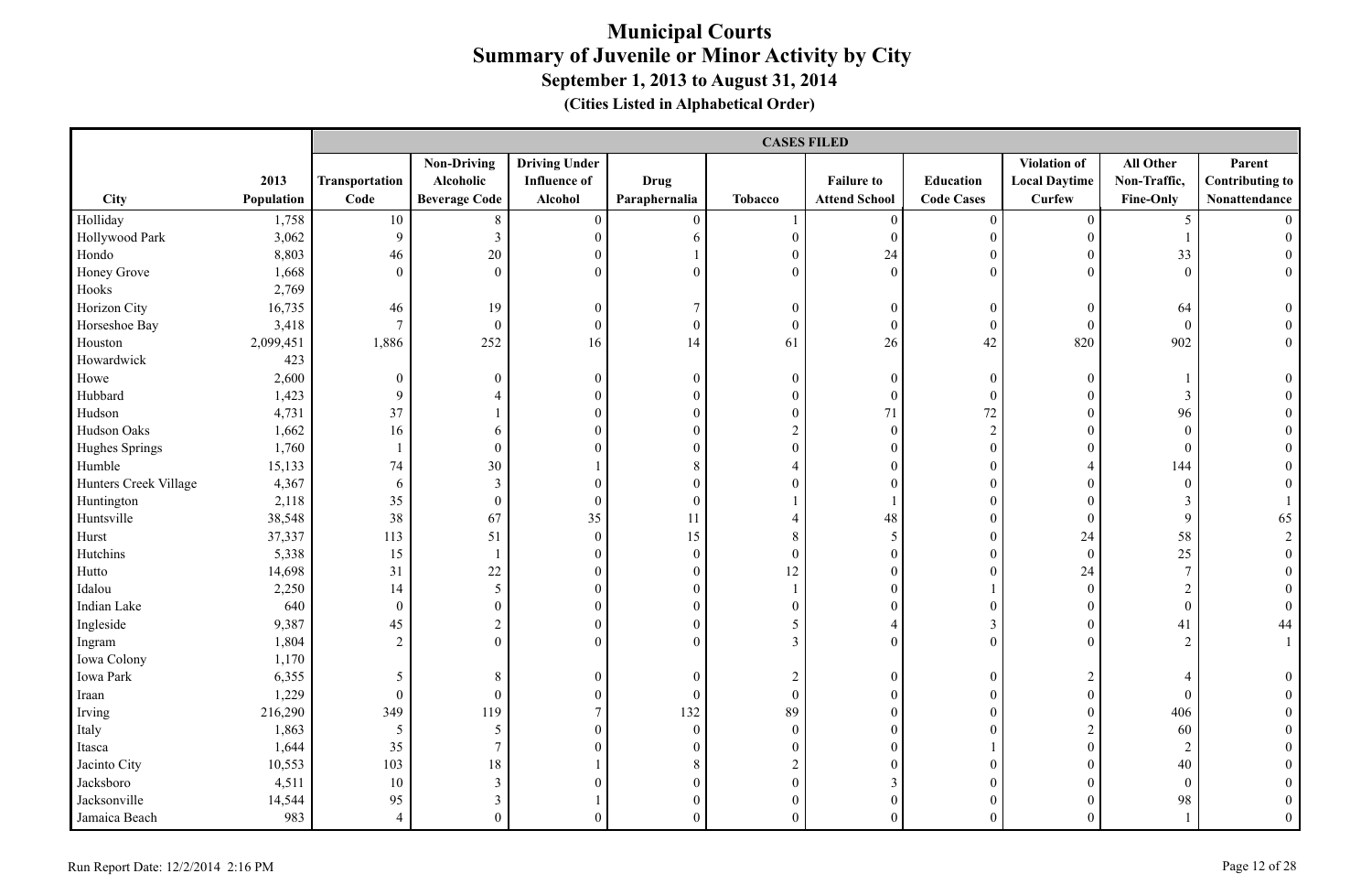|                       |            |                  | <b>TRANSFER TO</b>    | <b>Accused of</b>      | <b>Held in Contempt</b> | <b>JUVENILE STATEMENT</b> |                   |                      | <b>Orders</b> for |
|-----------------------|------------|------------------|-----------------------|------------------------|-------------------------|---------------------------|-------------------|----------------------|-------------------|
|                       |            |                  | <b>JUVENILE COURT</b> | Contempt               | (Fined/Denied           | <b>MAGISTRATE WARNING</b> |                   |                      | <b>Nonsecure</b>  |
|                       | 2013       |                  |                       | (Referred to           | <b>Driving</b>          | <b>Warnings</b>           | <b>Statements</b> | <b>Detention</b>     | Custody           |
| City                  | Population | <b>Mandatory</b> | <b>Discretionary</b>  | <b>Juvenile Court)</b> | Privileges)             | Administered              | <b>Certified</b>  | <b>Hearings Held</b> | <b>Issued</b>     |
| Holliday              | 1,758      | $\mathbf{0}$     | $\mathbf{0}$          | $\mathbf{0}$           | $\boldsymbol{0}$        | $\mathbf{0}$              | $\mathbf{0}$      | $\mathbf{0}$         |                   |
| Hollywood Park        | 3,062      | $\mathbf{0}$     | $\boldsymbol{0}$      | $\boldsymbol{0}$       | $\boldsymbol{0}$        | $\Omega$                  | $\boldsymbol{0}$  | $\mathbf{0}$         |                   |
| Hondo                 | 8,803      | $\mathbf{0}$     | $\overline{0}$        | $\boldsymbol{0}$       | $\boldsymbol{0}$        | 0                         | $\theta$          | $\boldsymbol{0}$     |                   |
| Honey Grove           | 1,668      | $\theta$         | $\overline{0}$        | $\theta$               | $\boldsymbol{0}$        | $\theta$                  | $\theta$          | $\theta$             | $\Omega$          |
| Hooks                 | 2,769      |                  |                       |                        |                         |                           |                   |                      |                   |
| Horizon City          | 16,735     | $\Omega$         | $\boldsymbol{0}$      | $\boldsymbol{0}$       | $\boldsymbol{0}$        | 0                         | $\boldsymbol{0}$  | $\boldsymbol{0}$     |                   |
| Horseshoe Bay         | 3,418      | $\Omega$         | $\boldsymbol{0}$      | $\mathbf{0}$           | $\boldsymbol{0}$        | $\theta$                  | $\mathbf{0}$      | $\theta$             |                   |
| Houston               | 2,099,451  | $\Omega$         | $\overline{0}$        | $\mathbf{0}$           | $\boldsymbol{0}$        | 39                        | $\theta$          | $\theta$             |                   |
| Howardwick            | 423        |                  |                       |                        |                         |                           |                   |                      |                   |
| Howe                  | 2,600      | $\mathbf{0}$     | $\boldsymbol{0}$      | $\boldsymbol{0}$       | $\boldsymbol{0}$        | $\Omega$                  | $\boldsymbol{0}$  | $\boldsymbol{0}$     |                   |
| Hubbard               | 1,423      | $\Omega$         | $\overline{0}$        | $\boldsymbol{0}$       | $\boldsymbol{0}$        | $\Omega$                  | $\mathbf{0}$      | $\mathbf{0}$         |                   |
| Hudson                | 4,731      | 0                | $\overline{0}$        | $\boldsymbol{0}$       | $\boldsymbol{0}$        | 0                         | $\boldsymbol{0}$  | $\overline{0}$       |                   |
| Hudson Oaks           | 1,662      |                  | $\overline{0}$        | $\boldsymbol{0}$       | $\boldsymbol{0}$        | 0                         | 0                 | $\theta$             |                   |
| Hughes Springs        | 1,760      | $\theta$         | $\theta$              | $\boldsymbol{0}$       | $\boldsymbol{0}$        |                           | $\mathbf{0}$      | $\theta$             |                   |
| Humble                | 15,133     | 0                | $\theta$              | $\boldsymbol{0}$       | $\boldsymbol{0}$        |                           | $\overline{0}$    | $\theta$             |                   |
| Hunters Creek Village | 4,367      | 0                | $\overline{0}$        | $\boldsymbol{0}$       | $\boldsymbol{0}$        |                           | $\overline{0}$    | $\overline{0}$       |                   |
| Huntington            | 2,118      | 0                | $\theta$              | $\mathbf{0}$           | $\boldsymbol{0}$        |                           | 3                 | $\theta$             |                   |
| Huntsville            | 38,548     | 0                | 5                     | $\theta$               | $\boldsymbol{0}$        |                           | $\mathbf{0}$      | $\mathbf{0}$         |                   |
| Hurst                 | 37,337     | 0                | $\overline{0}$        | $\boldsymbol{0}$       | $\boldsymbol{0}$        | 5                         |                   | $\mathbf{0}$         |                   |
| Hutchins              | 5,338      | 0                | 0                     | $\boldsymbol{0}$       | $\boldsymbol{0}$        |                           | $\overline{0}$    | $\mathbf{0}$         |                   |
| Hutto                 | 14,698     |                  | $\overline{0}$        | $\theta$               | $\boldsymbol{0}$        |                           | $\overline{0}$    | $\Omega$             |                   |
| Idalou                | 2,250      |                  | $\overline{0}$        | $\boldsymbol{0}$       | $\boldsymbol{0}$        |                           | $\theta$          | $\mathbf{0}$         |                   |
| Indian Lake           | 640        |                  | 0                     | $\boldsymbol{0}$       | $\boldsymbol{0}$        |                           | 0                 | $\mathbf{0}$         |                   |
| Ingleside             | 9,387      | $\overline{c}$   | $\sqrt{2}$            | $\boldsymbol{0}$       | $\boldsymbol{0}$        |                           | 7                 | $\theta$             |                   |
| Ingram                | 1,804      | $\theta$         | $\overline{0}$        | $\theta$               | $\boldsymbol{0}$        | $\Omega$                  | $\theta$          | $\Omega$             | $\Omega$          |
| Iowa Colony           | 1,170      |                  |                       |                        |                         |                           |                   |                      |                   |
| Iowa Park             | 6,355      | $\Omega$         | $\boldsymbol{0}$      | $\boldsymbol{0}$       | $\boldsymbol{0}$        |                           | $\mathbf{0}$      | $\mathbf{0}$         |                   |
| Iraan                 | 1,229      | $\mathbf{0}$     | $\theta$              | $\boldsymbol{0}$       | $\boldsymbol{0}$        |                           | $\Omega$          | $\Omega$             |                   |
| Irving                | 216,290    | 32               | $\overline{0}$        | $\boldsymbol{0}$       | $\boldsymbol{0}$        |                           | 6                 | $\theta$             |                   |
| Italy                 | 1,863      | $\mathbf{0}$     | $\overline{0}$        | $\boldsymbol{0}$       | $\boldsymbol{0}$        |                           | $\overline{0}$    | $\Omega$             |                   |
| Itasca                | 1,644      | $\Omega$         | $\overline{0}$        | $\theta$               | $\boldsymbol{0}$        |                           | $\overline{0}$    | $\theta$             |                   |
| Jacinto City          | 10,553     |                  | $\overline{0}$        | 6                      | $\boldsymbol{0}$        |                           | $\boldsymbol{0}$  | $\theta$             |                   |
| Jacksboro             | 4,511      |                  | $\overline{0}$        | $\boldsymbol{0}$       | $\boldsymbol{0}$        |                           | 0                 | $\theta$             |                   |
| Jacksonville          | 14,544     |                  | $\theta$              | $\boldsymbol{0}$       | $\boldsymbol{0}$        |                           | $\mathbf{0}$      | $\theta$             |                   |
| Jamaica Beach         | 983        | $\theta$         | $\overline{0}$        | $\theta$               | $\mathbf{0}$            | $\Omega$                  | $\mathbf{0}$      | $\theta$             |                   |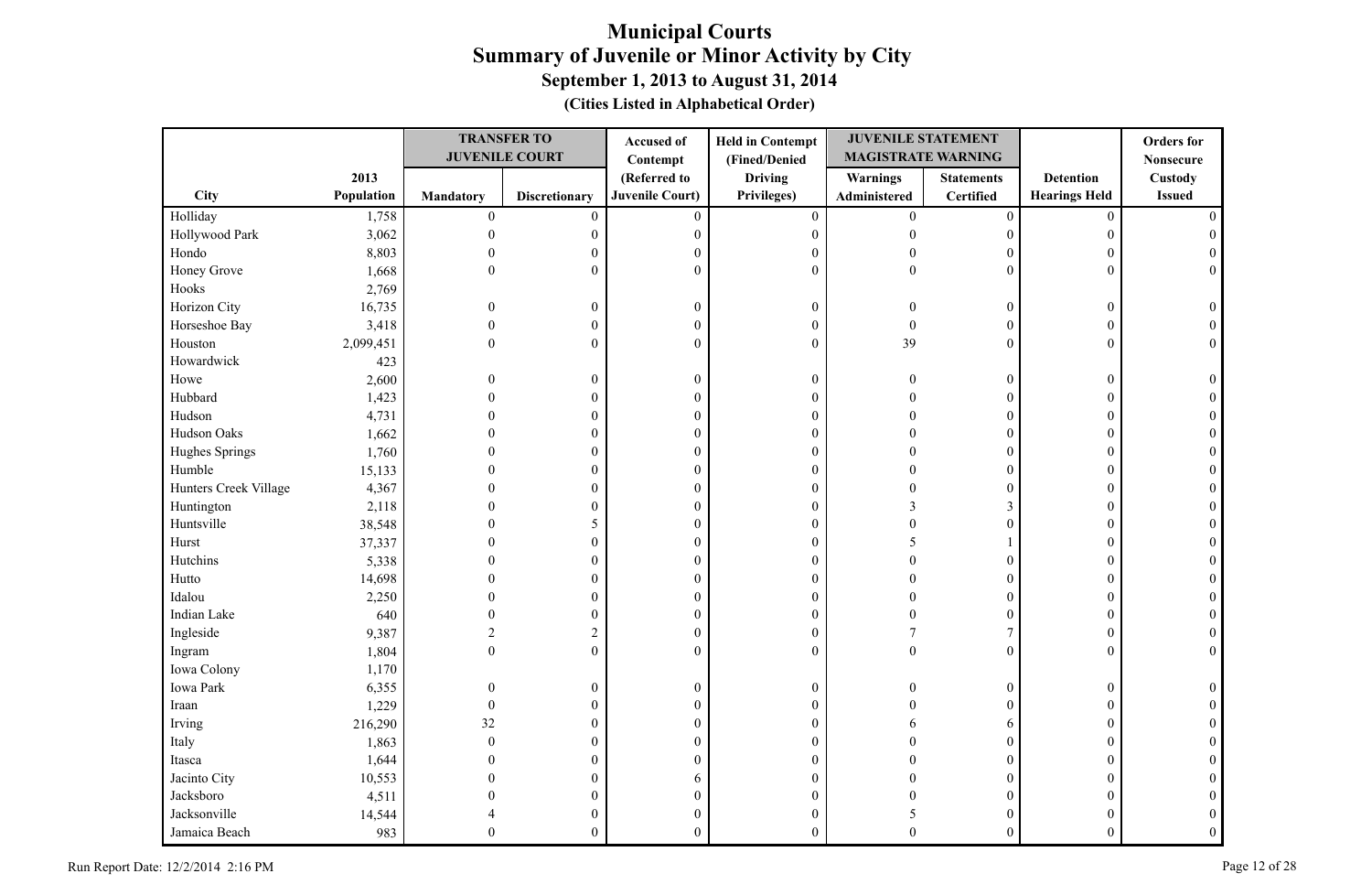|                |            |                       | <b>CASES FILED</b>      |                      |                  |                  |                      |                   |                      |                  |                        |  |  |  |
|----------------|------------|-----------------------|-------------------------|----------------------|------------------|------------------|----------------------|-------------------|----------------------|------------------|------------------------|--|--|--|
|                |            |                       | <b>Non-Driving</b>      | <b>Driving Under</b> |                  |                  |                      |                   | <b>Violation of</b>  | All Other        | Parent                 |  |  |  |
|                | 2013       | <b>Transportation</b> | Alcoholic               | <b>Influence of</b>  | <b>Drug</b>      |                  | <b>Failure to</b>    | Education         | <b>Local Daytime</b> | Non-Traffic,     | <b>Contributing to</b> |  |  |  |
| City           | Population | Code                  | <b>Beverage Code</b>    | Alcohol              | Paraphernalia    | <b>Tobacco</b>   | <b>Attend School</b> | <b>Code Cases</b> | <b>Curfew</b>        | Fine-Only        | Nonattendance          |  |  |  |
| Jarrell        | 984        |                       | $\overline{0}$          | $\boldsymbol{0}$     | $\boldsymbol{0}$ | $\boldsymbol{0}$ | $\boldsymbol{0}$     | $\boldsymbol{0}$  | $\mathbf{0}$         | $\overline{0}$   |                        |  |  |  |
| Jasper         | 7,590      | 21                    | 11                      | $\boldsymbol{0}$     | $\boldsymbol{0}$ | $\boldsymbol{0}$ | $\boldsymbol{0}$     | $\boldsymbol{0}$  | $\overline{0}$       | $8\,$            | $\theta$               |  |  |  |
| Jefferson      | 2,106      | $\boldsymbol{0}$      | $\mathbf{0}$            | $\theta$             | $\boldsymbol{0}$ | $\boldsymbol{0}$ | $\boldsymbol{0}$     | $\boldsymbol{0}$  | $\overline{0}$       | $\boldsymbol{0}$ |                        |  |  |  |
| Jersey Village | 7,620      | 48                    | $\overline{c}$          |                      | $\boldsymbol{0}$ | $\boldsymbol{0}$ | $\mathbf{0}$         | $\boldsymbol{0}$  | $\boldsymbol{0}$     | 5 <sup>5</sup>   |                        |  |  |  |
| Jewett         | 1,167      | $\mathfrak{Z}$        | $\overline{7}$          |                      | $\theta$         | $\overline{0}$   | $\Omega$             | $\boldsymbol{0}$  | $\Omega$             | $\theta$         | $\overline{0}$         |  |  |  |
| Joaquin        | 824        |                       |                         |                      |                  |                  |                      |                   |                      |                  |                        |  |  |  |
| Johnson City   | 1,656      | 6                     | 5                       | $\boldsymbol{0}$     |                  | $\mathbf{1}$     | $\mathbf{0}$         |                   | $\overline{0}$       | $\overline{0}$   | $\theta$               |  |  |  |
| Jones Creek    | 2,020      | 5                     |                         | $\mathbf{0}$         | $\overline{0}$   | $\boldsymbol{0}$ | $\mathbf{0}$         | $\boldsymbol{0}$  | $\overline{0}$       |                  |                        |  |  |  |
| Jonestown      | 1,834      | $\mathbf{1}$          | $\overline{0}$          | $\boldsymbol{0}$     | $\mathbf{0}$     | $\boldsymbol{0}$ | $\overline{0}$       | $\boldsymbol{0}$  | $\overline{0}$       | $\overline{0}$   |                        |  |  |  |
| Josephine      | 812        | 13                    | $\overline{0}$          | $\boldsymbol{0}$     | $\overline{0}$   | $\boldsymbol{0}$ | $\boldsymbol{0}$     | $\boldsymbol{0}$  | $\boldsymbol{0}$     | $\overline{4}$   |                        |  |  |  |
| Joshua         | 5,910      | 100                   | $\overline{c}$          | $\boldsymbol{0}$     | $\theta$         | $\boldsymbol{0}$ | $\boldsymbol{0}$     | $\boldsymbol{0}$  | $\overline{0}$       | 34               |                        |  |  |  |
| Jourdanton     | 3,871      | 19                    | $\overline{\mathbf{3}}$ | $\sqrt{2}$           |                  | $\overline{4}$   | $\boldsymbol{0}$     | $\boldsymbol{0}$  |                      | 5                |                        |  |  |  |
| Junction       | 2,574      | $\mathbf{9}$          | 15                      | $\overline{0}$       | $\theta$         | $\mathbf{0}$     | $10\,$               | $\boldsymbol{0}$  | $\overline{0}$       | $\overline{4}$   |                        |  |  |  |
| Justin         | 3,246      | 15                    | 3                       |                      |                  | $\mathbf{1}$     | $\mathbf{0}$         | $\boldsymbol{0}$  | $\overline{0}$       |                  |                        |  |  |  |
| Karnes City    | 3,042      | 6                     | $\boldsymbol{0}$        |                      | $\boldsymbol{0}$ | $\boldsymbol{0}$ | $\boldsymbol{0}$     | $\boldsymbol{0}$  | $\boldsymbol{0}$     | 15               | $\theta$               |  |  |  |
| Katy           | 14,102     | 96                    | 22                      | $\overline{4}$       | 11               | $10\,$           | $\mathbf{0}$         | $\boldsymbol{0}$  | $\overline{2}$       | 27               | $\overline{0}$         |  |  |  |
| Kaufman        | 6,703      |                       |                         |                      |                  |                  |                      |                   |                      |                  |                        |  |  |  |
| Keene          | 6,106      | 16                    | $\mathbf{0}$            | $\boldsymbol{0}$     | $\mathbf{0}$     | $\boldsymbol{0}$ | $\boldsymbol{0}$     | $\boldsymbol{0}$  | $\overline{0}$       | 9                | $\theta$               |  |  |  |
| Keller         | 39,627     | 146                   | 55                      | $\overline{7}$       | $\boldsymbol{0}$ | $46\,$           | $\boldsymbol{0}$     | $\boldsymbol{0}$  | $\overline{0}$       | $\,8\,$          |                        |  |  |  |
| Kemah          | 1,773      | 32                    | 31                      | $\mathfrak{Z}$       | 5                | $\overline{4}$   | $\boldsymbol{0}$     | $\boldsymbol{0}$  | $\boldsymbol{0}$     | $7\phantom{.0}$  |                        |  |  |  |
| Kemp           | 1,154      | $\mathbf{1}$          | $\mathbf{0}$            | $\mathfrak{Z}$       | $\mathbf{0}$     | $\sqrt{2}$       | $\boldsymbol{0}$     | $\boldsymbol{0}$  | $\overline{4}$       | $\boldsymbol{0}$ |                        |  |  |  |
| Kempner        | 1,089      | $\overline{3}$        | $\theta$                | $\theta$             | $\theta$         | $\mathbf{0}$     | $\theta$             | $\theta$          | $\overline{0}$       | $\mathbf{0}$     | $\overline{0}$         |  |  |  |
| Kendleton      | 380        |                       |                         |                      |                  |                  |                      |                   |                      |                  |                        |  |  |  |
| Kenedy         | 3,296      | 4                     | $\boldsymbol{0}$        | $\mathbf{0}$         | $\theta$         | $\boldsymbol{0}$ | 13                   | $\boldsymbol{0}$  | $\overline{0}$       | 9                | 13                     |  |  |  |
| Kenefick       | 563        | $8\,$                 | $\overline{0}$          |                      |                  | $\boldsymbol{0}$ | $\boldsymbol{0}$     | $\boldsymbol{0}$  | $\overline{0}$       | $\boldsymbol{0}$ | $\boldsymbol{0}$       |  |  |  |
| Kennedale      | 6,763      | $\boldsymbol{0}$      | $\overline{0}$          | $\overline{0}$       | $\theta$         | $\boldsymbol{0}$ | $\boldsymbol{0}$     | $\boldsymbol{0}$  | $\boldsymbol{0}$     | $\boldsymbol{0}$ | $\theta$               |  |  |  |
| Kerens         | 1,573      | $\mathfrak{Z}$        |                         | $\boldsymbol{0}$     | $\theta$         | $\boldsymbol{0}$ | $\mathbf{0}$         | $\boldsymbol{0}$  | $\overline{0}$       | $\boldsymbol{0}$ |                        |  |  |  |
| Kermit         | 5,708      | 31                    | 16                      | $\boldsymbol{0}$     | $\boldsymbol{0}$ | $\mathfrak{Z}$   | $\boldsymbol{0}$     | $\boldsymbol{0}$  | $\overline{0}$       | $\overline{4}$   |                        |  |  |  |
| Kerrville      | 22,347     | 26                    | 58                      | $\boldsymbol{0}$     | $10\,$           | $\overline{4}$   | $71\,$               | $\boldsymbol{0}$  | $\overline{0}$       | 40               |                        |  |  |  |
| Kilgore        | 12,975     | 87                    | 52                      | 9                    | 19               | $\boldsymbol{0}$ | $\boldsymbol{0}$     | $\boldsymbol{0}$  | $\boldsymbol{0}$     | $\mathbf{0}$     |                        |  |  |  |
| Killeen        | 127,921    | 117                   | $\mathfrak{Z}$          | $\mathbf{0}$         | $\boldsymbol{0}$ | 5                | $\mathbf{0}$         | $\mathbf{0}$      | $\overline{0}$       | 256              |                        |  |  |  |
| Kingsville     | 26,213     | 33                    | 133                     | $\mathbf{0}$         | 5                | $\overline{0}$   | $\mathbf{0}$         | $\mathbf{0}$      | 20                   | 127              |                        |  |  |  |
| Kirby          | 8,000      | $26\,$                | 1                       | $\boldsymbol{0}$     | $\sqrt{2}$       | $\boldsymbol{0}$ | $\boldsymbol{0}$     | $\boldsymbol{0}$  | $\mathbf{0}$         | 32               | $\theta$               |  |  |  |
| Kirbyville     | 2,142      | 5                     | $\overline{0}$          | $\overline{0}$       | $\boldsymbol{0}$ | $\boldsymbol{0}$ | $10\,$               | $\boldsymbol{0}$  | $\boldsymbol{0}$     | $\sqrt{2}$       | 16                     |  |  |  |
| Knox City      | 1,130      | $\overline{0}$        | $\Omega$                | $\overline{0}$       | $\Omega$         | $\mathbf{0}$     | $\mathbf{0}$         | $\theta$          | $\overline{0}$       | $\mathbf{0}$     | $\Omega$               |  |  |  |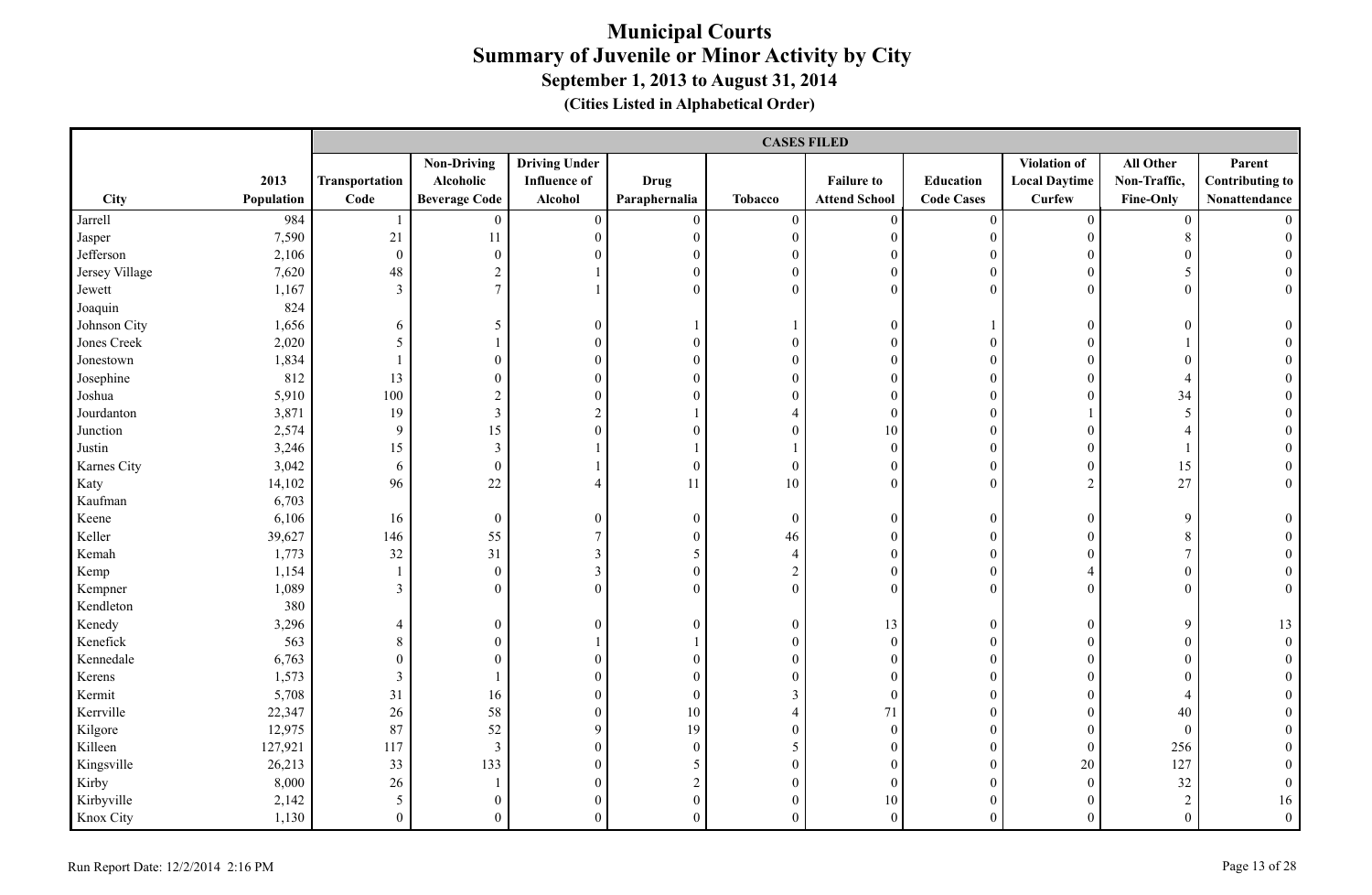|                |            |                  | <b>TRANSFER TO</b>    | Accused of             | <b>Held in Contempt</b> | <b>JUVENILE STATEMENT</b> |                   |                      | <b>Orders</b> for |
|----------------|------------|------------------|-----------------------|------------------------|-------------------------|---------------------------|-------------------|----------------------|-------------------|
|                |            |                  | <b>JUVENILE COURT</b> | Contempt               | (Fined/Denied           | <b>MAGISTRATE WARNING</b> |                   |                      | <b>Nonsecure</b>  |
|                | 2013       |                  |                       | (Referred to           | <b>Driving</b>          | <b>Warnings</b>           | <b>Statements</b> | <b>Detention</b>     | Custody           |
| City           | Population | Mandatory        | <b>Discretionary</b>  | <b>Juvenile Court)</b> | Privileges)             | Administered              | <b>Certified</b>  | <b>Hearings Held</b> | <b>Issued</b>     |
| Jarrell        | 984        | $\boldsymbol{0}$ | $\mathbf{0}$          | $\mathbf{0}$           | $\mathbf{0}$            | $\boldsymbol{0}$          | $\mathbf{0}$      | $\mathbf{0}$         |                   |
| Jasper         | 7,590      | $\theta$         | 0                     | $\mathbf{0}$           | $\boldsymbol{0}$        | $12\,$                    | 6                 | $\boldsymbol{0}$     |                   |
| Jefferson      | 2,106      |                  | 0                     | $\boldsymbol{0}$       | $\boldsymbol{0}$        | $\theta$                  | $\theta$          | $\boldsymbol{0}$     |                   |
| Jersey Village | 7,620      | $\Omega$         | $\mathbf{0}$          | $\mathbf{0}$           | $\boldsymbol{0}$        | $\Omega$                  | $\Omega$          | $\mathbf{0}$         |                   |
| Jewett         | 1,167      | $\theta$         | $\mathbf{0}$          | $\mathbf{0}$           | $\boldsymbol{0}$        | $\theta$                  | $\theta$          | $\mathbf{0}$         | $\Omega$          |
| Joaquin        | 824        |                  |                       |                        |                         |                           |                   |                      |                   |
| Johnson City   | 1,656      | $\theta$         | $\theta$              | $\mathbf{0}$           | $\boldsymbol{0}$        | $\Omega$                  | $\mathbf{0}$      | $\mathbf{0}$         |                   |
| Jones Creek    | 2,020      | $\Omega$         | $\theta$              | $\theta$               | $\boldsymbol{0}$        |                           | $\mathbf{0}$      | $\mathbf{0}$         |                   |
| Jonestown      | 1,834      | $\Omega$         | $\theta$              | $\boldsymbol{0}$       | $\boldsymbol{0}$        |                           | $\overline{0}$    | $\mathbf{0}$         |                   |
| Josephine      | 812        |                  | $\mathbf{0}$          | $\mathbf{0}$           | $\boldsymbol{0}$        |                           | $\overline{0}$    | $\mathbf{0}$         |                   |
| Joshua         | 5,910      |                  | $\mathbf{0}$          | $\mathbf{0}$           | $\boldsymbol{0}$        |                           | $\overline{0}$    | $\theta$             |                   |
| Jourdanton     | 3,871      |                  | 0                     | $\mathbf{0}$           | $\boldsymbol{0}$        | 10                        | $\overline{7}$    | $\boldsymbol{0}$     |                   |
| Junction       | 2,574      | $\Omega$         | 0                     | $\boldsymbol{0}$       | $\boldsymbol{0}$        | $\Omega$                  | $\boldsymbol{0}$  | $\boldsymbol{0}$     |                   |
| Justin         | 3,246      |                  | $\theta$              | $\boldsymbol{0}$       | $\boldsymbol{0}$        |                           | $\overline{0}$    | $\theta$             |                   |
| Karnes City    | 3,042      | $\theta$         | 7                     | $\boldsymbol{0}$       | $\boldsymbol{0}$        |                           | $\overline{c}$    | $\mathbf{0}$         |                   |
| Katy           | 14,102     | $\mathbf{0}$     | $\boldsymbol{0}$      | $\mathbf{0}$           | $\boldsymbol{0}$        | $\theta$                  | $\mathbf{0}$      | $\mathbf{0}$         |                   |
| Kaufman        | 6,703      |                  |                       |                        |                         |                           |                   |                      |                   |
| Keene          | 6,106      | $\mathbf{0}$     | $\boldsymbol{0}$      | $\mathbf{0}$           | $\boldsymbol{0}$        |                           | $\overline{0}$    | $\boldsymbol{0}$     |                   |
| Keller         | 39,627     | $\Omega$         | $\boldsymbol{0}$      | $\theta$               | $\boldsymbol{0}$        |                           |                   | $\mathbf{0}$         |                   |
| Kemah          | 1,773      |                  | $\boldsymbol{0}$      | $\overline{0}$         | $\boldsymbol{0}$        |                           | $\overline{0}$    | $\mathbf{0}$         |                   |
| Kemp           | 1,154      | $\Omega$         | $\theta$              | $\mathbf{0}$           | $\boldsymbol{0}$        |                           | $\overline{0}$    | $\mathbf{0}$         |                   |
| Kempner        | 1,089      | $\Omega$         | $\mathbf{0}$          | $\theta$               | $\mathbf{0}$            |                           | $\theta$          | $\mathbf{0}$         |                   |
| Kendleton      | 380        |                  |                       |                        |                         |                           |                   |                      |                   |
| Kenedy         | 3,296      | $\theta$         | $\boldsymbol{0}$      | $\boldsymbol{0}$       | $\boldsymbol{0}$        |                           | $\boldsymbol{0}$  | $\boldsymbol{0}$     |                   |
| Kenefick       | 563        |                  | $\theta$              | $\boldsymbol{0}$       | $\boldsymbol{0}$        |                           | $\overline{0}$    | $\mathbf{0}$         |                   |
| Kennedale      | 6,763      |                  | $\mathbf{0}$          | $\boldsymbol{0}$       | $\boldsymbol{0}$        |                           | $\overline{0}$    | $\mathbf{0}$         |                   |
| Kerens         | 1,573      |                  | $\mathbf{0}$          | $\overline{0}$         | $\boldsymbol{0}$        |                           | $\mathbf{0}$      | $\mathbf{0}$         |                   |
| Kermit         | 5,708      |                  | $\theta$              | $\mathbf{0}$           | $\boldsymbol{0}$        |                           | $\overline{0}$    | $\mathbf{0}$         |                   |
| Kerrville      | 22,347     |                  | $\theta$              |                        | $\boldsymbol{0}$        |                           | $\theta$          | $\theta$             |                   |
| Kilgore        | 12,975     |                  | $\theta$              | $\boldsymbol{0}$       | $\boldsymbol{0}$        |                           | $\overline{0}$    | $\mathbf{0}$         |                   |
| Killeen        | 127,921    |                  | $\theta$              | 17                     | 84                      |                           | $\theta$          | $\theta$             |                   |
| Kingsville     | 26,213     |                  | 0                     | $\mathbf{0}$           | $\boldsymbol{0}$        |                           | $\overline{0}$    | $\theta$             |                   |
| Kirby          | 8,000      |                  | 0                     | $\mathbf{0}$           | $\boldsymbol{0}$        |                           | $\overline{0}$    | $\theta$             |                   |
| Kirbyville     | 2,142      |                  | 0                     | $\mathbf{0}$           | $\boldsymbol{0}$        |                           | $\overline{0}$    | $\theta$             |                   |
| Knox City      | 1,130      | $\Omega$         | $\mathbf{0}$          | $\theta$               | $\overline{0}$          | $\Omega$                  | $\theta$          | $\theta$             |                   |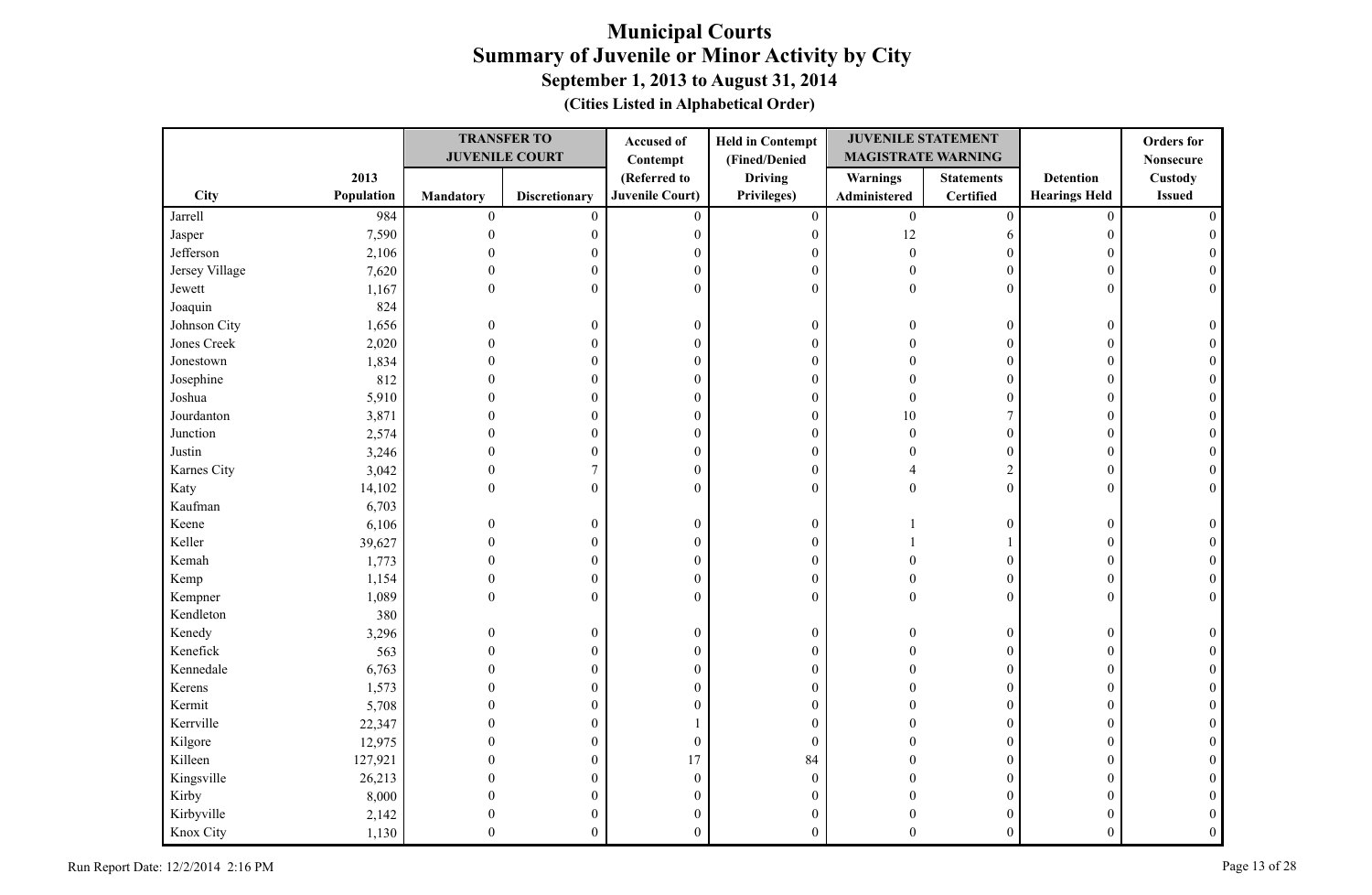|                  |            |                          | <b>CASES FILED</b>   |                      |                  |                  |                      |                   |                      |                  |                        |  |  |
|------------------|------------|--------------------------|----------------------|----------------------|------------------|------------------|----------------------|-------------------|----------------------|------------------|------------------------|--|--|
|                  |            |                          | <b>Non-Driving</b>   | <b>Driving Under</b> |                  |                  |                      |                   | Violation of         | All Other        | Parent                 |  |  |
|                  | 2013       | Transportation           | Alcoholic            | <b>Influence of</b>  | <b>Drug</b>      |                  | <b>Failure to</b>    | Education         | <b>Local Daytime</b> | Non-Traffic,     | <b>Contributing to</b> |  |  |
| City             | Population | Code                     | <b>Beverage Code</b> | Alcohol              | Paraphernalia    | <b>Tobacco</b>   | <b>Attend School</b> | <b>Code Cases</b> | <b>Curfew</b>        | Fine-Only        | Nonattendance          |  |  |
| Kosse            | 464        | $\boldsymbol{0}$         | $\theta$             | $\boldsymbol{0}$     | $\boldsymbol{0}$ | $\boldsymbol{0}$ | $\boldsymbol{0}$     | $\boldsymbol{0}$  | $\overline{0}$       | $\mathfrak{Z}$   |                        |  |  |
| Kountze          | 2,123      | 57                       |                      | $\boldsymbol{0}$     | $\boldsymbol{0}$ |                  | $\boldsymbol{0}$     | $\boldsymbol{0}$  | $\overline{0}$       | 13               | $\Omega$               |  |  |
| Kress            | 715        | $\boldsymbol{0}$         | $\overline{0}$       | $\mathbf{0}$         | $\theta$         | $\boldsymbol{0}$ | $\boldsymbol{0}$     | $\boldsymbol{0}$  | $\overline{0}$       | $\mathbf{0}$     |                        |  |  |
| Krugerville      | 1,662      | $22\,$                   | $\overline{4}$       | $\theta$             |                  |                  | $\boldsymbol{0}$     | $\boldsymbol{0}$  | $\overline{0}$       | 10               |                        |  |  |
| Krum             | 4,157      | 33                       | 16                   | $\overline{4}$       | $\theta$         | $\mathfrak{Z}$   | $\boldsymbol{0}$     | $\boldsymbol{0}$  | $\overline{0}$       | 11               |                        |  |  |
| Kyle             | 28,016     | 47                       | 63                   | 3                    | $\Omega$         | $\boldsymbol{0}$ | $\boldsymbol{0}$     | $\theta$          | $\overline{0}$       |                  |                        |  |  |
| La Coste         | 1,119      | $\overline{\phantom{a}}$ | $\overline{0}$       | $\theta$             |                  | $\overline{0}$   | $\overline{0}$       | $\mathbf{0}$      | $\overline{0}$       | $\mathbf{0}$     |                        |  |  |
| La Feria         | 7,302      | 20                       | 10                   | $\overline{0}$       | 3                | $\overline{0}$   | $\overline{0}$       | $\overline{2}$    | $\overline{0}$       | 25               |                        |  |  |
| La Grange        | 4,641      | $28\,$                   | $\overline{c}$       |                      | $\overline{4}$   | $\mathfrak{Z}$   | 5                    | $\boldsymbol{0}$  | $\mathfrak{Z}$       | $10\,$           |                        |  |  |
| La Grulla        | 1,622      | $\mathfrak{Z}$           | $8\,$                | $\boldsymbol{0}$     | $\overline{0}$   | $\boldsymbol{0}$ | $\boldsymbol{0}$     | $\boldsymbol{0}$  | $\overline{0}$       | $\boldsymbol{0}$ | $\theta$               |  |  |
| La Joya          | 3,985      | 58                       | $\mathbf{1}$         | $\boldsymbol{0}$     | $\boldsymbol{0}$ | $\boldsymbol{0}$ | 59                   | $\mathfrak{Z}$    | $\mathbf{0}$         | 13               |                        |  |  |
| La Marque        | 14,509     | 41                       | 13                   | $\boldsymbol{0}$     | 11               | 9                | $\boldsymbol{0}$     | $\boldsymbol{0}$  | 15                   | 51               | $\theta$               |  |  |
| La Porte         | 33,800     | 51                       | 37                   | $\mathfrak{Z}$       | 10               | 14               | $\boldsymbol{0}$     | $\boldsymbol{0}$  | 52                   | 65               | $\overline{0}$         |  |  |
| La Vernia        | 1,034      | $\boldsymbol{0}$         | $\Omega$             | $\theta$             | $\theta$         | $\boldsymbol{0}$ | $\theta$             | $\boldsymbol{0}$  | $\boldsymbol{0}$     | $\boldsymbol{0}$ | $\overline{0}$         |  |  |
| La Villa         | 1,957      |                          |                      |                      |                  |                  |                      |                   |                      |                  |                        |  |  |
| La Ward          | 213        |                          |                      |                      |                  |                  |                      |                   |                      |                  |                        |  |  |
| Lacy Lakeview    | 6,489      | $\sqrt{2}$               | 9                    | $\boldsymbol{0}$     | $\overline{4}$   | $\sqrt{2}$       | $\boldsymbol{0}$     | $\boldsymbol{0}$  | $\overline{c}$       | $\overline{4}$   | $\theta$               |  |  |
| Ladonia          | 612        |                          |                      |                      |                  |                  |                      |                   |                      |                  |                        |  |  |
| Lago Vista       | 6,041      | 30                       | 18                   | $\boldsymbol{0}$     | $\mathbf{0}$     | $\boldsymbol{7}$ | $\boldsymbol{0}$     | $\boldsymbol{0}$  | 6                    | 5                | $\overline{0}$         |  |  |
| Laguna Vista     | 3,117      | 10                       | $\boldsymbol{7}$     | $\boldsymbol{0}$     | $\boldsymbol{0}$ | $\boldsymbol{0}$ | $\boldsymbol{0}$     | $\mathbf{1}$      | $\overline{0}$       | $\overline{2}$   | $\boldsymbol{0}$       |  |  |
| Lake Bridgeport  | 340        | $\mathbf{0}$             | $\Omega$             | $\overline{0}$       | $\theta$         | $\boldsymbol{0}$ | $\overline{0}$       | $\boldsymbol{0}$  | $\overline{0}$       | $\mathbf{0}$     | $\overline{0}$         |  |  |
| Lake City        | 509        |                          |                      |                      |                  |                  |                      |                   |                      |                  |                        |  |  |
| Lake Dallas      | 7,105      | 122                      | 7                    | $\boldsymbol{0}$     | $\mathbf{0}$     | 4                | $\boldsymbol{0}$     | $\boldsymbol{0}$  | $\tau$               | 23               | $\overline{0}$         |  |  |
| Lake Jackson     | 26,849     | 91                       | 42                   | $\sqrt{2}$           | 13               | 9                | $\mathbf{0}$         | $\mathbf{0}$      | $\overline{0}$       | 59               | $\Omega$               |  |  |
| Lake Tanglewood  | 796        | $\mathbf{0}$             | $\overline{0}$       | $\boldsymbol{0}$     | $\boldsymbol{0}$ | $\boldsymbol{0}$ | $\mathbf{0}$         | $\boldsymbol{0}$  | $\overline{0}$       | $\overline{0}$   | $\Omega$               |  |  |
| Lake Worth       | 4,584      | 52                       | 24                   | $\mathfrak{Z}$       | 9                | $\mathfrak{Z}$   | $\boldsymbol{0}$     | $\boldsymbol{0}$  | 8                    | 15               | $\theta$               |  |  |
| Lakeport         | 974        | 42                       | $\boldsymbol{0}$     | $\boldsymbol{0}$     | $\boldsymbol{0}$ | $\boldsymbol{0}$ | $\boldsymbol{0}$     | $\boldsymbol{0}$  | $\overline{0}$       | $\overline{4}$   | $\theta$               |  |  |
| Lakeside         | 1,619      | 32                       | $\boldsymbol{0}$     | $\boldsymbol{0}$     | $\overline{0}$   | $\boldsymbol{0}$ | $\boldsymbol{0}$     | $\boldsymbol{0}$  | $\boldsymbol{0}$     | 9                | $\theta$               |  |  |
| Lakeside City    | 997        | $\boldsymbol{0}$         | $\boldsymbol{0}$     | $\boldsymbol{0}$     | $\boldsymbol{0}$ | $\boldsymbol{0}$ | $\boldsymbol{0}$     | $\boldsymbol{0}$  | $\boldsymbol{0}$     | $\boldsymbol{0}$ |                        |  |  |
| Lakeway          | 11,391     | 74                       | 57                   | $\overline{c}$       | 27               | 14               | $\boldsymbol{0}$     | $\theta$          | $\overline{0}$       | $\overline{2}$   |                        |  |  |
| Lakewood Village | 545        | $\mathbf{0}$             | $\overline{0}$       | $\mathbf{0}$         | $\mathbf{0}$     | $\overline{0}$   | $\boldsymbol{0}$     | $\boldsymbol{0}$  | $\overline{0}$       | $\theta$         |                        |  |  |
| Lamesa           | 9,422      | 28                       | 5                    | $\boldsymbol{0}$     | $\mathfrak{Z}$   | $\boldsymbol{0}$ | $\boldsymbol{0}$     | $\boldsymbol{0}$  | 3                    | $\boldsymbol{0}$ |                        |  |  |
| Lampasas         | 6,681      | 43                       | 49                   | $\boldsymbol{0}$     | $\mathfrak{Z}$   | $\overline{4}$   | $\boldsymbol{0}$     | $\mathfrak{Z}$    | $\overline{0}$       | $\mathfrak{Z}$   |                        |  |  |
| Lancaster        | 36,361     | 161                      | 12                   | $\overline{4}$       | $\overline{4}$   | $8\,$            | $28\,$               | 48                | $\overline{0}$       | $\mathbf{0}$     | $\theta$               |  |  |
| Laredo           | 236,091    | 907                      | 169                  | $\mathbf{0}$         | 16               | 16               | 26                   | $\boldsymbol{0}$  | $\overline{0}$       | 309              | $\overline{0}$         |  |  |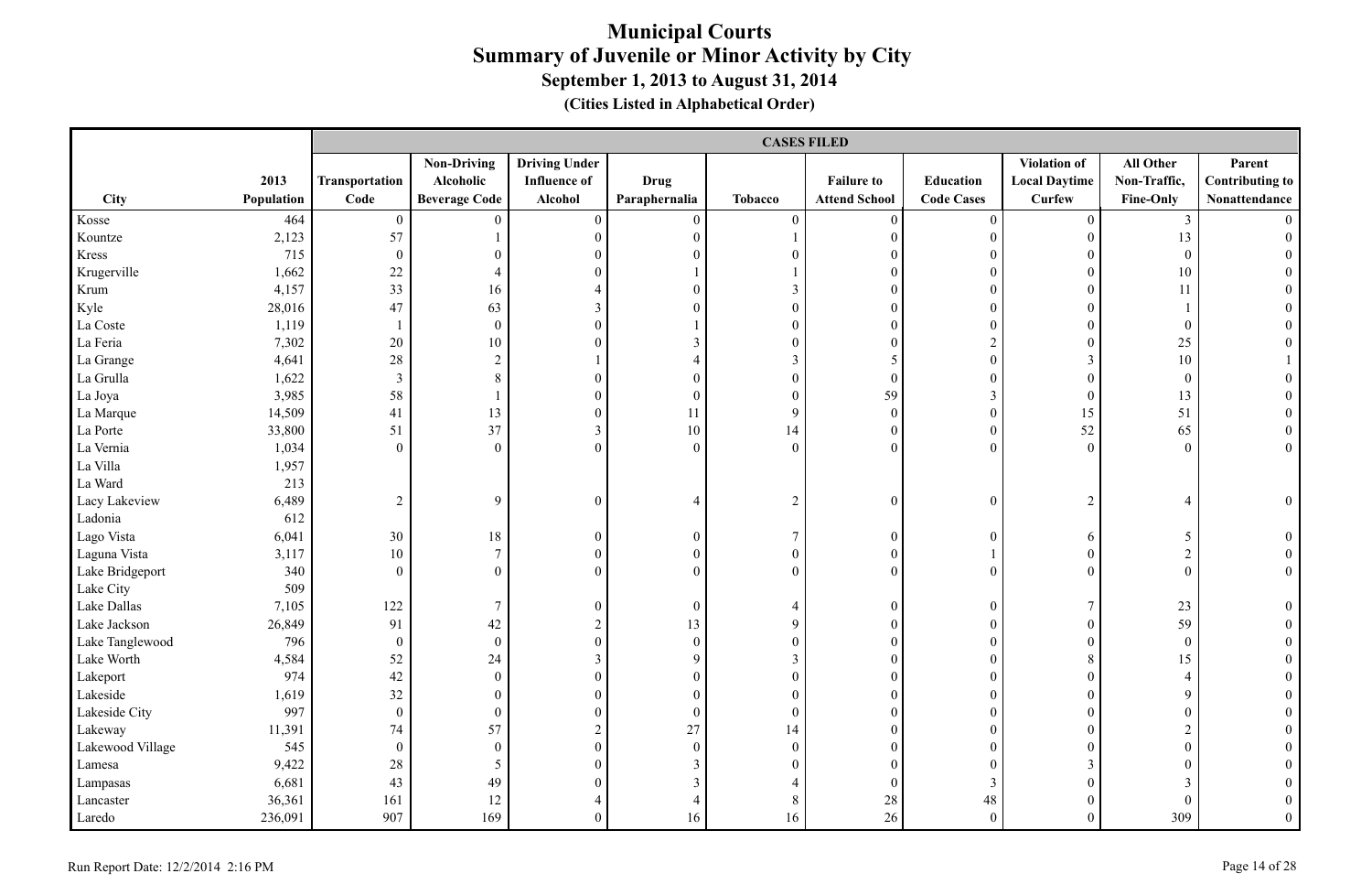|                  |            |                  | <b>TRANSFER TO</b>    | Accused of             | <b>Held in Contempt</b> | <b>JUVENILE STATEMENT</b> |                   |                      | <b>Orders</b> for |
|------------------|------------|------------------|-----------------------|------------------------|-------------------------|---------------------------|-------------------|----------------------|-------------------|
|                  |            |                  | <b>JUVENILE COURT</b> | Contempt               | (Fined/Denied           | <b>MAGISTRATE WARNING</b> |                   |                      | <b>Nonsecure</b>  |
|                  | 2013       |                  |                       | (Referred to           | <b>Driving</b>          | Warnings                  | <b>Statements</b> | <b>Detention</b>     | <b>Custody</b>    |
| City             | Population | <b>Mandatory</b> | <b>Discretionary</b>  | <b>Juvenile Court)</b> | Privileges)             | Administered              | Certified         | <b>Hearings Held</b> | <b>Issued</b>     |
| Kosse            | 464        | $\boldsymbol{0}$ | $\mathbf{0}$          | $\overline{0}$         | $\boldsymbol{0}$        | $\overline{0}$            | $\boldsymbol{0}$  | $\mathbf{0}$         |                   |
| Kountze          | 2,123      | $\mathbf{0}$     | $\boldsymbol{0}$      | $\boldsymbol{0}$       | $\boldsymbol{0}$        | $\theta$                  | $\boldsymbol{0}$  | 0                    |                   |
| Kress            | 715        |                  | 0                     | $\mathbf{0}$           | $\boldsymbol{0}$        |                           | 0                 |                      |                   |
| Krugerville      | 1,662      |                  | $\overline{0}$        | $\boldsymbol{0}$       | $\boldsymbol{0}$        |                           | $\theta$          | $\Omega$             |                   |
| Krum             | 4,157      |                  | 0                     | $\boldsymbol{0}$       | $\boldsymbol{0}$        |                           | $\Omega$          | $\theta$             |                   |
| Kyle             | 28,016     |                  | 0                     | $\boldsymbol{0}$       | $\boldsymbol{0}$        |                           | $\Omega$          | $\theta$             |                   |
| La Coste         | 1,119      | $\Omega$         | $\overline{0}$        | $\boldsymbol{0}$       | $\boldsymbol{0}$        |                           | $\theta$          | $\Omega$             |                   |
| La Feria         | 7,302      | $\Omega$         | $\boldsymbol{0}$      | $\boldsymbol{0}$       | $\boldsymbol{0}$        |                           | $\overline{0}$    | $\Omega$             |                   |
| La Grange        | 4,641      | $\Omega$         | 5                     | $\boldsymbol{0}$       | $\boldsymbol{0}$        |                           | $\boldsymbol{0}$  | $\Omega$             |                   |
| La Grulla        | 1,622      | $\Omega$         | $\overline{0}$        | $\mathbf{0}$           | $\mathbf{0}$            |                           | $\overline{0}$    | $\Omega$             |                   |
| La Joya          | 3,985      | $\theta$         | 0                     | $\boldsymbol{0}$       | $\boldsymbol{0}$        | $\Omega$                  | $\overline{0}$    | $\overline{0}$       |                   |
| La Marque        | 14,509     | $\Omega$         | 0                     | $\boldsymbol{0}$       | $\boldsymbol{0}$        |                           | 0                 | $\overline{0}$       |                   |
| La Porte         | 33,800     | $\mathbf{0}$     | $\boldsymbol{0}$      | $\boldsymbol{0}$       | $\,8\,$                 |                           |                   | $\Omega$             |                   |
| La Vernia        | 1,034      | $\boldsymbol{0}$ | $\boldsymbol{0}$      | $\boldsymbol{0}$       | $\mathbf{0}$            | $\boldsymbol{0}$          | $\overline{0}$    | $\theta$             | $\Omega$          |
| La Villa         | 1,957      |                  |                       |                        |                         |                           |                   |                      |                   |
| La Ward          | 213        |                  |                       |                        |                         |                           |                   |                      |                   |
| Lacy Lakeview    | 6,489      | $\boldsymbol{0}$ | $\boldsymbol{0}$      | $\boldsymbol{0}$       | $\boldsymbol{0}$        | $\theta$                  | $\boldsymbol{0}$  | $\boldsymbol{0}$     | $\Omega$          |
| Ladonia          | 612        |                  |                       |                        |                         |                           |                   |                      |                   |
| Lago Vista       | 6,041      | $\overline{0}$   | $\boldsymbol{0}$      | $\boldsymbol{0}$       | $\boldsymbol{0}$        |                           | $\overline{0}$    | $\overline{0}$       |                   |
| Laguna Vista     | 3,117      | $\overline{0}$   | $\boldsymbol{0}$      | $\boldsymbol{0}$       | $\boldsymbol{0}$        | $\Omega$                  | $\boldsymbol{0}$  | $\overline{0}$       |                   |
| Lake Bridgeport  | 340        | $\Omega$         | $\boldsymbol{0}$      | $\Omega$               | $\mathbf{0}$            | $\Omega$                  | $\overline{0}$    | $\Omega$             |                   |
| Lake City        | 509        |                  |                       |                        |                         |                           |                   |                      |                   |
| Lake Dallas      | 7,105      | $\theta$         | $\boldsymbol{0}$      | $\boldsymbol{0}$       | $\boldsymbol{0}$        | $\sqrt{ }$                | $\boldsymbol{0}$  | $\overline{0}$       |                   |
| Lake Jackson     | 26,849     |                  | 0                     | $\boldsymbol{0}$       | 38                      |                           | 0                 | $\overline{0}$       |                   |
| Lake Tanglewood  | 796        |                  | $\overline{0}$        | $\boldsymbol{0}$       | $\boldsymbol{0}$        |                           | $\theta$          | $\Omega$             |                   |
| Lake Worth       | 4,584      |                  | 0                     | $\boldsymbol{0}$       | $\boldsymbol{0}$        |                           | $\overline{0}$    | $\Omega$             |                   |
| Lakeport         | 974        |                  | 0                     | $\boldsymbol{0}$       | $\boldsymbol{0}$        |                           | $\overline{0}$    | $\overline{0}$       |                   |
| Lakeside         | 1,619      | $\Omega$         | $\overline{0}$        | $\boldsymbol{0}$       | $\boldsymbol{0}$        |                           | $\theta$          | $\Omega$             |                   |
| Lakeside City    | 997        | $\Omega$         | $\overline{0}$        | $\boldsymbol{0}$       | $\boldsymbol{0}$        |                           | $\overline{0}$    | $\Omega$             |                   |
| Lakeway          | 11,391     | 0                | $\boldsymbol{0}$      | $\boldsymbol{0}$       | $\boldsymbol{0}$        |                           | $\boldsymbol{0}$  | $\theta$             |                   |
| Lakewood Village | 545        |                  | 0                     | $\mathbf{0}$           | $\mathbf{0}$            |                           | $\theta$          | $\Omega$             |                   |
| Lamesa           | 9,422      |                  | 0                     | $\boldsymbol{0}$       | $\boldsymbol{0}$        |                           | $\overline{2}$    | $\Omega$             |                   |
| Lampasas         | 6,681      | $\theta$         | 0                     | $\boldsymbol{0}$       | $\boldsymbol{0}$        | $\sqrt{ }$                | $\boldsymbol{0}$  |                      |                   |
| Lancaster        | 36,361     | 0                | 0                     | $\boldsymbol{0}$       | $\boldsymbol{0}$        |                           | $\overline{0}$    |                      |                   |
| Laredo           | 236,091    | $\theta$         | $\overline{0}$        | $\overline{0}$         | $\theta$                | $\Omega$                  | $\overline{0}$    | $\overline{0}$       |                   |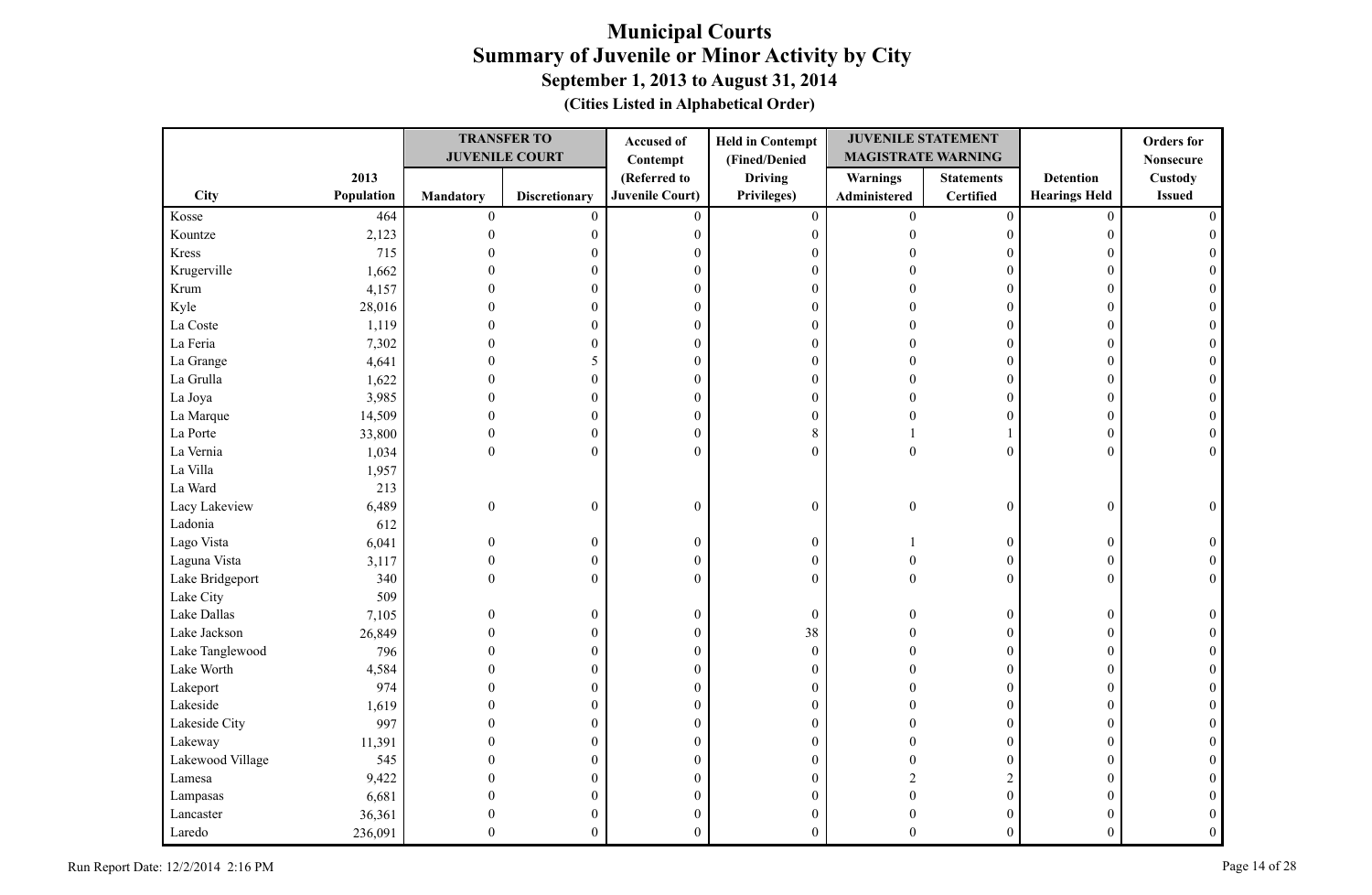|                        |            |                  | <b>CASES FILED</b>   |                      |                  |                  |                      |                   |                      |                  |                        |  |  |
|------------------------|------------|------------------|----------------------|----------------------|------------------|------------------|----------------------|-------------------|----------------------|------------------|------------------------|--|--|
|                        |            |                  | <b>Non-Driving</b>   | <b>Driving Under</b> |                  |                  |                      |                   | Violation of         | All Other        | Parent                 |  |  |
|                        | 2013       | Transportation   | Alcoholic            | <b>Influence of</b>  | Drug             |                  | <b>Failure to</b>    | <b>Education</b>  | <b>Local Daytime</b> | Non-Traffic,     | <b>Contributing to</b> |  |  |
| City                   | Population | Code             | <b>Beverage Code</b> | Alcohol              | Paraphernalia    | <b>Tobacco</b>   | <b>Attend School</b> | <b>Code Cases</b> | <b>Curfew</b>        | <b>Fine-Only</b> | Nonattendance          |  |  |
| Lavon                  | 2,219      | 50               | $\overline{0}$       | $\mathbf{0}$         | $\mathbf{0}$     | $\overline{0}$   | $\mathbf{0}$         | $\mathbf{0}$      | $\overline{0}$       | $\tau$           | $\Omega$               |  |  |
| League City            | 83,560     | 214              | 118                  | $8\,$                | 12               | $20\,$           | $\mathbf{0}$         | $\boldsymbol{0}$  | $\mathbf{0}$         | 75               | $\theta$               |  |  |
| Leander                | 26,521     | 68               | 66                   | $8\,$                | $30\,$           | 21               | $\mathbf{0}$         |                   | $\mathbf{0}$         | 49               |                        |  |  |
| Lefors                 | 497        | $\boldsymbol{0}$ | $\boldsymbol{0}$     | $\boldsymbol{0}$     | $\boldsymbol{0}$ | $\boldsymbol{0}$ | $\mathbf{0}$         | $\theta$          | $\theta$             | $\boldsymbol{0}$ |                        |  |  |
| Leon Valley            | 10,151     | 32               | $\boldsymbol{0}$     | $\mathbf{0}$         | 9                | $\boldsymbol{0}$ | $\mathbf{0}$         | $\theta$          | $\Omega$             | $\overline{4}$   |                        |  |  |
| Leonard                | 1,990      | 15               | 9                    | $\sqrt{2}$           | $\mathbf{0}$     | $\overline{0}$   | $\mathbf{0}$         | $\theta$          | $\overline{4}$       | $\overline{4}$   |                        |  |  |
| Levelland              | 13,542     | 6                | $\mathfrak{S}$       | $\boldsymbol{0}$     | $\mathbf{0}$     |                  | $\mathbf{0}$         | $\overline{0}$    | $\theta$             | $\overline{4}$   |                        |  |  |
| Lewisville             | 95,290     | 184              | 82                   | 8                    | 15               | 9                | $\mathbf{0}$         | $\boldsymbol{0}$  | $\theta$             | 29               |                        |  |  |
| Lexington              | 1,177      | $18\,$           | $\overline{4}$       | $\boldsymbol{0}$     | $\boldsymbol{0}$ | $\mathfrak{Z}$   | $\overline{0}$       | $\overline{c}$    | $\overline{0}$       |                  |                        |  |  |
| Liberty                | 8,397      | 38               | 12                   | $\boldsymbol{0}$     | $\boldsymbol{0}$ | $\boldsymbol{2}$ | $\overline{0}$       | $\mathbf{1}$      | $\overline{0}$       | $\mathfrak{Z}$   |                        |  |  |
| Liberty Hill           | 967        | 18               | $\sqrt{2}$           | $\boldsymbol{0}$     | $\boldsymbol{0}$ | $\sqrt{2}$       | $\mathbf{0}$         | $\boldsymbol{0}$  | $\theta$             | 5                | $\theta$               |  |  |
| Lindale                | 4,818      | 38               | 27                   | $\boldsymbol{0}$     | 5                | $\boldsymbol{2}$ | $\boldsymbol{0}$     | $\overline{0}$    | 8                    | $\overline{2}$   |                        |  |  |
| Linden                 | 1,988      | $\theta$         | $\boldsymbol{0}$     | $\boldsymbol{0}$     | $\boldsymbol{0}$ | $\boldsymbol{0}$ | $\boldsymbol{0}$     | $\overline{0}$    | $\mathbf{0}$         | $\boldsymbol{0}$ |                        |  |  |
| Lindsay                | 1,018      | $\theta$         | $\mathbf{0}$         | $\mathbf{0}$         |                  | $\boldsymbol{0}$ | $\mathbf{0}$         | $\theta$          | $\theta$             |                  | $\overline{0}$         |  |  |
| Lipan                  | 430        |                  |                      |                      |                  |                  |                      |                   |                      |                  |                        |  |  |
| Little Elm             | 25,898     | 76               | 34                   | $\mathbf{0}$         | 7                | $\overline{4}$   | $\mathbf{0}$         | $\mathbf{0}$      | 14                   | 16               | $\theta$               |  |  |
| Little River - Academy | 1,961      | $\mathbf{0}$     | $\mathfrak{Z}$       | $\mathbf{0}$         | $\sqrt{2}$       | $\boldsymbol{0}$ | $\boldsymbol{0}$     | $\boldsymbol{0}$  | $\mathbf{0}$         | $\boldsymbol{0}$ |                        |  |  |
| Littlefield            | 6,372      | 24               | $\mathfrak{S}$       | $\boldsymbol{0}$     | $\boldsymbol{0}$ | $\overline{c}$   | $\boldsymbol{0}$     | $\boldsymbol{0}$  | $\boldsymbol{0}$     | 25               | $\mathbf{0}$           |  |  |
| Live Oak               | 13,131     | 38               | 32                   | $\boldsymbol{0}$     | 11               | $\boldsymbol{2}$ | $\boldsymbol{0}$     | $\boldsymbol{0}$  | $\boldsymbol{0}$     |                  | $\mathbf{0}$           |  |  |
| Liverpool              | 482        | 11               | $\boldsymbol{0}$     | $\mathbf{0}$         | $\mathbf{0}$     | $\boldsymbol{0}$ | $\mathbf{0}$         | $\theta$          | $\theta$             | $\boldsymbol{0}$ | $\overline{0}$         |  |  |
| Livingston             | 5,335      |                  |                      |                      |                  |                  |                      |                   |                      |                  |                        |  |  |
| Llano                  | 3,232      | $\overline{7}$   | 13                   | $\boldsymbol{0}$     | $\boldsymbol{0}$ | $\boldsymbol{0}$ | $\boldsymbol{0}$     |                   | $\theta$             | $\overline{c}$   | $\boldsymbol{0}$       |  |  |
| Lockhart               | 12,698     | 28               | 8                    |                      | $\mathbf{9}$     | $\boldsymbol{0}$ | $\mathbf{0}$         | $\overline{0}$    | $\theta$             | 27               |                        |  |  |
| Lockney                | 1,842      | 34               | $\mathbf{0}$         | $\mathbf{0}$         | $\mathbf{0}$     | $\overline{0}$   | $\,8\,$              | $\boldsymbol{0}$  | 8                    | 30               |                        |  |  |
| Log Cabin              | 714        | $7\phantom{.0}$  | $\boldsymbol{0}$     | $\overline{0}$       | $\mathbf{0}$     | $\boldsymbol{0}$ | $\overline{0}$       | $\boldsymbol{0}$  | $\Omega$             |                  |                        |  |  |
| Lometa                 | 856        | $\mathbf{0}$     | $\boldsymbol{0}$     | $\overline{0}$       | $\boldsymbol{0}$ | $\boldsymbol{0}$ | $\overline{0}$       | $\overline{0}$    | $\overline{0}$       | $\boldsymbol{0}$ |                        |  |  |
| Lone Oak               | 598        | 127              | $\boldsymbol{0}$     | $\boldsymbol{0}$     | $\boldsymbol{0}$ | $\boldsymbol{0}$ | $\boldsymbol{0}$     | $\boldsymbol{0}$  | $\mathbf{0}$         | 30               | $\theta$               |  |  |
| Lone Star              | 1,581      | $\mathbf{0}$     | $\boldsymbol{0}$     | $\boldsymbol{0}$     | $\boldsymbol{0}$ | $\boldsymbol{0}$ | $\boldsymbol{0}$     | $\overline{0}$    | $\mathbf{0}$         | $\boldsymbol{0}$ |                        |  |  |
| Longview               | 80,455     | 189              | 55                   | $\sqrt{2}$           | 7                | 5                | $\mathbf{0}$         | $\overline{0}$    | $\theta$             | 78               |                        |  |  |
| Loraine                | 602        | $\overline{0}$   | $\boldsymbol{0}$     | $\mathbf{0}$         | $\boldsymbol{0}$ | $\boldsymbol{0}$ | $\mathbf{0}$         | $\boldsymbol{0}$  | $\theta$             | $\boldsymbol{0}$ |                        |  |  |
| Lorena                 | 1,691      | 10               | 9                    |                      |                  | 3                | 5                    | $\overline{0}$    | $\Omega$             | $\mathbf{0}$     |                        |  |  |
| Lorenzo                | 1,147      | $\overline{3}$   | $\boldsymbol{0}$     | $\boldsymbol{0}$     | $\boldsymbol{0}$ | $\boldsymbol{0}$ | $\mathbf{1}$         | $\boldsymbol{0}$  | $\theta$             | $\overline{2}$   |                        |  |  |
| Los Fresnos            | 5,542      | $88\,$           | 17                   | $\boldsymbol{0}$     | $10\,$           | $\boldsymbol{0}$ | $\mathbf{0}$         | $\overline{0}$    | $\Omega$             | $\overline{c}$   |                        |  |  |
| Lott                   | 759        | $\theta$         | $\boldsymbol{0}$     | $\boldsymbol{0}$     | $\mathbf{0}$     | $\boldsymbol{0}$ | $\mathbf{0}$         | $\overline{0}$    | $\Omega$             | $\boldsymbol{0}$ |                        |  |  |
| Lubbock                | 229,573    | 610              | 280                  | $\overline{7}$       | 103              | 31               | $\theta$             | $\overline{0}$    | 194                  | 221              | $\overline{0}$         |  |  |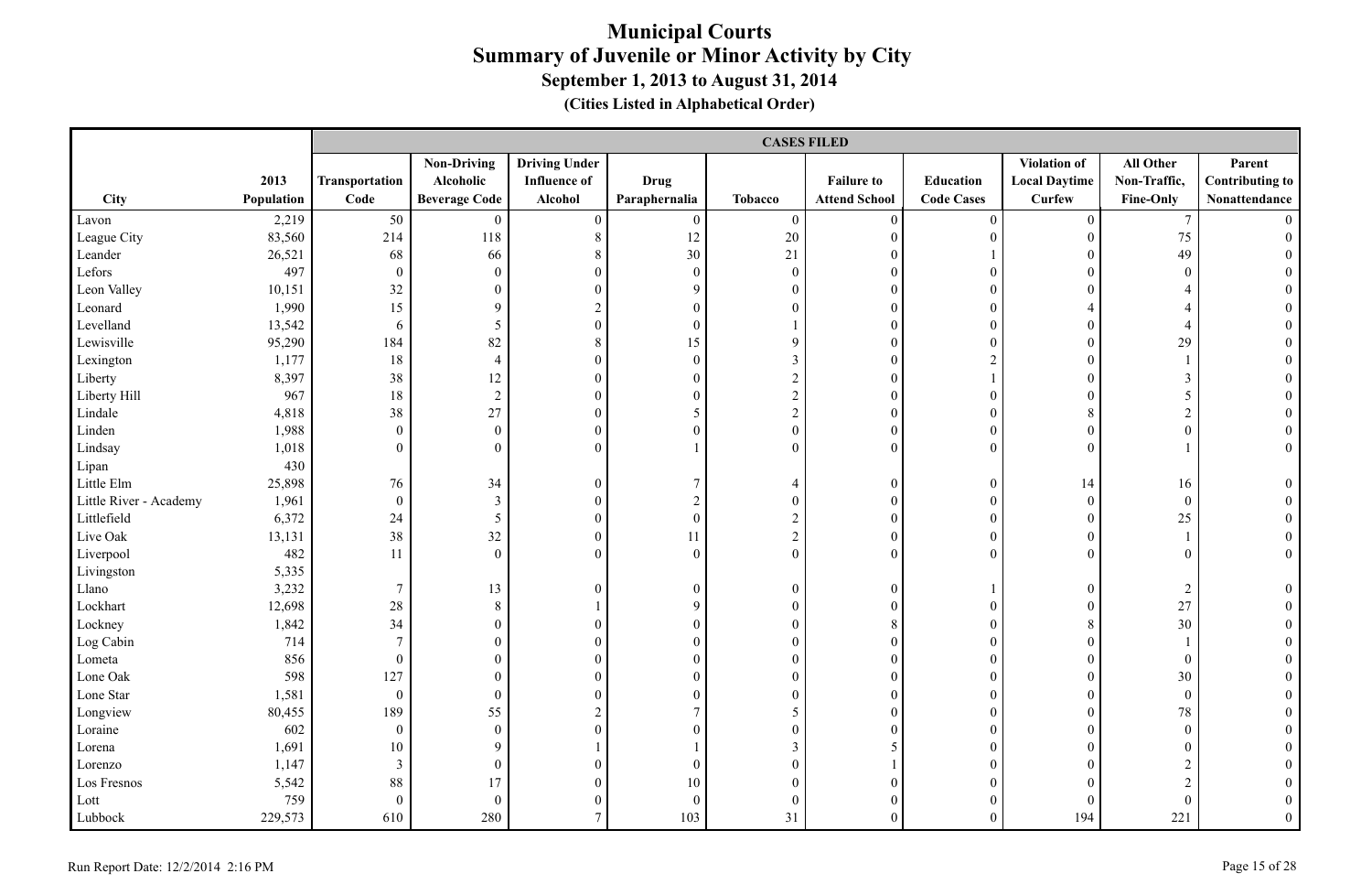|                        |            |                  | <b>TRANSFER TO</b>    | Accused of             | <b>Held in Contempt</b> | <b>JUVENILE STATEMENT</b> |                   |                      | <b>Orders</b> for |
|------------------------|------------|------------------|-----------------------|------------------------|-------------------------|---------------------------|-------------------|----------------------|-------------------|
|                        |            |                  | <b>JUVENILE COURT</b> | Contempt               | (Fined/Denied           | <b>MAGISTRATE WARNING</b> |                   |                      | <b>Nonsecure</b>  |
|                        | 2013       |                  |                       | (Referred to           | <b>Driving</b>          | <b>Warnings</b>           | <b>Statements</b> | <b>Detention</b>     | Custody           |
| <b>City</b>            | Population | <b>Mandatory</b> | <b>Discretionary</b>  | <b>Juvenile Court)</b> | Privileges)             | Administered              | <b>Certified</b>  | <b>Hearings Held</b> | <b>Issued</b>     |
| Lavon                  | 2,219      | $\boldsymbol{0}$ | $\mathbf{0}$          | $\mathbf{0}$           | $\mathbf{0}$            | $\boldsymbol{0}$          | $\mathbf{0}$      | $\mathbf{0}$         |                   |
| League City            | 83,560     | $\theta$         | 0                     | $\mathbf{0}$           | 72                      | 10                        | $10\,$            | $\theta$             |                   |
| Leander                | 26,521     |                  | 0                     | $\theta$               | 32                      | 0                         | $\mathbf{0}$      | 0                    |                   |
| Lefors                 | 497        |                  | $\theta$              | $\mathbf{0}$           | $\boldsymbol{0}$        |                           | $\mathbf{0}$      | $\theta$             |                   |
| Leon Valley            | 10,151     |                  | $\theta$              | $\theta$               | $\boldsymbol{0}$        |                           | $\mathbf{0}$      | $\theta$             |                   |
| Leonard                | 1,990      |                  | $\Omega$              | $\theta$               | $\boldsymbol{0}$        |                           | $\theta$          | $\theta$             |                   |
| Levelland              | 13,542     |                  | $\theta$              | $\mathbf{0}$           | $\boldsymbol{0}$        |                           |                   | $\Omega$             |                   |
| Lewisville             | 95,290     |                  | $\theta$              | $\boldsymbol{0}$       | $\boldsymbol{0}$        |                           | $\overline{0}$    | $\theta$             |                   |
| Lexington              | 1,177      |                  | $\boldsymbol{0}$      | $\boldsymbol{0}$       | $\boldsymbol{0}$        |                           | $\mathbf{0}$      | $\theta$             |                   |
| Liberty                | 8,397      |                  | $\theta$              | $\mathbf{0}$           | $\boldsymbol{0}$        |                           | $\mathbf{0}$      | $\theta$             |                   |
| Liberty Hill           | 967        |                  | $\mathbf{0}$          | $\mathbf{0}$           | $\boldsymbol{0}$        |                           | $\boldsymbol{0}$  | $\mathbf{0}$         |                   |
| Lindale                | 4,818      |                  | 0                     | $\mathbf{0}$           | $\boldsymbol{0}$        |                           | $\boldsymbol{0}$  | $\theta$             | $\Omega$          |
| Linden                 | 1,988      | $\Omega$         | $\theta$              | $\mathbf{0}$           | $\boldsymbol{0}$        |                           | $\boldsymbol{0}$  | $\theta$             |                   |
| Lindsay                | 1,018      | $\mathbf{0}$     | $\mathbf{0}$          | $\overline{0}$         | $\boldsymbol{0}$        | $\Omega$                  | $\mathbf{0}$      | $\mathbf{0}$         | $\theta$          |
| Lipan                  | 430        |                  |                       |                        |                         |                           |                   |                      |                   |
| Little Elm             | 25,898     | $\Omega$         | $\overline{0}$        | $\theta$               | $\boldsymbol{0}$        |                           | $\overline{0}$    | $\mathbf{0}$         |                   |
| Little River - Academy | 1,961      | $\Omega$         | $\boldsymbol{0}$      | $\mathbf{0}$           | $\boldsymbol{0}$        | $\Omega$                  | $\mathbf{0}$      | $\mathbf{0}$         |                   |
| Littlefield            | 6,372      | $\Omega$         | $\boldsymbol{0}$      | $\boldsymbol{0}$       | $\boldsymbol{0}$        | 27                        | $\mathbf{0}$      | $\mathbf{0}$         |                   |
| Live Oak               | 13,131     | $\Omega$         | $\boldsymbol{0}$      | $\boldsymbol{0}$       | $\boldsymbol{0}$        | $\overline{0}$            | $\mathbf{0}$      | $\mathbf{0}$         |                   |
| Liverpool              | 482        | $\Omega$         | $\mathbf{0}$          | $\theta$               | $\mathbf{0}$            | $\Omega$                  | $\theta$          | $\theta$             |                   |
| Livingston             | 5,335      |                  |                       |                        |                         |                           |                   |                      |                   |
| Llano                  | 3,232      | 0                | $\boldsymbol{0}$      | $\theta$               | $\boldsymbol{0}$        |                           | $\overline{0}$    | $\mathbf{0}$         |                   |
| Lockhart               | 12,698     |                  | $\theta$              |                        | $\boldsymbol{0}$        |                           |                   | $\theta$             |                   |
| Lockney                | 1,842      |                  | 0                     | $\boldsymbol{0}$       | $\boldsymbol{0}$        |                           | $\boldsymbol{0}$  | 0                    |                   |
| Log Cabin              | 714        |                  | $\mathbf{0}$          | $\mathbf{0}$           | $\boldsymbol{0}$        |                           | $\mathbf{0}$      | $\theta$             |                   |
| Lometa                 | 856        |                  | $\theta$              | $\theta$               | $\boldsymbol{0}$        |                           | $\overline{0}$    | $\theta$             |                   |
| Lone Oak               | 598        |                  | $\mathbf{0}$          | $\boldsymbol{0}$       | $\boldsymbol{0}$        |                           | $\overline{0}$    | $\theta$             |                   |
| Lone Star              | 1,581      |                  | $\mathbf{0}$          | $\mathbf{0}$           | $\boldsymbol{0}$        |                           | $\Omega$          | $\Omega$             |                   |
| Longview               | 80,455     |                  | $\theta$              | $\boldsymbol{0}$       | $\boldsymbol{0}$        |                           | $\mathbf{0}$      | $\theta$             |                   |
| Loraine                | 602        |                  | $\theta$              | $\boldsymbol{0}$       | $\boldsymbol{0}$        |                           | $\mathbf{0}$      | $\theta$             |                   |
| Lorena                 | 1,691      |                  | 0                     | $\mathbf{0}$           | $\boldsymbol{0}$        |                           | $\theta$          | 0                    |                   |
| Lorenzo                | 1,147      |                  | 0                     | $\theta$               | $\mathbf{0}$            |                           | $\overline{0}$    | $\theta$             |                   |
| Los Fresnos            | 5,542      |                  | 0                     | $\theta$               | $\mathbf{0}$            |                           | $\boldsymbol{0}$  | 0                    |                   |
| Lott                   | 759        |                  |                       | $\overline{0}$         | $\mathbf{0}$            |                           | $\theta$          | 0                    |                   |
| Lubbock                | 229,573    | $\Omega$         | $\mathbf{0}$          | 46                     | 366                     | 0                         | $\mathbf{0}$      | $\theta$             | $\Omega$          |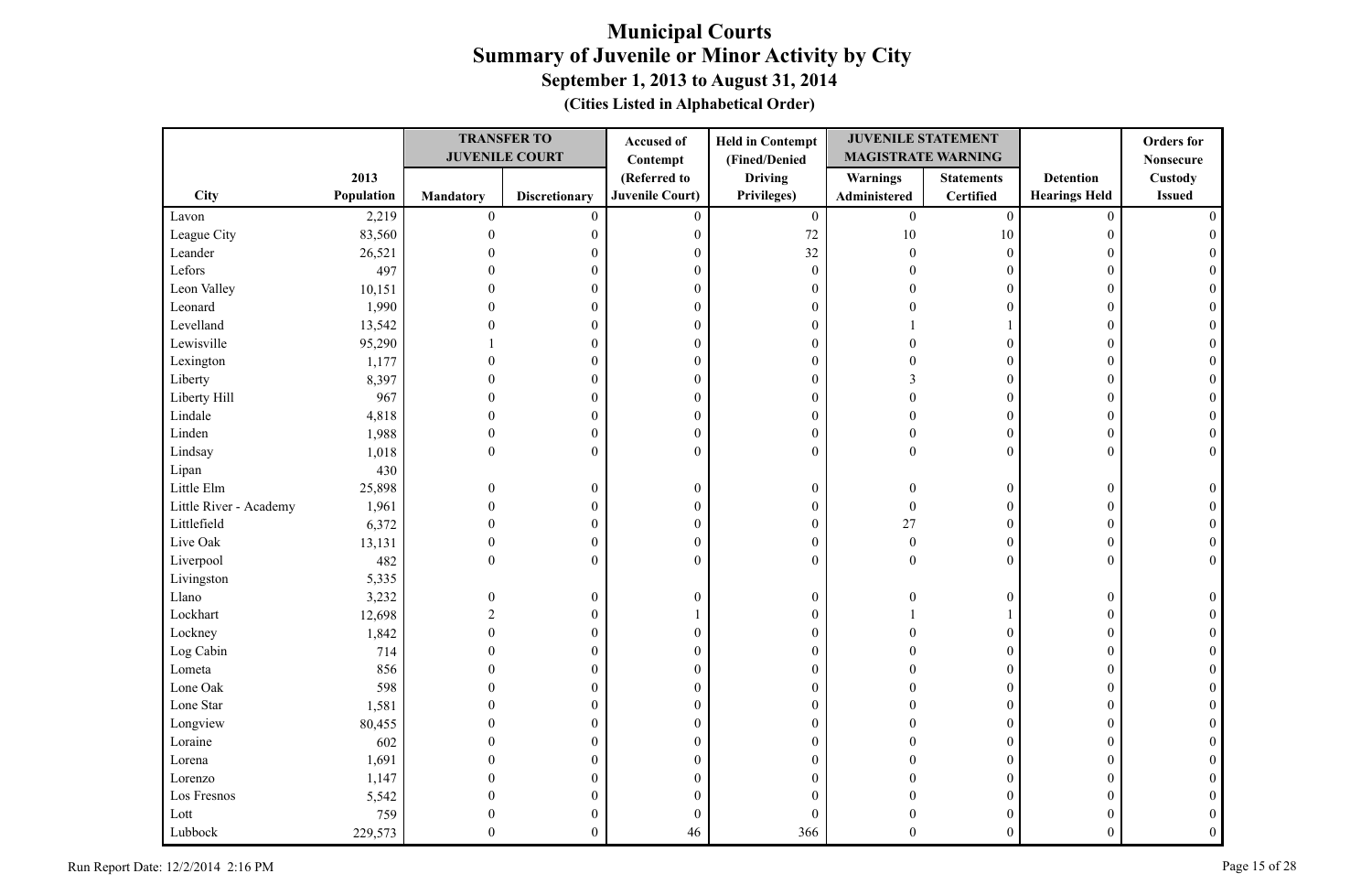|                   |            |                  | <b>CASES FILED</b>   |                      |                  |                  |                      |                   |                      |                  |                        |  |  |
|-------------------|------------|------------------|----------------------|----------------------|------------------|------------------|----------------------|-------------------|----------------------|------------------|------------------------|--|--|
|                   |            |                  | <b>Non-Driving</b>   | <b>Driving Under</b> |                  |                  |                      |                   | Violation of         | All Other        | Parent                 |  |  |
|                   | 2013       | Transportation   | Alcoholic            | <b>Influence of</b>  | Drug             |                  | <b>Failure to</b>    | Education         | <b>Local Daytime</b> | Non-Traffic,     | <b>Contributing to</b> |  |  |
| City              | Population | Code             | <b>Beverage Code</b> | Alcohol              | Paraphernalia    | <b>Tobacco</b>   | <b>Attend School</b> | <b>Code Cases</b> | <b>Curfew</b>        | Fine-Only        | Nonattendance          |  |  |
| Lucas             | 5,166      | $\overline{0}$   |                      | $\theta$             | $\boldsymbol{0}$ | $\boldsymbol{0}$ | $\mathbf{0}$         | $\boldsymbol{0}$  | $\mathbf{0}$         | $\mathfrak{Z}$   |                        |  |  |
| Lufkin            | 35,067     | 139              | 14                   |                      | 14               | 4                | $\mathbf{0}$         | $\boldsymbol{0}$  | $\mathbf{0}$         | 49               |                        |  |  |
| Luling            | 5,411      | 18               | 14                   |                      | $\boldsymbol{0}$ | $\boldsymbol{0}$ | $\mathbf{0}$         | $\boldsymbol{0}$  | $\mathfrak{Z}$       | 6                | $\Omega$               |  |  |
| Lumberton         | 11,943     | 40               | $7\phantom{.0}$      | 6                    | $\overline{4}$   | 13               | 23                   | $\theta$          | $\overline{0}$       | 27               | 44                     |  |  |
| Lyford            | 2,611      | 3                |                      | $\mathbf{0}$         | $\mathbf{0}$     | $\boldsymbol{0}$ | $\mathbf{0}$         | $\theta$          | $\Omega$             | $\mathbf{0}$     | $\overline{0}$         |  |  |
| Lytle             | 2,492      | $\sqrt{2}$       | $\overline{0}$       | $\mathbf{0}$         | $\boldsymbol{0}$ | $\boldsymbol{0}$ | $\mathbf{0}$         | $\overline{0}$    | $\mathbf{0}$         |                  | $\boldsymbol{0}$       |  |  |
| Mabank            | 3,035      | $\overline{4}$   | 8                    | $\mathbf{0}$         | $\sqrt{2}$       | $\boldsymbol{0}$ | 125                  | $\overline{0}$    | $\theta$             | 14               | 142                    |  |  |
| Madisonville      | 4,396      | 11               | 26                   | $\mathbf{0}$         | $\overline{3}$   | $\overline{c}$   | $\mathbf{0}$         | 5                 | $\theta$             | 18               | $\overline{0}$         |  |  |
| Magnolia          | 1,393      | 90               | $\overline{4}$       | $\mathbf{0}$         | $\boldsymbol{0}$ | $\mathfrak{Z}$   | $\mathbf{0}$         | $\boldsymbol{0}$  | $\overline{0}$       | $\tau$           | $\Omega$               |  |  |
| Malakoff          | 2,324      | 14               | 5                    | $\boldsymbol{0}$     | $\boldsymbol{0}$ | $\boldsymbol{0}$ | $\boldsymbol{0}$     | $\boldsymbol{0}$  | $\overline{0}$       | $\boldsymbol{0}$ |                        |  |  |
| Malone            | 269        | $\theta$         | $\boldsymbol{0}$     | $\boldsymbol{0}$     | $\mathbf{0}$     | $\boldsymbol{0}$ | $\boldsymbol{0}$     | $\boldsymbol{0}$  | $\mathbf{0}$         | $\mathbf{0}$     |                        |  |  |
| Manor             | 5,037      | 49               | 15                   | $\boldsymbol{0}$     | $\boldsymbol{0}$ | 12               | $\boldsymbol{0}$     | $\boldsymbol{0}$  | 13                   | 25               |                        |  |  |
| Mansfield         | 56,368     | 207              | 50                   | $\boldsymbol{0}$     | 25               | $\boldsymbol{0}$ | $\mathbf{0}$         | $\boldsymbol{0}$  | $\mathbf{0}$         | 26               |                        |  |  |
| Manvel            | 5,179      | 39               | $\mathbf{0}$         | $\mathbf{0}$         | $\mathbf{0}$     | $\overline{0}$   | $\mathbf{0}$         | $\theta$          | $\overline{0}$       | 6                | $\overline{0}$         |  |  |
| Marble Falls      | 6,077      | 35               | 21                   | $\sqrt{2}$           | $\mathbf{0}$     | 5                | $72\,$               | $\boldsymbol{0}$  | $\theta$             | 12               | 96                     |  |  |
| Marfa             | 1,981      |                  |                      |                      |                  |                  |                      |                   |                      |                  |                        |  |  |
| Marion            | 1,066      | $\mathfrak{S}$   | $\boldsymbol{0}$     | $\boldsymbol{0}$     | $\mathbf{0}$     | $\boldsymbol{0}$ | $\mathbf{0}$         | $\mathbf{0}$      | $\overline{0}$       | $\mathbf{0}$     | $\theta$               |  |  |
| Marlin            | 5,967      | 19               | $\tau$               | $\boldsymbol{0}$     | $\mathbf{0}$     | $\boldsymbol{2}$ | $\mathbf{0}$         | $\boldsymbol{0}$  | $\mathbf{0}$         | 63               | $\overline{0}$         |  |  |
| Marquez           | 263        | $\boldsymbol{0}$ | $\boldsymbol{0}$     | $\boldsymbol{0}$     | $\boldsymbol{0}$ | $\boldsymbol{0}$ | $\boldsymbol{0}$     | $\mathbf{0}$      | $\boldsymbol{0}$     | $\boldsymbol{0}$ | $\boldsymbol{0}$       |  |  |
| Marshall          | 23,523     | 27               | 10                   | $\overline{2}$       | 8                | $\overline{2}$   | $\mathbf{0}$         |                   | $\theta$             | 23               | $\overline{0}$         |  |  |
| Marshall Creek    |            |                  |                      |                      |                  |                  |                      |                   |                      |                  |                        |  |  |
| Mart              | 2,209      | $\sqrt{2}$       | $\overline{4}$       | $\boldsymbol{0}$     |                  |                  | $\mathbf{0}$         | $\boldsymbol{0}$  | $\theta$             |                  | $\theta$               |  |  |
| Martindale        | 1,116      | $\overline{4}$   | $\overline{2}$       | $\mathbf{0}$         | $\mathbf{0}$     | $\overline{0}$   | $\theta$             | $\mathbf{0}$      | $\Omega$             |                  |                        |  |  |
| Mason             | 2,114      | $\mathbf{0}$     | $\boldsymbol{0}$     | $\boldsymbol{0}$     | $\boldsymbol{0}$ | $\boldsymbol{0}$ | $\boldsymbol{0}$     | $\boldsymbol{0}$  | $\theta$             | $\boldsymbol{0}$ | $\theta$               |  |  |
| Matador           | 607        | $\Omega$         | $\boldsymbol{0}$     | $\mathbf{0}$         | $\mathbf{0}$     | $\mathbf{0}$     | $\overline{0}$       | $\overline{0}$    | $\Omega$             | $\overline{0}$   | $\overline{0}$         |  |  |
| Mathis            | 4,942      |                  |                      |                      |                  |                  |                      |                   |                      |                  |                        |  |  |
| Maud              | 1,056      | $\theta$         | $\mathbf{0}$         | $\boldsymbol{0}$     | $\mathbf{0}$     | $\boldsymbol{0}$ | $\mathbf{0}$         | $\boldsymbol{0}$  | $\theta$             | $\mathbf{0}$     | $\theta$               |  |  |
| Maypearl          | 934        | 15               | $\mathfrak{Z}$       | $\boldsymbol{0}$     |                  | $\boldsymbol{0}$ | $\boldsymbol{0}$     | $\boldsymbol{0}$  | $\mathbf{0}$         | $\overline{c}$   | $\boldsymbol{0}$       |  |  |
| McAllen           | 129,877    | 179              | 243                  | 67                   | $25\,$           | $\mathfrak{Z}$   | 79                   | $\overline{0}$    | 11                   | 36               | 109                    |  |  |
| McCamey           | 1,887      | $\theta$         | $\boldsymbol{0}$     | $\boldsymbol{0}$     | $\boldsymbol{0}$ | $\boldsymbol{0}$ | $\mathbf{0}$         | $\theta$          | $\boldsymbol{0}$     | $\boldsymbol{0}$ | $\overline{0}$         |  |  |
| McGregor          | 4,987      | 25               | $7\overline{ }$      | $\mathbf{0}$         | $\mathbf{0}$     | $\sqrt{2}$       | $\theta$             | $\theta$          | $\theta$             | 25               | $\theta$               |  |  |
| McKinney          | 131,117    | 254              | 35                   | $\mathbf{0}$         | 6                | $\mathfrak{Z}$   | 244                  |                   | $\Omega$             | 132              | 73                     |  |  |
| McLendon-Chisholm | 1,373      | $\theta$         | $\mathbf{0}$         | $\boldsymbol{0}$     | $\boldsymbol{0}$ | $\boldsymbol{0}$ | $\boldsymbol{0}$     | $\mathbf{0}$      | $\overline{0}$       | $\boldsymbol{0}$ | $\mathbf{0}$           |  |  |
| Meadowlakes       | 1,777      | $\boldsymbol{0}$ | $\boldsymbol{0}$     | $\boldsymbol{0}$     | $\boldsymbol{0}$ | $\boldsymbol{0}$ | $\mathbf{0}$         | $\overline{0}$    | $\overline{0}$       | $\boldsymbol{0}$ | $\theta$               |  |  |
| Meadows Place     | 4,660      | 15               | $\overline{0}$       | $\theta$             | $\sqrt{2}$       | $\overline{0}$   | $\theta$             | $\theta$          | $\theta$             |                  | $\Omega$               |  |  |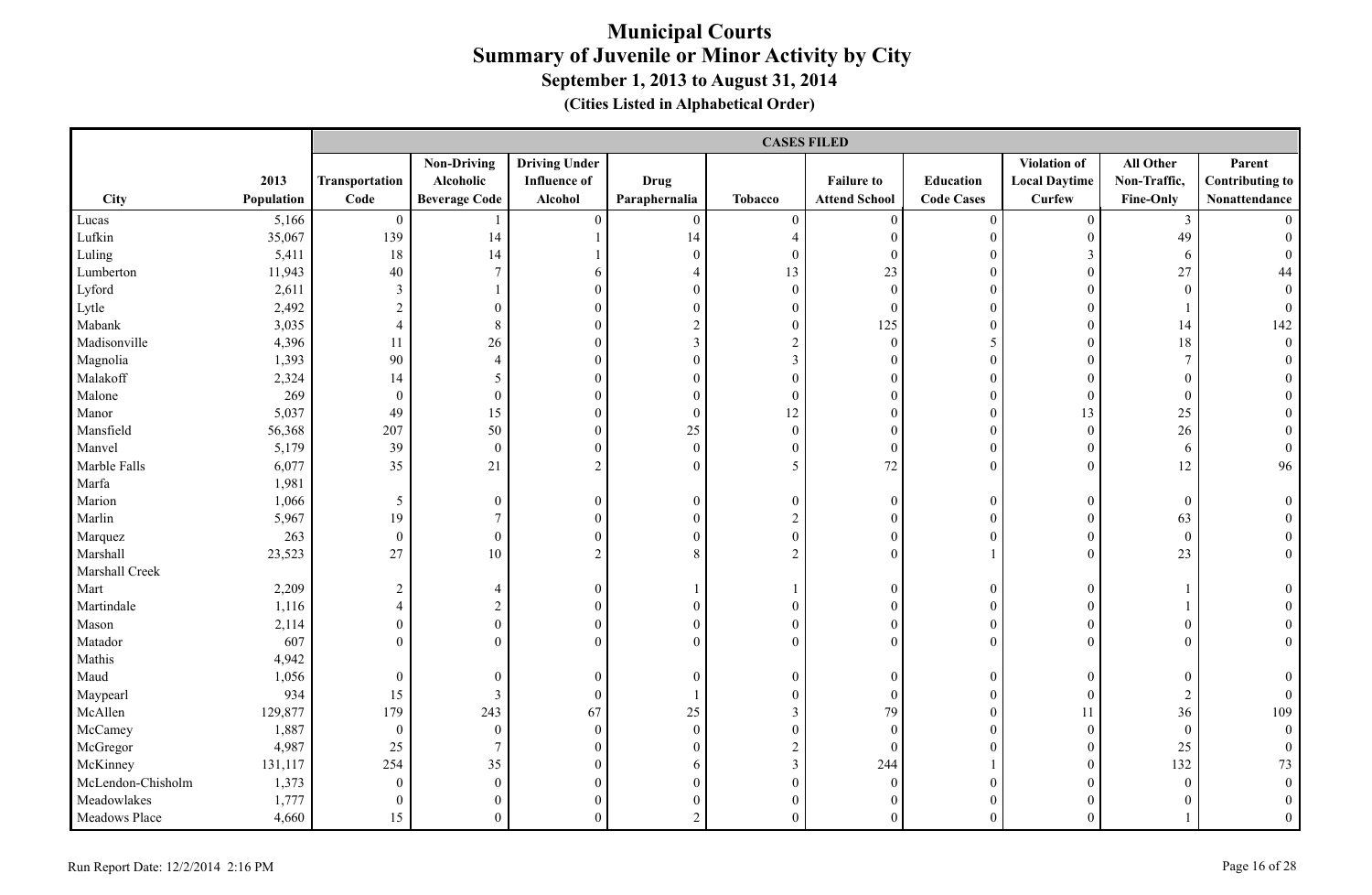|                   |            |                  | <b>TRANSFER TO</b>    | Accused of             | <b>Held in Contempt</b> | <b>JUVENILE STATEMENT</b> |                   |                      | <b>Orders</b> for |
|-------------------|------------|------------------|-----------------------|------------------------|-------------------------|---------------------------|-------------------|----------------------|-------------------|
|                   |            |                  | <b>JUVENILE COURT</b> | Contempt               | (Fined/Denied           | <b>MAGISTRATE WARNING</b> |                   |                      | <b>Nonsecure</b>  |
|                   | 2013       |                  |                       | (Referred to           | <b>Driving</b>          | Warnings                  | <b>Statements</b> | <b>Detention</b>     | Custody           |
| <b>City</b>       | Population | Mandatory        | <b>Discretionary</b>  | <b>Juvenile Court)</b> | Privileges)             | Administered              | <b>Certified</b>  | <b>Hearings Held</b> | <b>Issued</b>     |
| Lucas             | 5,166      | $\boldsymbol{0}$ | $\mathbf{0}$          | $\mathbf{0}$           | $\mathbf{0}$            | $\mathbf{0}$              | $\overline{0}$    | $\theta$             |                   |
| Lufkin            | 35,067     | $\Omega$         | $\boldsymbol{0}$      | $\boldsymbol{0}$       | $\boldsymbol{0}$        |                           | $\mathbf{0}$      | $\Omega$             |                   |
| Luling            | 5,411      |                  | $\mathbf{0}$          | $\boldsymbol{0}$       | $\boldsymbol{0}$        |                           | $\mathbf{0}$      | 0                    |                   |
| Lumberton         | 11,943     |                  | $\boldsymbol{0}$      | $\overline{2}$         | 31                      |                           | $\theta$          | $\Omega$             |                   |
| Lyford            | 2,611      |                  | $\mathbf{0}$          | $\boldsymbol{0}$       | $\boldsymbol{0}$        |                           | $\theta$          | $\Omega$             |                   |
| Lytle             | 2,492      |                  | $\mathbf{0}$          | $\mathbf{0}$           | $\boldsymbol{0}$        |                           | $\mathbf{0}$      | $\Omega$             |                   |
| Mabank            | 3,035      |                  |                       | $\overline{2}$         | $\boldsymbol{0}$        |                           | $\mathbf{0}$      | $\Omega$             |                   |
| Madisonville      | 4,396      |                  | $\overline{0}$        | $\theta$               | $\boldsymbol{0}$        |                           | $\theta$          | $\Omega$             |                   |
| Magnolia          | 1,393      |                  | $\mathbf{0}$          | $\theta$               | $\boldsymbol{0}$        |                           | $\mathbf{0}$      | $\theta$             |                   |
| Malakoff          | 2,324      |                  | $\theta$              | $\overline{0}$         | $\boldsymbol{0}$        |                           | $\boldsymbol{0}$  | $\Omega$             |                   |
| Malone            | 269        |                  | $\boldsymbol{0}$      | $\mathbf{0}$           | $\boldsymbol{0}$        |                           | 0                 | $\mathbf{0}$         |                   |
| Manor             | 5,037      |                  | $\mathbf{0}$          | $\boldsymbol{0}$       | $\boldsymbol{0}$        | $\Omega$                  | $\overline{0}$    | 0                    |                   |
| Mansfield         | 56,368     |                  | $\theta$              | $\mathbf{0}$           | $\boldsymbol{0}$        | $\Omega$                  | $\overline{0}$    | $\Omega$             |                   |
| Manvel            | 5,179      | $\mathbf{0}$     | $\boldsymbol{0}$      | $\boldsymbol{0}$       | $\boldsymbol{0}$        | $\Omega$                  | $\boldsymbol{0}$  | $\mathbf{0}$         |                   |
| Marble Falls      | 6,077      | $\overline{c}$   | $\boldsymbol{0}$      | 19                     | $\boldsymbol{0}$        | $\overline{2}$            | $\Omega$          | $\Omega$             |                   |
| Marfa             | 1,981      |                  |                       |                        |                         |                           |                   |                      |                   |
| Marion            | 1,066      | $\Omega$         | $\boldsymbol{0}$      | $\mathbf{0}$           | $\boldsymbol{0}$        | $\Omega$                  | $\boldsymbol{0}$  | $\mathbf{0}$         |                   |
| Marlin            | 5,967      | $\Omega$         | $\boldsymbol{0}$      | $\boldsymbol{0}$       | $\boldsymbol{0}$        | $\Omega$                  | $\boldsymbol{0}$  | $\mathbf{0}$         |                   |
| Marquez           | 263        | 0                | $\boldsymbol{0}$      | $\theta$               | $\boldsymbol{0}$        | $\Omega$                  | $\mathbf{0}$      | $\mathbf{0}$         |                   |
| Marshall          | 23,523     | $\Omega$         | $\overline{0}$        | $\theta$               | $\mathbf{0}$            | $\Omega$                  | $\theta$          | $\theta$             |                   |
| Marshall Creek    |            |                  |                       |                        |                         |                           |                   |                      |                   |
| Mart              | 2,209      |                  | $\boldsymbol{0}$      | $\mathbf{0}$           | $\boldsymbol{0}$        | 0                         | 0                 | $\mathbf{0}$         |                   |
| Martindale        | 1,116      |                  | $\overline{0}$        | $\boldsymbol{0}$       | $\boldsymbol{0}$        | $\Omega$                  | $\overline{0}$    | $\theta$             |                   |
| Mason             | 2,114      | $\Omega$         | $\boldsymbol{0}$      | $\boldsymbol{0}$       | $\boldsymbol{0}$        | $\Omega$                  | $\boldsymbol{0}$  | $\mathbf{0}$         |                   |
| Matador           | 607        | $\theta$         | $\boldsymbol{0}$      | $\mathbf{0}$           | $\boldsymbol{0}$        | $\Omega$                  | $\overline{0}$    | $\theta$             | $\Omega$          |
| Mathis            | 4,942      |                  |                       |                        |                         |                           |                   |                      |                   |
| Maud              | 1,056      | $\Omega$         | $\boldsymbol{0}$      | $\mathbf{0}$           | $\boldsymbol{0}$        | $\Omega$                  | $\mathbf{0}$      | $\theta$             |                   |
| Maypearl          | 934        |                  | $\boldsymbol{0}$      | $\boldsymbol{0}$       | $\boldsymbol{0}$        | $\Omega$                  | $\mathbf{0}$      | 0                    |                   |
| McAllen           | 129,877    |                  | 7                     | $\boldsymbol{0}$       | $\boldsymbol{0}$        | 14                        | 14                | $\theta$             |                   |
| McCamey           | 1,887      |                  | $\mathbf{0}$          | $\theta$               | $\mathbf{0}$            | $\Omega$                  | $\mathbf{0}$      | $\theta$             |                   |
| McGregor          | 4,987      |                  | $\boldsymbol{0}$      | $\mathbf{0}$           | $\boldsymbol{0}$        |                           | $\boldsymbol{0}$  | $\mathbf{0}$         |                   |
| McKinney          | 131,117    |                  | 8                     | $\boldsymbol{0}$       | 86                      |                           | 0                 | 0                    | 14                |
| McLendon-Chisholm | 1,373      |                  | $\boldsymbol{0}$      | $\boldsymbol{0}$       | $\boldsymbol{0}$        |                           | 0                 | 0                    |                   |
| Meadowlakes       | 1,777      |                  | $\theta$              | $\boldsymbol{0}$       | $\boldsymbol{0}$        |                           | $\boldsymbol{0}$  | 0                    |                   |
| Meadows Place     | 4,660      | $\Omega$         | $\overline{0}$        | $\theta$               | $\mathbf{0}$            | $\Omega$                  | $\overline{0}$    | $\mathbf{0}$         |                   |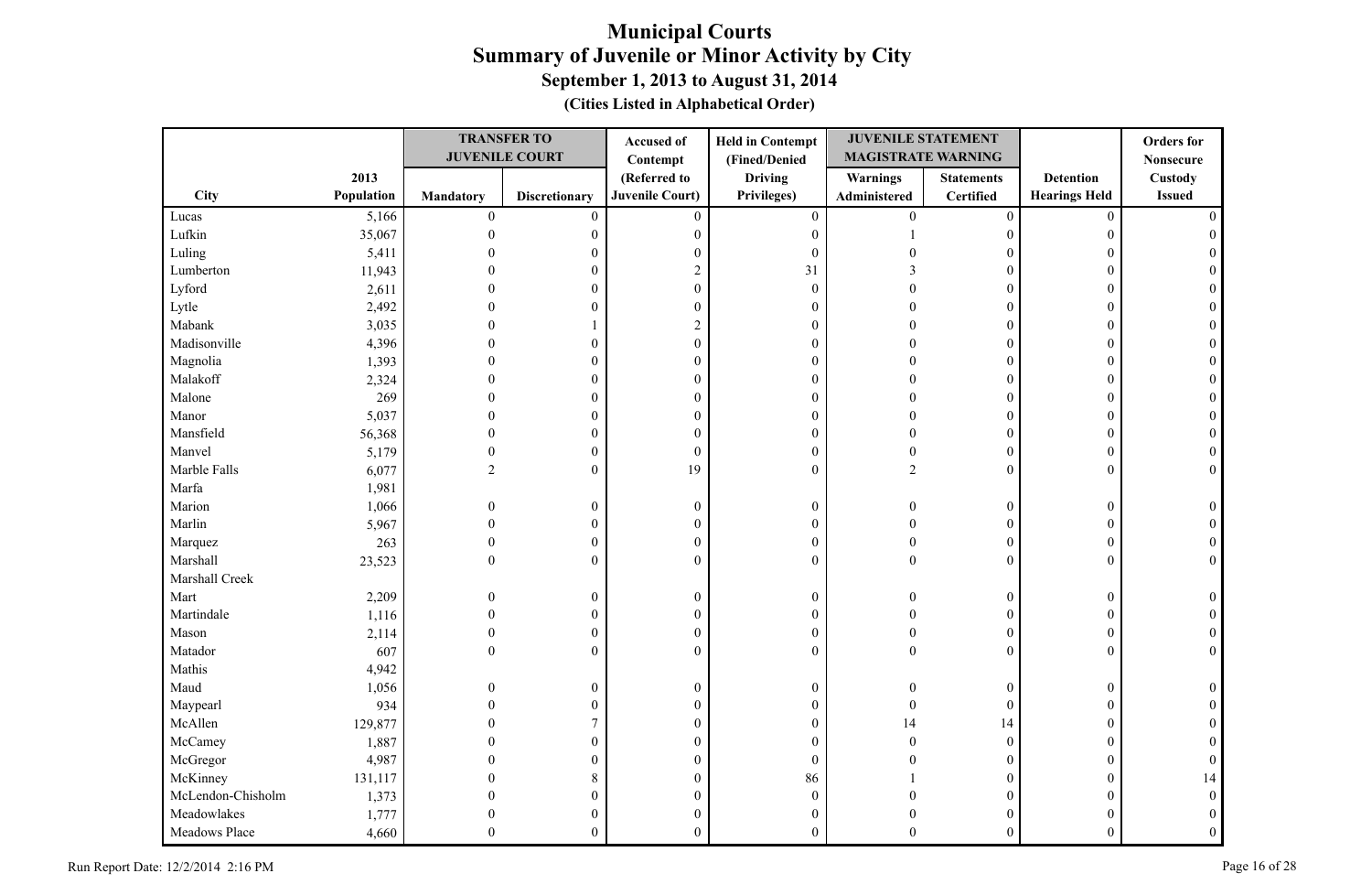|                       |            |                          | <b>CASES FILED</b>   |                      |                  |                  |                      |                          |                      |                  |                        |  |  |
|-----------------------|------------|--------------------------|----------------------|----------------------|------------------|------------------|----------------------|--------------------------|----------------------|------------------|------------------------|--|--|
|                       |            |                          | <b>Non-Driving</b>   | <b>Driving Under</b> |                  |                  |                      |                          | <b>Violation of</b>  | All Other        | Parent                 |  |  |
|                       | 2013       | Transportation           | Alcoholic            | <b>Influence of</b>  | <b>Drug</b>      |                  | <b>Failure to</b>    | <b>Education</b>         | <b>Local Daytime</b> | Non-Traffic,     | <b>Contributing to</b> |  |  |
| <b>City</b>           | Population | Code                     | <b>Beverage Code</b> | Alcohol              | Paraphernalia    | Tobacco          | <b>Attend School</b> | <b>Code Cases</b>        | <b>Curfew</b>        | Fine-Only        | Nonattendance          |  |  |
| Megargel              | 203        | $\boldsymbol{0}$         | $\boldsymbol{0}$     | $\boldsymbol{0}$     | $\boldsymbol{0}$ | $\boldsymbol{0}$ | $\boldsymbol{0}$     | $\boldsymbol{0}$         | $\overline{0}$       | $\overline{0}$   | $\Omega$               |  |  |
| Melissa               | 4,695      | 56                       | $\sqrt{2}$           | $\boldsymbol{0}$     | $\boldsymbol{0}$ | $\boldsymbol{0}$ | $\boldsymbol{0}$     | $\boldsymbol{0}$         | 9                    | 36               | $\Omega$               |  |  |
| Memphis               | 2,290      | $\tau$                   | 25                   | $\theta$             | $\mathfrak{Z}$   | $\boldsymbol{0}$ | $\boldsymbol{0}$     | $\boldsymbol{0}$         | $\overline{0}$       | $\tau$           |                        |  |  |
| Menard                | 1,471      | $\overline{0}$           | $\boldsymbol{0}$     | $\theta$             | $\theta$         | $\mathbf{0}$     |                      | $\mathbf{0}$             | $\overline{0}$       | $\mathbf{0}$     | $\overline{2}$         |  |  |
| Mercedes              | 15,570     | 21                       | $\overline{2}$       |                      | $\overline{2}$   | $\mathfrak{Z}$   | $\theta$             | $\mathbf{0}$             | 19                   | 42               | $\theta$               |  |  |
| Meridian              | 1,493      | 5                        |                      | $\theta$             | $\overline{0}$   | $\mathbf{1}$     | $\boldsymbol{0}$     | $\boldsymbol{0}$         | $\overline{0}$       | $\boldsymbol{0}$ |                        |  |  |
| Merkel                | 2,590      | 13                       | $\mathbf{0}$         | $\boldsymbol{0}$     | $\boldsymbol{0}$ | $\boldsymbol{0}$ | 5                    | $\sqrt{2}$               | $\overline{0}$       | $\mathbf{0}$     |                        |  |  |
| Mertzon               | 781        | $\overline{0}$           | $\mathbf{0}$         | $\boldsymbol{0}$     | $\boldsymbol{0}$ | $\mathbf{0}$     | $\boldsymbol{0}$     | $\boldsymbol{0}$         | $\overline{0}$       | $\overline{0}$   |                        |  |  |
| Mesquite              | 139,824    | 329                      | 107                  | 5                    | 59               | 51               | $\boldsymbol{0}$     | 6                        | $\overline{0}$       | 354              |                        |  |  |
| Mexia                 | 7,459      | 17                       | $\boldsymbol{0}$     | $\boldsymbol{0}$     | $10\,$           | $\boldsymbol{0}$ | $\boldsymbol{0}$     | $\boldsymbol{0}$         | $\overline{0}$       | 19               | $\mathbf{0}$           |  |  |
| Midland               | 111,147    | 507                      | 130                  | 8                    | $\mathbf{1}$     | 12               | $\boldsymbol{0}$     | $\boldsymbol{0}$         | 16                   | 203              | $\theta$               |  |  |
| Midlothian            | 18,037     | 83                       | 28                   | $\boldsymbol{0}$     | $\boldsymbol{0}$ | 19               | 126                  | $\overline{2}$           | $\overline{0}$       | 20               | $\overline{0}$         |  |  |
| Milano                | 428        | $\overline{0}$           | $\boldsymbol{0}$     | $\mathbf{0}$         | $\boldsymbol{0}$ | $\boldsymbol{0}$ | $\boldsymbol{0}$     | $\mathbf{0}$             | $\boldsymbol{0}$     | $\boldsymbol{0}$ | $\overline{0}$         |  |  |
| Miles                 | 829        | $\theta$                 | $\theta$             | $\theta$             | $\theta$         | $\theta$         | $\theta$             | $\boldsymbol{0}$         | $\overline{0}$       | $\mathbf{0}$     | $\overline{0}$         |  |  |
| Milford               | 728        |                          |                      |                      |                  |                  |                      |                          |                      |                  |                        |  |  |
| Mineola               | 4,515      | 29                       | $\boldsymbol{0}$     | $\boldsymbol{0}$     | $\boldsymbol{0}$ | $\boldsymbol{0}$ | $\boldsymbol{0}$     | $\boldsymbol{0}$         |                      | 9                | $\theta$               |  |  |
| Mineral Wells         | 16,788     | 64                       | 43                   | $\boldsymbol{0}$     | $\boldsymbol{0}$ | $\overline{7}$   | $\boldsymbol{0}$     | $\overline{4}$           | $20\,$               | 46               |                        |  |  |
| Mission               | 77,058     | 211                      | 188                  | 12                   | 49               | 11               | 459                  | $\overline{\phantom{a}}$ | $\boldsymbol{0}$     | 132              | 3                      |  |  |
| Missouri City         | 67,358     | $107\,$                  | 11                   | $\sqrt{2}$           | 6                | $\sqrt{2}$       | $\boldsymbol{0}$     | $\boldsymbol{0}$         | 3                    | 24               | $\Omega$               |  |  |
| Monahans              | 6,953      | $72\,$                   | 9                    | $\boldsymbol{0}$     | $\theta$         | $\boldsymbol{0}$ | $\overline{0}$       | $\boldsymbol{0}$         | $\boldsymbol{0}$     | 9                |                        |  |  |
| Mont Belvieu          | 3,835      | 23                       | $\overline{4}$       |                      |                  | $\overline{c}$   | $\boldsymbol{0}$     | $\boldsymbol{0}$         | $\boldsymbol{0}$     |                  |                        |  |  |
| Montgomery            | 621        | 69                       | 9                    | $\theta$             | $\overline{4}$   | 5                | $\boldsymbol{0}$     | $\boldsymbol{0}$         | $\boldsymbol{0}$     | $\overline{c}$   | $\theta$               |  |  |
| Moody                 | 1,371      | $\overline{\mathcal{A}}$ | 5                    | $\theta$             | $\Omega$         | $\mathbf{1}$     | $\theta$             | $\theta$                 | $\Omega$             | 5                | $\theta$               |  |  |
| Morgan                | 490        |                          |                      |                      |                  |                  |                      |                          |                      |                  |                        |  |  |
| Morgan's Point        | 339        | $\mathfrak{Z}$           | $\mathfrak{Z}$       | $\boldsymbol{0}$     | $\boldsymbol{0}$ | $\boldsymbol{0}$ | $\boldsymbol{0}$     | $\boldsymbol{0}$         | $\overline{0}$       | 3                | $\overline{0}$         |  |  |
| Morgan's Point Resort | 4,170      | $\overline{0}$           | $\boldsymbol{0}$     | $\boldsymbol{0}$     | $\boldsymbol{0}$ | $\boldsymbol{0}$ | $\boldsymbol{0}$     | $\boldsymbol{0}$         | $\boldsymbol{0}$     | $\mathbf{0}$     | $\theta$               |  |  |
| Morton                | 2,006      | $\overline{0}$           | $\mathbf{0}$         | $\mathbf{0}$         | $\boldsymbol{0}$ | $\boldsymbol{0}$ | $\overline{0}$       | $\mathbf{0}$             | $\overline{0}$       | $\boldsymbol{0}$ | $\Omega$               |  |  |
| Moulton               | 886        | $\overline{0}$           | $\boldsymbol{0}$     | $\overline{0}$       | $\boldsymbol{0}$ | $\boldsymbol{0}$ | $\boldsymbol{0}$     | $\boldsymbol{0}$         | $\overline{0}$       | $\boldsymbol{0}$ |                        |  |  |
| Mount Enterprise      | 447        | 5                        | $\mathbf{0}$         | $\boldsymbol{0}$     | $\boldsymbol{0}$ | $\boldsymbol{0}$ | $\overline{0}$       | $\boldsymbol{0}$         | $\overline{0}$       | $\mathbf{0}$     |                        |  |  |
| Mount Pleasant        | 15,564     | $\Omega$                 |                      | $\theta$             | $\theta$         | $\boldsymbol{0}$ | $\boldsymbol{0}$     | $\boldsymbol{0}$         | $\boldsymbol{0}$     | $\mathbf{0}$     |                        |  |  |
| Mount Vernon          | 2,662      | $\overline{4}$           | 9                    |                      | $\mathbf{0}$     | $\mathbf{0}$     | 11                   | $\mathbf{0}$             | $\overline{0}$       | $\overline{2}$   |                        |  |  |
| Muenster              | 1,544      | 5                        | $\mathbf{0}$         | $\mathbf{0}$         | $\mathbf{0}$     | $\mathbf{0}$     | $\mathbf{0}$         | $\mathbf{0}$             | $\overline{0}$       | $\overline{0}$   |                        |  |  |
| Muleshoe              | 5,158      | 9                        | $\sqrt{2}$           | $\overline{0}$       | $\boldsymbol{0}$ | $\boldsymbol{0}$ | $\overline{7}$       | $\boldsymbol{0}$         | $\overline{0}$       | 3                |                        |  |  |
| Munday                | 1,300      | $\overline{0}$           | 5                    | $\theta$             | $\mathfrak{Z}$   | $\boldsymbol{0}$ | $\sqrt{2}$           | $\boldsymbol{0}$         | $\overline{0}$       | 5                | $\theta$               |  |  |
| Murphy                | 17,708     | 64                       | 30                   | $\theta$             |                  | $\overline{7}$   | $\boldsymbol{0}$     | $\theta$                 | 26                   | 21               | $\Omega$               |  |  |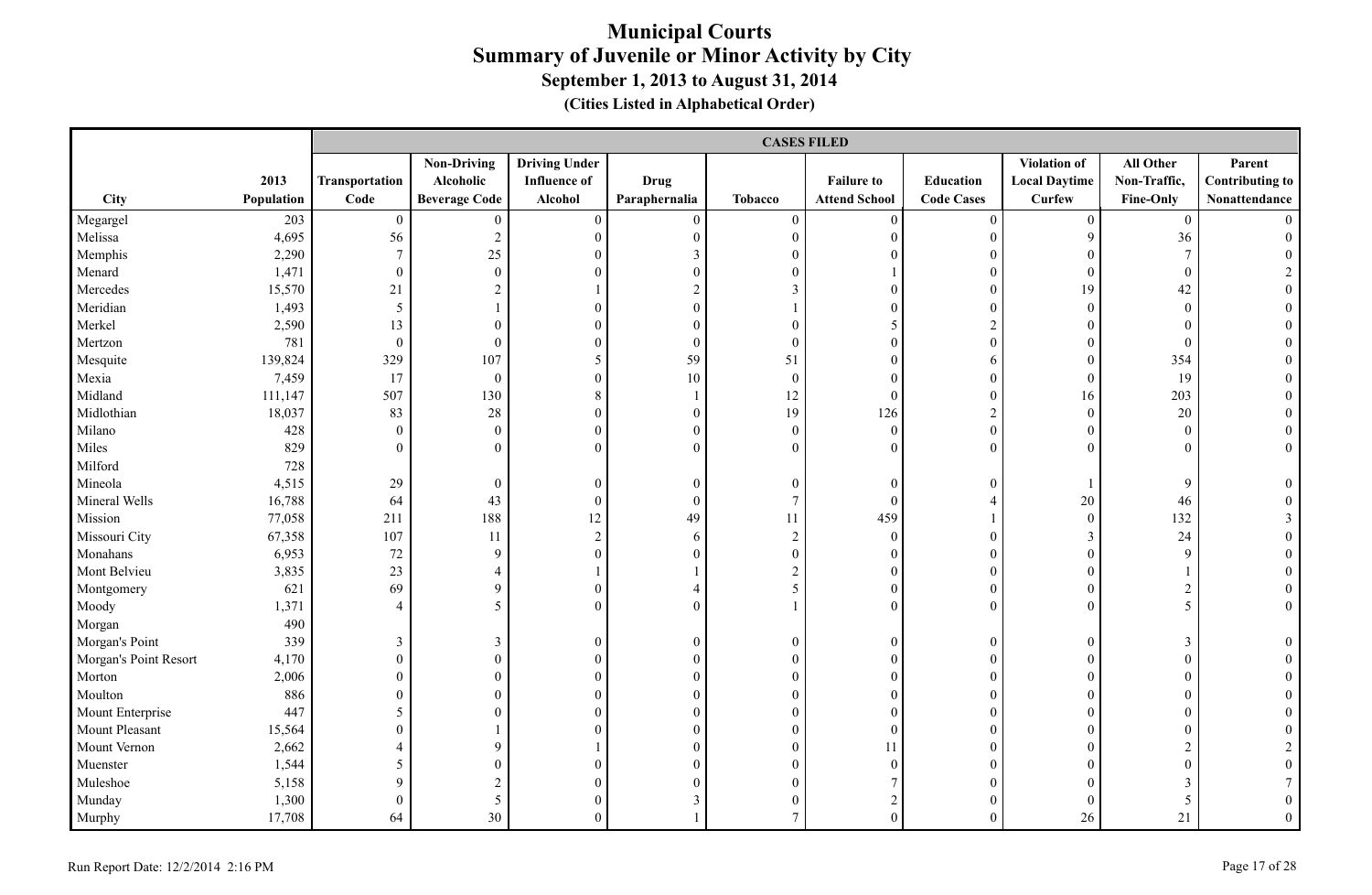|                       |            |                  | <b>TRANSFER TO</b>    | Accused of             | <b>Held in Contempt</b> | <b>JUVENILE STATEMENT</b> |                   |                      | <b>Orders</b> for |
|-----------------------|------------|------------------|-----------------------|------------------------|-------------------------|---------------------------|-------------------|----------------------|-------------------|
|                       |            |                  | <b>JUVENILE COURT</b> | Contempt               | (Fined/Denied           | <b>MAGISTRATE WARNING</b> |                   |                      | <b>Nonsecure</b>  |
|                       | 2013       |                  |                       | (Referred to           | <b>Driving</b>          | <b>Warnings</b>           | <b>Statements</b> | <b>Detention</b>     | Custody           |
| City                  | Population | <b>Mandatory</b> | <b>Discretionary</b>  | <b>Juvenile Court)</b> | Privileges)             | Administered              | <b>Certified</b>  | <b>Hearings Held</b> | <b>Issued</b>     |
| Megargel              | 203        | $\boldsymbol{0}$ | $\overline{0}$        | $\mathbf{0}$           | $\boldsymbol{0}$        | $\mathbf{0}$              | $\boldsymbol{0}$  | $\mathbf{0}$         |                   |
| Melissa               | 4,695      | $\theta$         | 0                     | $\mathbf{0}$           | $\boldsymbol{0}$        | ∩                         | $\boldsymbol{0}$  | $\theta$             |                   |
| Memphis               | 2,290      |                  | 0                     | $\theta$               | $\boldsymbol{0}$        |                           | 0                 | $\theta$             |                   |
| Menard                | 1,471      |                  | 0                     | $\theta$               | $\boldsymbol{0}$        |                           | $\theta$          | $\theta$             |                   |
| Mercedes              | 15,570     |                  |                       |                        | $\boldsymbol{0}$        |                           | $\mathbf{0}$      | $\theta$             |                   |
| Meridian              | 1,493      |                  | $\theta$              | $\Omega$               | $\boldsymbol{0}$        |                           | $\theta$          | $\theta$             |                   |
| Merkel                | 2,590      |                  |                       |                        | $\boldsymbol{0}$        |                           |                   | $\theta$             |                   |
| Mertzon               | 781        |                  | 0                     | $\boldsymbol{0}$       | $\boldsymbol{0}$        | O                         | $\overline{0}$    | $\theta$             |                   |
| Mesquite              | 139,824    |                  | $\theta$              | $\mathbf{0}$           | $\mathbf{0}$            | 15                        | $\mathbf{0}$      | $\theta$             |                   |
| Mexia                 | 7,459      |                  | $\theta$              | $\theta$               | $\theta$                | $\Omega$                  | $\mathbf{0}$      | $\theta$             |                   |
| Midland               | 111,147    |                  | $\Omega$              | $\mathbf{0}$           | 491                     |                           | $\boldsymbol{0}$  | $\theta$             |                   |
| Midlothian            | 18,037     |                  | $\theta$              | $\mathbf{0}$           | $\boldsymbol{0}$        |                           | $\overline{0}$    | $\theta$             |                   |
| Milano                | 428        | $\theta$         | $\boldsymbol{0}$      | $\mathbf{0}$           | $\mathbf{0}$            |                           | $\boldsymbol{0}$  | $\overline{0}$       |                   |
| Miles                 | 829        | $\Omega$         | $\boldsymbol{0}$      | $\theta$               | $\boldsymbol{0}$        | $\Omega$                  | $\Omega$          | $\theta$             | $\Omega$          |
| Milford               | 728        |                  |                       |                        |                         |                           |                   |                      |                   |
| Mineola               | 4,515      | $\Omega$         | $\boldsymbol{0}$      | $\boldsymbol{0}$       | $\boldsymbol{0}$        |                           | $\overline{0}$    | $\boldsymbol{0}$     |                   |
| Mineral Wells         | 16,788     |                  | $\mathbf{0}$          | $\overline{0}$         | $\boldsymbol{0}$        | $\Omega$                  | $\mathbf{0}$      | $\mathbf{0}$         |                   |
| Mission               | 77,058     |                  | $\mathbf{0}$          | 8                      | $\boldsymbol{0}$        | 10                        | $10\,$            | $\theta$             |                   |
| Missouri City         | 67,358     |                  | $\boldsymbol{0}$      | $\boldsymbol{0}$       | $\boldsymbol{0}$        | $\theta$                  | $\mathbf{0}$      | $\mathbf{0}$         |                   |
| Monahans              | 6,953      |                  | 3                     | $\overline{2}$         | $\boldsymbol{0}$        | 31                        | 7                 | $\mathbf{0}$         |                   |
| Mont Belvieu          | 3,835      |                  | $\mathbf{0}$          | $\mathbf{0}$           | $\boldsymbol{0}$        | $\overline{2}$            | $\mathbf{0}$      | $\theta$             |                   |
| Montgomery            | 621        |                  | $\boldsymbol{0}$      | $\boldsymbol{0}$       | $\boldsymbol{0}$        | $\Omega$                  | $\boldsymbol{0}$  | $\boldsymbol{0}$     |                   |
| Moody                 | 1,371      | $\Omega$         | $\theta$              | $\Omega$               | $\mathbf{0}$            | $\Omega$                  | $\theta$          | $\theta$             | $\Omega$          |
| Morgan                | 490        |                  |                       |                        |                         |                           |                   |                      |                   |
| Morgan's Point        | 339        |                  | $\boldsymbol{0}$      | $\boldsymbol{0}$       | $\boldsymbol{0}$        |                           | $\boldsymbol{0}$  | $\boldsymbol{0}$     |                   |
| Morgan's Point Resort | 4,170      |                  | $\theta$              | $\mathbf{0}$           | $\boldsymbol{0}$        |                           | $\mathbf{0}$      | $\theta$             |                   |
| Morton                | 2,006      |                  | $\theta$              | $\theta$               | $\boldsymbol{0}$        |                           | $\mathbf{0}$      | $\theta$             |                   |
| Moulton               | 886        |                  | 0                     | $\boldsymbol{0}$       | $\boldsymbol{0}$        |                           | $\mathbf{0}$      | $\theta$             |                   |
| Mount Enterprise      | 447        |                  | $\theta$              | $\mathbf{0}$           | $\boldsymbol{0}$        |                           | $\theta$          | $\Omega$             |                   |
| Mount Pleasant        | 15,564     |                  | $\theta$              | $\boldsymbol{0}$       | $\boldsymbol{0}$        |                           | $\mathbf{0}$      | $\theta$             |                   |
| Mount Vernon          | 2,662      |                  | $\theta$              | $\theta$               | $\boldsymbol{0}$        |                           | $\mathbf{0}$      | $\theta$             |                   |
| Muenster              | 1,544      |                  | $\theta$              | $\mathbf{0}$           | $\boldsymbol{0}$        |                           | $\mathbf{0}$      | $\theta$             |                   |
| Muleshoe              | 5,158      |                  | 0                     | $\boldsymbol{0}$       | $\boldsymbol{0}$        | 12                        | 9                 | $\theta$             |                   |
| Munday                | 1,300      |                  | 0                     | $\theta$               | $\boldsymbol{0}$        |                           | 0                 | 0                    |                   |
| Murphy                | 17,708     |                  | $\theta$              | $\theta$               | $\theta$                | 0                         | $\theta$          | $\theta$             |                   |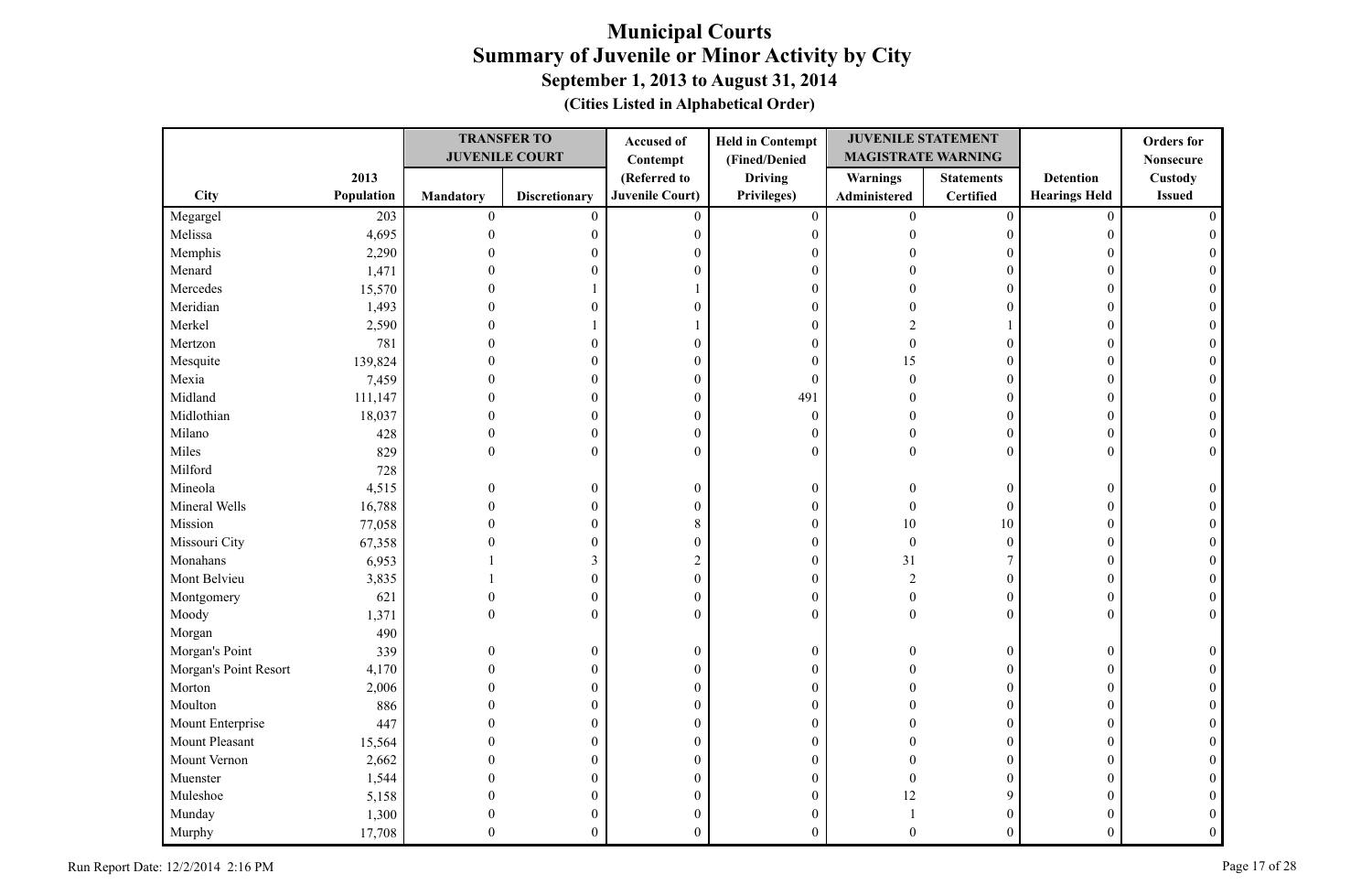|                      |            |                          | <b>CASES FILED</b>   |                      |                  |                  |                      |                   |                      |                  |                        |  |  |
|----------------------|------------|--------------------------|----------------------|----------------------|------------------|------------------|----------------------|-------------------|----------------------|------------------|------------------------|--|--|
|                      |            |                          | <b>Non-Driving</b>   | <b>Driving Under</b> |                  |                  |                      |                   | <b>Violation of</b>  | All Other        | Parent                 |  |  |
|                      | 2013       | Transportation           | Alcoholic            | <b>Influence of</b>  | <b>Drug</b>      |                  | <b>Failure to</b>    | Education         | <b>Local Daytime</b> | Non-Traffic,     | <b>Contributing to</b> |  |  |
| City                 | Population | Code                     | <b>Beverage Code</b> | Alcohol              | Paraphernalia    | <b>Tobacco</b>   | <b>Attend School</b> | <b>Code Cases</b> | <b>Curfew</b>        | Fine-Only        | Nonattendance          |  |  |
| Mustang Ridge        | 861        | 14                       |                      | $\boldsymbol{0}$     | $\boldsymbol{0}$ | $\boldsymbol{0}$ | $\boldsymbol{0}$     | $\boldsymbol{0}$  | $\mathbf{0}$         | $\overline{0}$   |                        |  |  |
| Nacogdoches          | 32,996     | 64                       | 111                  | $\boldsymbol{0}$     | $\overline{4}$   | $\boldsymbol{0}$ | $\boldsymbol{0}$     | $\boldsymbol{0}$  | $\overline{0}$       | 9                |                        |  |  |
| Naples               | 1,378      | $\overline{4}$           | $\overline{4}$       | $\theta$             | $\Omega$         | $\boldsymbol{0}$ | $\mathbf{0}$         | $\boldsymbol{0}$  | $\overline{0}$       | $\mathbf{0}$     |                        |  |  |
| Nash                 | 2,960      | 13                       | 6                    |                      | 5                | $\sqrt{2}$       | $\boldsymbol{0}$     | $\boldsymbol{0}$  | $\overline{0}$       | 11               |                        |  |  |
| Nassau Bay           | 4,002      | $\overline{2}$           | 10                   | $\theta$             | $\theta$         | $\mathbf{0}$     | $\theta$             | $\mathbf{0}$      | $\overline{0}$       | 9                |                        |  |  |
| Natalia              | 1,431      | 21                       |                      | $\theta$             | $\theta$         |                  | $\overline{c}$       | $\boldsymbol{0}$  | $\overline{c}$       | $\mathfrak{Z}$   |                        |  |  |
| Navasota             | 7,049      | 15                       | 6                    | $\theta$             |                  | $\overline{c}$   | $\boldsymbol{0}$     | $\boldsymbol{0}$  | $\overline{0}$       | 15               | $\Omega$               |  |  |
| Nazareth             | 311        | $\boldsymbol{0}$         | $\overline{0}$       | $\boldsymbol{0}$     | $\Omega$         | $\mathbf{0}$     | $\boldsymbol{0}$     | $\boldsymbol{0}$  | $\overline{0}$       | $\boldsymbol{0}$ |                        |  |  |
| Nederland            | 17,547     | 40                       | 17                   | $\boldsymbol{0}$     | $\overline{2}$   | 6                | $\overline{0}$       | $\boldsymbol{0}$  | 19                   | 3                |                        |  |  |
| Needville            | 2,823      | $\overline{1}$           | 5                    | $\overline{0}$       |                  |                  | $\boldsymbol{0}$     | $\boldsymbol{0}$  | $\boldsymbol{0}$     | 14               |                        |  |  |
| New Boston           | 4,550      | 11                       | $\overline{4}$       | $\boldsymbol{0}$     | $\theta$         | $\sqrt{2}$       | $\boldsymbol{0}$     | $\boldsymbol{0}$  | $\overline{0}$       | 10               |                        |  |  |
| New Braunfels        | 57,740     | 102                      | 146                  | $\boldsymbol{0}$     | 6                | 24               | $\boldsymbol{0}$     | $\boldsymbol{0}$  | $\boldsymbol{0}$     | 38               |                        |  |  |
| New Deal             | 794        | $\overline{\phantom{a}}$ | $\overline{0}$       | $\boldsymbol{0}$     | $\theta$         | $\boldsymbol{0}$ | $\boldsymbol{0}$     | $\mathbf{0}$      | $\overline{0}$       | $\mathbf{0}$     |                        |  |  |
| New Fairview         | 1,258      | 37                       | $\Omega$             | $\theta$             | $\theta$         | $\boldsymbol{0}$ | $\theta$             | $\theta$          | $\overline{0}$       | 11               | $\overline{0}$         |  |  |
| New Hope, Town of    | 614        |                          |                      |                      |                  |                  |                      |                   |                      |                  |                        |  |  |
| New London           | 998        | $\mathfrak{Z}$           | $\overline{0}$       | $\boldsymbol{0}$     | $\boldsymbol{0}$ | $\boldsymbol{0}$ | $\boldsymbol{0}$     | $\boldsymbol{0}$  | $\overline{0}$       |                  | $\theta$               |  |  |
| New Summerfield      | 1,111      | $\overline{2}$           | $\overline{c}$       | $\boldsymbol{0}$     | $\boldsymbol{0}$ | $\mathbf{1}$     | $\boldsymbol{0}$     | $\boldsymbol{0}$  | $\overline{0}$       | $\boldsymbol{0}$ |                        |  |  |
| Newark               | 1,005      | $\mathbf{0}$             | $\overline{0}$       | $\theta$             | $\theta$         | $\mathbf{0}$     | $\mathbf{0}$         | $\mathbf{0}$      | $\overline{0}$       | $\mathbf{0}$     | $\theta$               |  |  |
| Newcastle            | 585        |                          |                      |                      |                  |                  |                      |                   |                      |                  |                        |  |  |
| Newton               | 2,478      | 47                       | 8                    | $\overline{0}$       | $\overline{0}$   | $\boldsymbol{0}$ | $\mathbf{0}$         | $\boldsymbol{0}$  | $\overline{0}$       | 18               |                        |  |  |
| Nixon                | 2,385      | $\boldsymbol{0}$         | $\theta$             | $\overline{0}$       | $\theta$         | $\mathbf{0}$     | $\theta$             | $\boldsymbol{0}$  | $\overline{0}$       | $\mathbf{0}$     |                        |  |  |
| Nocona               | 3,033      | 24                       | $20\,$               | $\theta$             | $\theta$         | 4                |                      | $\theta$          | $\overline{0}$       | $\overline{4}$   |                        |  |  |
| Nolanville           | 4,259      | 17                       | 8                    | $\theta$             | $\theta$         | 3                | $\theta$             | $\theta$          | $\theta$             | $\overline{2}$   |                        |  |  |
| Noonday              | 777        | $\boldsymbol{0}$         | $\overline{0}$       | $\boldsymbol{0}$     | $\theta$         | $\boldsymbol{0}$ | $\overline{0}$       | $\boldsymbol{0}$  | $\overline{0}$       | $\boldsymbol{0}$ | $\theta$               |  |  |
| Normangee            | 685        | $\boldsymbol{0}$         | $\overline{0}$       | $\boldsymbol{0}$     | $\boldsymbol{0}$ | $\boldsymbol{0}$ | $\boldsymbol{0}$     | $\boldsymbol{0}$  | $\overline{0}$       | $\boldsymbol{0}$ | $\boldsymbol{0}$       |  |  |
| North Richland Hills | 63,343     | 129                      | 91                   | 11                   | 38               | 12               | 224                  | $\boldsymbol{0}$  | 14                   | 62               | 37                     |  |  |
| Northcrest           |            |                          |                      |                      |                  |                  |                      |                   |                      |                  |                        |  |  |
| Northlake            | 1,724      | 19                       | 21                   | $\boldsymbol{0}$     | $\mathbf{0}$     | $\boldsymbol{0}$ | $\boldsymbol{0}$     | $\boldsymbol{0}$  | $\overline{0}$       | $\overline{c}$   |                        |  |  |
| O'Donnell            | 831        | $\boldsymbol{0}$         | $\mathbf{0}$         | $\overline{0}$       | $\overline{0}$   | $\boldsymbol{0}$ | $\theta$             | $\boldsymbol{0}$  | $\overline{0}$       | $\boldsymbol{0}$ |                        |  |  |
| Oak Leaf             | 1,298      | $\boldsymbol{0}$         | $\theta$             | $\theta$             | $\theta$         | $\boldsymbol{0}$ | $\theta$             | $\boldsymbol{0}$  | $\overline{0}$       | $\boldsymbol{0}$ |                        |  |  |
| Oak Point            | 2,786      | $\overline{7}$           | 5                    | $\theta$             | 3                | $\mathbf{0}$     | $\boldsymbol{0}$     | $\boldsymbol{0}$  | $\overline{0}$       | 3                |                        |  |  |
| Oak Ridge North      | 3,049      | 45                       | $7\overline{ }$      | $\overline{0}$       | $\overline{0}$   | 5                | $\overline{0}$       | $\mathbf{0}$      | $\overline{0}$       | 12               |                        |  |  |
| Oak Ridge, Town of   | 141        | 44                       | $\overline{0}$       | $\overline{0}$       | $\overline{0}$   | $\boldsymbol{0}$ | $\boldsymbol{0}$     | $\boldsymbol{0}$  | $\overline{0}$       | 15               |                        |  |  |
| Oakwood              | 510        | $\boldsymbol{0}$         | $\overline{0}$       | $\theta$             | $\theta$         | $\boldsymbol{0}$ | $\boldsymbol{0}$     | $\theta$          | $\overline{0}$       | $\boldsymbol{0}$ |                        |  |  |
| Odem                 | 2,389      |                          | $\theta$             | $\theta$             | $\theta$         | $\Omega$         | $\Omega$             | $\theta$          | $\Omega$             | $\Omega$         | $\Omega$               |  |  |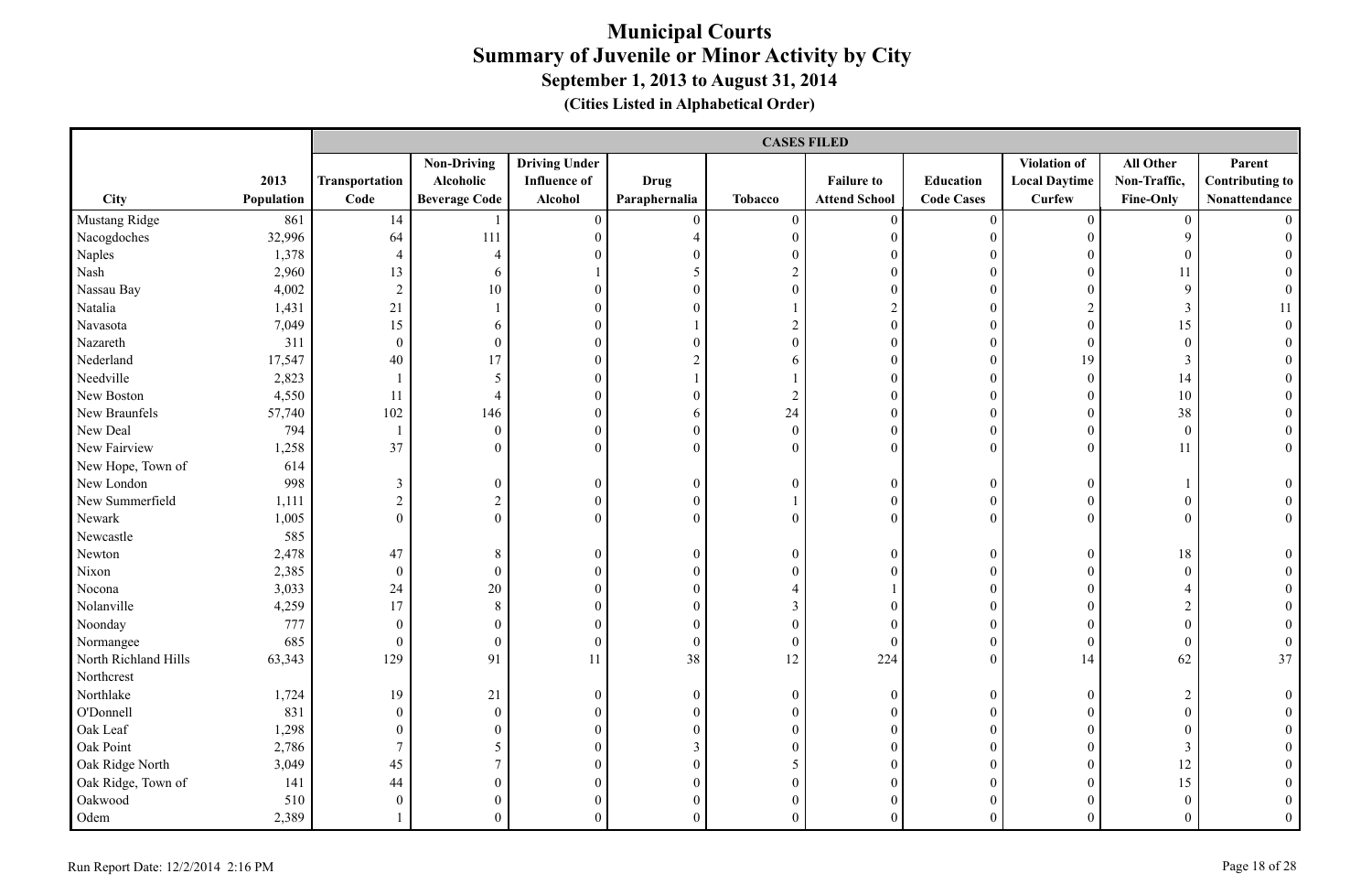|                      |            |                  | <b>TRANSFER TO</b>    | Accused of             | <b>Held in Contempt</b> | <b>JUVENILE STATEMENT</b> |                   |                      | <b>Orders</b> for |
|----------------------|------------|------------------|-----------------------|------------------------|-------------------------|---------------------------|-------------------|----------------------|-------------------|
|                      |            |                  | <b>JUVENILE COURT</b> | Contempt               | (Fined/Denied           | <b>MAGISTRATE WARNING</b> |                   |                      | <b>Nonsecure</b>  |
|                      | 2013       |                  |                       | (Referred to           | <b>Driving</b>          | Warnings                  | <b>Statements</b> | <b>Detention</b>     | Custody           |
| <b>City</b>          | Population | <b>Mandatory</b> | <b>Discretionary</b>  | <b>Juvenile Court)</b> | Privileges)             | Administered              | Certified         | <b>Hearings Held</b> | <b>Issued</b>     |
| Mustang Ridge        | 861        | $\boldsymbol{0}$ | $\mathbf{0}$          | $\mathbf{0}$           | $\overline{0}$          | $\overline{0}$            | $\boldsymbol{0}$  | $\mathbf{0}$         |                   |
| Nacogdoches          | 32,996     | $\mathbf{0}$     | $\boldsymbol{0}$      | $\boldsymbol{0}$       | $\boldsymbol{0}$        | $\Omega$                  | $\overline{0}$    | 0                    |                   |
| Naples               | 1,378      |                  | 0                     | $\overline{0}$         | $\mathbf{0}$            |                           | 0                 | 0                    |                   |
| Nash                 | 2,960      |                  | $\theta$              | $\boldsymbol{0}$       | $\mathbf{0}$            |                           | $\theta$          | $\Omega$             |                   |
| Nassau Bay           | 4,002      |                  | 0                     | $\boldsymbol{0}$       | $\boldsymbol{0}$        |                           | $\Omega$          | $\Omega$             |                   |
| Natalia              | 1,431      |                  | $\theta$              | $\boldsymbol{0}$       | $\boldsymbol{0}$        |                           | $\Omega$          | 0                    |                   |
| Navasota             | 7,049      |                  | $\theta$              | $\boldsymbol{0}$       | $\boldsymbol{0}$        |                           | $\theta$          | $\Omega$             |                   |
| Nazareth             | 311        |                  | $\theta$              | $\boldsymbol{0}$       | $\boldsymbol{0}$        |                           | $\overline{0}$    | $\Omega$             |                   |
| Nederland            | 17,547     |                  | $\overline{0}$        | $\boldsymbol{0}$       | $\boldsymbol{0}$        |                           | $\boldsymbol{0}$  | $\Omega$             |                   |
| Needville            | 2,823      |                  | $\theta$              | $\theta$               | $\mathbf{0}$            |                           | $\theta$          | $\Omega$             |                   |
| New Boston           | 4,550      | 0                | 0                     | $\boldsymbol{0}$       | $\boldsymbol{0}$        |                           | $\overline{0}$    | $\overline{0}$       |                   |
| New Braunfels        | 57,740     | 0                | 0                     | $\boldsymbol{0}$       | $\boldsymbol{0}$        |                           |                   | $\Omega$             |                   |
| New Deal             | 794        | $\Omega$         | 4                     | $\boldsymbol{0}$       | $\boldsymbol{0}$        | $\Omega$                  | $\overline{0}$    | 0                    |                   |
| New Fairview         | 1,258      | $\overline{0}$   | $\boldsymbol{0}$      | $\mathbf{0}$           | $\mathbf{0}$            | $\theta$                  | $\overline{0}$    | $\Omega$             |                   |
| New Hope, Town of    | 614        |                  |                       |                        |                         |                           |                   |                      |                   |
| New London           | 998        | $\Omega$         | $\boldsymbol{0}$      | $\boldsymbol{0}$       | $\boldsymbol{0}$        |                           | $\overline{0}$    | $\Omega$             |                   |
| New Summerfield      | 1,111      | $\mathbf{0}$     | $\boldsymbol{0}$      | $\boldsymbol{0}$       | $\boldsymbol{0}$        | $\Omega$                  | $\overline{0}$    | $\theta$             |                   |
| Newark               | 1,005      | $\Omega$         | $\overline{0}$        | $\theta$               | $\mathbf{0}$            | $\Omega$                  | $\theta$          | O                    |                   |
| Newcastle            | 585        |                  |                       |                        |                         |                           |                   |                      |                   |
| Newton               | 2,478      | 0                | $\boldsymbol{0}$      | $\boldsymbol{0}$       | $\boldsymbol{0}$        | 8                         | 8                 | $\mathbf{0}$         |                   |
| Nixon                | 2,385      |                  | $\mathbf{0}$          | $\boldsymbol{0}$       | $\boldsymbol{0}$        |                           | $\overline{0}$    | $\theta$             |                   |
| Nocona               | 3,033      |                  | 0                     | $\theta$               | $\mathbf{0}$            |                           | $\overline{0}$    | 0                    |                   |
| Nolanville           | 4,259      |                  | 0                     | $\boldsymbol{0}$       | $\boldsymbol{0}$        |                           | $\overline{0}$    | $\Omega$             |                   |
| Noonday              | 777        |                  | 0                     | $\boldsymbol{0}$       | $\boldsymbol{0}$        |                           | $\overline{0}$    | $\overline{0}$       |                   |
| Normangee            | 685        | $\Omega$         | $\overline{0}$        | $\boldsymbol{0}$       | $\boldsymbol{0}$        |                           | $\theta$          | $\theta$             |                   |
| North Richland Hills | 63,343     | $\Omega$         | $\overline{0}$        | $\mathbf{0}$           | 17                      |                           |                   | $\theta$             |                   |
| Northcrest           |            |                  |                       |                        |                         |                           |                   |                      |                   |
| Northlake            | 1,724      | $\Omega$         | $\boldsymbol{0}$      | $\boldsymbol{0}$       | $\boldsymbol{0}$        | $\Omega$                  | $\overline{0}$    | $\Omega$             |                   |
| O'Donnell            | 831        | $\Omega$         | $\overline{0}$        | $\boldsymbol{0}$       | $\boldsymbol{0}$        |                           | $\overline{0}$    | $\Omega$             |                   |
| Oak Leaf             | 1,298      |                  | $\overline{0}$        | $\boldsymbol{0}$       | $\boldsymbol{0}$        |                           | $\overline{0}$    | $\Omega$             |                   |
| Oak Point            | 2,786      |                  | 0                     | $\theta$               | $\mathbf{0}$            |                           | $\theta$          | 0                    |                   |
| Oak Ridge North      | 3,049      |                  | 0                     | $\boldsymbol{0}$       | $\mathbf{0}$            |                           | $\overline{0}$    | $\Omega$             |                   |
| Oak Ridge, Town of   | 141        |                  | 0                     | $\boldsymbol{0}$       | $\boldsymbol{0}$        |                           | $\overline{0}$    |                      |                   |
| Oakwood              | 510        |                  | 0                     | $\mathbf{0}$           | $\boldsymbol{0}$        |                           | 0                 |                      |                   |
| Odem                 | 2,389      | $\Omega$         | $\overline{0}$        | $\mathbf{0}$           | $\theta$                | $\Omega$                  | $\overline{0}$    | $\overline{0}$       |                   |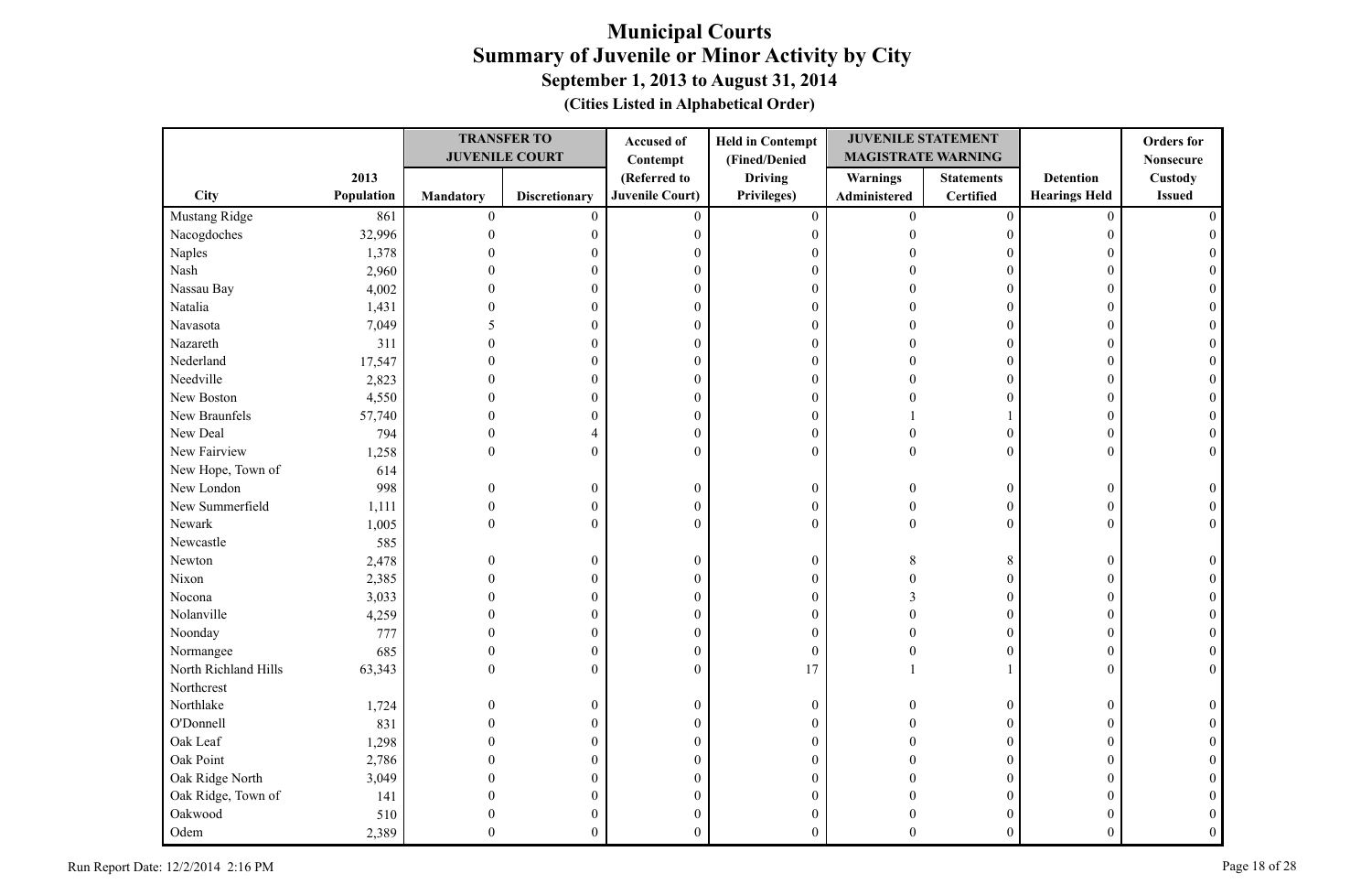|                       |            |                  | <b>CASES FILED</b>   |                      |                  |                  |                      |                   |                      |                  |                        |  |
|-----------------------|------------|------------------|----------------------|----------------------|------------------|------------------|----------------------|-------------------|----------------------|------------------|------------------------|--|
|                       |            |                  | <b>Non-Driving</b>   | <b>Driving Under</b> |                  |                  |                      |                   | Violation of         | All Other        | Parent                 |  |
|                       | 2013       | Transportation   | Alcoholic            | <b>Influence of</b>  | <b>Drug</b>      |                  | <b>Failure to</b>    | Education         | <b>Local Daytime</b> | Non-Traffic,     | <b>Contributing to</b> |  |
| City                  | Population | Code             | <b>Beverage Code</b> | Alcohol              | Paraphernalia    | <b>Tobacco</b>   | <b>Attend School</b> | <b>Code Cases</b> | <b>Curfew</b>        | Fine-Only        | Nonattendance          |  |
| Odessa                | 99,940     | 308              | 144                  | 16                   | 140              | 28               | 1,607                | $\overline{7}$    | 23                   | 109              | 1,431                  |  |
| Old River-Winfree     | 1,245      | $\boldsymbol{0}$ | $\overline{0}$       | $\mathbf{0}$         | $\overline{0}$   | $\boldsymbol{0}$ | $\mathbf{0}$         | $\boldsymbol{0}$  | $\overline{0}$       | $\overline{0}$   | $\overline{0}$         |  |
| Olmos Park            | 2,237      | $\boldsymbol{0}$ |                      | $\boldsymbol{0}$     |                  | $\mathbf{0}$     | $\mathbf{0}$         | $\boldsymbol{0}$  | $\mathbf{0}$         | $\boldsymbol{0}$ |                        |  |
| Olney                 | 3,285      | 20               | $\overline{4}$       | $\boldsymbol{0}$     | $\overline{0}$   | $\boldsymbol{0}$ | 6                    | $\boldsymbol{0}$  | $\theta$             | 11               |                        |  |
| Olton                 | 2,215      | $\mathfrak{Z}$   | 14                   | $\boldsymbol{0}$     | $\overline{c}$   | $\overline{c}$   | $\mathfrak{Z}$       | $\mathbf{0}$      | $\overline{c}$       | $\boldsymbol{0}$ | 15                     |  |
| Omaha                 | 1,021      | $\sqrt{2}$       | $\boldsymbol{0}$     | $\overline{0}$       | $\boldsymbol{0}$ | $\boldsymbol{0}$ | $\mathbf{0}$         | $\theta$          | $\theta$             | $\boldsymbol{0}$ | $\overline{0}$         |  |
| Onalaska              | 1,764      | $\sqrt{2}$       | 8                    | $\overline{0}$       | 4                | $\overline{0}$   | $\theta$             | $\theta$          | $\Omega$             | 5                |                        |  |
| Orange                | 18,595     | 22               | 10                   | $\overline{0}$       | $\overline{3}$   | 4                | $\mathbf{0}$         |                   | 8                    |                  |                        |  |
| Orange Grove          | 1,318      | $28\,$           | $12\,$               | $\boldsymbol{0}$     | $\boldsymbol{0}$ | 5                | $\boldsymbol{0}$     | $\boldsymbol{0}$  | $\boldsymbol{0}$     | $\boldsymbol{0}$ |                        |  |
| Orchard               | 478        | $\boldsymbol{0}$ | $\mathbf{0}$         | $\boldsymbol{0}$     | $\boldsymbol{0}$ | $\boldsymbol{0}$ | $\boldsymbol{0}$     | $\boldsymbol{0}$  | $\boldsymbol{0}$     | $\boldsymbol{0}$ |                        |  |
| Ore City              | 1,144      | 6                | $\boldsymbol{0}$     | $\boldsymbol{0}$     | $\boldsymbol{0}$ | $\boldsymbol{0}$ | $\boldsymbol{0}$     | $\boldsymbol{0}$  | $\boldsymbol{0}$     | $\boldsymbol{0}$ |                        |  |
| Overton               | 2,554      | 54               | $\boldsymbol{0}$     | $\boldsymbol{0}$     | $\boldsymbol{0}$ | $\boldsymbol{0}$ | $\boldsymbol{0}$     | $\boldsymbol{0}$  | $\theta$             | 13               |                        |  |
| Ovilla                | 3,492      | 15               | $\boldsymbol{0}$     | $\boldsymbol{0}$     | $\overline{0}$   | $\mathbf{0}$     | $\mathbf{0}$         | $\boldsymbol{0}$  | $\overline{0}$       | $\boldsymbol{0}$ |                        |  |
| <b>Oyster Creek</b>   | 1,111      | $\boldsymbol{7}$ | $\boldsymbol{0}$     | $\boldsymbol{0}$     | $\boldsymbol{0}$ | $\boldsymbol{0}$ | $\boldsymbol{0}$     | $\boldsymbol{0}$  | $\boldsymbol{0}$     |                  | $\overline{0}$         |  |
| Paducah               | 1,186      | $\boldsymbol{0}$ | $\mathbf{0}$         | $\boldsymbol{0}$     | $\overline{0}$   | $\overline{0}$   | $\mathbf{0}$         | $\mathbf{0}$      | $\theta$             | $\mathbf{0}$     | $\boldsymbol{0}$       |  |
| Palacios              | 4,718      |                  |                      |                      |                  |                  |                      |                   |                      |                  |                        |  |
| Palestine             | 18,712     | 31               | 19                   | $\mathbf{1}$         | $\overline{0}$   | $\overline{7}$   |                      | $\mathfrak{Z}$    | $\mathbf{0}$         | $\tau$           | $\theta$               |  |
| Palisades, Village of | 325        | $\boldsymbol{0}$ | $\boldsymbol{0}$     | $\boldsymbol{0}$     | $\boldsymbol{0}$ | $\boldsymbol{0}$ | $\mathbf{0}$         | $\boldsymbol{0}$  | $\boldsymbol{0}$     | $\boldsymbol{0}$ | $\theta$               |  |
| Palm Valley           | 1,304      | $\mathbf{0}$     | $\boldsymbol{0}$     | $\boldsymbol{0}$     | $\mathbf{0}$     | $\mathbf{0}$     | $\mathbf{0}$         | $\boldsymbol{0}$  | $\mathbf{0}$         | $\boldsymbol{0}$ | $\theta$               |  |
| Palmer                | 2,000      | 182              | $\boldsymbol{0}$     | $\boldsymbol{0}$     | $\boldsymbol{0}$ | $\boldsymbol{0}$ | $\boldsymbol{0}$     | $\boldsymbol{0}$  | $\Omega$             | 34               |                        |  |
| Palmhurst             | 2,607      | 19               | 11                   | $\boldsymbol{0}$     | $\boldsymbol{0}$ | $\overline{0}$   | $\mathbf{0}$         | $\boldsymbol{0}$  |                      | 34               |                        |  |
| Palmview              | 5,460      | 87               | 86                   | $\boldsymbol{0}$     | 15               |                  | $\mathbf{0}$         | $\boldsymbol{0}$  | 3                    | 55               | $\theta$               |  |
| Pampa                 | 17,994     | 128              | 14                   | $\boldsymbol{0}$     | 13               | 9                | $\mathbf{0}$         | $\mathbf{0}$      | $\theta$             | 20               | $\Omega$               |  |
| Panhandle             | 2,452      | $\overline{4}$   | $\overline{4}$       | $\overline{0}$       | $\overline{0}$   |                  | $\mathbf{0}$         | $\mathbf{0}$      | $\Omega$             | $\mathbf{0}$     | $\Omega$               |  |
| Panorama Village      | 2,170      | 12               | $\overline{0}$       | $\overline{0}$       | $\overline{0}$   | $\boldsymbol{0}$ | $\mathbf{0}$         | $\boldsymbol{0}$  | $\overline{0}$       | $\boldsymbol{0}$ | $\theta$               |  |
| Pantego               | 2,394      | 53               | 24                   | $\mathfrak{Z}$       | $\mathfrak{Z}$   | $\mathfrak{Z}$   | $\mathbf{0}$         | $\mathbf{0}$      | $\overline{0}$       | $\boldsymbol{0}$ | $\boldsymbol{0}$       |  |
| Paradise              | 441        |                  |                      |                      |                  |                  |                      |                   |                      |                  |                        |  |
| Paris                 | 25,171     | 64               | 22                   | $\overline{c}$       | 5                | $8\,$            | $\boldsymbol{0}$     | $\boldsymbol{0}$  | $\theta$             | 16               | $\boldsymbol{0}$       |  |
| Parker                | 3,811      | 16               | $\boldsymbol{0}$     | $\boldsymbol{0}$     | $\boldsymbol{0}$ | $\boldsymbol{0}$ | $\mathbf{0}$         | $\boldsymbol{0}$  | $\theta$             | $\overline{4}$   |                        |  |
| Pasadena              | 149,043    | 489              | 152                  | $\overline{0}$       | 6                | 15               | $\mathbf{0}$         |                   | 262                  | 523              | $\theta$               |  |
| Patton Village        | 1,557      | 47               | $\overline{0}$       | $\overline{0}$       | $\overline{0}$   | $\overline{0}$   | $\theta$             | $\mathbf{0}$      | $\Omega$             | 3                |                        |  |
| Payne Springs         | 767        | 6                | $\overline{c}$       | $\boldsymbol{0}$     | $\boldsymbol{0}$ | $\boldsymbol{0}$ | $\mathbf{0}$         | $\boldsymbol{0}$  | $\mathbf{0}$         | $\boldsymbol{0}$ |                        |  |
| Pearland              | 91,252     | 215              | 61                   | 10                   | 21               | $\mathfrak{Z}$   | $\mathbf{0}$         | $\mathfrak{Z}$    | $\mathbf{0}$         | 108              |                        |  |
| Pearsall              | 9,146      | 59               | $\overline{4}$       | $\overline{0}$       | $\Omega$         | $\overline{4}$   | $\theta$             | $\theta$          | $\overline{4}$       | $\Omega$         | $\Omega$               |  |
| Pecan Gap             | 203        |                  |                      |                      |                  |                  |                      |                   |                      |                  |                        |  |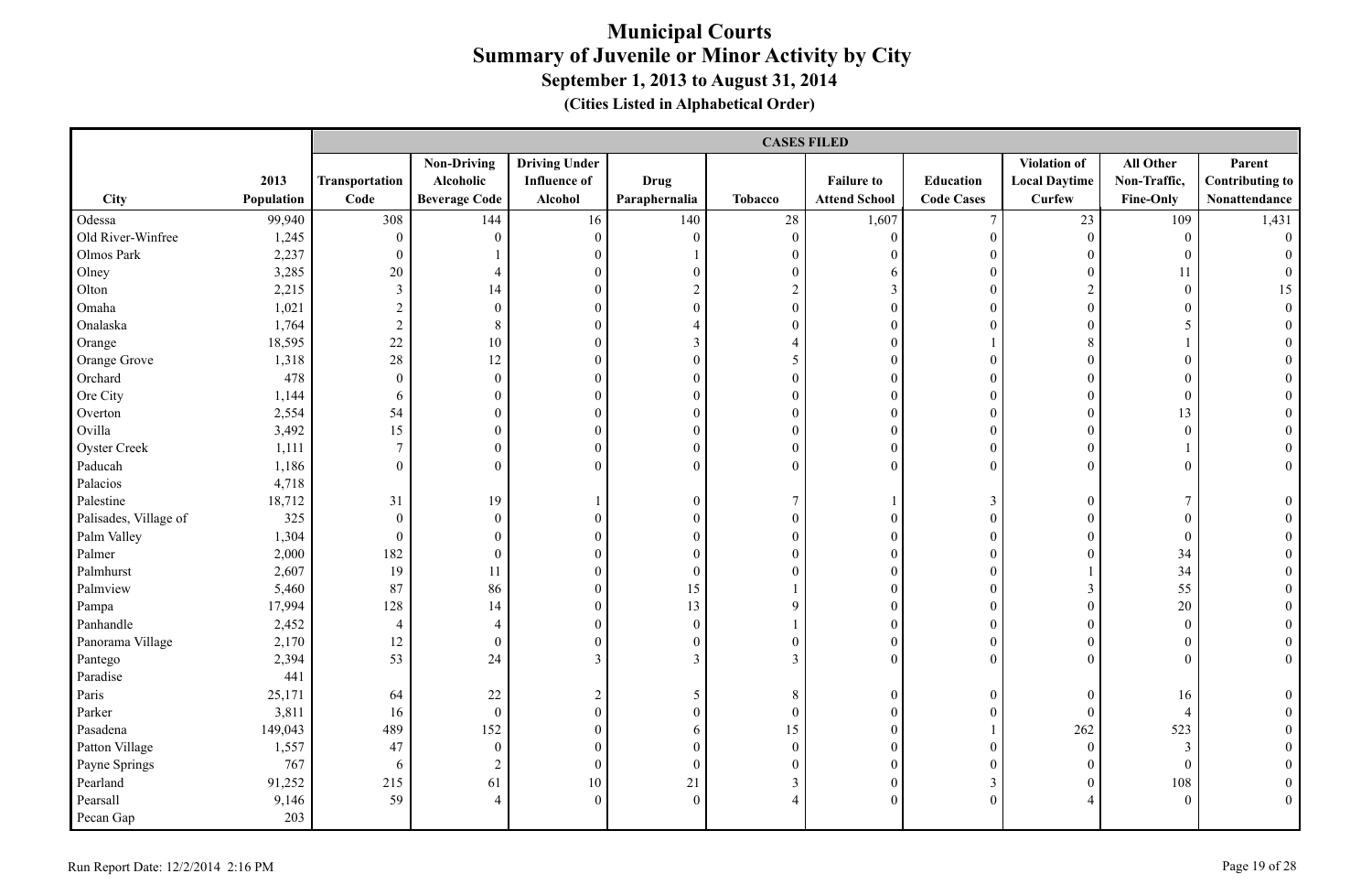|                       |            |              | <b>TRANSFER TO</b>    | Accused of       | <b>Held in Contempt</b> | <b>JUVENILE STATEMENT</b> |                   |                      | <b>Orders</b> for |
|-----------------------|------------|--------------|-----------------------|------------------|-------------------------|---------------------------|-------------------|----------------------|-------------------|
|                       |            |              | <b>JUVENILE COURT</b> | Contempt         | (Fined/Denied           | <b>MAGISTRATE WARNING</b> |                   |                      | <b>Nonsecure</b>  |
|                       | 2013       |              |                       | (Referred to     | <b>Driving</b>          | <b>Warnings</b>           | <b>Statements</b> | <b>Detention</b>     | Custody           |
| City                  | Population | Mandatory    | <b>Discretionary</b>  | Juvenile Court)  | Privileges)             | Administered              | <b>Certified</b>  | <b>Hearings Held</b> | <b>Issued</b>     |
| Odessa                | 99,940     | $\mathbf{0}$ | $\mathbf{0}$          | 249              | 1,794                   | $\overline{0}$            | $\overline{0}$    | $\mathbf{0}$         |                   |
| Old River-Winfree     | 1,245      | $\theta$     | $\boldsymbol{0}$      | $\theta$         | $\boldsymbol{0}$        | $\Omega$                  | $\mathbf{0}$      | $\boldsymbol{0}$     |                   |
| Olmos Park            | 2,237      |              | 0                     | $\overline{0}$   | $\boldsymbol{0}$        |                           | 0                 | 0                    |                   |
| Olney                 | 3,285      |              | $\overline{0}$        | $\theta$         | $\boldsymbol{0}$        |                           | $\theta$          | $\mathbf{0}$         |                   |
| Olton                 | 2,215      |              | 0                     | $\boldsymbol{0}$ | $\boldsymbol{0}$        |                           | $\boldsymbol{0}$  | $\mathbf{0}$         |                   |
| Omaha                 | 1,021      |              | $\theta$              | $\boldsymbol{0}$ | $\boldsymbol{0}$        | C                         | $\theta$          | $\theta$             |                   |
| Onalaska              | 1,764      |              | $\theta$              | $\theta$         | $\boldsymbol{0}$        |                           | $\theta$          | $\Omega$             |                   |
| Orange                | 18,595     |              |                       | $\boldsymbol{0}$ | $\boldsymbol{0}$        | $\Omega$                  | $\boldsymbol{0}$  | $\theta$             |                   |
| Orange Grove          | 1,318      | 0            | $\overline{0}$        | $\boldsymbol{0}$ | $\boldsymbol{0}$        |                           | $\boldsymbol{0}$  | $\mathbf{0}$         |                   |
| Orchard               | 478        | $\Omega$     | $\theta$              | $\theta$         | $\boldsymbol{0}$        | $\sqrt{ }$                | $\mathbf{0}$      | $\theta$             | $\Omega$          |
| Ore City              | 1,144      | 0            | 0                     | $\boldsymbol{0}$ | $\boldsymbol{0}$        | 0                         | $\overline{0}$    | $\mathbf{0}$         | $\Omega$          |
| Overton               | 2,554      | $\Omega$     | $\overline{0}$        | $\boldsymbol{0}$ | $\boldsymbol{0}$        | ∩                         | 0                 | $\mathbf{0}$         | $\Omega$          |
| Ovilla                | 3,492      | $\Omega$     | $\overline{0}$        | $\boldsymbol{0}$ | $\boldsymbol{0}$        | $\Omega$                  | $\overline{0}$    | $\theta$             | $\Omega$          |
| <b>Oyster Creek</b>   | 1,111      | $\mathbf{0}$ | $\boldsymbol{0}$      | $\boldsymbol{0}$ | $\boldsymbol{0}$        | $\Omega$                  | $\boldsymbol{0}$  | $\boldsymbol{0}$     | $\theta$          |
| Paducah               | 1,186      | $\theta$     | $\boldsymbol{0}$      | $\theta$         | $\boldsymbol{0}$        | $\Omega$                  | $\overline{0}$    | $\mathbf{0}$         | $\theta$          |
| Palacios              | 4,718      |              |                       |                  |                         |                           |                   |                      |                   |
| Palestine             | 18,712     | $\theta$     | $\boldsymbol{0}$      | $\boldsymbol{0}$ | $\boldsymbol{0}$        | $\Omega$                  | $\boldsymbol{0}$  | $\boldsymbol{0}$     |                   |
| Palisades, Village of | 325        | $\Omega$     | $\boldsymbol{0}$      | $\boldsymbol{0}$ | $\boldsymbol{0}$        | $\Omega$                  | $\boldsymbol{0}$  | $\mathbf{0}$         |                   |
| Palm Valley           | 1,304      | $\Omega$     | $\overline{0}$        | $\mathbf{0}$     | $\overline{0}$          | $\Omega$                  | $\mathbf{0}$      | $\mathbf{0}$         |                   |
| Palmer                | 2,000      |              | $\boldsymbol{0}$      | $\theta$         | $\boldsymbol{0}$        |                           | $\mathbf{0}$      | $\mathbf{0}$         |                   |
| Palmhurst             | 2,607      |              | $\mathbf{0}$          | $\boldsymbol{0}$ | $\boldsymbol{0}$        |                           | $\boldsymbol{0}$  | $\mathbf{0}$         |                   |
| Palmview              | 5,460      |              | $\overline{0}$        | $\theta$         | $\mathbf{0}$            |                           | $\boldsymbol{0}$  | $\mathbf{0}$         |                   |
| Pampa                 | 17,994     |              | 0                     | $\overline{2}$   | $\boldsymbol{0}$        |                           | $\boldsymbol{0}$  | $\theta$             |                   |
| Panhandle             | 2,452      |              | 0                     | $\boldsymbol{0}$ | $\boldsymbol{0}$        |                           | 0                 | $\boldsymbol{0}$     | $\theta$          |
| Panorama Village      | 2,170      | $\Omega$     | $\mathbf{0}$          | $\boldsymbol{0}$ | $\boldsymbol{0}$        |                           | $\mathbf{0}$      | $\mathbf{0}$         | $\Omega$          |
| Pantego               | 2,394      | $\theta$     | $\mathbf{0}$          | $\mathbf{0}$     | $\boldsymbol{0}$        | $\Omega$                  | $\overline{0}$    | $\mathbf{0}$         | $\Omega$          |
| Paradise              | 441        |              |                       |                  |                         |                           |                   |                      |                   |
| Paris                 | 25,171     | $\Omega$     | $\boldsymbol{0}$      | $\boldsymbol{0}$ | $\boldsymbol{0}$        | $\Omega$                  | $\overline{0}$    | $\mathbf{0}$         |                   |
| Parker                | 3,811      | $\Omega$     | $\overline{0}$        | $\boldsymbol{0}$ | $\boldsymbol{0}$        |                           | $\boldsymbol{0}$  | $\mathbf{0}$         |                   |
| Pasadena              | 149,043    | $\Omega$     | $\boldsymbol{0}$      | $\boldsymbol{0}$ | $\boldsymbol{0}$        |                           | $\mathbf{0}$      | $\mathbf{0}$         |                   |
| Patton Village        | 1,557      |              | $\mathbf{0}$          | $\theta$         | $\mathbf{0}$            |                           | $\theta$          | $\theta$             |                   |
| Payne Springs         | 767        |              | $\boldsymbol{0}$      | $\boldsymbol{0}$ | $\overline{0}$          |                           | $\overline{0}$    | $\mathbf{0}$         | $\Omega$          |
| Pearland              | 91,252     | $\theta$     | 16                    | $\boldsymbol{0}$ | 28                      | 0                         | 0                 | $\boldsymbol{0}$     | $\theta$          |
| Pearsall              | 9,146      | $\theta$     | $\mathbf{0}$          | $\theta$         | 1                       | $\Omega$                  | $\boldsymbol{0}$  | $\mathbf{0}$         | $\Omega$          |
| Pecan Gap             | 203        |              |                       |                  |                         |                           |                   |                      |                   |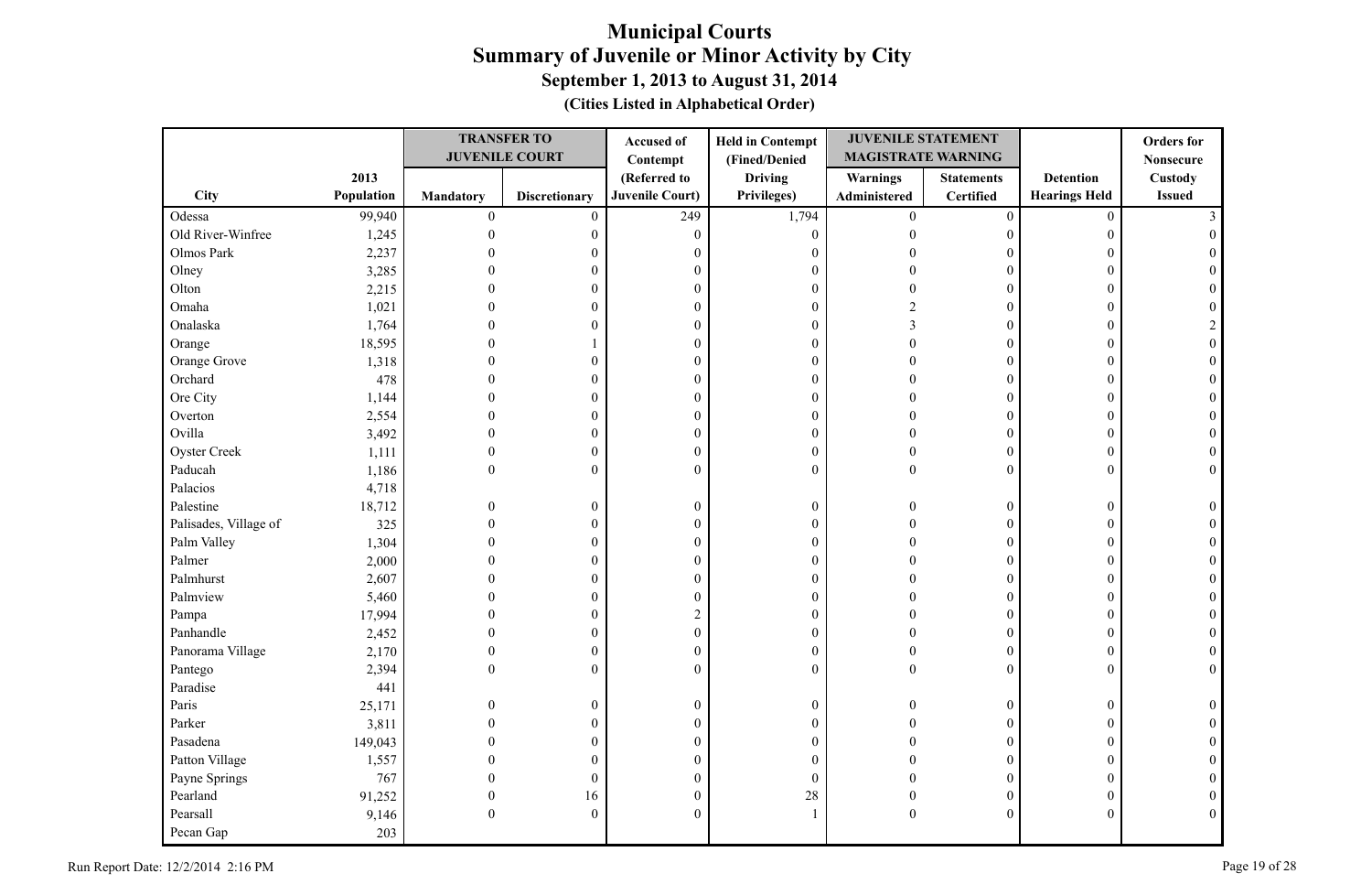|                           |            |                          |                      |                      |                  |                  | <b>CASES FILED</b>   |                   |                      |                  |                        |
|---------------------------|------------|--------------------------|----------------------|----------------------|------------------|------------------|----------------------|-------------------|----------------------|------------------|------------------------|
|                           |            |                          | <b>Non-Driving</b>   | <b>Driving Under</b> |                  |                  |                      |                   | Violation of         | All Other        | Parent                 |
|                           | 2013       | Transportation           | Alcoholic            | <b>Influence of</b>  | <b>Drug</b>      |                  | <b>Failure to</b>    | Education         | <b>Local Daytime</b> | Non-Traffic,     | <b>Contributing to</b> |
| City                      | Population | Code                     | <b>Beverage Code</b> | Alcohol              | Paraphernalia    | <b>Tobacco</b>   | <b>Attend School</b> | <b>Code Cases</b> | <b>Curfew</b>        | Fine-Only        | Nonattendance          |
| Pecan Hill                | 626        | $\sqrt{2}$               | $\overline{0}$       | $\boldsymbol{0}$     | $\boldsymbol{0}$ | $\boldsymbol{0}$ | $\boldsymbol{0}$     | $\boldsymbol{0}$  | $\overline{0}$       | $\boldsymbol{0}$ | $\Omega$               |
| Pecos                     | 8,780      | 22                       | 45                   | $\theta$             |                  | $\overline{2}$   | $\theta$             | $\mathbf{0}$      | 26                   | $\theta$         | $\overline{0}$         |
| Pelican Bay               | 1,547      |                          |                      |                      |                  |                  |                      |                   |                      |                  |                        |
| Penitas                   | 4,403      | $\overline{\phantom{a}}$ |                      | $\boldsymbol{0}$     | $\mathbf{0}$     |                  | $\boldsymbol{0}$     | $\boldsymbol{0}$  | $\boldsymbol{0}$     |                  | $\theta$               |
| Perryton                  | 8,802      | 94                       | 97                   | $\overline{0}$       | 12               | 6                | $\theta$             | $\boldsymbol{0}$  | $\overline{0}$       | 9                |                        |
| Petersburg                | 1,202      | $\overline{2}$           |                      | $\theta$             | $\mathbf{0}$     | $\mathbf{0}$     | $\theta$             | $\boldsymbol{0}$  | $\overline{0}$       | $\overline{c}$   |                        |
| Pflugerville              | 46,936     | 156                      | 36                   | $\overline{4}$       | 49               | 6                | $\mathbf{0}$         | $\boldsymbol{0}$  | $\overline{0}$       | 46               | $\Omega$               |
| Pharr                     | 70,400     | 175                      | 17                   | $\mathbf{0}$         | 51               | $\overline{7}$   | 81                   | $\boldsymbol{0}$  |                      | 153              | 16                     |
| Pilot Point               | 3,856      | 31                       | 25                   | $\theta$             | $\mathbf{0}$     | $\mathbf{1}$     | $\boldsymbol{0}$     | $\overline{0}$    | $\boldsymbol{0}$     | $\mathfrak{Z}$   | $0\,$                  |
| Pine Forest               | 487        |                          |                      |                      |                  |                  |                      |                   |                      |                  |                        |
| Pinehurst                 | 4,624      | 15                       | $\overline{0}$       | $\boldsymbol{0}$     | $\boldsymbol{0}$ | $\boldsymbol{0}$ | $\boldsymbol{0}$     | $\boldsymbol{0}$  | $\boldsymbol{0}$     | $\boldsymbol{0}$ | $\theta$               |
| Pineland                  | 850        | $16\,$                   | $\overline{0}$       | $\boldsymbol{0}$     | $\theta$         | $\mathbf{0}$     | $\overline{c}$       | $\boldsymbol{0}$  | $\overline{0}$       | $\boldsymbol{0}$ |                        |
| Piney Point Village       | 3,125      | $\,8\,$                  | $\overline{4}$       | $\theta$             | $\theta$         |                  | $\overline{0}$       | $\theta$          | $\overline{0}$       | $\boldsymbol{0}$ |                        |
| Pittsburg                 | 4,497      | 11                       | 3                    | $\theta$             | $\mathbf{0}$     |                  | $\overline{0}$       |                   | $\overline{0}$       | $\tau$           |                        |
| Plainview                 | 22,194     | 109                      | 49                   | $\boldsymbol{0}$     | $18\,$           | $\boldsymbol{0}$ | $\overline{0}$       |                   | $\overline{0}$       | 42               |                        |
| Plano                     | 259,841    | 330                      | 227                  | 73                   | 97               | 31               | $\boldsymbol{0}$     | $\boldsymbol{0}$  | $\overline{0}$       | 436              |                        |
| Pleasanton                | 8,934      | 24                       | 27                   | $\boldsymbol{0}$     | $\boldsymbol{0}$ | $\sqrt{2}$       | $\overline{0}$       | $\boldsymbol{0}$  | $\boldsymbol{0}$     | 17               |                        |
| Point                     | 820        | 24                       | $\boldsymbol{0}$     | $\boldsymbol{0}$     | $\boldsymbol{0}$ | $\boldsymbol{0}$ | $\mathbf{0}$         | $\boldsymbol{0}$  | $\boldsymbol{0}$     | $\sqrt{2}$       |                        |
| Point Comfort             | 737        | $\boldsymbol{0}$         | $\overline{0}$       | $\theta$             | $\theta$         | $\mathbf{0}$     | $\overline{0}$       | $\theta$          | $\overline{0}$       | $\boldsymbol{0}$ |                        |
| Point Venture, Village of | 800        | $\boldsymbol{0}$         | $\theta$             | $\boldsymbol{0}$     | $\theta$         | $\boldsymbol{0}$ | $\boldsymbol{0}$     | $\theta$          | $\overline{0}$       | $\boldsymbol{0}$ |                        |
| Ponder                    | 1,395      | 13                       | $\overline{2}$       | 11                   | 3                |                  | $\theta$             | $\overline{4}$    | $\overline{0}$       |                  |                        |
| Port Aransas              | 3,480      | 25                       | 263                  | $\theta$             | 6                | $\mathbf{0}$     | $\theta$             | $\theta$          | $\overline{0}$       | 8                |                        |
| Port Arthur               | 53,818     | 111                      | 34                   |                      | $\overline{4}$   | $\mathbf{0}$     | $\mathbf{0}$         |                   | 8                    | 63               |                        |
| Port Isabel               | 5,006      | $8\,$                    | 15                   | $\theta$             | 3                | $\mathbf{0}$     | 126                  |                   | $\overline{7}$       | 29               |                        |
| Port Lavaca               | 12,248     | 14                       | 27                   |                      | $\overline{0}$   | $\mathfrak{Z}$   | 73                   |                   | $\overline{0}$       | 25               |                        |
| Port Neches               | 13,040     | 32                       | 25                   | $\overline{c}$       | $\sqrt{5}$       | $\sqrt{2}$       | $\boldsymbol{0}$     | $\boldsymbol{0}$  | 10                   | $\sqrt{2}$       |                        |
| Portland                  | 15,099     | 46                       | 23                   | $\boldsymbol{0}$     | $\overline{0}$   | $\overline{4}$   | $\boldsymbol{0}$     | $\boldsymbol{0}$  | $\boldsymbol{0}$     | 54               |                        |
| Post                      | 5,376      | 23                       | 14                   | $\boldsymbol{0}$     | $\overline{0}$   | $\boldsymbol{0}$ | 32                   | $\boldsymbol{0}$  | $\overline{0}$       | 12               |                        |
| Poteet                    | 3,260      | 15                       | 14                   | $\boldsymbol{0}$     | $\overline{0}$   | $\boldsymbol{0}$ | $\boldsymbol{0}$     | $\mathbf{1}$      | 12                   | 10               |                        |
| Poth                      | 1,908      | 6                        | $\theta$             | $\theta$             | $\theta$         | $\mathbf{0}$     | $\mathbf{0}$         | $\mathbf{0}$      | $\overline{0}$       | $\boldsymbol{0}$ |                        |
| Pottsboro                 | 2,160      | 1                        | $\overline{0}$       | $\mathbf{0}$         | $\theta$         | $\overline{0}$   | $\mathbf{0}$         | $\boldsymbol{0}$  | $\overline{0}$       | $\mathbf{0}$     |                        |
| Prairie View              | 5,576      | $\,8\,$                  | 5                    | $\theta$             | $\theta$         | $\overline{0}$   | $\overline{0}$       | $\boldsymbol{0}$  | $\overline{0}$       | $\overline{0}$   |                        |
| Premont                   | 2,653      |                          |                      |                      |                  |                  |                      |                   |                      |                  |                        |
| Presidio                  | 4,426      | $\boldsymbol{0}$         | $\overline{0}$       | $\mathbf{0}$         | $\mathbf{0}$     | $\boldsymbol{0}$ | $\mathbf{0}$         | $\theta$          | $\boldsymbol{0}$     | $\boldsymbol{0}$ | $\mathbf{0}$           |
| Primera                   | 4,070      | 77                       | $\Omega$             | $\theta$             | $\theta$         | $\theta$         | $\overline{0}$       | $\theta$          | $\Omega$             | 46               | $\theta$               |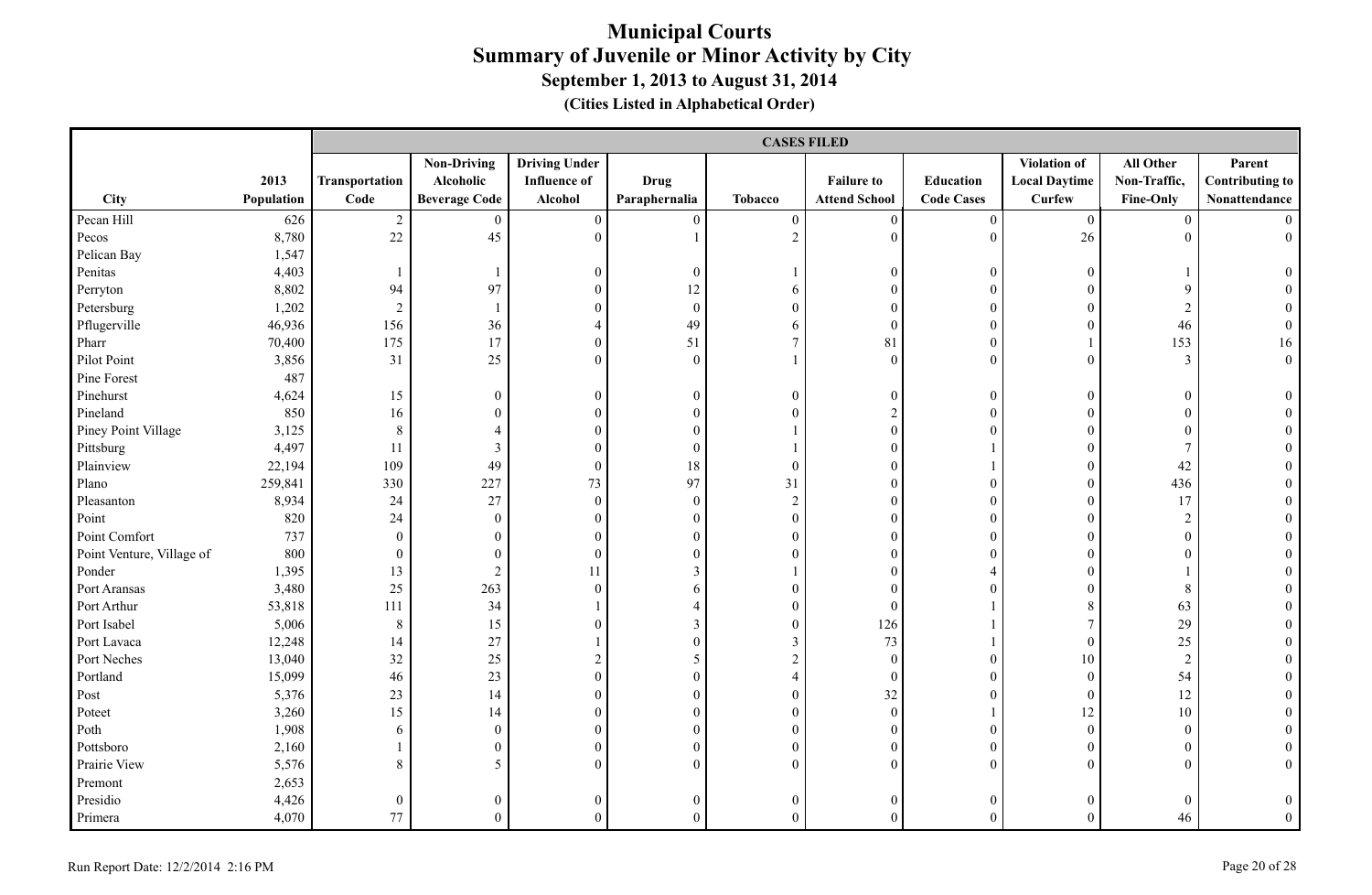|                           |            |                  | <b>TRANSFER TO</b>    | Accused of             | <b>Held in Contempt</b> | <b>JUVENILE STATEMENT</b> |                   |                      | <b>Orders</b> for |
|---------------------------|------------|------------------|-----------------------|------------------------|-------------------------|---------------------------|-------------------|----------------------|-------------------|
|                           |            |                  | <b>JUVENILE COURT</b> | Contempt               | (Fined/Denied           | <b>MAGISTRATE WARNING</b> |                   |                      | <b>Nonsecure</b>  |
|                           | 2013       |                  |                       | (Referred to           | <b>Driving</b>          | <b>Warnings</b>           | <b>Statements</b> | <b>Detention</b>     | Custody           |
| City                      | Population | <b>Mandatory</b> | <b>Discretionary</b>  | <b>Juvenile Court)</b> | Privileges)             | Administered              | <b>Certified</b>  | <b>Hearings Held</b> | <b>Issued</b>     |
| Pecan Hill                | 626        | $\boldsymbol{0}$ | $\mathbf{0}$          | $\mathbf{0}$           | $\boldsymbol{0}$        | $\overline{0}$            | $\boldsymbol{0}$  | $\mathbf{0}$         |                   |
| Pecos                     | 8,780      | $\overline{0}$   | $\boldsymbol{0}$      | $\theta$               | $\boldsymbol{0}$        | $\theta$                  | $\mathbf{0}$      | $\mathbf{0}$         |                   |
| Pelican Bay               | 1,547      |                  |                       |                        |                         |                           |                   |                      |                   |
| Penitas                   | 4,403      | $\theta$         | $\boldsymbol{0}$      | $\boldsymbol{0}$       | $\boldsymbol{0}$        |                           | $\boldsymbol{0}$  | $\boldsymbol{0}$     |                   |
| Perryton                  | 8,802      |                  | $\mathbf{0}$          | $\boldsymbol{0}$       | $\boldsymbol{0}$        |                           | $\boldsymbol{0}$  | $\theta$             |                   |
| Petersburg                | 1,202      |                  | $\overline{0}$        | $\mathbf{0}$           | $\boldsymbol{0}$        |                           | $\theta$          | $\theta$             |                   |
| Pflugerville              | 46,936     |                  | $\overline{2}$        | $\boldsymbol{0}$       | $\boldsymbol{0}$        |                           | $\mathbf{0}$      | $\theta$             |                   |
| Pharr                     | 70,400     | $\Omega$         | $\boldsymbol{0}$      | $\boldsymbol{0}$       | $\overline{4}$          | $\Omega$                  | $\boldsymbol{0}$  | $\theta$             |                   |
| Pilot Point               | 3,856      | $\theta$         | $\overline{0}$        | $\overline{0}$         | $\overline{0}$          | $\Omega$                  | $\overline{0}$    | $\mathbf{0}$         |                   |
| Pine Forest               | 487        |                  |                       |                        |                         |                           |                   |                      |                   |
| Pinehurst                 | 4,624      | 3                | $\boldsymbol{0}$      | $\boldsymbol{0}$       | $\boldsymbol{0}$        | $\Omega$                  | 0                 | $\boldsymbol{0}$     |                   |
| Pineland                  | 850        |                  | $\theta$              | $\mathbf{0}$           | $\boldsymbol{0}$        |                           | $\overline{0}$    | $\theta$             |                   |
| Piney Point Village       | 3,125      |                  | $\overline{0}$        | $\boldsymbol{0}$       | $\boldsymbol{0}$        |                           | $\overline{0}$    | 0                    |                   |
| Pittsburg                 | 4,497      |                  | 0                     | $\boldsymbol{0}$       | $\boldsymbol{0}$        |                           | 0                 | 0                    |                   |
| Plainview                 | 22,194     |                  | $\theta$              | $\boldsymbol{0}$       | 30                      |                           | $\mathbf{0}$      | $\mathbf{0}$         | 61                |
| Plano                     | 259,841    |                  | 0                     | $\boldsymbol{0}$       | 73                      | $\overline{2}$            | 1                 | $\mathbf{0}$         | 42                |
| Pleasanton                | 8,934      |                  | $\theta$              | $\mathbf{0}$           | $\theta$                | 30                        | 11                | $\mathbf{0}$         | 18                |
| Point                     | 820        |                  | $\theta$              | $\theta$               | $\boldsymbol{0}$        | $\theta$                  | $\mathbf{0}$      | $\Omega$             | $\Omega$          |
| Point Comfort             | 737        |                  | $\boldsymbol{0}$      | $\overline{0}$         | $\boldsymbol{0}$        | $\Omega$                  | $\boldsymbol{0}$  | $\mathbf{0}$         |                   |
| Point Venture, Village of | 800        |                  | $\theta$              | $\overline{0}$         | $\mathbf{0}$            |                           | $\theta$          | $\theta$             |                   |
| Ponder                    | 1,395      |                  | $\overline{c}$        | $\theta$               | $\overline{c}$          |                           | $\theta$          | $\theta$             |                   |
| Port Aransas              | 3,480      |                  | 0                     | $\boldsymbol{0}$       | $\boldsymbol{0}$        |                           | $\mathbf{0}$      | $\mathbf{0}$         |                   |
| Port Arthur               | 53,818     |                  | $\overline{0}$        | $\theta$               | $\boldsymbol{0}$        |                           | $\boldsymbol{0}$  | $\theta$             |                   |
| Port Isabel               | 5,006      |                  | 0                     | $\boldsymbol{0}$       | $\boldsymbol{0}$        |                           | $\boldsymbol{0}$  | 0                    |                   |
| Port Lavaca               | 12,248     |                  | $\overline{0}$        | $\boldsymbol{0}$       | $\boldsymbol{0}$        |                           | $\boldsymbol{0}$  | $\overline{0}$       |                   |
| Port Neches               | 13,040     |                  | $\overline{0}$        | $\theta$               | $\boldsymbol{0}$        |                           | 9                 | $\theta$             |                   |
| Portland                  | 15,099     |                  | 5                     | $\overline{2}$         | 6                       |                           | $\boldsymbol{0}$  | $\theta$             |                   |
| Post                      | 5,376      |                  | $\overline{0}$        | $\boldsymbol{0}$       | $\boldsymbol{0}$        |                           | $\boldsymbol{0}$  | $\theta$             |                   |
| Poteet                    | 3,260      |                  | $\theta$              | $\theta$               | $\boldsymbol{0}$        |                           | $\theta$          | $\theta$             |                   |
| Poth                      | 1,908      | 0                | $\boldsymbol{0}$      | $\boldsymbol{0}$       | $\boldsymbol{0}$        |                           | $\overline{0}$    | $\mathbf{0}$         |                   |
| Pottsboro                 | 2,160      | $\Omega$         | 0                     | $\boldsymbol{0}$       | $\overline{4}$          |                           | $\overline{0}$    | $\mathbf{0}$         |                   |
| Prairie View              | 5,576      | $\Omega$         | $\overline{0}$        | $\Omega$               | $\overline{0}$          | $\Omega$                  | $\overline{0}$    | $\mathbf{0}$         | $\Omega$          |
| Premont                   | 2,653      |                  |                       |                        |                         |                           |                   |                      |                   |
| Presidio                  | 4,426      | $\theta$         | 0                     | $\boldsymbol{0}$       | $\boldsymbol{0}$        |                           | 0                 | $\theta$             | $\Omega$          |
| Primera                   | 4,070      | $\Omega$         | $\theta$              | $\theta$               | $\theta$                | $\Omega$                  | $\theta$          | $\theta$             | $\Omega$          |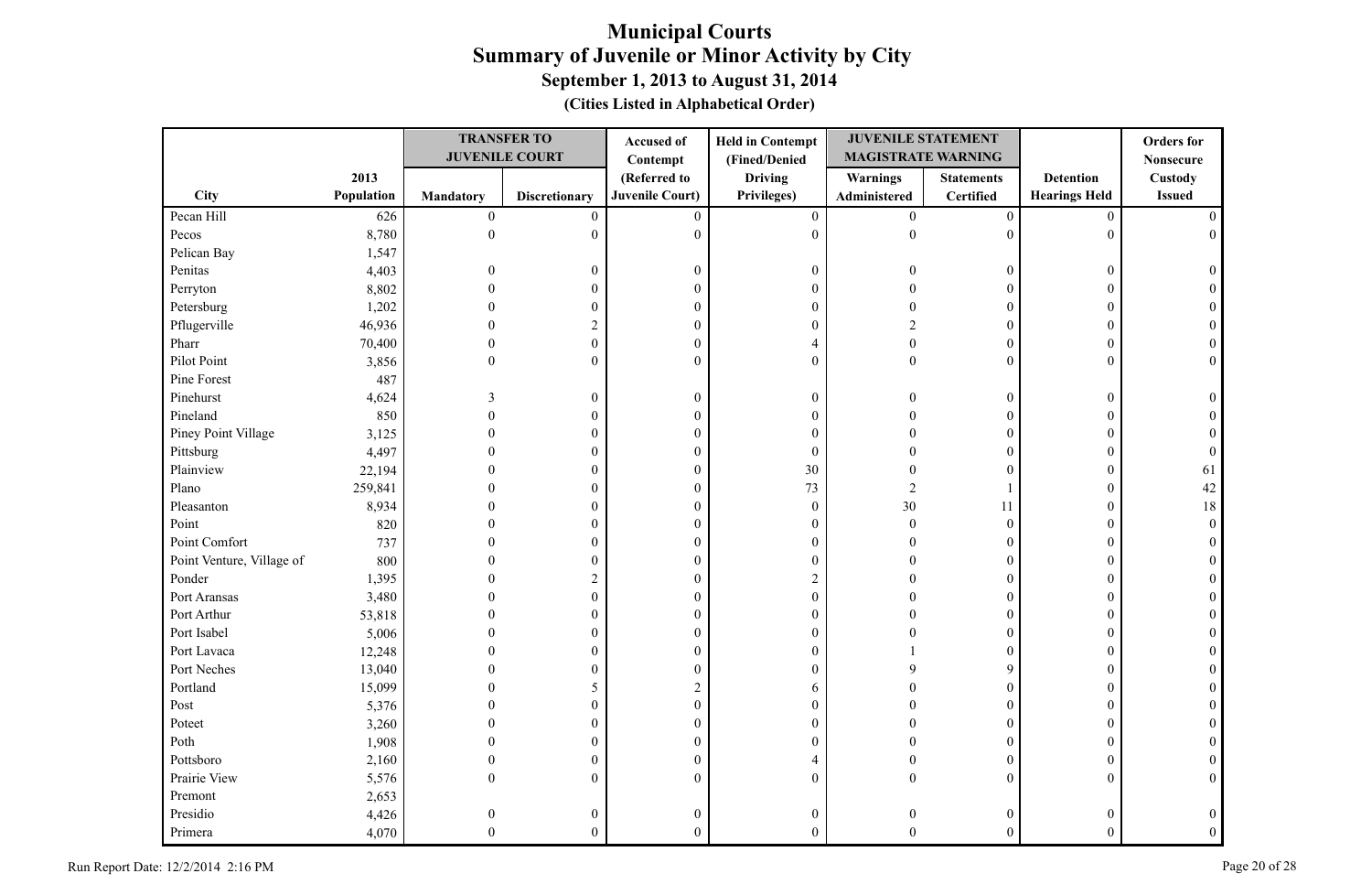|                      |            |                  |                         |                      |                  | <b>CASES FILED</b> |                      |                   |                      |                  |                        |
|----------------------|------------|------------------|-------------------------|----------------------|------------------|--------------------|----------------------|-------------------|----------------------|------------------|------------------------|
|                      |            |                  | <b>Non-Driving</b>      | <b>Driving Under</b> |                  |                    |                      |                   | <b>Violation of</b>  | All Other        | Parent                 |
|                      | 2013       | Transportation   | Alcoholic               | <b>Influence of</b>  | <b>Drug</b>      |                    | <b>Failure to</b>    | <b>Education</b>  | <b>Local Daytime</b> | Non-Traffic,     | <b>Contributing to</b> |
| City                 | Population | Code             | <b>Beverage Code</b>    | Alcohol              | Paraphernalia    | <b>Tobacco</b>     | <b>Attend School</b> | <b>Code Cases</b> | <b>Curfew</b>        | Fine-Only        | Nonattendance          |
| Princeton            | 6,807      | 37               | 21                      | $\mathbf{0}$         | $\boldsymbol{0}$ | 13                 | $\overline{0}$       | $\boldsymbol{0}$  | $\overline{0}$       | 15               |                        |
| Progreso             | 5,507      | $22\,$           | $\mathfrak{Z}$          | $\boldsymbol{0}$     | $\boldsymbol{0}$ | $\boldsymbol{0}$   | $\boldsymbol{0}$     | $\mathfrak{Z}$    | $\boldsymbol{0}$     | 114              |                        |
| Prosper              | 9,423      | 105              | 31                      | 3                    | $\overline{c}$   | $\mathfrak{Z}$     |                      |                   | 9                    | 27               |                        |
| Providence Village   |            | 23               | $\mathbf{0}$            | $\theta$             | $\theta$         | $\boldsymbol{0}$   | $\theta$             | $\theta$          | $\boldsymbol{0}$     | $\sqrt{2}$       |                        |
| Quanah               | 2,641      | $\boldsymbol{0}$ | $\overline{0}$          | $\theta$             | $\theta$         | $\overline{0}$     | $\overline{7}$       | $\boldsymbol{0}$  | $\overline{0}$       | $\mathbf{0}$     |                        |
| Queen City           | 1,476      | $\mathbf{0}$     | $\overline{0}$          | $\theta$             | $\theta$         | $\mathbf{0}$       | $\theta$             | $\theta$          | $\overline{0}$       | $\mathbf{0}$     |                        |
| Quinlan              | 1,394      | $\sqrt{2}$       | $\overline{0}$          | $\theta$             | $\theta$         | $\boldsymbol{0}$   | $\overline{0}$       | $\boldsymbol{0}$  | $\overline{0}$       | $\mathbf{0}$     |                        |
| Quitman              | 1,809      | $\boldsymbol{0}$ | 6                       | $\overline{0}$       | $\boldsymbol{0}$ | $\boldsymbol{0}$   | $\overline{0}$       | $\boldsymbol{0}$  | $\theta$             | $\overline{0}$   |                        |
| Ralls                | 1,944      | 5                |                         | $\boldsymbol{0}$     | $\overline{c}$   | $\boldsymbol{0}$   | $\boldsymbol{0}$     | $\boldsymbol{0}$  |                      | $\overline{0}$   |                        |
| Rancho Viejo         | 2,437      | 13               | 3                       | $\boldsymbol{0}$     | $\mathbf{0}$     |                    | $\boldsymbol{0}$     | $\sqrt{2}$        | $\overline{0}$       |                  |                        |
| Ranger               | 2,468      | $\tau$           | 14                      | $\mathbf{0}$         | $\theta$         | $\boldsymbol{0}$   | $\mathbf{0}$         | $\overline{3}$    | $\overline{0}$       | 3                |                        |
| Ransom Canyon        | 1,096      | $\boldsymbol{0}$ | $\mathbf{0}$            | $\overline{0}$       | $\overline{0}$   | $\boldsymbol{0}$   | $\boldsymbol{0}$     | $\theta$          | $\overline{0}$       | $\boldsymbol{0}$ |                        |
| Raymondville         | 11,284     | 36               | 15                      | $\boldsymbol{0}$     | $\mathbf{0}$     | $\boldsymbol{0}$   | $\overline{0}$       |                   | 6                    | $\sqrt{2}$       |                        |
| Red Oak              | 10,769     | 74               | 3                       | $\boldsymbol{0}$     | $\theta$         | $\boldsymbol{0}$   | $\theta$             |                   | $\overline{0}$       | 45               |                        |
| Redwater             | 1,057      | $\mathbf{0}$     | $\overline{0}$          | $\overline{0}$       | $\mathbf{0}$     | $\mathbf{0}$       | $\boldsymbol{0}$     | $\boldsymbol{0}$  | $\overline{0}$       | $\mathbf{0}$     |                        |
| Refugio              | 2,890      | 91               | $\overline{0}$          | $\boldsymbol{0}$     | $\overline{0}$   | $\overline{0}$     | $\overline{0}$       | $\boldsymbol{0}$  | $\overline{0}$       | 14               |                        |
| Reno (Lamar County)  | 3,166      | 24               | $\boldsymbol{0}$        | $\boldsymbol{0}$     | $\boldsymbol{0}$ | $\boldsymbol{0}$   | $\boldsymbol{0}$     | $\boldsymbol{0}$  | $\overline{0}$       | $\boldsymbol{0}$ |                        |
| Reno (Parker County) | 2,494      | 74               | $\boldsymbol{0}$        | $\overline{0}$       | $\overline{0}$   | $\boldsymbol{0}$   | $\boldsymbol{0}$     | $\boldsymbol{0}$  | $\boldsymbol{0}$     | $8\,$            |                        |
| Rhome                | 1,522      | 35               | $\overline{0}$          | $\theta$             | $\theta$         | $\boldsymbol{0}$   | $\overline{0}$       | $\boldsymbol{0}$  | $\boldsymbol{0}$     | 11               |                        |
| Rice                 | 923        | $\boldsymbol{0}$ | $\overline{0}$          | $\boldsymbol{0}$     | $\theta$         | $\boldsymbol{0}$   | $\overline{0}$       | $\theta$          | $\overline{0}$       | $\mathbf{0}$     |                        |
| Richardson           | 99,223     | 282              | 449                     | 20                   | $\theta$         | 21                 | $\theta$             | $\mathbf{1}$      | 62                   | 111              |                        |
| Richland Hills       | 7,801      | 15               | $\overline{4}$          | $\boldsymbol{0}$     | $\overline{0}$   | $\boldsymbol{0}$   | 6                    | $\boldsymbol{0}$  | $\mathbf{0}$         | 8                |                        |
| Richmond             | 11,679     | 39               | 14                      | $\boldsymbol{0}$     | $\boldsymbol{0}$ | $\boldsymbol{0}$   | $\overline{0}$       | $\boldsymbol{0}$  | 10                   | 9                |                        |
| Richwood             | 3,510      | 54               | $\overline{0}$          | $\theta$             | $\boldsymbol{0}$ | $\mathbf{0}$       | $\boldsymbol{0}$     | $\boldsymbol{0}$  | $\overline{0}$       | $\overline{4}$   |                        |
| Riesel               | 1,007      | 11               | $\overline{\mathbf{3}}$ | $\boldsymbol{0}$     | $\boldsymbol{0}$ | $\boldsymbol{0}$   | $\overline{0}$       | $\boldsymbol{0}$  | $\overline{0}$       | $\overline{0}$   |                        |
| Rio Grande City      | 13,834     | 94               | 13                      | $\overline{0}$       | $\overline{2}$   | $\boldsymbol{0}$   | $\overline{0}$       | $\boldsymbol{0}$  | 3                    | 32               |                        |
| Rio Hondo            | 2,356      | 14               | $\sqrt{2}$              | $\boldsymbol{0}$     | $\theta$         | $\boldsymbol{0}$   | $\boldsymbol{0}$     | $\sqrt{2}$        | $\overline{0}$       |                  |                        |
| Rio Vista            | 873        | 15               | 6                       | $\overline{0}$       |                  | $\boldsymbol{0}$   | $\boldsymbol{0}$     | $\boldsymbol{0}$  |                      | 5                |                        |
| <b>Rising Star</b>   | 835        | $\mathbf{0}$     | $\boldsymbol{0}$        | $\overline{0}$       | $\boldsymbol{0}$ | $\boldsymbol{0}$   | $\overline{0}$       | $\boldsymbol{0}$  | $\boldsymbol{0}$     | $\mathbf{0}$     |                        |
| <b>River Oaks</b>    | 7,427      | 130              | 75                      | $\theta$             | 20               | 9                  | $\theta$             | $\theta$          | $\overline{0}$       | 19               |                        |
| Roanoke              | 5,962      | 88               | 14                      | $\overline{0}$       | $\tau$           | $\mathbf{0}$       | $\Omega$             | $\boldsymbol{0}$  | $\overline{0}$       | 14               |                        |
| Robert Lee           | 1,049      | $\boldsymbol{0}$ | $\mathbf{0}$            | $\boldsymbol{0}$     | $\boldsymbol{0}$ | $\boldsymbol{0}$   | $\overline{0}$       | $\boldsymbol{0}$  | $\overline{0}$       | $\boldsymbol{0}$ |                        |
| Robinson             | 10,509     | 65               | 56                      | $\boldsymbol{0}$     | 9                | 16                 | $\boldsymbol{0}$     | $\boldsymbol{0}$  | $\overline{0}$       | 8                |                        |
| Robstown             | 11,487     | 59               | $8\,$                   | $\overline{0}$       | $\mathfrak{Z}$   | $\boldsymbol{0}$   | 54                   | $\sqrt{2}$        | 15                   | 23               |                        |
| Rockdale             | 5,595      | 19               | 5                       | $\Omega$             | $\theta$         |                    | $\theta$             | $\mathbf{0}$      | $\overline{0}$       |                  | $\theta$               |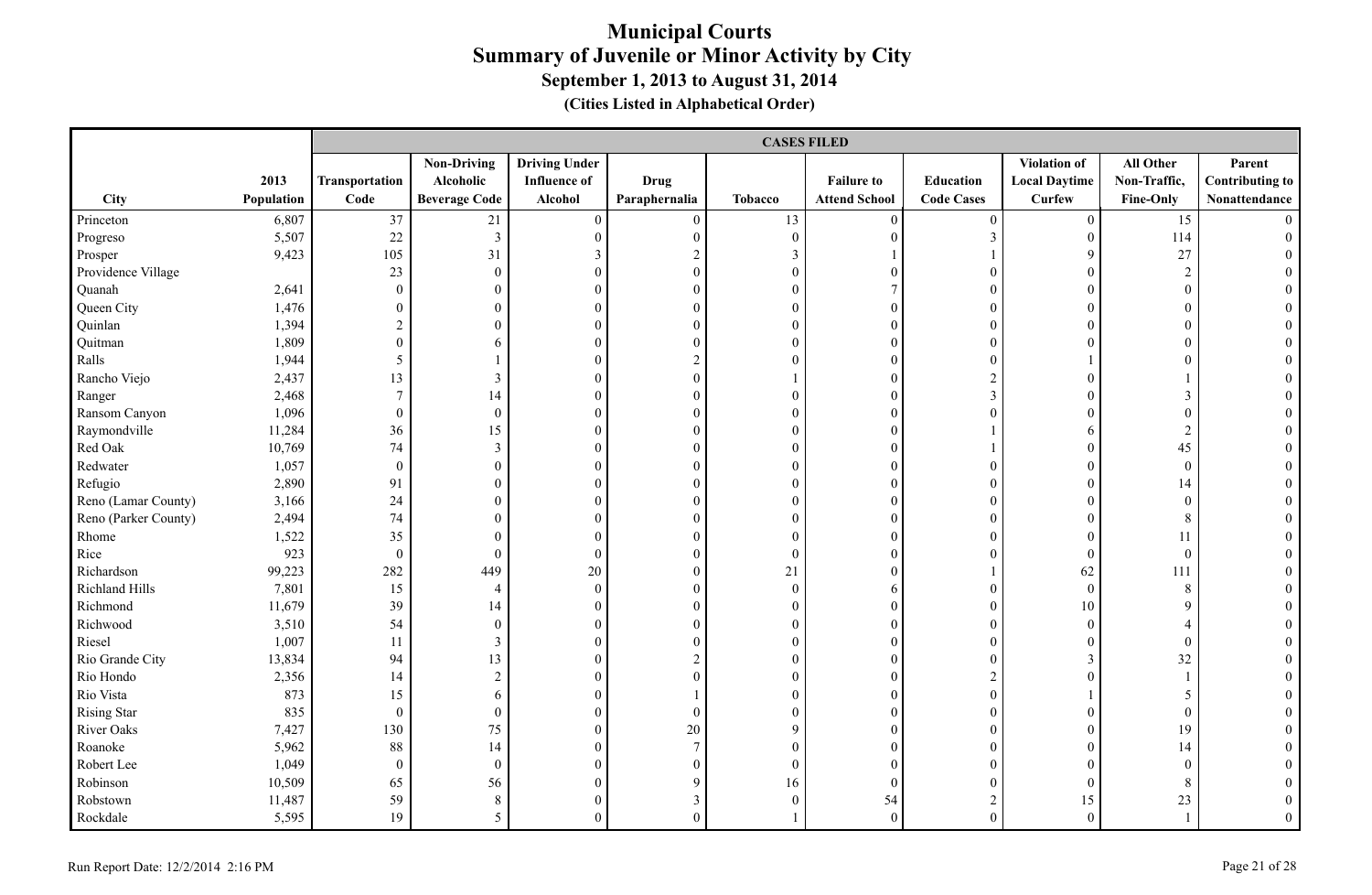|                      |            |                  | <b>TRANSFER TO</b>    | Accused of             | <b>Held in Contempt</b> | <b>JUVENILE STATEMENT</b> |                   |                      | <b>Orders</b> for |
|----------------------|------------|------------------|-----------------------|------------------------|-------------------------|---------------------------|-------------------|----------------------|-------------------|
|                      |            |                  | <b>JUVENILE COURT</b> | Contempt               | (Fined/Denied           | <b>MAGISTRATE WARNING</b> |                   |                      | <b>Nonsecure</b>  |
|                      | 2013       |                  |                       | (Referred to           | <b>Driving</b>          | <b>Warnings</b>           | <b>Statements</b> | <b>Detention</b>     | Custody           |
| City                 | Population | Mandatory        | <b>Discretionary</b>  | <b>Juvenile Court)</b> | Privileges)             | Administered              | <b>Certified</b>  | <b>Hearings Held</b> | <b>Issued</b>     |
| Princeton            | 6,807      | $\boldsymbol{0}$ | $\mathbf{0}$          | $\theta$               | $\overline{0}$          | $\overline{0}$            | $\boldsymbol{0}$  | $\mathbf{0}$         |                   |
| Progreso             | 5,507      |                  | 0                     | $\mathbf{0}$           | $\boldsymbol{0}$        | $\Omega$                  | $\mathbf{0}$      | $\theta$             |                   |
| Prosper              | 9,423      |                  | 0                     | $\mathbf{0}$           | $\boldsymbol{0}$        |                           | $\Omega$          | 0                    |                   |
| Providence Village   |            |                  | $\theta$              | $\mathbf{0}$           | $\boldsymbol{0}$        |                           | $\theta$          | $\Omega$             |                   |
| Quanah               | 2,641      |                  | $\theta$              | $\mathbf{0}$           | 1                       |                           | $\Omega$          | $\theta$             |                   |
| Queen City           | 1,476      |                  | $\theta$              | 0                      | $\boldsymbol{0}$        |                           | $\Omega$          | $\Omega$             |                   |
| Quinlan              | 1,394      |                  | $\Omega$              | $\theta$               | $\boldsymbol{0}$        |                           | $\theta$          | $\Omega$             |                   |
| Quitman              | 1,809      |                  | $\theta$              | $\mathbf{0}$           | $\boldsymbol{0}$        |                           | $\theta$          | $\theta$             |                   |
| Ralls                | 1,944      |                  | $\theta$              | $\boldsymbol{0}$       | $\boldsymbol{0}$        |                           | 3                 | $\Omega$             |                   |
| Rancho Viejo         | 2,437      |                  | $\theta$              | $\mathbf{0}$           | $\mathbf{0}$            |                           | $\theta$          | $\Omega$             |                   |
| Ranger               | 2,468      |                  | $\mathbf{0}$          | $\mathbf{0}$           | $\boldsymbol{0}$        |                           | $\mathbf{0}$      | $\theta$             |                   |
| Ransom Canyon        | 1,096      |                  | $\theta$              | $\boldsymbol{0}$       | $\mathbf{0}$            |                           | $\boldsymbol{0}$  | $\Omega$             |                   |
| Raymondville         | 11,284     |                  | $\theta$              | $\boldsymbol{0}$       | $\boldsymbol{0}$        |                           | $\theta$          | $\Omega$             |                   |
| Red Oak              | 10,769     |                  | $\theta$              | $\boldsymbol{0}$       | $\boldsymbol{0}$        |                           | $\mathbf{0}$      | $\theta$             |                   |
| Redwater             | 1,057      |                  | $\mathbf{0}$          | $\boldsymbol{0}$       | $\boldsymbol{0}$        |                           | $\theta$          | $\theta$             |                   |
| Refugio              | 2,890      |                  | $\mathbf{0}$          | $\mathbf{0}$           | $\boldsymbol{0}$        | 10                        | 5                 | $\mathbf{0}$         |                   |
| Reno (Lamar County)  | 3,166      |                  | 10                    | 8                      | $\,$ 8 $\,$             | $\Omega$                  | $\theta$          | $20\,$               |                   |
| Reno (Parker County) | 2,494      |                  | $\boldsymbol{0}$      | $\mathbf{0}$           | $\boldsymbol{0}$        |                           | $\theta$          | $\mathbf{0}$         |                   |
| Rhome                | 1,522      |                  | $\mathbf{0}$          | $\mathbf{0}$           | $\mathbf{0}$            |                           | $\theta$          | $\Omega$             |                   |
| Rice                 | 923        | $\theta$         | $\mathbf{0}$          | $\mathbf{0}$           | $\mathbf{0}$            | $\Omega$                  | $\Omega$          | $\Omega$             |                   |
| Richardson           | 99,223     | 18               | $\mathbf{0}$          | $\mathbf{0}$           | 110                     | 23                        | 4                 | $\theta$             |                   |
| Richland Hills       | 7,801      |                  | $\mathbf{0}$          | $\mathbf{0}$           | $\boldsymbol{0}$        | $\Omega$                  | $\theta$          | $\theta$             |                   |
| Richmond             | 11,679     |                  | $\theta$              | $\boldsymbol{0}$       | $\boldsymbol{0}$        |                           | $\theta$          | $\theta$             |                   |
| Richwood             | 3,510      |                  | $\overline{0}$        | $\boldsymbol{0}$       | $\boldsymbol{0}$        |                           | $\theta$          | $\theta$             |                   |
| Riesel               | 1,007      |                  | $\Omega$              | $\mathbf{0}$           | $\boldsymbol{0}$        |                           | $\theta$          | $\Omega$             |                   |
| Rio Grande City      | 13,834     |                  | $\theta$              | $\mathbf{0}$           | $\boldsymbol{0}$        |                           | $\theta$          | $\theta$             |                   |
| Rio Hondo            | 2,356      |                  | $\theta$              | $\mathbf{0}$           | $\boldsymbol{0}$        |                           | $\theta$          | $\theta$             |                   |
| Rio Vista            | 873        |                  | $\Omega$              | $\mathbf{0}$           | $\boldsymbol{0}$        |                           | $\theta$          | $\Omega$             |                   |
| <b>Rising Star</b>   | 835        |                  | $\theta$              | $\mathbf{0}$           | $\boldsymbol{0}$        |                           | $\theta$          | $\Omega$             |                   |
| River Oaks           | 7,427      |                  | $\theta$              | $\mathbf{0}$           | $\boldsymbol{0}$        |                           | $\theta$          | $\Omega$             |                   |
| Roanoke              | 5,962      |                  | $\Omega$              | $\mathbf{0}$           | $\overline{0}$          |                           | $\theta$          | $\Omega$             |                   |
| Robert Lee           | 1,049      |                  | $\theta$              | $\mathbf{0}$           | $\boldsymbol{0}$        |                           | $\mathbf{0}$      | $\Omega$             |                   |
| Robinson             | 10,509     |                  | 0                     | $\boldsymbol{0}$       | $\mathbf{0}$            |                           | $\theta$          | $\Omega$             |                   |
| Robstown             | 11,487     |                  | 0                     | $\mathbf{0}$           | $\boldsymbol{0}$        |                           | $\theta$          | 0                    |                   |
| Rockdale             | 5,595      |                  | $\theta$              | $\theta$               | $\theta$                |                           | $\theta$          | $\Omega$             |                   |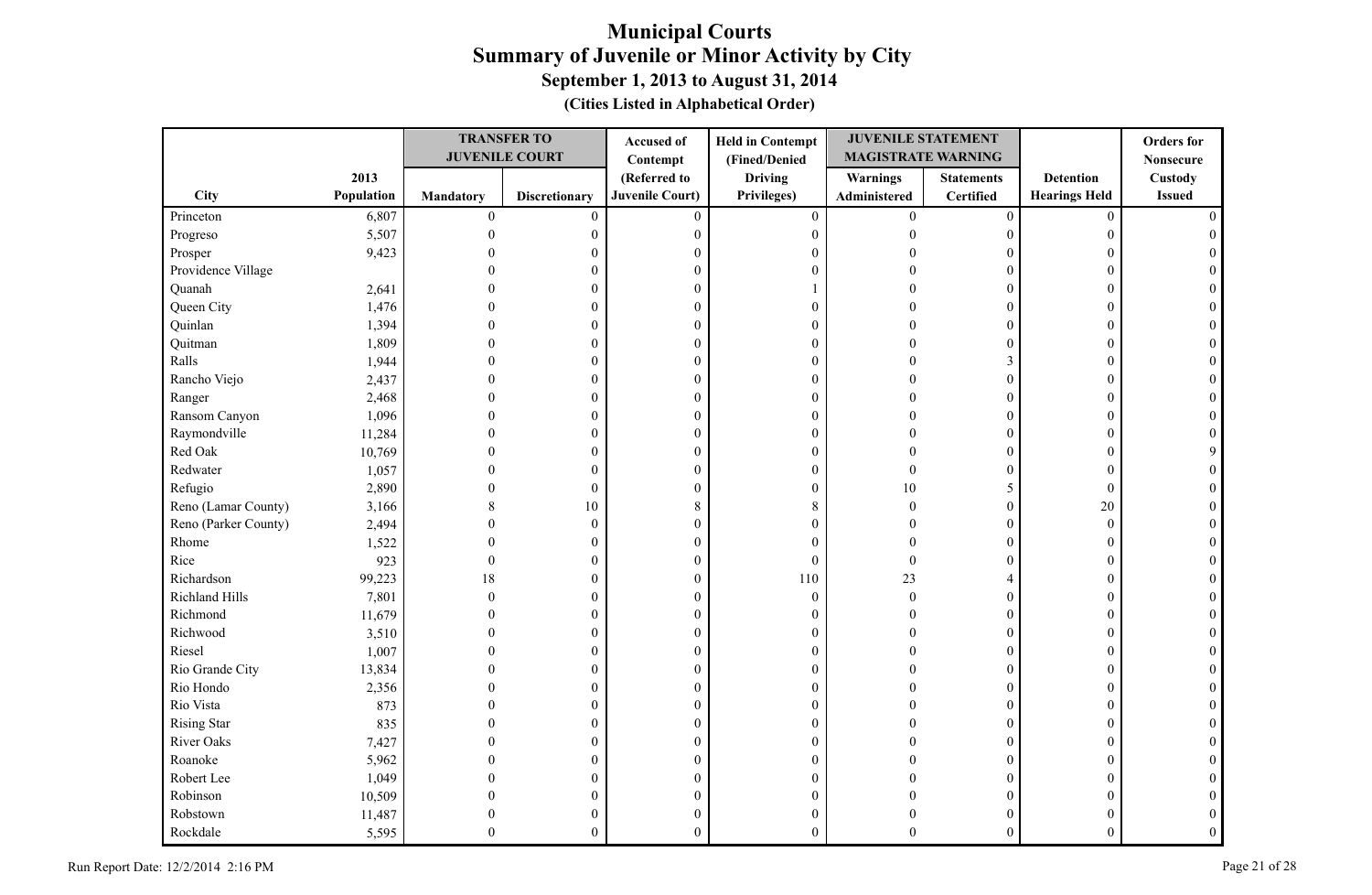|               |            |                  |                      |                      |                  | <b>CASES FILED</b> |                      |                   |                      |                  |                        |
|---------------|------------|------------------|----------------------|----------------------|------------------|--------------------|----------------------|-------------------|----------------------|------------------|------------------------|
|               |            |                  | <b>Non-Driving</b>   | <b>Driving Under</b> |                  |                    |                      |                   | Violation of         | All Other        | Parent                 |
|               | 2013       | Transportation   | Alcoholic            | <b>Influence</b> of  | <b>Drug</b>      |                    | <b>Failure to</b>    | Education         | <b>Local Daytime</b> | Non-Traffic,     | <b>Contributing to</b> |
| City          | Population | Code             | <b>Beverage Code</b> | Alcohol              | Paraphernalia    | Tobacco            | <b>Attend School</b> | <b>Code Cases</b> | <b>Curfew</b>        | <b>Fine-Only</b> | Nonattendance          |
| Rockport      | 8,766      | 33               | 49                   | $\boldsymbol{0}$     | 11               | $8\,$              | $\overline{0}$       | $\boldsymbol{0}$  | $\overline{0}$       | 70               |                        |
| Rockwall      | 37,490     | 189              | 125                  | $\mathfrak{Z}$       | $20\,$           | 16                 | $\mathbf{0}$         | $\sqrt{2}$        | 36                   | 47               |                        |
| Rogers        | 1,218      | $\overline{3}$   | $\overline{2}$       | $\mathbf{0}$         | $\boldsymbol{0}$ | $\boldsymbol{0}$   | $\mathbf{0}$         | $\boldsymbol{0}$  |                      |                  |                        |
| Rollingwood   | 1,412      | $\,8\,$          | 9                    | $\mathbf{0}$         |                  | $\overline{0}$     | $\mathbf{0}$         | $\overline{0}$    | $\theta$             |                  |                        |
| Roma          | 9,765      | 28               | $\sqrt{2}$           | $\Omega$             | $\mathbf{0}$     | $\overline{0}$     | $\theta$             | $\theta$          | $\theta$             | 9                |                        |
| Roman Forest  | 1,538      | 23               | 25                   | $\mathbf{0}$         | 3                | $\boldsymbol{0}$   | $\mathbf{0}$         | $\overline{0}$    | 8                    | 9                |                        |
| Ropesville    | 434        | $\theta$         | $\mathbf{0}$         | $\mathbf{0}$         | $\mathbf{0}$     | $\overline{0}$     | $\mathbf{0}$         | $\theta$          | 8                    | $\boldsymbol{0}$ |                        |
| Roscoe        | 1,322      | $\theta$         |                      | $\boldsymbol{0}$     | $\boldsymbol{0}$ | $\boldsymbol{0}$   | $\mathbf{0}$         | $\boldsymbol{0}$  | $\theta$             | $\boldsymbol{0}$ |                        |
| Rose City     | 502        | $\theta$         | $\mathbf{0}$         | $\mathbf{0}$         | $\mathbf{0}$     | $\boldsymbol{0}$   | $\mathbf{0}$         | $\mathbf{0}$      | $\overline{0}$       | $\boldsymbol{0}$ |                        |
| Rosebud       | 1,412      |                  | $\boldsymbol{0}$     | $\boldsymbol{0}$     | $\boldsymbol{0}$ | $\boldsymbol{0}$   | $\boldsymbol{0}$     | $\theta$          | $\mathbf{0}$         | $\boldsymbol{0}$ |                        |
| Rosenberg     | 30,618     | 48               | $\boldsymbol{0}$     | $\boldsymbol{0}$     | $\boldsymbol{7}$ | $\boldsymbol{0}$   | $\boldsymbol{0}$     | $\overline{0}$    |                      | $71\,$           |                        |
| Round Rock    | 99,887     | 66               | 121                  | 15                   | 39               | 14                 | $\mathbf{0}$         | $\overline{0}$    | 45                   | 54               |                        |
| Rowlett       | 56,199     | 66               | 34                   | 10                   | $\mathbf{9}$     | 14                 | $\mathbf{0}$         | $\boldsymbol{0}$  | $\boldsymbol{0}$     | 67               | $\theta$               |
| Roxton        | 650        | $\theta$         | $\mathbf{0}$         | $\mathbf{0}$         | $\mathbf{0}$     | $\overline{0}$     | $\mathbf{0}$         | $\theta$          | $\mathbf{0}$         | $\mathbf{0}$     | $\theta$               |
| Royse City    | 9,349      | 46               | 17                   | $\mathbf{0}$         | 14               | $\overline{0}$     | 43                   | $\theta$          | $\theta$             | 23               | $\overline{0}$         |
| Rule          | 636        |                  |                      |                      |                  |                    |                      |                   |                      |                  |                        |
| Runaway Bay   | 1,286      | 6                | 1                    | $\boldsymbol{0}$     | $\boldsymbol{0}$ | $\boldsymbol{0}$   | $\boldsymbol{0}$     | $\boldsymbol{0}$  | $\overline{0}$       | $\boldsymbol{0}$ | $\theta$               |
| Rusk          | 5,551      | 14               | 27                   | $\boldsymbol{0}$     | $\overline{4}$   | $\overline{2}$     | $\mathbf{0}$         | $\boldsymbol{0}$  | $\mathbf{0}$         | 18               | $\Omega$               |
| Sabinal       | 1,695      | 51               | $\boldsymbol{0}$     | $\boldsymbol{0}$     | $\boldsymbol{0}$ | $\boldsymbol{0}$   | $\boldsymbol{0}$     | $\theta$          | 6                    | 15               |                        |
| Sachse        | 20,329     | 52               | 18                   | $\mathfrak{Z}$       | $\mathfrak{Z}$   | $\overline{4}$     | $\boldsymbol{0}$     | $\overline{0}$    | $\mathbf{0}$         | 18               |                        |
| Saginaw       | 19,806     | 196              | 10                   | $\boldsymbol{0}$     | $\boldsymbol{0}$ | $\boldsymbol{0}$   | $\mathbf{0}$         | $\overline{0}$    | $\overline{0}$       | 52               |                        |
| Saint Jo      | 1,043      | 6                | 6                    | $\mathbf{0}$         | $\mathbf{0}$     | $\overline{c}$     | $\theta$             | $\theta$          | $\theta$             | $\mathbf{0}$     | $\theta$               |
| Salado        | 2,126      | $7\phantom{.0}$  | 2                    | $\mathbf{0}$         | $\mathbf{0}$     | $\overline{0}$     | $\theta$             | $\overline{0}$    | $\Omega$             | $\mathbf{0}$     | $\overline{0}$         |
| San Angelo    | 93,200     | 347              | 118                  | 13                   | 37               | 21                 | 292                  | $\boldsymbol{0}$  | 31                   | 217              | 109                    |
| San Antonio   | 1,327,407  | 1,204            | 754                  | $\boldsymbol{0}$     | 105              | 59                 | 3,433                | $\boldsymbol{0}$  | 36                   | 696              | $\overline{0}$         |
| San Augustine | 2,108      | 27               | $\boldsymbol{0}$     | $\boldsymbol{0}$     | $\boldsymbol{0}$ | $\boldsymbol{0}$   | $\overline{0}$       | $\boldsymbol{0}$  | $\boldsymbol{0}$     |                  | $\theta$               |
| San Benito    | 24,250     | 73               | 32                   | $\mathbf{0}$         | $\mathbf{0}$     | $\tau$             | $\mathbf{0}$         | 26                | $\boldsymbol{0}$     | 132              |                        |
| San Diego     | 4,488      | $\mathbf{0}$     | $\boldsymbol{0}$     | $\boldsymbol{0}$     | $\boldsymbol{0}$ | $\boldsymbol{0}$   | $\theta$             | $\boldsymbol{0}$  | $\overline{0}$       | $\boldsymbol{0}$ |                        |
| San Felipe    | 747        | 35               | $\boldsymbol{0}$     | $\boldsymbol{0}$     | $\boldsymbol{0}$ | $\boldsymbol{0}$   | $\mathbf{0}$         | $\overline{0}$    | $\mathbf{0}$         | $\mathbf{0}$     |                        |
| San Juan      | 33,856     | 84               | 10                   | $\boldsymbol{0}$     | 11               | $\boldsymbol{0}$   | 170                  | $\boldsymbol{0}$  | 29                   | 46               |                        |
| San Marcos    | 44,894     | 38               | 484                  | 46                   | 23               | 6                  | $\mathbf{0}$         | $\boldsymbol{0}$  | $\boldsymbol{7}$     | 133              |                        |
| San Saba      | 3,099      | $\theta$         | $\mathbf{0}$         | $\mathbf{0}$         | $\sqrt{2}$       |                    | $\mathbf{0}$         | $\mathbf{0}$      | $\Omega$             | $\mathbf{0}$     |                        |
| Sanctuary     |            | $\boldsymbol{0}$ | $\boldsymbol{0}$     | $\boldsymbol{0}$     | $\boldsymbol{0}$ | $\boldsymbol{0}$   | $\boldsymbol{0}$     | $\overline{0}$    | $\overline{0}$       | $\boldsymbol{0}$ |                        |
| Sanger        | 6,916      | 10               | 10                   | $\boldsymbol{0}$     |                  | $\boldsymbol{0}$   | $\mathbf{0}$         | $\overline{0}$    | $\mathbf{0}$         | 11               | $\mathbf{0}$           |
| Sansom Park   | 4,686      | 24               | 9                    | $\theta$             | $\theta$         | $\Omega$           | $\theta$             | $\theta$          | $\Omega$             | $\overline{2}$   | $\theta$               |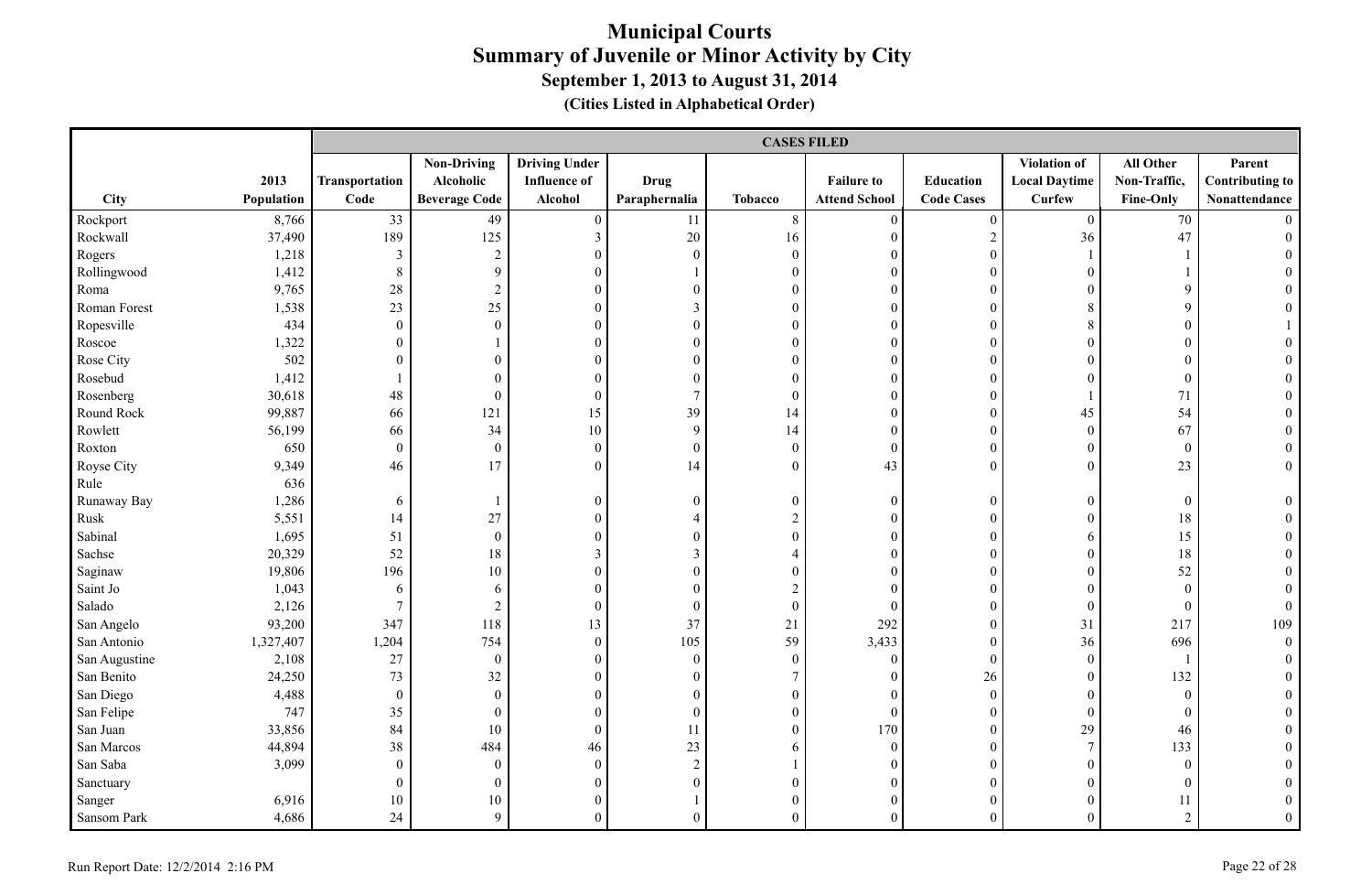|               |            |                  | <b>TRANSFER TO</b>    | Accused of             | <b>Held in Contempt</b> | <b>JUVENILE STATEMENT</b> |                   |                      | <b>Orders</b> for |
|---------------|------------|------------------|-----------------------|------------------------|-------------------------|---------------------------|-------------------|----------------------|-------------------|
|               |            |                  | <b>JUVENILE COURT</b> | Contempt               | (Fined/Denied           | <b>MAGISTRATE WARNING</b> |                   |                      | <b>Nonsecure</b>  |
|               | 2013       |                  |                       | (Referred to           | <b>Driving</b>          | <b>Warnings</b>           | <b>Statements</b> | <b>Detention</b>     | Custody           |
| City          | Population | <b>Mandatory</b> | <b>Discretionary</b>  | <b>Juvenile Court)</b> | Privileges)             | Administered              | Certified         | <b>Hearings Held</b> | <b>Issued</b>     |
| Rockport      | 8,766      | 5                |                       | 3                      | 37                      | $\overline{0}$            | $\boldsymbol{0}$  | 10                   |                   |
| Rockwall      | 37,490     | $\mathbf{0}$     | $\boldsymbol{0}$      | $\boldsymbol{0}$       | $\boldsymbol{0}$        | $\theta$                  | $\overline{0}$    | $\mathbf{0}$         |                   |
| Rogers        | 1,218      |                  | 0                     | $\mathbf{0}$           | $\boldsymbol{0}$        |                           | $\Omega$          | 0                    |                   |
| Rollingwood   | 1,412      |                  | 0                     | $\boldsymbol{0}$       | $\boldsymbol{0}$        |                           | $\theta$          | $\Omega$             |                   |
| Roma          | 9,765      |                  | 0                     | $\boldsymbol{0}$       | $\boldsymbol{0}$        |                           | $\theta$          | $\Omega$             |                   |
| Roman Forest  | 1,538      |                  | $\theta$              | $\boldsymbol{0}$       | $\boldsymbol{0}$        |                           | $\theta$          | $\Omega$             |                   |
| Ropesville    | 434        | $\Omega$         | $\overline{0}$        | $\boldsymbol{0}$       | $\boldsymbol{0}$        |                           | $\theta$          | $\Omega$             |                   |
| Roscoe        | 1,322      |                  | 0                     | $\boldsymbol{0}$       | $\boldsymbol{0}$        |                           | $\overline{0}$    | $\Omega$             |                   |
| Rose City     | 502        | 0                | $\boldsymbol{0}$      | $\boldsymbol{0}$       | $\boldsymbol{0}$        |                           | $\boldsymbol{0}$  | $\Omega$             |                   |
| Rosebud       | 1,412      | $\theta$         | 0                     | $\theta$               | $\mathbf{0}$            |                           | $\overline{0}$    | $\Omega$             |                   |
| Rosenberg     | 30,618     | 33               | 9                     | 6                      | $\mathbf{0}$            | $\Omega$                  | $\overline{0}$    | $\overline{0}$       |                   |
| Round Rock    | 99,887     | $\sqrt{2}$       | 9                     | $\boldsymbol{0}$       | 38                      | $\Omega$                  | 0                 | $\overline{0}$       |                   |
| Rowlett       | 56,199     | $\mathbf{0}$     | $\overline{0}$        | $\boldsymbol{0}$       | $\boldsymbol{0}$        | $\Omega$                  | $\overline{0}$    | $\Omega$             | 62                |
| Roxton        | 650        | $\mathbf{0}$     | $\boldsymbol{0}$      | $\boldsymbol{0}$       | $\boldsymbol{0}$        | $\theta$                  | $\overline{0}$    | $\overline{0}$       | $\Omega$          |
| Royse City    | 9,349      | $\overline{0}$   | $\boldsymbol{0}$      | $\theta$               | $\mathbf{0}$            | $\theta$                  | $\overline{0}$    | $\Omega$             | 6                 |
| Rule          | 636        |                  |                       |                        |                         |                           |                   |                      |                   |
| Runaway Bay   | 1,286      | $\Omega$         | $\boldsymbol{0}$      | $\boldsymbol{0}$       | $\boldsymbol{0}$        | $\Omega$                  | $\boldsymbol{0}$  | $\overline{0}$       |                   |
| Rusk          | 5,551      | 3                |                       | $\boldsymbol{0}$       | $\boldsymbol{0}$        | $\Omega$                  | $\overline{0}$    | $\Omega$             |                   |
| Sabinal       | 1,695      | $\Omega$         | $\overline{0}$        | $\mathbf{0}$           | $\mathbf{0}$            | $\sqrt{ }$                | $\overline{0}$    | $\Omega$             |                   |
| Sachse        | 20,329     | 0                | $\boldsymbol{0}$      | $\boldsymbol{0}$       | 25                      |                           | $\overline{0}$    | $\Omega$             |                   |
| Saginaw       | 19,806     |                  | 0                     | $\boldsymbol{0}$       | $\boldsymbol{0}$        |                           | $\overline{0}$    | $\Omega$             |                   |
| Saint Jo      | 1,043      |                  | $\boldsymbol{0}$      | $\mathbf{0}$           | $\mathbf{0}$            |                           | $\overline{0}$    | $\mathbf{0}$         |                   |
| Salado        | 2,126      |                  | $\boldsymbol{0}$      | $\boldsymbol{0}$       | $\mathbf{0}$            | $\Omega$                  | $\overline{0}$    | $\boldsymbol{0}$     |                   |
| San Angelo    | 93,200     |                  | 82                    | 46                     | 156                     | 11                        | 8                 | 27                   |                   |
| San Antonio   | 1,327,407  |                  | $\boldsymbol{0}$      | $\boldsymbol{0}$       | $\mathbf{0}$            | $\Omega$                  | $\theta$          | $\mathbf{0}$         |                   |
| San Augustine | 2,108      |                  | $\mathbf{0}$          | $\boldsymbol{0}$       | $\boldsymbol{0}$        |                           | $\overline{0}$    | $\Omega$             |                   |
| San Benito    | 24,250     |                  | 0                     | $\boldsymbol{0}$       | $\boldsymbol{0}$        |                           | $\overline{0}$    | $\overline{0}$       |                   |
| San Diego     | 4,488      | $\Omega$         | $\overline{0}$        | $\mathbf{0}$           | $\boldsymbol{0}$        |                           | $\theta$          | $\Omega$             |                   |
| San Felipe    | 747        | $\Omega$         | $\overline{0}$        | $\boldsymbol{0}$       | $\boldsymbol{0}$        |                           | $\overline{0}$    | $\Omega$             |                   |
| San Juan      | 33,856     | 0                | $\boldsymbol{0}$      | $\boldsymbol{0}$       | $\boldsymbol{0}$        |                           | $\boldsymbol{0}$  | $\Omega$             |                   |
| San Marcos    | 44,894     | 0                | 11                    | $\overline{4}$         | $\sqrt{2}$              |                           | $\theta$          | 0                    |                   |
| San Saba      | 3,099      | 0                | $\boldsymbol{0}$      | $\boldsymbol{0}$       | $\boldsymbol{0}$        |                           | $\overline{0}$    | $\Omega$             |                   |
| Sanctuary     |            |                  | 0                     | $\boldsymbol{0}$       | $\boldsymbol{0}$        |                           | 0                 |                      |                   |
| Sanger        | 6,916      | 0                | 0                     | $\boldsymbol{0}$       | $\boldsymbol{0}$        |                           | $\overline{0}$    |                      |                   |
| Sansom Park   | 4,686      | $\theta$         | $\overline{0}$        | $\overline{0}$         | $\theta$                | $\Omega$                  | $\overline{0}$    | $\overline{0}$       |                   |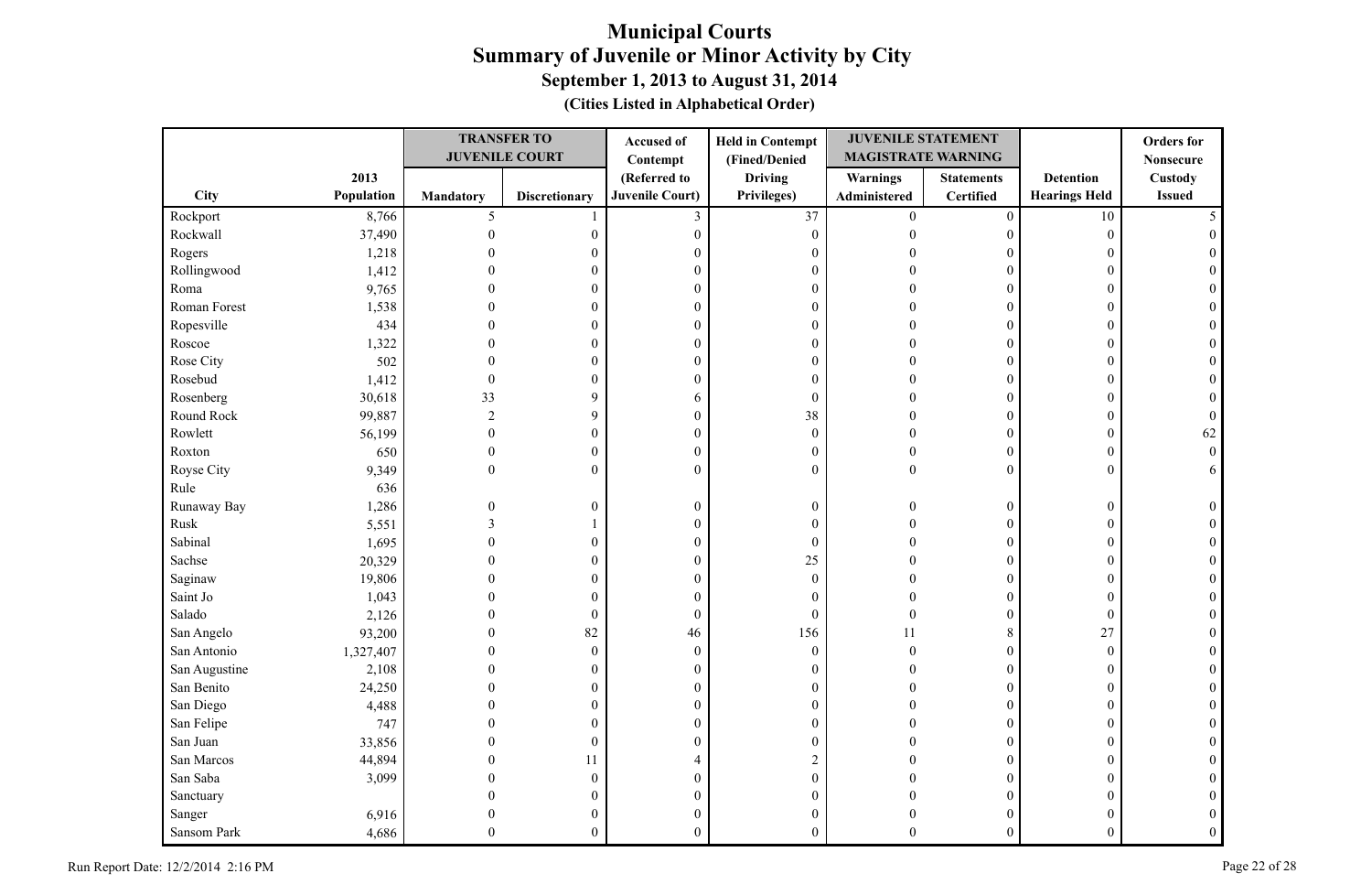|                     |            |                  | <b>CASES FILED</b>   |                      |                  |                  |                      |                   |                      |                  |                        |  |
|---------------------|------------|------------------|----------------------|----------------------|------------------|------------------|----------------------|-------------------|----------------------|------------------|------------------------|--|
|                     |            |                  | <b>Non-Driving</b>   | <b>Driving Under</b> |                  |                  |                      |                   | <b>Violation of</b>  | All Other        | Parent                 |  |
|                     | 2013       | Transportation   | Alcoholic            | <b>Influence</b> of  | <b>Drug</b>      |                  | <b>Failure to</b>    | <b>Education</b>  | <b>Local Daytime</b> | Non-Traffic,     | <b>Contributing to</b> |  |
| City                | Population | Code             | <b>Beverage Code</b> | Alcohol              | Paraphernalia    | <b>Tobacco</b>   | <b>Attend School</b> | <b>Code Cases</b> | <b>Curfew</b>        | Fine-Only        | Nonattendance          |  |
| Santa Anna          | 1,099      | $\overline{9}$   | 4                    | $\boldsymbol{0}$     | $\mathbf{1}$     | $\boldsymbol{0}$ | $\boldsymbol{0}$     | $\boldsymbol{0}$  | $\boldsymbol{0}$     | 4                | $\Omega$               |  |
| Santa Fe            | 12,222     | 51               | 40                   | $\boldsymbol{0}$     | $\boldsymbol{0}$ | $\boldsymbol{0}$ | $\mathbf{0}$         | $\boldsymbol{0}$  | $\overline{3}$       | 26               | $\overline{0}$         |  |
| Santa Rosa          | 2,873      |                  |                      |                      |                  |                  |                      |                   |                      |                  |                        |  |
| Savoy               | 831        |                  |                      |                      |                  |                  |                      |                   |                      |                  |                        |  |
| Schertz             | 31,465     | 143              | 35                   | $\overline{c}$       | $\boldsymbol{0}$ | 6                | $\boldsymbol{0}$     | 5                 | $\overline{0}$       | 18               | $\Omega$               |  |
| Schulenburg         | 2,852      | 18               | 39                   | $\overline{3}$       | $\boldsymbol{0}$ | $\boldsymbol{7}$ | $\overline{0}$       | $\boldsymbol{0}$  | $\tau$               | 9                |                        |  |
| Seabrook            | 11,952     | 24               | 42                   | $\mathfrak{Z}$       | $\boldsymbol{0}$ | 11               | $\boldsymbol{0}$     | $\boldsymbol{0}$  | 13                   | $\tau$           |                        |  |
| Seadrift            | 1,364      | $\overline{0}$   | $\boldsymbol{0}$     | $\boldsymbol{0}$     | $\boldsymbol{0}$ | $\boldsymbol{0}$ | $\boldsymbol{0}$     | $\boldsymbol{0}$  | $\overline{0}$       | $\boldsymbol{0}$ |                        |  |
| Seagoville          | 14,835     | 18               | $\overline{4}$       | $\boldsymbol{0}$     | $\boldsymbol{0}$ | -1               | $\boldsymbol{0}$     | $\boldsymbol{0}$  |                      | 3                |                        |  |
| Seagraves           | 2,417      | $\tau$           | $\boldsymbol{0}$     | $\boldsymbol{0}$     | $\boldsymbol{0}$ | $\boldsymbol{0}$ | $\boldsymbol{0}$     | $10\,$            | $\overline{0}$       | $\overline{4}$   |                        |  |
| Sealy               | 6,019      | 177              | $\boldsymbol{7}$     | $\boldsymbol{0}$     | $\boldsymbol{0}$ | $\sqrt{6}$       | $\boldsymbol{0}$     | $\boldsymbol{0}$  | $\overline{0}$       | 18               | $\theta$               |  |
| Seguin              | 25,175     | 97               | 27                   | $\overline{7}$       | 21               | 12               | $\boldsymbol{0}$     | $\boldsymbol{0}$  | $\boldsymbol{0}$     | 60               | $\theta$               |  |
| Selma               | 5,540      | 19               | 11                   | $\boldsymbol{0}$     | $\boldsymbol{0}$ | $\overline{4}$   | $\boldsymbol{0}$     | $\sqrt{2}$        | $\boldsymbol{0}$     |                  | $\overline{0}$         |  |
| Seminole            | 6,430      | 124              | $\mathbf{0}$         | $\theta$             | $\overline{4}$   | $\mathbf{0}$     | $\theta$             | $\mathbf{0}$      | $\overline{0}$       | $\overline{2}$   | $\overline{0}$         |  |
| Seven Oaks          | 111        |                  |                      |                      |                  |                  |                      |                   |                      |                  |                        |  |
| Seven Points        | 1,455      | 12               | 14                   |                      | $\boldsymbol{0}$ | $\boldsymbol{0}$ | $\boldsymbol{0}$     | $\boldsymbol{0}$  | $\overline{0}$       | $\sqrt{2}$       | $\theta$               |  |
| Seymour             | 2,740      | $8\,$            | $\mathfrak{Z}$       | $\boldsymbol{0}$     | $\boldsymbol{0}$ | $\boldsymbol{0}$ | $\boldsymbol{0}$     | $\boldsymbol{0}$  | $\overline{0}$       |                  |                        |  |
| <b>Shady Shores</b> | 2,612      | $\overline{0}$   | $\boldsymbol{0}$     | $\mathbf{0}$         | $\boldsymbol{0}$ | $\boldsymbol{0}$ | $\overline{0}$       | $\boldsymbol{0}$  | $\overline{0}$       | $\boldsymbol{0}$ | $\Omega$               |  |
| Shallowater         | 2,484      | 5                | 6                    | $\boldsymbol{0}$     | $\boldsymbol{0}$ | $\boldsymbol{0}$ | $\boldsymbol{0}$     | $\boldsymbol{0}$  | $\overline{0}$       | $\boldsymbol{0}$ |                        |  |
| Shamrock            | 1,910      | $\mathbf{1}$     | $\boldsymbol{0}$     | $\theta$             | $\boldsymbol{0}$ | $\boldsymbol{0}$ | $\overline{0}$       | $\boldsymbol{0}$  | $\overline{0}$       |                  |                        |  |
| Shavano Park        | 3,035      | 18               |                      | $\boldsymbol{0}$     |                  | $\boldsymbol{0}$ | $\boldsymbol{0}$     | $\boldsymbol{0}$  | $\overline{0}$       | $\boldsymbol{0}$ |                        |  |
| Shenandoah          | 2,134      | $\mathbf{0}$     | $\mathbf{0}$         | $\theta$             | $\boldsymbol{0}$ | $\mathbf{0}$     | $\theta$             | $\boldsymbol{0}$  | $\overline{0}$       | $\mathbf{0}$     |                        |  |
| Shepherd            | 2,319      | $\mathbf{0}$     | $\mathbf{0}$         | $\boldsymbol{0}$     | $\boldsymbol{0}$ | $\mathbf{0}$     | $\overline{0}$       | $\boldsymbol{0}$  | $\overline{0}$       | $\theta$         |                        |  |
| Sherman             | 38,521     | 43               | 26                   | $\boldsymbol{0}$     | $\boldsymbol{0}$ | 5                | $\boldsymbol{0}$     | $\boldsymbol{0}$  | $\boldsymbol{0}$     | 71               |                        |  |
| Shiner              | 2,069      | $\mathbf{1}$     | $\boldsymbol{0}$     | $\boldsymbol{0}$     | $\boldsymbol{0}$ | $\boldsymbol{0}$ | $\boldsymbol{0}$     | $\boldsymbol{0}$  | $\overline{0}$       | $\mathbf{0}$     | $\theta$               |  |
| Shoreacres          | 1,493      | $8\,$            | $\boldsymbol{0}$     | $\boldsymbol{0}$     | $\boldsymbol{0}$ | $\boldsymbol{0}$ | $\boldsymbol{0}$     | $\boldsymbol{0}$  | $\overline{0}$       | $\mathbf{0}$     | $\boldsymbol{0}$       |  |
| Silsbee             | 6,611      | 29               | 11                   | $\mathbf{1}$         | $\boldsymbol{0}$ | 17               | 48                   | $\mathbf{0}$      | $\overline{0}$       | 26               | 178                    |  |
| Simonton            | 814        | $\boldsymbol{0}$ | $\boldsymbol{0}$     | $\boldsymbol{0}$     | $\boldsymbol{0}$ | $\boldsymbol{0}$ | $\boldsymbol{0}$     | $\boldsymbol{0}$  | $\overline{0}$       | $\boldsymbol{0}$ | $\boldsymbol{0}$       |  |
| Sinton              | 5,665      | 9                | $\boldsymbol{0}$     | $\boldsymbol{0}$     | $\boldsymbol{0}$ | $\boldsymbol{0}$ | $\boldsymbol{0}$     | $\boldsymbol{0}$  | 12                   | 11               |                        |  |
| Skellytown          | 473        | $\overline{0}$   | $\boldsymbol{0}$     | $\boldsymbol{0}$     | $\boldsymbol{0}$ | $\boldsymbol{0}$ | $\theta$             | $\boldsymbol{0}$  | $\boldsymbol{0}$     | $\boldsymbol{0}$ |                        |  |
| Slaton              | 6,121      | 34               | $\mathfrak{Z}$       | $\mathbf{0}$         | 9                | $\boldsymbol{0}$ | $\boldsymbol{0}$     | $\mathbf{0}$      | 17                   | $8\,$            |                        |  |
| Smiley              | 549        | $\overline{0}$   | $\mathbf{0}$         | $\theta$             | $\boldsymbol{0}$ | $\mathbf{0}$     | $\mathbf{0}$         | $\mathbf{0}$      | $\overline{0}$       | $\overline{0}$   |                        |  |
| Smithville          | 3,817      | $\overline{7}$   | 12                   |                      | $\boldsymbol{0}$ | $\sqrt{2}$       | 14                   | $\boldsymbol{0}$  | 4                    | 8                |                        |  |
| Snyder              | 11,202     | 61               | 23                   | $\overline{c}$       | $\overline{4}$   | $\mathfrak{Z}$   | $\boldsymbol{0}$     | $\boldsymbol{0}$  | $\overline{0}$       | 11               |                        |  |
| Socorro             | 32,013     | 56               | 47                   | 31                   | 63               | $\boldsymbol{0}$ | $\overline{0}$       | $\theta$          | 13                   | 33               | $\theta$               |  |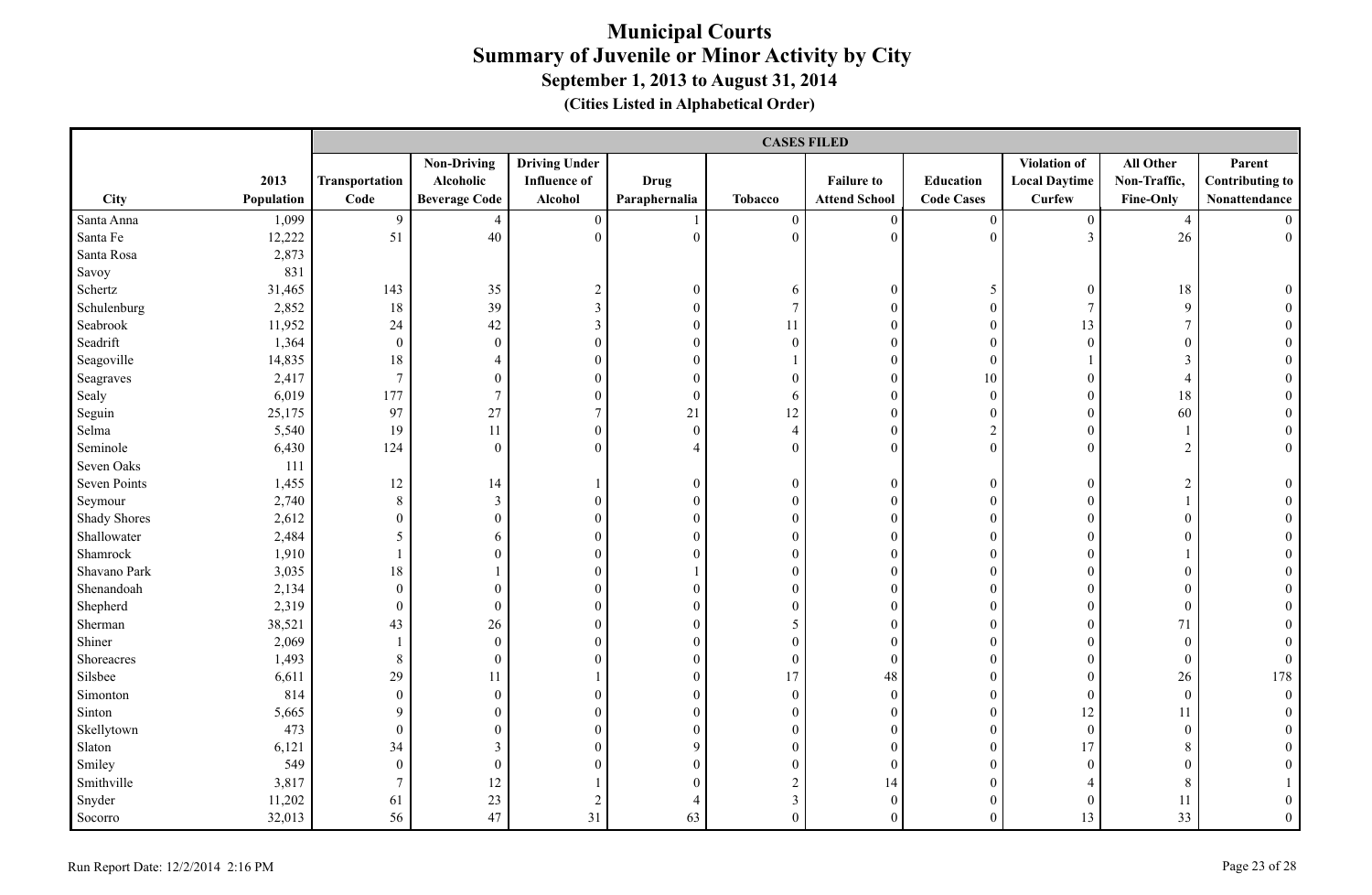|                     |            |                  | <b>TRANSFER TO</b>    | Accused of             | <b>Held in Contempt</b> | <b>JUVENILE STATEMENT</b> |                   |                      | <b>Orders</b> for |
|---------------------|------------|------------------|-----------------------|------------------------|-------------------------|---------------------------|-------------------|----------------------|-------------------|
|                     |            |                  | <b>JUVENILE COURT</b> | Contempt               | (Fined/Denied           | <b>MAGISTRATE WARNING</b> |                   |                      | <b>Nonsecure</b>  |
|                     | 2013       |                  |                       | (Referred to           | <b>Driving</b>          | <b>Warnings</b>           | <b>Statements</b> | <b>Detention</b>     | Custody           |
| City                | Population | <b>Mandatory</b> | <b>Discretionary</b>  | <b>Juvenile Court)</b> | Privileges)             | Administered              | <b>Certified</b>  | <b>Hearings Held</b> | <b>Issued</b>     |
| Santa Anna          | 1,099      | $\boldsymbol{0}$ | $\boldsymbol{0}$      | $\mathbf{0}$           | $\boldsymbol{0}$        | $\overline{0}$            | $\boldsymbol{0}$  | $\mathbf{0}$         | $\Omega$          |
| Santa Fe            | 12,222     | $\mathbf{0}$     | $\boldsymbol{0}$      | $\mathbf{0}$           | $\boldsymbol{0}$        | $\boldsymbol{0}$          | $\mathbf{0}$      | $\mathbf{0}$         | $\Omega$          |
| Santa Rosa          | 2,873      |                  |                       |                        |                         |                           |                   |                      |                   |
| Savoy               | 831        |                  |                       |                        |                         |                           |                   |                      |                   |
| Schertz             | 31,465     | $\mathbf{0}$     | $\boldsymbol{0}$      | $\boldsymbol{0}$       | $\boldsymbol{0}$        | $\Omega$                  | $\boldsymbol{0}$  | $\boldsymbol{0}$     | $\Omega$          |
| Schulenburg         | 2,852      | $\Omega$         | 0                     | $\boldsymbol{0}$       | $\boldsymbol{0}$        |                           | $\boldsymbol{0}$  | $\mathbf{0}$         |                   |
| Seabrook            | 11,952     | $\Omega$         | $\theta$              | $\mathbf{0}$           | $\boldsymbol{0}$        |                           | $\theta$          | $\theta$             |                   |
| Seadrift            | 1,364      | $\Omega$         | $\overline{0}$        | $\boldsymbol{0}$       | $\boldsymbol{0}$        |                           | $\mathbf{0}$      | $\mathbf{0}$         |                   |
| Seagoville          | 14,835     |                  | $\boldsymbol{0}$      | $\boldsymbol{0}$       | 1                       |                           | $\mathbf{0}$      | $\mathbf{0}$         |                   |
| Seagraves           | 2,417      |                  | 0                     | $\boldsymbol{0}$       | $\boldsymbol{0}$        |                           | $\boldsymbol{0}$  | $\mathbf{0}$         |                   |
| Sealy               | 6,019      |                  | 0                     | $\boldsymbol{0}$       | $\boldsymbol{0}$        | <sup>1</sup>              | 5                 | $\mathbf{0}$         | $\Omega$          |
| Seguin              | 25,175     | 0                | 0                     | $\boldsymbol{0}$       | $\boldsymbol{0}$        | $\Omega$                  | $\boldsymbol{0}$  | $\theta$             | $\Omega$          |
| Selma               | 5,540      | $\theta$         | 0                     | $\boldsymbol{0}$       | $\boldsymbol{0}$        | $\Omega$                  | 0                 | $\mathbf{0}$         |                   |
| Seminole            | 6,430      | $\theta$         | $\overline{0}$        | $\mathbf{0}$           | $\mathbf{0}$            | $\Omega$                  | $\overline{0}$    | $\mathbf{0}$         | $\Omega$          |
| Seven Oaks          | 111        |                  |                       |                        |                         |                           |                   |                      |                   |
| Seven Points        | 1,455      | $\theta$         | $\boldsymbol{0}$      | $\boldsymbol{0}$       | $\boldsymbol{0}$        |                           | 0                 | $\boldsymbol{0}$     |                   |
| Seymour             | 2,740      | $\Omega$         | $\boldsymbol{0}$      | $\mathbf{0}$           | $\boldsymbol{0}$        | $\Omega$                  | $\theta$          | $\theta$             |                   |
| <b>Shady Shores</b> | 2,612      | $\Omega$         | $\overline{0}$        | $\theta$               | $\boldsymbol{0}$        | $\Omega$                  | $\boldsymbol{0}$  | $\mathbf{0}$         |                   |
| Shallowater         | 2,484      | $\Omega$         | $\boldsymbol{0}$      | $\theta$               | $\boldsymbol{0}$        |                           | $\mathbf{0}$      | $\mathbf{0}$         |                   |
| Shamrock            | 1,910      |                  | 0                     | $\boldsymbol{0}$       | $\boldsymbol{0}$        |                           | $\boldsymbol{0}$  | $\mathbf{0}$         |                   |
| Shavano Park        | 3,035      |                  | 0                     | $\theta$               | $\mathbf{0}$            |                           | $\theta$          | $\mathbf{0}$         |                   |
| Shenandoah          | 2,134      |                  | 0                     | $\boldsymbol{0}$       | $\boldsymbol{0}$        |                           | $\boldsymbol{0}$  | $\theta$             |                   |
| Shepherd            | 2,319      |                  | 0                     | $\boldsymbol{0}$       | $\boldsymbol{0}$        |                           | $\mathbf{0}$      | 0                    |                   |
| Sherman             | 38,521     |                  | $\theta$              | $\boldsymbol{0}$       | $\boldsymbol{0}$        |                           | $\mathbf{0}$      | $\mathbf{0}$         |                   |
| Shiner              | 2,069      |                  | $\theta$              | $\boldsymbol{0}$       | $\boldsymbol{0}$        |                           | $\mathbf{0}$      | $\theta$             |                   |
| Shoreacres          | 1,493      |                  | 0                     | $\boldsymbol{0}$       | $\boldsymbol{0}$        |                           | $\overline{0}$    | $\mathbf{0}$         |                   |
| Silsbee             | 6,611      |                  | $\theta$              | $\boldsymbol{0}$       | $\boldsymbol{0}$        |                           | $\theta$          | $\theta$             |                   |
| Simonton            | 814        |                  | $\theta$              | $\boldsymbol{0}$       | $\boldsymbol{0}$        |                           | $\theta$          | $\theta$             |                   |
| Sinton              | 5,665      | $\Omega$         | $\theta$              | $\boldsymbol{0}$       | $\boldsymbol{0}$        |                           | $\mathbf{0}$      | $\mathbf{0}$         |                   |
| Skellytown          | 473        |                  | 0                     | $\boldsymbol{0}$       | $\boldsymbol{0}$        |                           | $\mathbf{0}$      | $\mathbf{0}$         |                   |
| Slaton              | 6,121      |                  | 0                     | $\mathbf{0}$           | $\boldsymbol{0}$        |                           | $\overline{0}$    | $\theta$             |                   |
| Smiley              | 549        |                  | $\overline{0}$        | $\boldsymbol{0}$       | $\boldsymbol{0}$        |                           | $\overline{0}$    | 0                    |                   |
| Smithville          | 3,817      |                  | $\overline{0}$        | $\boldsymbol{0}$       | $\boldsymbol{0}$        |                           | $\boldsymbol{0}$  | 0                    |                   |
| Snyder              | 11,202     | $\theta$         | $\theta$              | $\boldsymbol{0}$       | $\boldsymbol{0}$        | 11                        | $\overline{0}$    | $\theta$             |                   |
| Socorro             | 32,013     | 14               | $\overline{c}$        | $\theta$               | $\theta$                | $\theta$                  | $\overline{0}$    | $\mathbf{0}$         | 34                |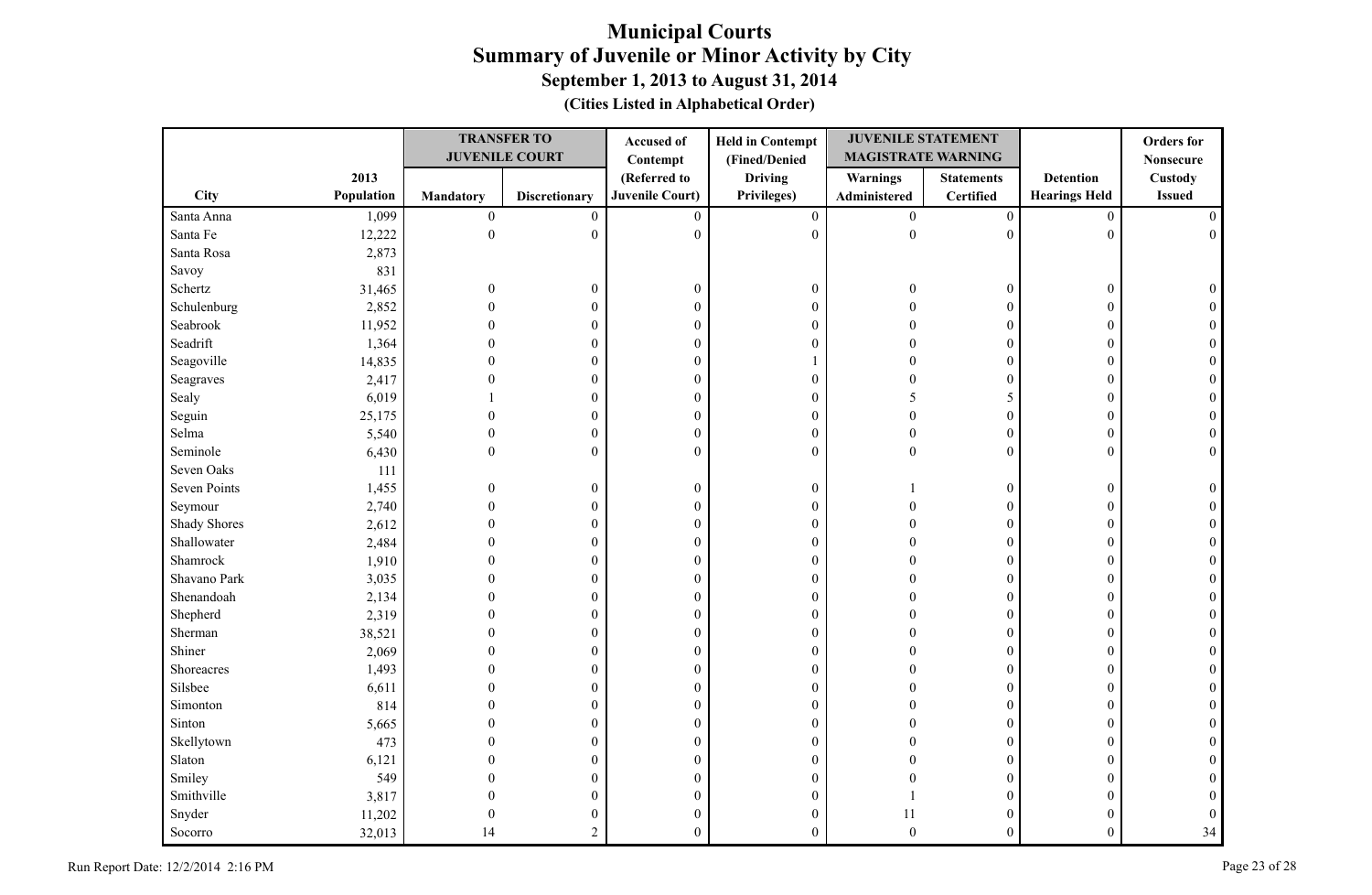|                        |            |                          |                      |                      |                  | <b>CASES FILED</b> |                      |                   |                      |                  |                        |
|------------------------|------------|--------------------------|----------------------|----------------------|------------------|--------------------|----------------------|-------------------|----------------------|------------------|------------------------|
|                        |            |                          | <b>Non-Driving</b>   | <b>Driving Under</b> |                  |                    |                      |                   | <b>Violation of</b>  | All Other        | Parent                 |
|                        | 2013       | Transportation           | Alcoholic            | <b>Influence of</b>  | <b>Drug</b>      |                    | <b>Failure to</b>    | <b>Education</b>  | <b>Local Daytime</b> | Non-Traffic,     | <b>Contributing to</b> |
| City                   | Population | Code                     | <b>Beverage Code</b> | Alcohol              | Paraphernalia    | <b>Tobacco</b>     | <b>Attend School</b> | <b>Code Cases</b> | <b>Curfew</b>        | Fine-Only        | Nonattendance          |
| Somerset               | 1,631      |                          |                      | $\boldsymbol{0}$     | $\mathbf{0}$     | $\mathbf{0}$       | $\mathbf{0}$         | $\boldsymbol{0}$  | $\overline{0}$       | 3                |                        |
| Somerville             | 1,376      | $\boldsymbol{0}$         | $\overline{0}$       | $\boldsymbol{0}$     | $\boldsymbol{0}$ | $\boldsymbol{0}$   | $\boldsymbol{0}$     | $\boldsymbol{0}$  | $\overline{0}$       | $\overline{0}$   | $\theta$               |
| Sonora                 | 3,027      | 21                       | 5                    | $\mathbf{0}$         | $\overline{0}$   | $\boldsymbol{0}$   | $\boldsymbol{0}$     | $\boldsymbol{0}$  | $\overline{0}$       | $\mathbf{0}$     |                        |
| Sour Lake              | 1,813      | 21                       | $\overline{0}$       | $\theta$             | $\theta$         | $\boldsymbol{0}$   | $\overline{0}$       | $\mathbf{0}$      | $\boldsymbol{0}$     | 9                |                        |
| South Houston          | 16,983     | 158                      | 12                   | $\boldsymbol{0}$     | $\theta$         | $\mathbf{0}$       | $\theta$             | $\boldsymbol{0}$  | $\overline{0}$       | 44               |                        |
| South Padre Island     | 2,816      | 10                       | 773                  | 13                   | 13               | $\mathbf{0}$       | $\theta$             | $\theta$          | $\overline{0}$       | 8                |                        |
| Southlake              | 26,575     | 254                      | 38                   | 3                    | $\boldsymbol{0}$ | 16                 |                      | $\boldsymbol{0}$  |                      | 15               |                        |
| Southmayd              | 992        | $\overline{4}$           | 8                    | $\boldsymbol{0}$     | $\boldsymbol{0}$ | $\boldsymbol{0}$   | $\overline{0}$       | $\boldsymbol{0}$  | $\overline{0}$       | $\boldsymbol{0}$ |                        |
| Southside Place        | 1,715      | 56                       | $\overline{0}$       | $\boldsymbol{0}$     | $\boldsymbol{0}$ | $\boldsymbol{0}$   | $\boldsymbol{0}$     | $\boldsymbol{0}$  | $\overline{0}$       | 9                |                        |
| Spearman               | 3,368      | $\boldsymbol{0}$         | $\boldsymbol{0}$     | $\boldsymbol{0}$     | $\mathbf{0}$     | $\boldsymbol{0}$   | $\boldsymbol{0}$     | $\boldsymbol{0}$  | $\overline{0}$       | $\boldsymbol{0}$ |                        |
| Splendora              | 1,615      | $\sqrt{2}$               | 3                    | $\boldsymbol{0}$     | $\overline{2}$   | $\mathbf{0}$       | $\mathbf{0}$         | $\boldsymbol{0}$  |                      | $\mathbf{0}$     | $\Omega$               |
| Spring Valley Village  | 3,715      | 69                       | 13                   | $\overline{0}$       | $\boldsymbol{0}$ | $\boldsymbol{0}$   | $\boldsymbol{0}$     | $\boldsymbol{0}$  | $\overline{0}$       | $\overline{2}$   |                        |
| Springtown             | 2,658      | 69                       | 15                   | $\mathbf{1}$         | 16               | $10\,$             | $\overline{0}$       | $\boldsymbol{0}$  | $\overline{0}$       |                  |                        |
| Spur                   | 1,318      | $\overline{\phantom{a}}$ | $\overline{0}$       | $\boldsymbol{0}$     | $\boldsymbol{0}$ | $\boldsymbol{0}$   | $\overline{c}$       | $\boldsymbol{0}$  | $\boldsymbol{0}$     | $\mathbf{0}$     |                        |
| Stafford               | 17,693     | 116                      | $\overline{0}$       | $\boldsymbol{0}$     |                  | $\boldsymbol{0}$   |                      | $\boldsymbol{0}$  | $\overline{0}$       | 24               |                        |
| Stagecoach             | 538        | 19                       | $\overline{0}$       | $\mathbf{0}$         | $\mathbf{0}$     | $\overline{0}$     | $\overline{0}$       | $\mathbf{0}$      | $\overline{0}$       |                  |                        |
| Stamford               | 3,124      | 5                        | $\overline{0}$       | $\overline{0}$       | $\overline{0}$   | $\boldsymbol{0}$   | 6                    | $\boldsymbol{0}$  | $\overline{0}$       | 34               | $\overline{0}$         |
| Stanton                | 2,492      |                          |                      |                      |                  |                    |                      |                   |                      |                  |                        |
| Star Harbor            | 444        | $\boldsymbol{0}$         | $\overline{0}$       | $\boldsymbol{0}$     | $\mathbf{0}$     | $\boldsymbol{0}$   | $\boldsymbol{0}$     | $\boldsymbol{0}$  | $\overline{0}$       | $\boldsymbol{0}$ | $\overline{0}$         |
| Stephenville           | 17,123     | 75                       | 75                   | 28                   | $\boldsymbol{0}$ | $\boldsymbol{7}$   | 71                   | $\boldsymbol{0}$  | $\overline{0}$       | $\boldsymbol{0}$ | 29                     |
| Stinnett               | 1,881      | $\overline{2}$           | $\overline{2}$       | $\boldsymbol{0}$     | $\theta$         | $\mathbf{1}$       | $\mathbf{0}$         | $\boldsymbol{0}$  | $\overline{0}$       |                  | $\overline{0}$         |
| Stockdale              | 1,442      | $\boldsymbol{0}$         | $\boldsymbol{0}$     | $\boldsymbol{0}$     | $\overline{0}$   | $\boldsymbol{0}$   | $\boldsymbol{0}$     | $\boldsymbol{0}$  | $\boldsymbol{0}$     | $\boldsymbol{0}$ | $\overline{0}$         |
| Stratford              | 2,017      | 12                       |                      | $\theta$             |                  | $\mathbf{0}$       | $\boldsymbol{0}$     | $\boldsymbol{0}$  | $\overline{0}$       |                  | $\overline{0}$         |
| Strawn                 | 653        |                          |                      |                      |                  |                    |                      |                   |                      |                  |                        |
| Sudan                  | 958        | $\overline{1}$           | $\boldsymbol{0}$     | $\boldsymbol{0}$     | $\boldsymbol{0}$ | $\boldsymbol{0}$   | $\boldsymbol{0}$     | $\boldsymbol{0}$  | $\boldsymbol{0}$     | $\overline{0}$   | $\theta$               |
| Sugar Land             | 78,817     | 172                      | 18                   | $\overline{7}$       | $\theta$         | 13                 | $\mathbf{0}$         | $\boldsymbol{0}$  | 3                    | 37               | $\Omega$               |
| Sullivan City          | 4,002      | 56                       | 9                    | $\boldsymbol{0}$     | 5                | $\boldsymbol{0}$   | $\boldsymbol{0}$     | $\boldsymbol{0}$  | $\overline{0}$       |                  | $\theta$               |
| <b>Sulphur Springs</b> | 15,449     | 88                       | 29                   | $\boldsymbol{0}$     | 5                | 6                  | $\boldsymbol{0}$     | $\overline{0}$    | $\overline{0}$       | $\tau$           | $\theta$               |
| Sundown                | 1,397      | $\sqrt{2}$               | $\overline{0}$       | $\overline{0}$       |                  | $\boldsymbol{0}$   | 1                    | $\boldsymbol{0}$  | $\overline{0}$       | $\mathbf{0}$     |                        |
| Sunnyvale              | 5,130      | 38                       | $\overline{0}$       | $\boldsymbol{0}$     | 3                | $\boldsymbol{0}$   | $\theta$             | $\theta$          | $\overline{0}$       | $\mathbf{0}$     |                        |
| Sunray                 | 1,926      | $\tau$                   | $\overline{0}$       | $\mathbf{0}$         | $\boldsymbol{0}$ | $\mathbf{0}$       | $\mathbf{0}$         | $\boldsymbol{0}$  | $\overline{0}$       |                  | $\Omega$               |
| Sunrise Beach Village  | 713        | $\boldsymbol{0}$         | $\overline{0}$       | $\theta$             | $\theta$         | $\boldsymbol{0}$   | $\overline{0}$       | $\mathbf{0}$      | $\overline{0}$       | $\mathbf{0}$     | $\overline{0}$         |
| Sunset                 | 497        |                          |                      |                      |                  |                    |                      |                   |                      |                  |                        |
| <b>Sunset Valley</b>   | 749        | $\mathfrak{Z}$           | $\boldsymbol{0}$     | $\overline{0}$       |                  | $\mathfrak{Z}$     | $\overline{0}$       | $\mathbf{0}$      | $\theta$             |                  | $\mathbf{0}$           |
| Surfside Beach         | 482        | 51                       | 5                    | $\Omega$             | $\Omega$         | $\theta$           | $\theta$             | $\theta$          | $\overline{0}$       | 12               | $\overline{0}$         |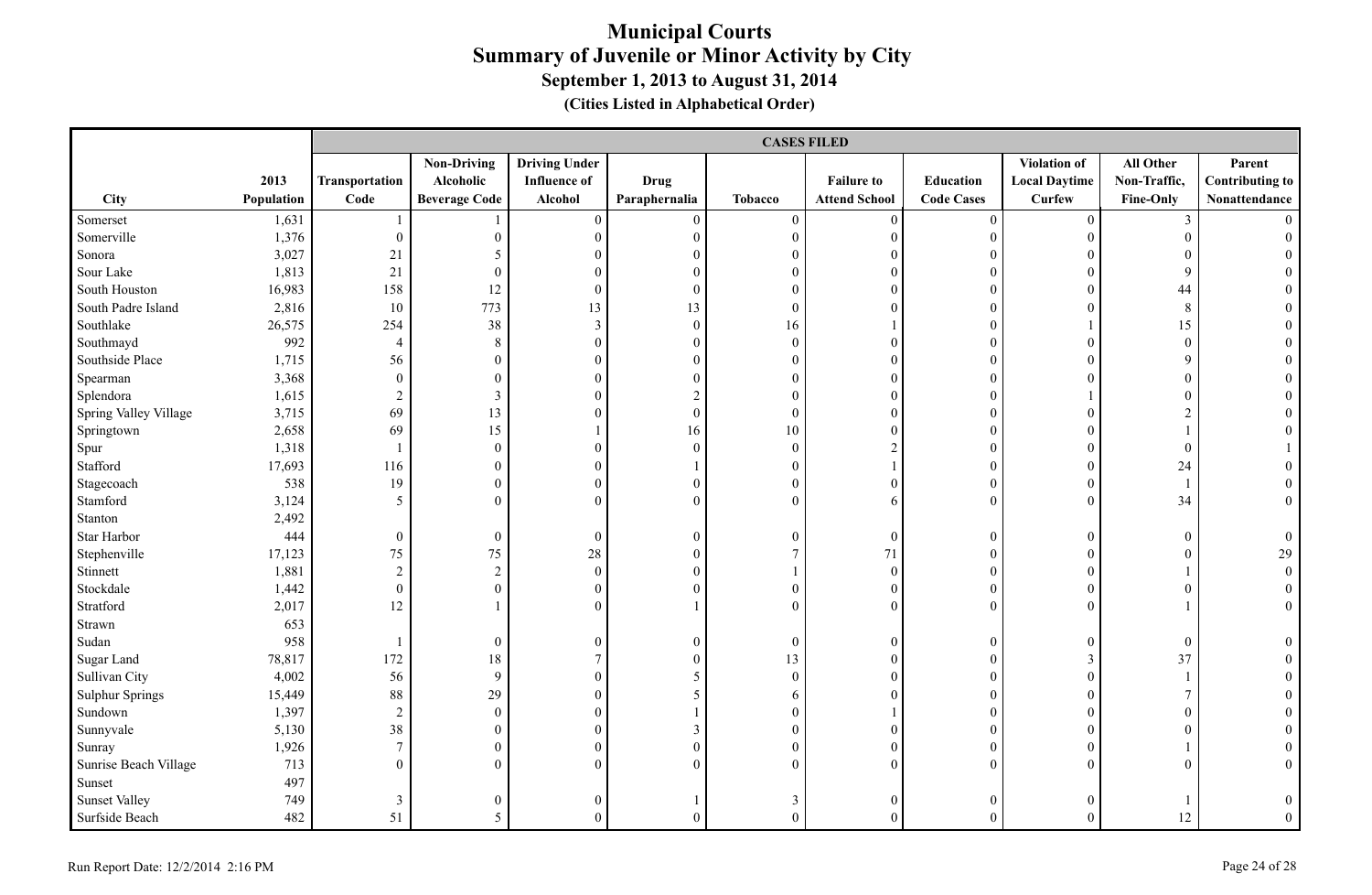|                        |            |                  | <b>TRANSFER TO</b>    | Accused of       | <b>Held in Contempt</b> | <b>JUVENILE STATEMENT</b> |                   |                      | <b>Orders</b> for |
|------------------------|------------|------------------|-----------------------|------------------|-------------------------|---------------------------|-------------------|----------------------|-------------------|
|                        |            |                  | <b>JUVENILE COURT</b> | Contempt         | (Fined/Denied           | <b>MAGISTRATE WARNING</b> |                   |                      | <b>Nonsecure</b>  |
|                        | 2013       |                  |                       | (Referred to     | <b>Driving</b>          | <b>Warnings</b>           | <b>Statements</b> | <b>Detention</b>     | Custody           |
| City                   | Population | <b>Mandatory</b> | <b>Discretionary</b>  | Juvenile Court)  | Privileges)             | Administered              | <b>Certified</b>  | <b>Hearings Held</b> | <b>Issued</b>     |
| Somerset               | 1,631      | $\boldsymbol{0}$ | $\mathbf{0}$          | $\overline{0}$   | $\mathbf{0}$            | $\overline{0}$            | $\mathbf{0}$      | $\mathbf{0}$         |                   |
| Somerville             | 1,376      | $\theta$         | $\boldsymbol{0}$      | $\boldsymbol{0}$ | $\boldsymbol{0}$        | $\Omega$                  | 0                 | $\overline{0}$       |                   |
| Sonora                 | 3,027      |                  | $\theta$              | $\theta$         | $\boldsymbol{0}$        |                           | 0                 | $\theta$             |                   |
| Sour Lake              | 1,813      |                  | $\theta$              | $\boldsymbol{0}$ | $\boldsymbol{0}$        |                           | $\boldsymbol{0}$  | $\theta$             |                   |
| South Houston          | 16,983     |                  | $\theta$              | $\boldsymbol{0}$ | $\boldsymbol{0}$        |                           | $\boldsymbol{0}$  | $\theta$             |                   |
| South Padre Island     | 2,816      |                  | 0                     | $\theta$         | $\boldsymbol{0}$        |                           | $\theta$          | $\theta$             |                   |
| Southlake              | 26,575     |                  | $\overline{0}$        | $\boldsymbol{0}$ | $\boldsymbol{0}$        |                           | $\mathbf{0}$      | $\theta$             |                   |
| Southmayd              | 992        |                  | $\theta$              | $\boldsymbol{0}$ | $\boldsymbol{0}$        |                           | $\boldsymbol{0}$  | $\theta$             |                   |
| Southside Place        | 1,715      |                  | $\theta$              | $\boldsymbol{0}$ | $\boldsymbol{0}$        |                           | $\mathbf{0}$      | $\mathbf{0}$         |                   |
| Spearman               | 3,368      |                  | 0                     | $\boldsymbol{0}$ | $\boldsymbol{0}$        |                           | $\mathbf{0}$      | $\theta$             |                   |
| Splendora              | 1,615      |                  | 0                     | $\boldsymbol{0}$ | $\boldsymbol{0}$        |                           | 0                 | $\theta$             |                   |
| Spring Valley Village  | 3,715      |                  | $\theta$              | $\boldsymbol{0}$ | $\boldsymbol{0}$        |                           | $\overline{0}$    | $\theta$             |                   |
| Springtown             | 2,658      |                  | $\overline{0}$        | $\boldsymbol{0}$ | $\boldsymbol{0}$        |                           | $\overline{0}$    | $\theta$             |                   |
| Spur                   | 1,318      | $\theta$         | 0                     | $\boldsymbol{0}$ | $\boldsymbol{0}$        |                           | 0                 | $\theta$             |                   |
| Stafford               | 17,693     | $\Omega$         | $\theta$              | $\boldsymbol{0}$ | $\boldsymbol{0}$        |                           | $\overline{0}$    | $\theta$             |                   |
| Stagecoach             | 538        | $\theta$         | $\boldsymbol{0}$      | $\boldsymbol{0}$ | $\boldsymbol{0}$        | $\Omega$                  | $\overline{0}$    | $\boldsymbol{0}$     |                   |
| Stamford               | 3,124      | $\theta$         | $\overline{0}$        | $\theta$         | $\overline{0}$          | $\Omega$                  | $\theta$          | $\theta$             |                   |
| Stanton                | 2,492      |                  |                       |                  |                         |                           |                   |                      |                   |
| Star Harbor            | 444        | $\boldsymbol{0}$ | $\boldsymbol{0}$      | $\boldsymbol{0}$ | $\boldsymbol{0}$        | $\Omega$                  | 0                 | $\boldsymbol{0}$     |                   |
| Stephenville           | 17,123     | 18               | 11                    | $\overline{2}$   | $\overline{0}$          |                           | $\boldsymbol{0}$  | $\mathbf{0}$         |                   |
| Stinnett               | 1,881      | $\theta$         | $\sqrt{2}$            | $\theta$         | $\boldsymbol{0}$        |                           | $\boldsymbol{0}$  | $\mathbf{0}$         |                   |
| Stockdale              | 1,442      | $\theta$         | $\boldsymbol{0}$      | $\boldsymbol{0}$ | $\boldsymbol{0}$        | 0                         | 0                 | $\boldsymbol{0}$     |                   |
| Stratford              | 2,017      | $\Omega$         | $\overline{0}$        | $\theta$         | $\mathbf{0}$            | $\Omega$                  | $\Omega$          | $\theta$             | $\Omega$          |
| Strawn                 | 653        |                  |                       |                  |                         |                           |                   |                      |                   |
| Sudan                  | 958        | $\Omega$         | $\boldsymbol{0}$      | $\boldsymbol{0}$ | $\boldsymbol{0}$        |                           | $\boldsymbol{0}$  | $\boldsymbol{0}$     |                   |
| Sugar Land             | 78,817     |                  | $\overline{0}$        | $\theta$         | $\boldsymbol{0}$        |                           | $\mathbf{0}$      | $\Omega$             |                   |
| Sullivan City          | 4,002      |                  | 0                     | $\boldsymbol{0}$ | $\boldsymbol{0}$        |                           | $\boldsymbol{0}$  | $\theta$             |                   |
| <b>Sulphur Springs</b> | 15,449     |                  | $\overline{0}$        | $\boldsymbol{0}$ | $\boldsymbol{0}$        |                           | $\boldsymbol{0}$  | $\theta$             |                   |
| Sundown                | 1,397      |                  | $\theta$              | $\boldsymbol{0}$ | $\boldsymbol{0}$        |                           | $\theta$          | $\Omega$             |                   |
| Sunnyvale              | 5,130      | $\Omega$         | $\boldsymbol{0}$      | $\boldsymbol{0}$ | $\boldsymbol{0}$        |                           | $\mathbf{0}$      | $\mathbf{0}$         |                   |
| Sunray                 | 1,926      | $\Omega$         | $\boldsymbol{0}$      | $\boldsymbol{0}$ | $\boldsymbol{0}$        | $\Omega$                  | $\boldsymbol{0}$  | $\mathbf{0}$         |                   |
| Sunrise Beach Village  | 713        | $\Omega$         | $\overline{0}$        | $\Omega$         | $\mathbf{0}$            | $\Omega$                  | $\overline{0}$    | $\mathbf{0}$         | $\Omega$          |
| Sunset                 | 497        |                  |                       |                  |                         |                           |                   |                      |                   |
| <b>Sunset Valley</b>   | 749        | $\Omega$         | $\boldsymbol{0}$      | $\boldsymbol{0}$ | $\boldsymbol{0}$        |                           | 0                 | $\theta$             | $\theta$          |
| Surfside Beach         | 482        | $\Omega$         | $\overline{0}$        | $\theta$         | $\theta$                | $\Omega$                  | $\overline{0}$    | $\theta$             | $\Omega$          |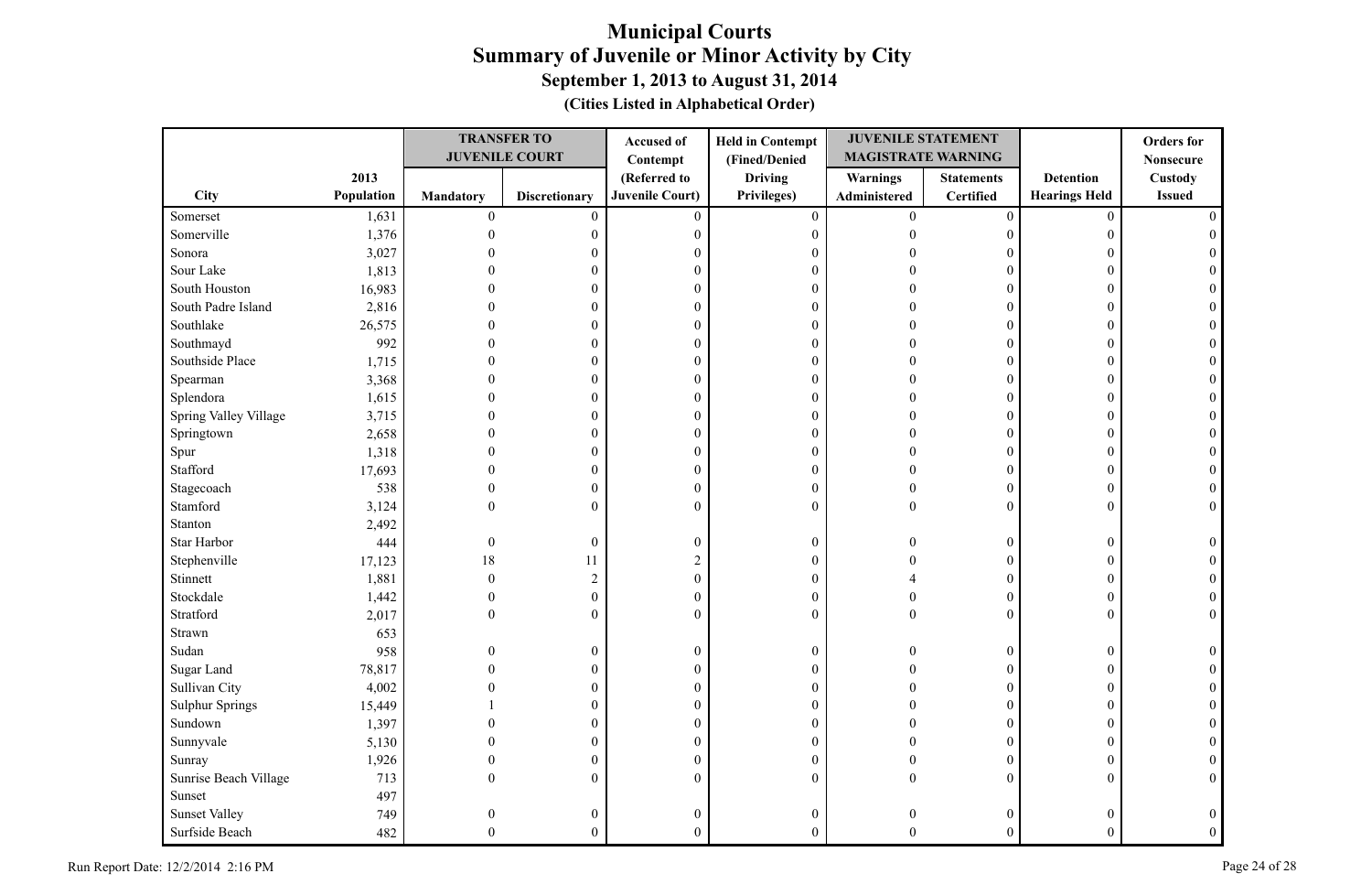|                         |            |                  | <b>CASES FILED</b>   |                      |                  |                  |                      |                   |                      |                  |                        |  |
|-------------------------|------------|------------------|----------------------|----------------------|------------------|------------------|----------------------|-------------------|----------------------|------------------|------------------------|--|
|                         |            |                  | <b>Non-Driving</b>   | <b>Driving Under</b> |                  |                  |                      |                   | Violation of         | All Other        | Parent                 |  |
|                         | 2013       | Transportation   | Alcoholic            | <b>Influence of</b>  | <b>Drug</b>      |                  | <b>Failure to</b>    | Education         | <b>Local Daytime</b> | Non-Traffic,     | <b>Contributing to</b> |  |
| City                    | Population | Code             | <b>Beverage Code</b> | Alcohol              | Paraphernalia    | <b>Tobacco</b>   | <b>Attend School</b> | <b>Code Cases</b> | <b>Curfew</b>        | Fine-Only        | Nonattendance          |  |
| Sweeny                  | 3,684      | 11               | $\overline{0}$       | $\overline{0}$       | $\overline{0}$   | $\overline{0}$   | $\overline{0}$       | $\boldsymbol{0}$  | $\overline{0}$       | $\overline{4}$   |                        |  |
| Sweetwater              | 10,906     | 24               | 29                   | $\boldsymbol{0}$     | $\boldsymbol{0}$ | $\sqrt{2}$       | $\mathbf{0}$         | $\boldsymbol{0}$  | $\mathbf{0}$         | 5                | $\theta$               |  |
| Taft                    | 3,048      | 12               | $\mathfrak{S}$       | $\boldsymbol{0}$     | $\overline{0}$   | $\boldsymbol{0}$ | $\mathbf{0}$         | $\sqrt{2}$        | $\sqrt{2}$           | 51               |                        |  |
| Tahoka                  | 2,673      | 13               | $\boldsymbol{0}$     | $\boldsymbol{0}$     |                  | $\boldsymbol{0}$ | 5                    | $\boldsymbol{0}$  | $\theta$             |                  | $\overline{2}$         |  |
| Talty                   | 1,535      | 15               | $\boldsymbol{0}$     | $\boldsymbol{0}$     | $\Omega$         | $\overline{0}$   | $\mathbf{0}$         | $\mathbf{0}$      | $\theta$             | $7\overline{ }$  | $\theta$               |  |
| Tatum                   | 1,385      | 27               | $\overline{0}$       | $\overline{0}$       | $\Omega$         | $\Omega$         | $\theta$             | $\theta$          | $\overline{0}$       | 9                |                        |  |
| Taylor                  | 15,191     | 12               | 9                    | $\overline{c}$       | $\overline{0}$   |                  | $\mathbf{0}$         | $\theta$          | $\theta$             | 15               |                        |  |
| Taylor Lake Village     | 3,544      | 17               | 5                    | $\boldsymbol{0}$     | $\boldsymbol{0}$ | $\overline{0}$   | $\mathbf{0}$         |                   | $\theta$             | $\mathbf{0}$     |                        |  |
| Teague                  | 3,560      | $\boldsymbol{0}$ | $\mathbf{0}$         | $\boldsymbol{0}$     | $\boldsymbol{0}$ | $\boldsymbol{2}$ | $\mathbf{0}$         | $\boldsymbol{0}$  | $\mathbf{0}$         | $\mathbf{0}$     |                        |  |
| Temple                  | 66,102     | 124              | 42                   | $\boldsymbol{7}$     | 6                | 12               | $\mathbf{0}$         | $\boldsymbol{0}$  | 20                   | 220              |                        |  |
| Tenaha                  | 1,160      | 9                | $\mathbf{0}$         | $\boldsymbol{0}$     | $\boldsymbol{0}$ | $\boldsymbol{0}$ | $\mathbf{0}$         | $\boldsymbol{0}$  | $\mathbf{0}$         | $\overline{0}$   | $\theta$               |  |
| Terrell                 | 15,816     | 15               | $\boldsymbol{0}$     | $\boldsymbol{0}$     | $\boldsymbol{0}$ | $\boldsymbol{0}$ | $\boldsymbol{0}$     | $\boldsymbol{0}$  | $\boldsymbol{0}$     | $27\,$           | $\theta$               |  |
| Terrell Hills           | 4,878      | 5                | $10\,$               | $\boldsymbol{0}$     | $\boldsymbol{0}$ | $\boldsymbol{0}$ | $\boldsymbol{0}$     | $\boldsymbol{0}$  | $\mathbf{0}$         | $\mathbf{0}$     |                        |  |
| Texarkana               | 36,411     | 107              | $7\phantom{.0}$      | $\overline{3}$       | $\boldsymbol{0}$ | $\overline{4}$   | 57                   | $\boldsymbol{0}$  | $\boldsymbol{0}$     | 96               |                        |  |
| <b>Texas City</b>       | 45,099     | 208              | 33                   | $\overline{4}$       | $\overline{0}$   | 25               | $\mathbf{0}$         | $\mathbf{0}$      | $\overline{0}$       | 254              | $\theta$               |  |
| Texhoma                 | 346        | $\overline{0}$   | $\overline{0}$       | $\overline{0}$       | $\overline{0}$   | $\overline{0}$   | $\theta$             | $\mathbf{0}$      | $\Omega$             | $\theta$         | $\overline{0}$         |  |
| Texline                 | 507        |                  |                      |                      |                  |                  |                      |                   |                      |                  |                        |  |
| The Colony              | 36,328     | 61               | 45                   | $\boldsymbol{0}$     | $\boldsymbol{0}$ | $\boldsymbol{0}$ | $\boldsymbol{0}$     | $\boldsymbol{0}$  | $\boldsymbol{0}$     | 25               | $\overline{0}$         |  |
| Thompsons               | 246        | $\boldsymbol{0}$ | $\boldsymbol{0}$     | $\boldsymbol{0}$     | $\boldsymbol{0}$ | $\boldsymbol{0}$ | $\boldsymbol{0}$     | $\boldsymbol{0}$  | $\boldsymbol{0}$     | $\mathbf{0}$     | $\theta$               |  |
| Thorndale               | 1,336      | 1                | $\boldsymbol{0}$     | $\boldsymbol{0}$     | $\boldsymbol{0}$ | $\boldsymbol{0}$ | $\mathbf{0}$         | $\boldsymbol{0}$  | $\mathbf{0}$         | 1                | $\boldsymbol{0}$       |  |
| Thornton                | 537        | $\Omega$         | $\overline{0}$       | $\overline{0}$       | $\Omega$         | $\Omega$         | $\theta$             | $\theta$          | $\Omega$             | $\mathbf{0}$     | $\overline{0}$         |  |
| Thorntonville           | 476        |                  |                      |                      |                  |                  |                      |                   |                      |                  |                        |  |
| Thrall                  | 839        | $\sqrt{2}$       | $\boldsymbol{0}$     | $\boldsymbol{0}$     | $\mathbf{0}$     | $\mathbf{0}$     | $\boldsymbol{0}$     | $\mathbf{0}$      | $\theta$             | $\overline{0}$   | $\theta$               |  |
| Three Rivers            | 1,848      | $\mathbf{1}$     | $\boldsymbol{0}$     | $\overline{0}$       | $\mathbf{1}$     | $\overline{0}$   | $\mathbf{0}$         | $\mathfrak{Z}$    | $\theta$             | $\overline{4}$   |                        |  |
| Tiki Island, Village of | 968        | $\boldsymbol{0}$ | $\mathbf{0}$         | $\boldsymbol{0}$     | $\boldsymbol{0}$ | $\boldsymbol{0}$ | $\mathbf{0}$         | $\boldsymbol{0}$  | $\overline{0}$       | $\mathbf{0}$     |                        |  |
| Timbercreek Canyon      | 418        | $\boldsymbol{0}$ | $\mathbf{0}$         | $\overline{0}$       | $\overline{0}$   | $\boldsymbol{0}$ | $\mathbf{0}$         | $\mathbf{0}$      | $\mathbf{0}$         | $\mathbf{0}$     | $\Omega$               |  |
| Timpson                 | 1,155      | $10\,$           | $\overline{c}$       | $\boldsymbol{0}$     | $\overline{0}$   | $\boldsymbol{0}$ | $\boldsymbol{0}$     | $\mathbf{1}$      | $\boldsymbol{0}$     | $\boldsymbol{0}$ | $\theta$               |  |
| Tioga                   | 803        | 9                | $\boldsymbol{0}$     | $\boldsymbol{0}$     | $\boldsymbol{0}$ | $\boldsymbol{0}$ | $\boldsymbol{0}$     | $\boldsymbol{0}$  | $\theta$             | $\mathfrak{Z}$   |                        |  |
| Tolar                   | 681        | $\boldsymbol{0}$ | $\boldsymbol{0}$     | $\boldsymbol{0}$     | $\overline{0}$   | $\boldsymbol{0}$ | $\boldsymbol{0}$     | $\boldsymbol{0}$  | $\mathbf{0}$         | $\boldsymbol{0}$ |                        |  |
| Tom Bean                | 1,045      | 56               | $\boldsymbol{0}$     | $\boldsymbol{0}$     |                  | $\boldsymbol{0}$ | $\boldsymbol{0}$     | $\boldsymbol{0}$  | $\overline{0}$       | 10               |                        |  |
| Tomball                 | 10,753     | 62               | 23                   | $\overline{0}$       | 9                | $\overline{0}$   | $\mathbf{0}$         | $\mathbf{0}$      | $\mathbf{0}$         | 23               | $\theta$               |  |
| Tool                    | 2,240      | 6                | $\boldsymbol{0}$     | $\boldsymbol{0}$     | $\overline{0}$   | $\overline{0}$   | $\mathbf{0}$         | $\mathbf{0}$      | $\Omega$             | $\mathbf{0}$     | $\overline{0}$         |  |
| Toyah                   | 90         |                  |                      |                      |                  |                  |                      |                   |                      |                  |                        |  |
| Trenton                 | 635        | 41               | $\mathbf{0}$         | $\boldsymbol{0}$     | $\mathbf{0}$     | $\mathbf{0}$     | $\boldsymbol{0}$     | $\boldsymbol{0}$  | $\overline{0}$       | 4                | $\mathbf{0}$           |  |
| Trinidad                | 886        | 39               | $\mathbf{0}$         | $\overline{0}$       | $\Omega$         |                  | $\theta$             | $\Omega$          | $\Omega$             | 4                | $\overline{0}$         |  |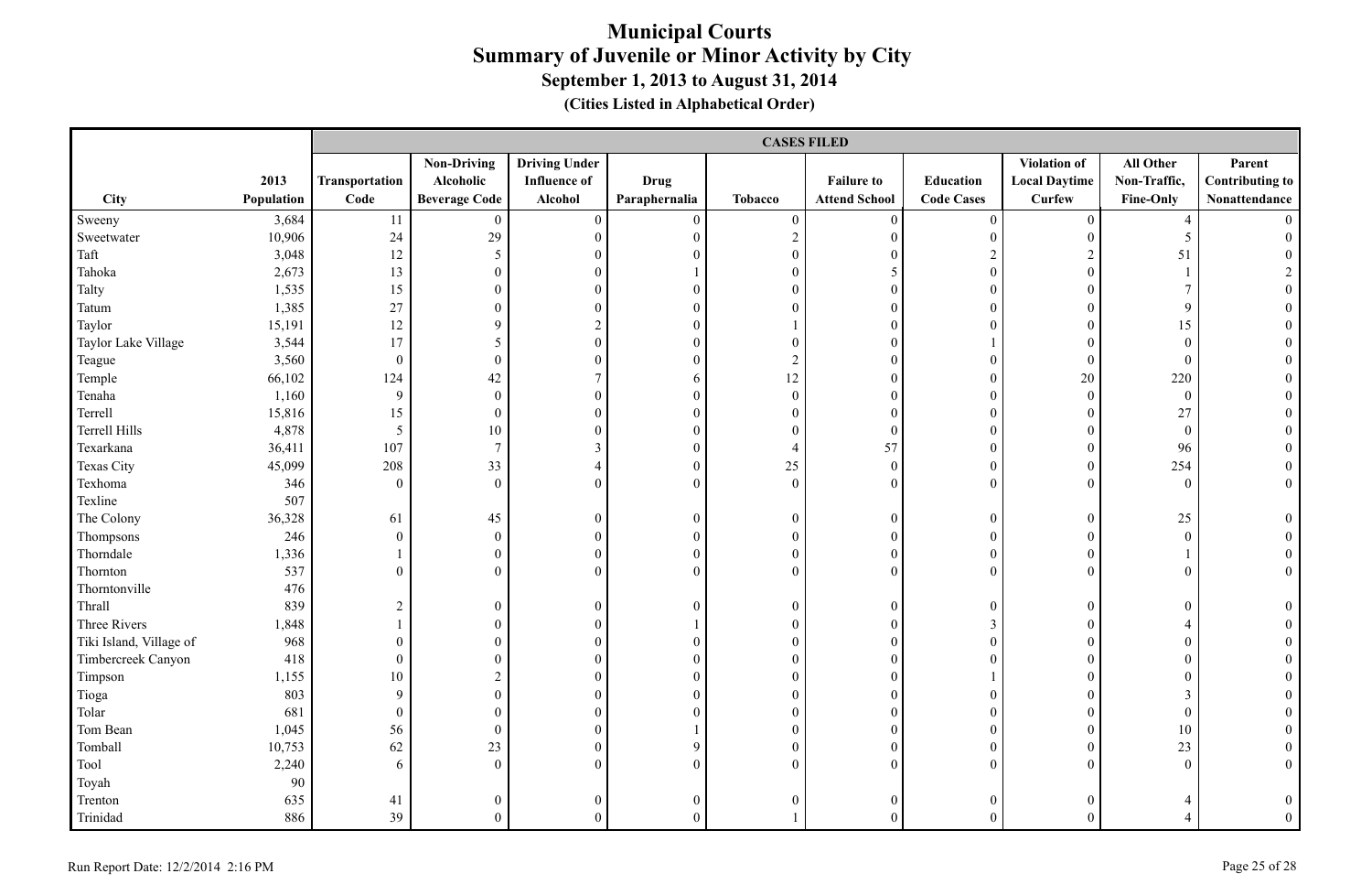|                         |            | <b>TRANSFER TO</b> |                       | <b>Held in Contempt</b><br>Accused of |                  | <b>JUVENILE STATEMENT</b> |                   |                      | <b>Orders</b> for |
|-------------------------|------------|--------------------|-----------------------|---------------------------------------|------------------|---------------------------|-------------------|----------------------|-------------------|
|                         |            |                    | <b>JUVENILE COURT</b> | Contempt                              | (Fined/Denied    | <b>MAGISTRATE WARNING</b> |                   |                      | <b>Nonsecure</b>  |
|                         | 2013       |                    |                       | (Referred to                          | <b>Driving</b>   | Warnings                  | <b>Statements</b> | <b>Detention</b>     | <b>Custody</b>    |
| City                    | Population | <b>Mandatory</b>   | <b>Discretionary</b>  | <b>Juvenile Court)</b>                | Privileges)      | Administered              | Certified         | <b>Hearings Held</b> | <b>Issued</b>     |
| Sweeny                  | 3,684      | $\boldsymbol{0}$   | $\mathbf{0}$          | $\mathbf{0}$                          | $\boldsymbol{0}$ | $\overline{0}$            | $\boldsymbol{0}$  | $\mathbf{0}$         |                   |
| Sweetwater              | 10,906     | $\mathbf{0}$       | $\boldsymbol{0}$      | $\boldsymbol{0}$                      | $\boldsymbol{0}$ | $\theta$                  | $\boldsymbol{0}$  | $\overline{0}$       |                   |
| Taft                    | 3,048      |                    | 0                     | $\theta$                              | $\mathbf{0}$     |                           | $\Omega$          |                      |                   |
| Tahoka                  | 2,673      |                    | 0                     | $\boldsymbol{0}$                      | $\boldsymbol{0}$ |                           | $\theta$          | $\Omega$             |                   |
| Talty                   | 1,535      |                    | 0                     | $\boldsymbol{0}$                      | $\boldsymbol{0}$ |                           | $\overline{0}$    | $\Omega$             |                   |
| Tatum                   | 1,385      |                    | $\theta$              | $\mathbf{0}$                          | $\mathbf{0}$     |                           | $\theta$          | $\Omega$             |                   |
| Taylor                  | 15,191     | $\Omega$           | $\overline{0}$        | $\boldsymbol{0}$                      | $\mathbf{0}$     |                           | $\overline{0}$    | $\Omega$             |                   |
| Taylor Lake Village     | 3,544      | $\Omega$           | 0                     | $\boldsymbol{0}$                      | $\boldsymbol{0}$ |                           | $\overline{0}$    | 0                    |                   |
| Teague                  | 3,560      | $\Omega$           | $\overline{0}$        | $\boldsymbol{0}$                      | $\theta$         |                           | $\overline{0}$    | $\Omega$             |                   |
| Temple                  | 66,102     | $\Omega$           | 7                     | $\boldsymbol{7}$                      | 268              | 97                        | $\overline{0}$    | $\Omega$             |                   |
| Tenaha                  | 1,160      | 0                  | 0                     | $\boldsymbol{0}$                      | $\boldsymbol{0}$ | $\Omega$                  | $\boldsymbol{0}$  | $\theta$             |                   |
| Terrell                 | 15,816     | $\Omega$           | 0                     | $\mathbf{0}$                          | $\mathbf{0}$     | $\Omega$                  | $\overline{0}$    | $\Omega$             |                   |
| Terrell Hills           | 4,878      | $\theta$           | 0                     | $\boldsymbol{0}$                      | $\boldsymbol{0}$ | $\Omega$                  | $\overline{0}$    | $\Omega$             |                   |
| Texarkana               | 36,411     | $\Omega$           | 0                     | $\boldsymbol{0}$                      | $\boldsymbol{0}$ | $\theta$                  | $\boldsymbol{0}$  | $\Omega$             |                   |
| Texas City              | 45,099     | $\theta$           | $\boldsymbol{0}$      | $\boldsymbol{0}$                      | $\boldsymbol{0}$ | 10                        | $\mathbf{2}$      | $\Omega$             |                   |
| Texhoma                 | 346        | $\Omega$           | $\mathbf{0}$          | $\mathbf{0}$                          | $\mathbf{0}$     | $\mathbf{0}$              | $\overline{0}$    | $\Omega$             |                   |
| Texline                 | 507        |                    |                       |                                       |                  |                           |                   |                      |                   |
| The Colony              | 36,328     | $\Omega$           | $\boldsymbol{0}$      | $\boldsymbol{0}$                      | $\boldsymbol{0}$ | $\Omega$                  | $\overline{0}$    | $\overline{0}$       |                   |
| Thompsons               | 246        | $\Omega$           | $\boldsymbol{0}$      | $\boldsymbol{0}$                      | $\boldsymbol{0}$ | $\Omega$                  | $\overline{0}$    | $\overline{0}$       |                   |
| Thorndale               | 1,336      | $\theta$           | $\boldsymbol{0}$      | $\boldsymbol{0}$                      | $\boldsymbol{0}$ | $\Omega$                  | $\overline{0}$    | $\overline{0}$       |                   |
| Thornton                | 537        | $\Omega$           | $\mathbf{0}$          | $\theta$                              | $\theta$         | $\Omega$                  | $\theta$          | $\theta$             |                   |
| Thorntonville           | 476        |                    |                       |                                       |                  |                           |                   |                      |                   |
| Thrall                  | 839        | $\Omega$           | $\boldsymbol{0}$      | $\boldsymbol{0}$                      | $\boldsymbol{0}$ | $\Omega$                  | $\overline{0}$    | $\overline{0}$       |                   |
| Three Rivers            | 1,848      |                    | 0                     | $\boldsymbol{0}$                      | $\boldsymbol{0}$ |                           | $\overline{0}$    | $\Omega$             |                   |
| Tiki Island, Village of | 968        |                    | 0                     | $\boldsymbol{0}$                      | $\boldsymbol{0}$ |                           | $\overline{0}$    | $\theta$             |                   |
| Timbercreek Canyon      | 418        |                    | $\theta$              | $\boldsymbol{0}$                      | $\boldsymbol{0}$ |                           | $\theta$          | $\Omega$             |                   |
| Timpson                 | 1,155      |                    | 0                     | $\boldsymbol{0}$                      | $\boldsymbol{0}$ |                           | $\overline{0}$    | $\Omega$             |                   |
| Tioga                   | 803        | $\Omega$           | 0                     | $\boldsymbol{0}$                      | $\boldsymbol{0}$ |                           | $\overline{0}$    | $\Omega$             |                   |
| Tolar                   | 681        | $\Omega$           | $\overline{0}$        | $\boldsymbol{0}$                      | $\boldsymbol{0}$ |                           | $\theta$          | $\Omega$             |                   |
| Tom Bean                | 1,045      | $\Omega$           | $\boldsymbol{0}$      | $\boldsymbol{0}$                      | $\boldsymbol{0}$ |                           | $\overline{0}$    | $\overline{0}$       |                   |
| Tomball                 | 10,753     | $\Omega$           | $\boldsymbol{0}$      | $\sqrt{2}$                            | $\boldsymbol{0}$ | $\Omega$                  | $\overline{0}$    | $\overline{0}$       |                   |
| Tool                    | 2,240      | $\Omega$           | $\overline{0}$        | $\mathbf{0}$                          | $\mathbf{0}$     | $\Omega$                  | $\overline{0}$    | $\Omega$             | $\theta$          |
| Toyah                   | 90         |                    |                       |                                       |                  |                           |                   |                      |                   |
| Trenton                 | 635        | $\theta$           | $\theta$              | $\boldsymbol{0}$                      | $\boldsymbol{0}$ |                           | $\boldsymbol{0}$  | 0                    |                   |
| Trinidad                | 886        | $\Omega$           | $\overline{0}$        | $\theta$                              | $\theta$         | $\Omega$                  | $\theta$          | $\theta$             |                   |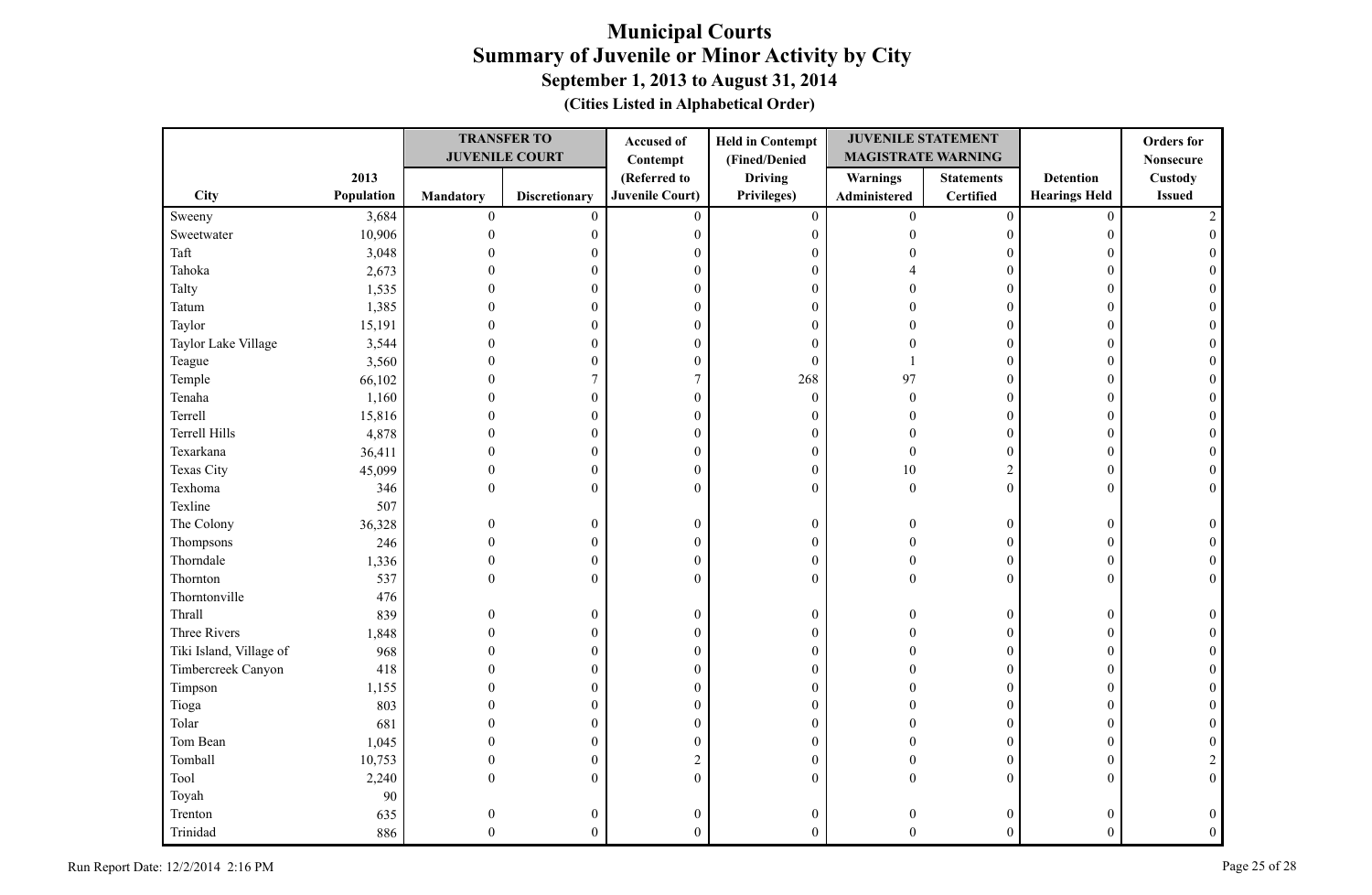|                       |            |                  |                      |                      |                  |                         | <b>CASES FILED</b>   |                   |                      |                  |                        |
|-----------------------|------------|------------------|----------------------|----------------------|------------------|-------------------------|----------------------|-------------------|----------------------|------------------|------------------------|
|                       |            |                  | <b>Non-Driving</b>   | <b>Driving Under</b> |                  |                         |                      |                   | Violation of         | All Other        | Parent                 |
|                       | 2013       | Transportation   | Alcoholic            | <b>Influence of</b>  | <b>Drug</b>      |                         | <b>Failure to</b>    | Education         | <b>Local Daytime</b> | Non-Traffic,     | <b>Contributing to</b> |
| City                  | Population | Code             | <b>Beverage Code</b> | Alcohol              | Paraphernalia    | <b>Tobacco</b>          | <b>Attend School</b> | <b>Code Cases</b> | <b>Curfew</b>        | Fine-Only        | Nonattendance          |
| Trinity               | 2,697      | 94               | $\mathbf{0}$         | $\boldsymbol{0}$     | $\boldsymbol{0}$ | $\boldsymbol{0}$        | $\mathbf{0}$         | $\boldsymbol{0}$  | $\overline{0}$       | 37               | $\Omega$               |
| Trophy Club           | 8,024      | $25\,$           | 52                   | $\mathfrak{Z}$       | $\boldsymbol{0}$ | 6                       | $\boldsymbol{0}$     | $\boldsymbol{0}$  | $\mathbf{0}$         | 6                | $\theta$               |
| Troup                 | 1,869      | 11               | 1                    | $\boldsymbol{0}$     |                  | $\boldsymbol{0}$        | $\mathbf{0}$         | $\boldsymbol{0}$  | $\mathbf{0}$         | $\mathfrak{Z}$   |                        |
| Troy                  | 1,645      | 6                | $\boldsymbol{0}$     | $\boldsymbol{0}$     | $\overline{0}$   | $\overline{0}$          | $\mathbf{0}$         | $\boldsymbol{0}$  | $\theta$             | $\mathfrak{Z}$   |                        |
| Tulia                 | 4,967      | 19               | $\mathfrak{Z}$       | $\boldsymbol{0}$     | $\Omega$         | $\overline{0}$          | $\theta$             | $\theta$          | $\Omega$             | $\overline{c}$   |                        |
| Tye                   | 1,242      | $\overline{2}$   | $\boldsymbol{0}$     | $\boldsymbol{0}$     | $\boldsymbol{0}$ | $\boldsymbol{0}$        | $\mathbf{0}$         | $\mathbf{0}$      | $\theta$             | $\boldsymbol{0}$ | $\theta$               |
| Tyler                 | 96,900     | 412              | 71                   | 5                    | 5                | 19                      | 80                   | $\boldsymbol{0}$  |                      | 311              | 32                     |
| Universal City        | 18,530     | 58               | 18                   | $\boldsymbol{0}$     | $\overline{0}$   | $\boldsymbol{0}$        | $\overline{3}$       | $\mathbf{0}$      | $\theta$             | $22\,$           | $\overline{0}$         |
| University Park       | 23,068     | 102              | 116                  | $\overline{0}$       | $\overline{0}$   | 5                       | $\mathbf{0}$         | $\boldsymbol{0}$  | $\mathbf{0}$         | 10               | $\theta$               |
| Uvalde                | 15,751     | 81               | 35                   | $\boldsymbol{0}$     | $\boldsymbol{0}$ |                         | 60                   | $\boldsymbol{0}$  | $30\,$               | 37               | $\mathbf{0}$           |
| Valley Mills          | 1,203      | 11               | $\overline{c}$       | $\boldsymbol{0}$     | $\boldsymbol{0}$ | $\boldsymbol{0}$        | $\boldsymbol{0}$     | $\boldsymbol{0}$  | $\mathbf{0}$         | $\overline{4}$   | $\theta$               |
| Valley View           | 757        | $\mathfrak{Z}$   | $\boldsymbol{0}$     | $\boldsymbol{0}$     | $\boldsymbol{0}$ | $\boldsymbol{0}$        | $\boldsymbol{0}$     | $\boldsymbol{0}$  | $\boldsymbol{0}$     | $\mathfrak{Z}$   | $\theta$               |
| Van                   | 2,632      | 9                | $\boldsymbol{0}$     | $\boldsymbol{0}$     | $\boldsymbol{0}$ | $\boldsymbol{0}$        | $\mathbf{0}$         | $\boldsymbol{0}$  | $\mathbf{0}$         | 11               |                        |
| Van Alstyne           | 3,046      | 34               | 14                   | $\overline{0}$       | $\overline{0}$   | $\sqrt{2}$              | $\mathbf{0}$         | $\mathbf{0}$      | $\mathbf{0}$         | 9                |                        |
| Van Horn              | 2,063      | $\boldsymbol{0}$ | $\boldsymbol{0}$     | $\boldsymbol{0}$     | $\boldsymbol{0}$ | $\boldsymbol{0}$        | 38                   | $\boldsymbol{0}$  | $\theta$             | $\overline{0}$   |                        |
| Vega                  | 884        | $\boldsymbol{0}$ | $\mathbf{0}$         | $\boldsymbol{0}$     | $\overline{0}$   | $\boldsymbol{0}$        | $\boldsymbol{0}$     | $\boldsymbol{0}$  | $\overline{0}$       | $\boldsymbol{0}$ |                        |
| Venus                 | 2,960      | 21               | $20\,$               | $\overline{0}$       | $\overline{0}$   | $\boldsymbol{2}$        | $\boldsymbol{0}$     |                   | $\overline{c}$       | 5                |                        |
| Vernon                | 11,002     | 45               | $10\,$               |                      |                  | $\overline{\mathbf{3}}$ | 18                   | $\overline{0}$    | 9                    | 11               | 2                      |
| Victoria              | 62,592     | 138              | 26                   | $\mathbf{1}$         | 11               | 15                      | $\boldsymbol{0}$     | $\overline{4}$    | $\boldsymbol{0}$     | 105              | $\mathbf{0}$           |
| Vidor                 | 10,579     | 24               | 32                   | $\boldsymbol{0}$     | $\overline{4}$   | $\overline{4}$          | $\boldsymbol{0}$     | $\boldsymbol{0}$  | $\boldsymbol{0}$     | 13               | $\mathbf{0}$           |
| Volente               | 394        | $\boldsymbol{0}$ | $\boldsymbol{0}$     | $\boldsymbol{0}$     | $\overline{0}$   | $\boldsymbol{0}$        | $\mathbf{0}$         | $\boldsymbol{0}$  | $\overline{0}$       | $\boldsymbol{0}$ | $\theta$               |
| Von Ormy              | 1,085      | $\overline{7}$   | $\mathfrak{Z}$       | $\boldsymbol{0}$     | 1                | $\boldsymbol{0}$        | $\mathbf{0}$         | $\boldsymbol{0}$  | $\boldsymbol{0}$     | $\mathfrak{Z}$   | $\boldsymbol{0}$       |
| Waco                  | 124,805    | 231              | 6                    | $\theta$             | 12               | 16                      | $\theta$             | $\mathbf{1}$      | 48                   | 187              | $\overline{0}$         |
| Waelder               | 1,065      |                  |                      |                      |                  |                         |                      |                   |                      |                  |                        |
| Wake Village          | 5,492      | 14               | $\mathfrak{Z}$       | $\overline{0}$       | $\overline{0}$   | $\boldsymbol{0}$        | $\boldsymbol{0}$     | $\boldsymbol{0}$  | $\boldsymbol{0}$     | 5                | $\overline{0}$         |
| Waller                | 2,326      | 11               |                      | $\boldsymbol{0}$     | $\boldsymbol{0}$ | $\boldsymbol{0}$        | $\boldsymbol{0}$     | $\boldsymbol{0}$  | $\boldsymbol{0}$     | $\overline{4}$   | $\theta$               |
| Wallis                | 1,252      | $\boldsymbol{0}$ | $\boldsymbol{0}$     | $\boldsymbol{0}$     | $\mathbf{0}$     | $\mathbf{0}$            | $\mathbf{0}$         | $\boldsymbol{0}$  | $\theta$             | $\boldsymbol{0}$ |                        |
| <b>Walnut Springs</b> | 827        | $\boldsymbol{0}$ | $\boldsymbol{0}$     | $\boldsymbol{0}$     | $\mathbf{0}$     | $\mathbf{0}$            | $\boldsymbol{0}$     | $\boldsymbol{0}$  | $\mathbf{0}$         | $\boldsymbol{0}$ |                        |
| Waskom                | 2,160      | $\mathfrak{Z}$   | $7\overline{ }$      | $\boldsymbol{0}$     |                  | $\mathbf{0}$            | $\mathbf{0}$         | $\boldsymbol{0}$  | $\overline{0}$       | $\overline{4}$   |                        |
| Watauga               | 23,497     | 62               | 39                   | $\overline{c}$       | $\boldsymbol{0}$ | 18                      | 24                   | 3                 | 6                    | 29               |                        |
| Waxahachie            | 29,621     | 51               | 18                   | $\overline{0}$       | 9                | 11                      | $\mathbf{0}$         | $\mathbf{0}$      | 11                   | 57               |                        |
| Weatherford           | 25,250     | 72               | 34                   | 13                   | $\mathfrak{Z}$   | $\overline{4}$          | $\mathbf{0}$         | $\mathbf{0}$      | $\overline{0}$       | 36               |                        |
| Webster               | 10,400     | 47               | 68                   | $\mathbf{1}$         | $8\,$            | 10                      | $\boldsymbol{0}$     | $\boldsymbol{0}$  | $\boldsymbol{0}$     | 14               |                        |
| Weimar                | 2,151      | $\mathfrak{Z}$   | $\overline{2}$       | $\overline{2}$       |                  | $\overline{0}$          | $\mathbf{0}$         | $\theta$          | $\overline{c}$       | $\overline{7}$   | $\theta$               |
| Weinert               | 172        |                  |                      |                      |                  |                         |                      |                   |                      |                  |                        |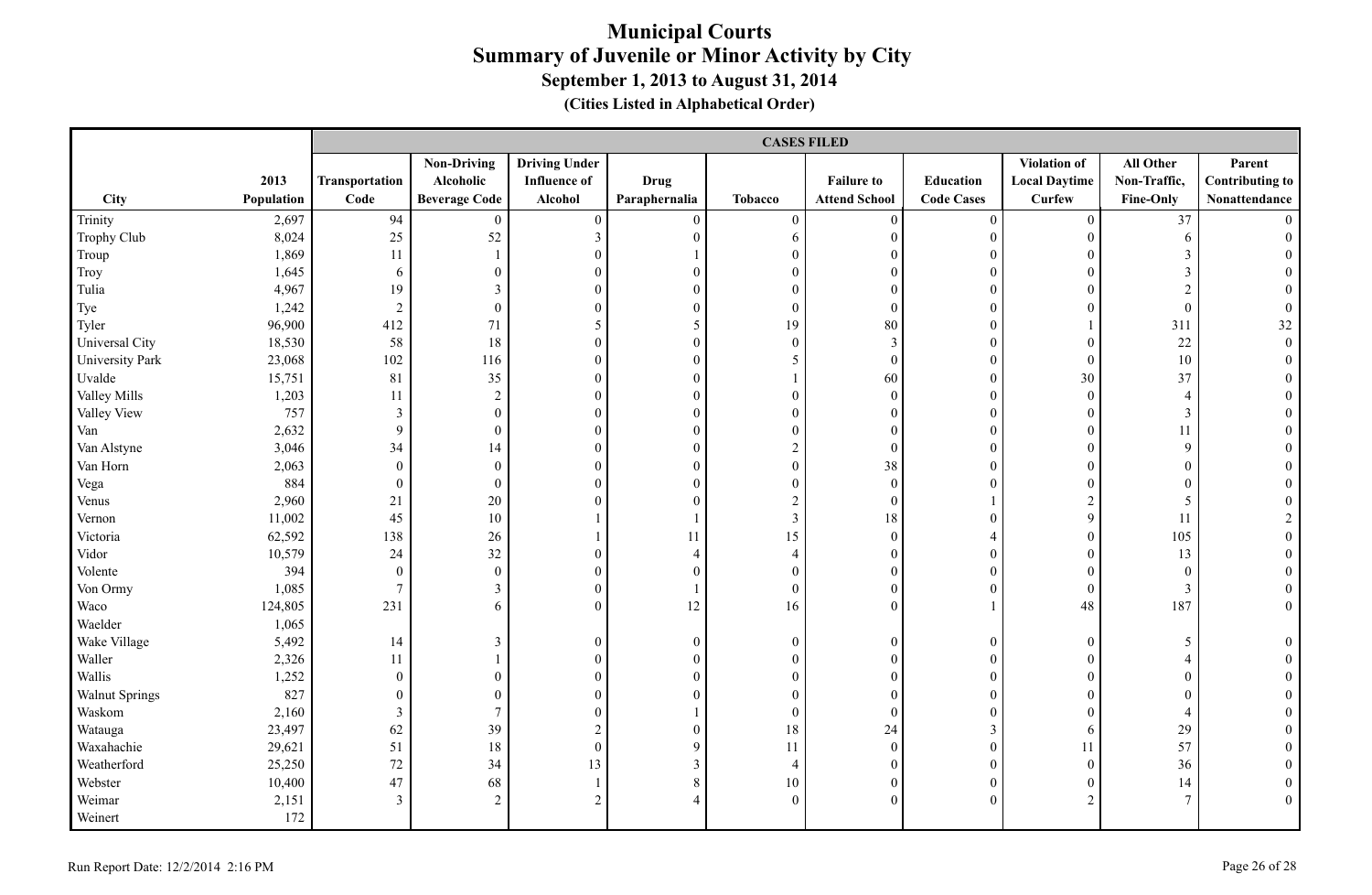|                 |            | <b>TRANSFER TO</b> |                       | <b>Held in Contempt</b><br>Accused of |                  | <b>JUVENILE STATEMENT</b> |                   |                      | <b>Orders</b> for |
|-----------------|------------|--------------------|-----------------------|---------------------------------------|------------------|---------------------------|-------------------|----------------------|-------------------|
|                 |            |                    | <b>JUVENILE COURT</b> | Contempt                              | (Fined/Denied    | <b>MAGISTRATE WARNING</b> |                   |                      | <b>Nonsecure</b>  |
|                 | 2013       |                    |                       | (Referred to                          | <b>Driving</b>   | Warnings                  | <b>Statements</b> | <b>Detention</b>     | Custody           |
| <b>City</b>     | Population | <b>Mandatory</b>   | <b>Discretionary</b>  | <b>Juvenile Court)</b>                | Privileges)      | Administered              | Certified         | <b>Hearings Held</b> | <b>Issued</b>     |
| Trinity         | 2,697      | $\boldsymbol{0}$   | $\mathbf{0}$          | $\mathbf{0}$                          | $\boldsymbol{0}$ | $\overline{0}$            | $\boldsymbol{0}$  | $\mathbf{0}$         |                   |
| Trophy Club     | 8,024      | $\mathbf{0}$       | $\boldsymbol{0}$      | $\boldsymbol{0}$                      | $\boldsymbol{0}$ | $\theta$                  | $\boldsymbol{0}$  | $\overline{0}$       |                   |
| Troup           | 1,869      |                    | 0                     | $\mathbf{0}$                          | $\mathbf{0}$     | $\sqrt{ }$                | $\Omega$          | 0                    |                   |
| Troy            | 1,645      |                    | $\overline{0}$        | $\boldsymbol{0}$                      | $\boldsymbol{0}$ | $\Omega$                  | $\theta$          | $\Omega$             |                   |
| Tulia           | 4,967      |                    | 0                     | $\boldsymbol{0}$                      | 6                | 10                        | 7                 | $\Omega$             |                   |
| Tye             | 1,242      | $\Omega$           | 0                     | $\boldsymbol{0}$                      | $\boldsymbol{0}$ | $\theta$                  | $\theta$          | $\theta$             |                   |
| Tyler           | 96,900     | $\Omega$           | $\overline{0}$        | 10                                    | $\sqrt{2}$       | $\Omega$                  | $\theta$          | $\Omega$             |                   |
| Universal City  | 18,530     | $\Omega$           | $\overline{0}$        | $\boldsymbol{0}$                      | $\boldsymbol{0}$ | $\Omega$                  | $\overline{0}$    | $\Omega$             |                   |
| University Park | 23,068     | $\Omega$           | $\boldsymbol{0}$      | $\boldsymbol{0}$                      | $\boldsymbol{0}$ | $\Omega$                  | $\boldsymbol{0}$  | $\Omega$             |                   |
| Uvalde          | 15,751     | $\Omega$           | $\overline{0}$        | $\boldsymbol{0}$                      | $\mathbf{0}$     | $\Omega$                  | $\overline{0}$    | $\Omega$             |                   |
| Valley Mills    | 1,203      | $\theta$           | 0                     | $\boldsymbol{0}$                      | $\boldsymbol{0}$ | $\Omega$                  | $\boldsymbol{0}$  | $\mathbf{0}$         |                   |
| Valley View     | 757        | $\Omega$           | 0                     | $\boldsymbol{0}$                      | $\boldsymbol{0}$ | $\Omega$                  | 0                 | $\overline{0}$       |                   |
| Van             | 2,632      | $\Omega$           | 0                     | $\boldsymbol{0}$                      | $\boldsymbol{0}$ | $\sqrt{ }$                | $\overline{0}$    | $\Omega$             |                   |
| Van Alstyne     | 3,046      | $\theta$           | $\boldsymbol{0}$      | $\boldsymbol{0}$                      | $\boldsymbol{0}$ | $\sqrt{ }$                | $\overline{0}$    | $\overline{0}$       |                   |
| Van Horn        | 2,063      | $\Omega$           | 0                     | $\boldsymbol{0}$                      | $\boldsymbol{0}$ | $\Omega$                  | $\overline{0}$    | $\overline{0}$       |                   |
| Vega            | 884        | $\Omega$           | $\overline{0}$        | $\boldsymbol{0}$                      | $\boldsymbol{0}$ | $\Omega$                  | $\theta$          | $\Omega$             |                   |
| Venus           | 2,960      | $\Omega$           | $\boldsymbol{0}$      | $\boldsymbol{0}$                      | $\boldsymbol{0}$ | $\Omega$                  | $\overline{0}$    | $\Omega$             |                   |
| Vernon          | 11,002     | 3                  | 0                     | $\boldsymbol{0}$                      |                  | $\Omega$                  | $\overline{0}$    | $\theta$             |                   |
| Victoria        | 62,592     | 25                 | $\overline{0}$        | $\boldsymbol{0}$                      | $\mathbf{0}$     | $\Omega$                  | $\overline{0}$    | $\overline{0}$       |                   |
| Vidor           | 10,579     | $\overline{0}$     | $\boldsymbol{0}$      | $\boldsymbol{0}$                      | $\mathbf{0}$     | $\Omega$                  | $\overline{0}$    | $\overline{0}$       |                   |
| Volente         | 394        | $\theta$           | $\boldsymbol{0}$      | $\boldsymbol{0}$                      | $\mathbf{0}$     | $\Omega$                  | $\overline{0}$    | $\mathbf{0}$         |                   |
| Von Ormy        | 1,085      | $\mathbf{0}$       | $\boldsymbol{0}$      | $\boldsymbol{0}$                      | $\mathbf{0}$     | $\theta$                  | $\boldsymbol{0}$  | $\mathbf{0}$         |                   |
| Waco            | 124,805    | $\Omega$           | $\overline{0}$        | $\mathbf{0}$                          | 203              | 13                        | $10\,$            | $\Omega$             | $\Omega$          |
| Waelder         | 1,065      |                    |                       |                                       |                  |                           |                   |                      |                   |
| Wake Village    | 5,492      | $\Omega$           | $\boldsymbol{0}$      | $\boldsymbol{0}$                      | $\boldsymbol{0}$ | $\Omega$                  | $\overline{0}$    | $\overline{0}$       |                   |
| Waller          | 2,326      | $\Omega$           | $\mathbf{0}$          | $\boldsymbol{0}$                      | $\boldsymbol{0}$ |                           | $\overline{0}$    | $\Omega$             |                   |
| Wallis          | 1,252      | $\Omega$           | 0                     | $\boldsymbol{0}$                      | $\boldsymbol{0}$ |                           | $\overline{0}$    | $\overline{0}$       |                   |
| Walnut Springs  | 827        | $\Omega$           | $\overline{0}$        | $\boldsymbol{0}$                      | $\boldsymbol{0}$ |                           | $\theta$          | $\Omega$             |                   |
| Waskom          | 2,160      | $\Omega$           | $\overline{0}$        | $\boldsymbol{0}$                      | $\boldsymbol{0}$ |                           | $\overline{0}$    | $\Omega$             |                   |
| Watauga         | 23,497     | $\Omega$           | $\boldsymbol{0}$      | $\boldsymbol{0}$                      | $\boldsymbol{0}$ | $\Omega$                  | $\boldsymbol{0}$  | $\theta$             |                   |
| Waxahachie      | 29,621     | 0                  | $\theta$              | $\mathbf{0}$                          | $\mathbf{0}$     |                           | $\theta$          | $\theta$             |                   |
| Weatherford     | 25,250     | 3                  | 0                     | $\mathfrak{Z}$                        | $\boldsymbol{0}$ |                           | $\overline{0}$    | $\overline{0}$       |                   |
| Webster         | 10,400     | $\mathbf{0}$       | 0                     | $\boldsymbol{0}$                      | $\boldsymbol{0}$ | $\Omega$                  | 0                 | $\overline{0}$       |                   |
| Weimar          | 2,151      | $\theta$           | 0                     | $\mathbf{0}$                          | $\mathbf{0}$     |                           |                   | $\Omega$             | $\Omega$          |
| Weinert         | 172        |                    |                       |                                       |                  |                           |                   |                      |                   |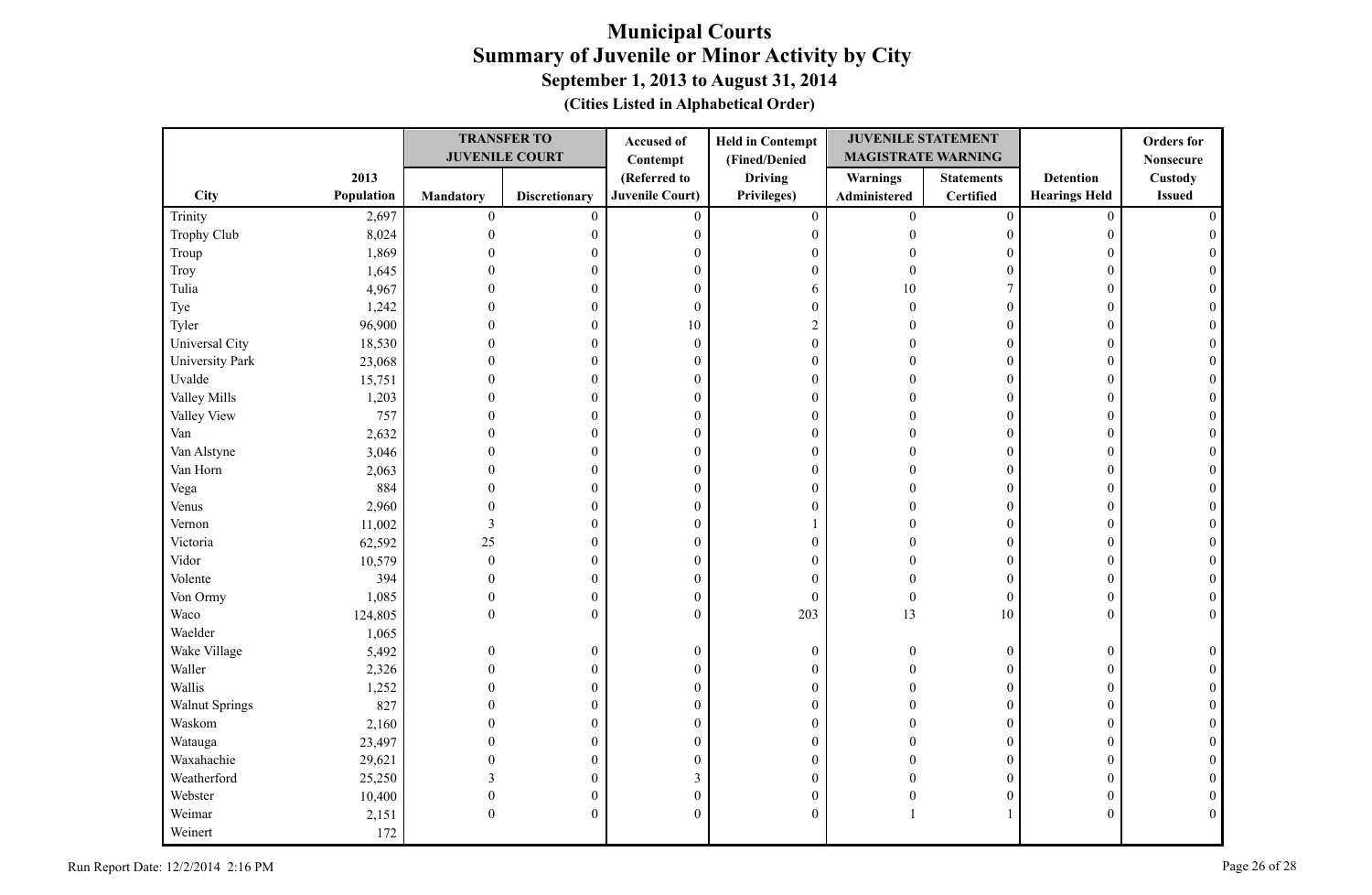|                       |            |                  | <b>CASES FILED</b>   |                      |                  |                  |                      |                   |                      |                  |                        |
|-----------------------|------------|------------------|----------------------|----------------------|------------------|------------------|----------------------|-------------------|----------------------|------------------|------------------------|
|                       |            |                  | <b>Non-Driving</b>   | <b>Driving Under</b> |                  |                  |                      |                   | Violation of         | All Other        | Parent                 |
|                       | 2013       | Transportation   | Alcoholic            | <b>Influence of</b>  | <b>Drug</b>      |                  | <b>Failure to</b>    | Education         | <b>Local Daytime</b> | Non-Traffic,     | <b>Contributing to</b> |
| City                  | Population | Code             | <b>Beverage Code</b> | Alcohol              | Paraphernalia    | <b>Tobacco</b>   | <b>Attend School</b> | <b>Code Cases</b> | <b>Curfew</b>        | Fine-Only        | Nonattendance          |
| Wellington            | 2,189      | $\mathbf{0}$     | $\overline{0}$       | $\overline{0}$       | $\overline{0}$   | $\overline{0}$   | $\overline{0}$       | $\mathbf{0}$      | $\overline{0}$       | $\overline{0}$   |                        |
| Wells                 | 790        | $\boldsymbol{0}$ | $\boldsymbol{0}$     | $\boldsymbol{0}$     | $\boldsymbol{0}$ | $\boldsymbol{0}$ | $\mathbf{0}$         | $\overline{4}$    | $\mathbf{0}$         | $8\,$            |                        |
| Weslaco               | 35,670     | 80               | 19                   | $\boldsymbol{0}$     | 53               | $\sqrt{2}$       | $\mathbf{0}$         | $\mathbf{0}$      | 29                   | 42               |                        |
| West                  | 2,807      | $\boldsymbol{0}$ | $\boldsymbol{0}$     | $\boldsymbol{0}$     | $\boldsymbol{0}$ | $\boldsymbol{0}$ | $\mathbf{0}$         | $\mathbf{0}$      | $\mathbf{0}$         | $\boldsymbol{0}$ |                        |
| West Columbia         | 3,905      | 32               | $\boldsymbol{0}$     | $\boldsymbol{0}$     | 5                | $\boldsymbol{0}$ | $\theta$             | $\mathbf{0}$      | $\theta$             | $\mathbf{0}$     |                        |
| West Lake Hills       | 3,063      | 54               | 19                   | $\overline{0}$       | 8                | $\overline{0}$   | $\theta$             | $\theta$          | $\theta$             | $\overline{2}$   |                        |
| West Orange           | 3,443      | 19               | $\boldsymbol{0}$     | $\boldsymbol{0}$     | $\overline{0}$   | $\boldsymbol{0}$ | $\mathbf{0}$         | $\boldsymbol{0}$  | $\theta$             | 22               |                        |
| West Tawakoni         | 1,576      | 23               | $\overline{2}$       | $\overline{0}$       | $\overline{0}$   | $\boldsymbol{0}$ | $\mathbf{0}$         | $\boldsymbol{0}$  | $\theta$             | 11               |                        |
| West University Place | 14,787     | 31               | 9                    | $\mathbf{1}$         | $\boldsymbol{2}$ | $\mathfrak{Z}$   | $\mathbf{0}$         | $\boldsymbol{0}$  | $\overline{0}$       |                  |                        |
| Westlake              | 992        | 146              | $\overline{2}$       | $\overline{0}$       | $\overline{0}$   | $\boldsymbol{0}$ | $\theta$             | $\mathbf{0}$      | $\overline{0}$       | 34               | $\overline{0}$         |
| Westminster           | 861        |                  |                      |                      |                  |                  |                      |                   |                      |                  |                        |
| Westover Hills        | 693        | $\overline{2}$   | $\mathbf{0}$         | $\boldsymbol{0}$     | $\mathbf{0}$     | $\mathbf{0}$     | $\boldsymbol{0}$     | $\boldsymbol{0}$  | $\boldsymbol{0}$     | $\boldsymbol{0}$ | $\overline{0}$         |
| Westworth Village     | 2,472      | 61               | 23                   |                      |                  | $\overline{c}$   |                      | $\boldsymbol{0}$  | 8                    | $\tau$           |                        |
| Wharton               | 8,832      | 17               | 17                   | $\boldsymbol{0}$     | $\overline{0}$   | $\boldsymbol{0}$ | $\mathbf{0}$         | $\boldsymbol{0}$  | $\overline{0}$       | 9                |                        |
| Wheeler               | 1,592      | $\mathbf{0}$     | $\overline{0}$       | $\boldsymbol{0}$     | $\Omega$         | $\boldsymbol{0}$ | $\theta$             | $\boldsymbol{0}$  | $\theta$             | $\mathbf{0}$     |                        |
| White Deer            | 1,000      | $\boldsymbol{0}$ | 1                    | $\overline{0}$       | $\Omega$         | $\overline{0}$   | $\mathbf{0}$         | $\mathbf{0}$      | $\Omega$             | $\overline{0}$   |                        |
| White Oak             | 6,469      | $\mathfrak{g}$   | 13                   | $\overline{0}$       |                  | 4                | $\boldsymbol{0}$     | $\boldsymbol{0}$  | $\mathbf{0}$         | $\overline{c}$   |                        |
| White Settlement      | 16,116     | 50               | 21                   | $\boldsymbol{0}$     | 17               | $\boldsymbol{0}$ | $\boldsymbol{0}$     | $\boldsymbol{0}$  | 33                   | 13               | $\theta$               |
| Whiteface             | 449        | $\boldsymbol{0}$ | $\boldsymbol{0}$     | $\boldsymbol{0}$     | $\boldsymbol{0}$ | $\boldsymbol{0}$ | $\boldsymbol{0}$     | $\boldsymbol{0}$  | $\boldsymbol{0}$     | $\boldsymbol{0}$ |                        |
| Whitehouse            | 7,660      | 37               | 29                   | $\overline{0}$       | $\overline{0}$   | $\overline{3}$   | 10                   | $\boldsymbol{0}$  |                      | 13               |                        |
| Whitesboro            | 3,793      | 5                | 12                   | 4                    |                  | $\mathfrak{Z}$   | $\mathbf{0}$         | $\mathbf{0}$      | $\theta$             | 3                |                        |
| Whitewright           | 1,604      | $\,8\,$          | $\boldsymbol{0}$     | $\boldsymbol{0}$     | $\overline{0}$   |                  | $\boldsymbol{0}$     | $\boldsymbol{0}$  | $\mathbf{0}$         | 6                |                        |
| Whitney               | 2,087      | 41               | $\overline{0}$       | $\boldsymbol{0}$     | $\boldsymbol{0}$ | $\boldsymbol{0}$ | $28\,$               | $\boldsymbol{0}$  | $\theta$             | 48               |                        |
| Wichita Falls         | 104,553    | 219              | 61                   | $\overline{0}$       | 11               | 24               | $\mathbf{0}$         | $\boldsymbol{0}$  | $\theta$             | 490              |                        |
| Wickett               | 498        | $\mathbf{0}$     | $\mathbf{0}$         | $\boldsymbol{0}$     | $\boldsymbol{0}$ | $\boldsymbol{0}$ | $\mathbf{0}$         | $\mathbf{0}$      | $\Omega$             | $\mathbf{0}$     |                        |
| Willis                | 5,662      | $\mathbf{0}$     | $\sqrt{2}$           | $\overline{0}$       | $\boldsymbol{2}$ | $\boldsymbol{0}$ | $\mathbf{0}$         | $\boldsymbol{0}$  | $\overline{0}$       | 8                |                        |
| Willow Park           | 3,982      | 35               | $\overline{c}$       | $\boldsymbol{0}$     | $\boldsymbol{2}$ | $\boldsymbol{0}$ | $\boldsymbol{0}$     | $\boldsymbol{0}$  | $\boldsymbol{0}$     | 9                |                        |
| Wills Point           | 3,524      | $\overline{5}$   | 12                   | $\boldsymbol{0}$     | $\boldsymbol{0}$ | $\overline{4}$   | $\boldsymbol{0}$     | $\boldsymbol{0}$  | $\overline{c}$       | 12               |                        |
| Wilmer                | 3,682      | 80               | $\boldsymbol{0}$     | $\boldsymbol{0}$     | $\boldsymbol{0}$ | $\boldsymbol{0}$ | $\mathbf{0}$         | $\boldsymbol{0}$  |                      | 80               |                        |
| Wilson                | 469        | $\boldsymbol{0}$ | $\overline{0}$       | $\boldsymbol{0}$     | $\overline{0}$   | $\boldsymbol{0}$ | $\mathbf{0}$         | $\boldsymbol{0}$  | $\overline{0}$       | $\mathbf{0}$     |                        |
| Wimberley             | 2,626      | $\mathfrak{Z}$   | $\overline{0}$       | $\overline{0}$       | $\overline{0}$   | $\overline{0}$   | $\theta$             | $\mathbf{0}$      | $\theta$             | $\theta$         |                        |
| Windcrest             | 5,364      | 41               | 14                   | $\overline{0}$       | $\overline{0}$   | $\overline{0}$   | $\mathbf{0}$         | $\theta$          | $\theta$             | 227              | $\overline{0}$         |
| Windthorst            | 409        |                  |                      |                      |                  |                  |                      |                   |                      |                  |                        |
| Winfield              | 524        | $\boldsymbol{0}$ |                      | $\boldsymbol{0}$     |                  | $\boldsymbol{0}$ | $\mathbf{0}$         | $\boldsymbol{0}$  | $\Omega$             |                  | $\theta$               |
| Wink                  | 940        | $\overline{2}$   | $\theta$             | $\overline{0}$       |                  | $\Omega$         | $\theta$             | $\theta$          | $\Omega$             | $\theta$         | $\theta$               |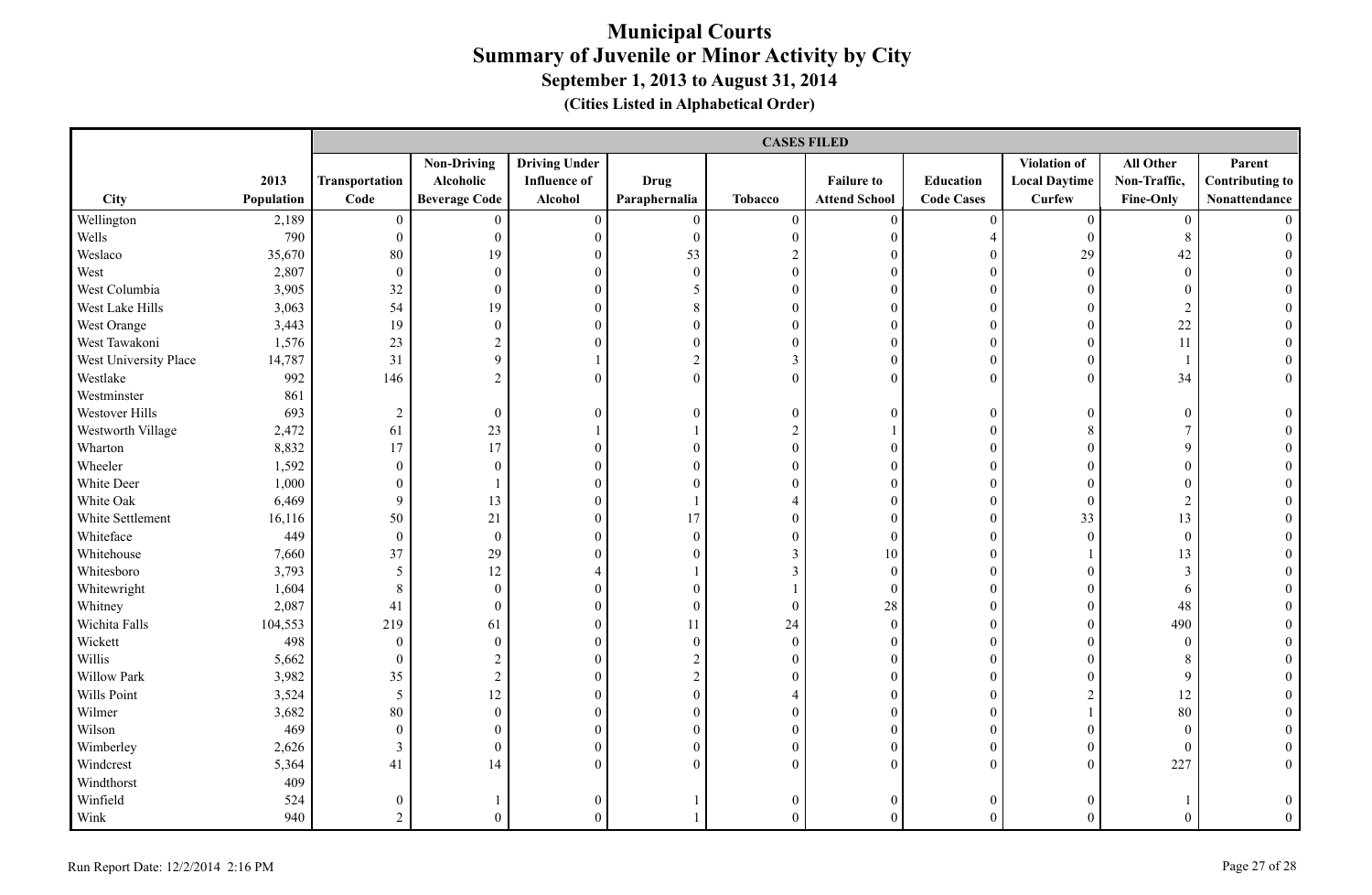|                       |            | <b>TRANSFER TO</b> |                       | <b>Held in Contempt</b><br>Accused of |                  | <b>JUVENILE STATEMENT</b> |                   |                      | <b>Orders</b> for |
|-----------------------|------------|--------------------|-----------------------|---------------------------------------|------------------|---------------------------|-------------------|----------------------|-------------------|
|                       |            |                    | <b>JUVENILE COURT</b> | Contempt                              | (Fined/Denied    | <b>MAGISTRATE WARNING</b> |                   |                      | <b>Nonsecure</b>  |
|                       | 2013       |                    |                       | (Referred to                          | <b>Driving</b>   | <b>Warnings</b>           | <b>Statements</b> | <b>Detention</b>     | Custody           |
| City                  | Population | Mandatory          | <b>Discretionary</b>  | <b>Juvenile Court)</b>                | Privileges)      | Administered              | Certified         | <b>Hearings Held</b> | <b>Issued</b>     |
| Wellington            | 2,189      | $\boldsymbol{0}$   | $\mathbf{0}$          | $\mathbf{0}$                          | $\overline{0}$   | $\overline{0}$            | $\overline{0}$    | $\mathbf{0}$         |                   |
| Wells                 | 790        | $\mathbf{0}$       | $\boldsymbol{0}$      | $\boldsymbol{0}$                      | $\boldsymbol{0}$ | $\theta$                  | $\overline{0}$    | $\Omega$             |                   |
| Weslaco               | 35,670     | 14                 | 0                     | $\overline{0}$                        | $\mathbf{0}$     |                           | $\Omega$          | 0                    |                   |
| West                  | 2,807      | $\Omega$           | 0                     | $\boldsymbol{0}$                      | $\mathbf{0}$     |                           | $\theta$          | $\Omega$             |                   |
| West Columbia         | 3,905      |                    | 0                     | $\boldsymbol{0}$                      | $\boldsymbol{0}$ |                           | $\theta$          | $\Omega$             |                   |
| West Lake Hills       | 3,063      |                    | $\theta$              | $\boldsymbol{0}$                      | $\boldsymbol{0}$ |                           | $\theta$          | $\Omega$             |                   |
| West Orange           | 3,443      | $\Omega$           | $\overline{0}$        | $\boldsymbol{0}$                      | $\mathbf{0}$     |                           | $\theta$          | $\Omega$             |                   |
| West Tawakoni         | 1,576      | $\Omega$           | $\overline{0}$        | $\boldsymbol{0}$                      | $\boldsymbol{0}$ |                           | $\overline{0}$    | $\Omega$             |                   |
| West University Place | 14,787     | $\Omega$           | $\boldsymbol{0}$      | $\boldsymbol{0}$                      | $\boldsymbol{0}$ | $\Omega$                  | $\boldsymbol{0}$  | $\Omega$             |                   |
| Westlake              | 992        | $\Omega$           | $\overline{0}$        | $\theta$                              | $\mathbf{0}$     | $\Omega$                  | $\theta$          | $\theta$             |                   |
| Westminster           | 861        |                    |                       |                                       |                  |                           |                   |                      |                   |
| Westover Hills        | 693        | $\theta$           | 0                     | $\boldsymbol{0}$                      | $\boldsymbol{0}$ | $\Omega$                  | $\boldsymbol{0}$  | $\overline{0}$       |                   |
| Westworth Village     | 2,472      | $\theta$           | 0                     | $\boldsymbol{0}$                      | $\boldsymbol{0}$ | $\sqrt{ }$                | $\overline{0}$    | $\Omega$             |                   |
| Wharton               | 8,832      | $\theta$           | 0                     | $\boldsymbol{0}$                      | $\boldsymbol{0}$ |                           | $\overline{0}$    | $\overline{0}$       |                   |
| Wheeler               | 1,592      | $\Omega$           | 0                     | $\boldsymbol{0}$                      | $\boldsymbol{0}$ |                           | $\overline{0}$    | $\Omega$             |                   |
| White Deer            | 1,000      |                    | 0                     | $\theta$                              | $\mathbf{0}$     |                           | $\theta$          | $\Omega$             |                   |
| White Oak             | 6,469      | $\Omega$           | $\theta$              | $\boldsymbol{0}$                      | $\boldsymbol{0}$ |                           | $\theta$          | $\Omega$             |                   |
| White Settlement      | 16,116     | $\Omega$           | 0                     | $\boldsymbol{0}$                      | $\boldsymbol{0}$ |                           | $\theta$          | $\Omega$             |                   |
| Whiteface             | 449        | $\Omega$           | $\overline{0}$        | $\overline{0}$                        | $\mathbf{0}$     |                           | $\theta$          | $\theta$             |                   |
| Whitehouse            | 7,660      |                    | $\overline{0}$        | $\theta$                              | $\mathbf{0}$     | $\Omega$                  | $\overline{0}$    | $\Omega$             |                   |
| Whitesboro            | 3,793      |                    | 0                     | $\boldsymbol{0}$                      | $\boldsymbol{0}$ |                           | $\overline{0}$    | $\theta$             |                   |
| Whitewright           | 1,604      |                    | 0                     | $\theta$                              | $\mathbf{0}$     | $\Omega$                  | $\overline{0}$    | 0                    |                   |
| Whitney               | 2,087      |                    | $\theta$              | $\boldsymbol{0}$                      | $\boldsymbol{0}$ |                           | $\overline{0}$    | $\Omega$             |                   |
| Wichita Falls         | 104,553    |                    | 0                     | $\boldsymbol{0}$                      | $\boldsymbol{0}$ |                           | $\overline{0}$    | $\overline{0}$       |                   |
| Wickett               | 498        |                    | $\theta$              | $\boldsymbol{0}$                      | $\mathbf{0}$     |                           | $\theta$          | $\Omega$             |                   |
| Willis                | 5,662      |                    | 0                     | $\boldsymbol{0}$                      | $\boldsymbol{0}$ |                           | $\overline{0}$    | $\Omega$             |                   |
| Willow Park           | 3,982      |                    | 0                     | $\boldsymbol{0}$                      | $\boldsymbol{0}$ |                           | $\overline{0}$    | $\overline{0}$       |                   |
| Wills Point           | 3,524      | ∩                  | $\theta$              | $\boldsymbol{0}$                      | $\mathbf{0}$     |                           | $\theta$          | $\Omega$             |                   |
| Wilmer                | 3,682      | $\Omega$           | $\overline{0}$        | $\boldsymbol{0}$                      | $\boldsymbol{0}$ |                           | $\overline{0}$    | $\Omega$             |                   |
| Wilson                | 469        | 0                  | $\boldsymbol{0}$      | $\boldsymbol{0}$                      | $\boldsymbol{0}$ |                           | $\overline{0}$    | $\Omega$             |                   |
| Wimberley             | 2,626      | 0                  | $\overline{0}$        | $\mathbf{0}$                          | $\mathbf{0}$     | n                         | $\theta$          | $\Omega$             |                   |
| Windcrest             | 5,364      | $\Omega$           | $\overline{0}$        | $\theta$                              | $\mathbf{0}$     | $\Omega$                  | $\overline{0}$    | $\Omega$             | $\Omega$          |
| Windthorst            | 409        |                    |                       |                                       |                  |                           |                   |                      |                   |
| Winfield              | 524        | $\theta$           | 0                     | $\boldsymbol{0}$                      | $\boldsymbol{0}$ |                           | $\overline{0}$    |                      |                   |
| Wink                  | 940        | $\Omega$           | $\overline{0}$        | $\theta$                              | $\theta$         | $\Omega$                  | $\theta$          | $\theta$             |                   |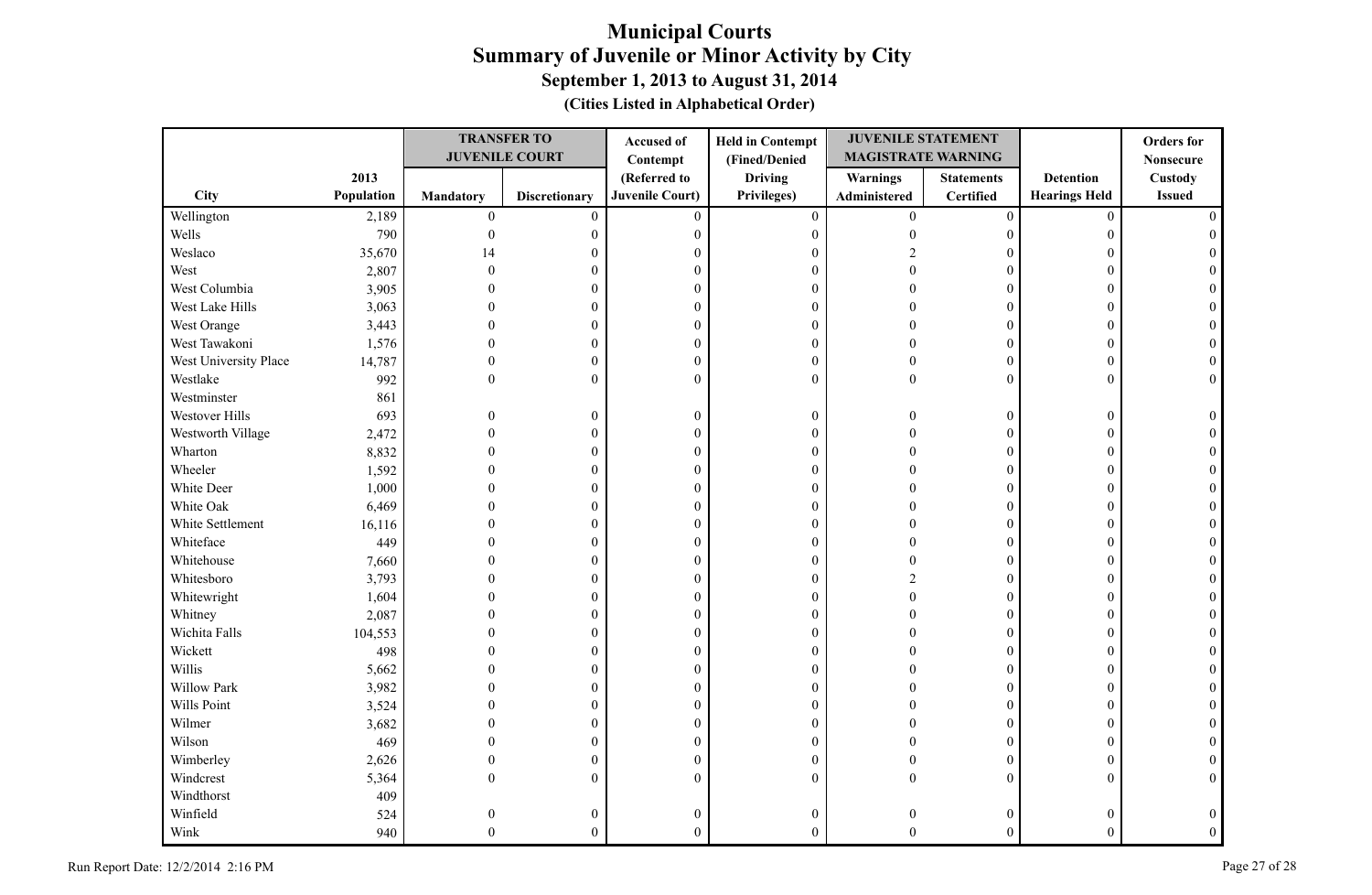|               |            |                |                      |                      |               |                | <b>CASES FILED</b>   |                   |                      |                  |                        |
|---------------|------------|----------------|----------------------|----------------------|---------------|----------------|----------------------|-------------------|----------------------|------------------|------------------------|
|               |            |                | <b>Non-Driving</b>   | <b>Driving Under</b> |               |                |                      |                   | <b>Violation of</b>  | All Other        | Parent                 |
|               | 2013       | Transportation | Alcoholic            | <b>Influence of</b>  | Drug          |                | <b>Failure to</b>    | Education         | <b>Local Daytime</b> | Non-Traffic,     | <b>Contributing to</b> |
| City          | Population | Code           | <b>Beverage Code</b> | Alcohol              | Paraphernalia | <b>Tobacco</b> | <b>Attend School</b> | <b>Code Cases</b> | Curfew               | <b>Fine-Only</b> | Nonattendance          |
| Winnsboro     | 3,434      | 20             |                      |                      |               |                |                      |                   |                      |                  |                        |
| Winona        | 576        |                | 8                    |                      |               |                |                      |                   |                      |                  |                        |
| Winters       | 2,562      |                | $\overline{0}$       |                      |               |                |                      |                   | $\theta$             |                  |                        |
| Wolfe City    | 1,412      |                | $\overline{0}$       |                      |               |                |                      |                   | $\theta$             |                  | $\mathbf{0}$           |
| Wolfforth     | 3,670      |                |                      |                      |               |                |                      |                   |                      |                  |                        |
| Woodbranch    | .282       |                | $\overline{0}$       | $\theta$             |               |                | $\theta$             |                   | $\theta$             |                  |                        |
| Woodcreek     | 1,457      |                | $\overline{0}$       |                      |               |                |                      |                   | $\theta$             |                  |                        |
| Woodsboro     | 1,512      |                | $\overline{0}$       |                      |               |                | $\theta$             |                   | $\theta$             |                  |                        |
| Woodville     | 2,586      | 46             |                      |                      |               |                | 20                   |                   | $\theta$             |                  |                        |
| Woodway       | 8,452      | 46             | 8                    |                      |               |                | $\theta$             |                   | $\Omega$             |                  |                        |
| Wortham       | 1,073      | $\Omega$       | $\overline{0}$       |                      |               |                |                      |                   | $\theta$             |                  |                        |
| Wylie         | 41,427     | 38             | 81                   |                      | 16            | 13             |                      |                   | 26                   | 42               |                        |
| Yoakum        | 5,815      | 27             | 10                   |                      |               |                | 21                   |                   | $\Omega$             | 30               |                        |
| Yorktown      | 2,092      |                | $\bigcap$            |                      |               |                |                      |                   | $\Omega$             |                  |                        |
| Zavalla       | 713        | 10             |                      |                      |               |                |                      |                   |                      | 14               | $\overline{0}$         |
| <b>TOTALS</b> | 19,171,873 | 45,223         | 21,194               | 1,451                | 3,932         | 3,052          | 12,073               | 683               | 5,438                | 22,684           | 4,379                  |